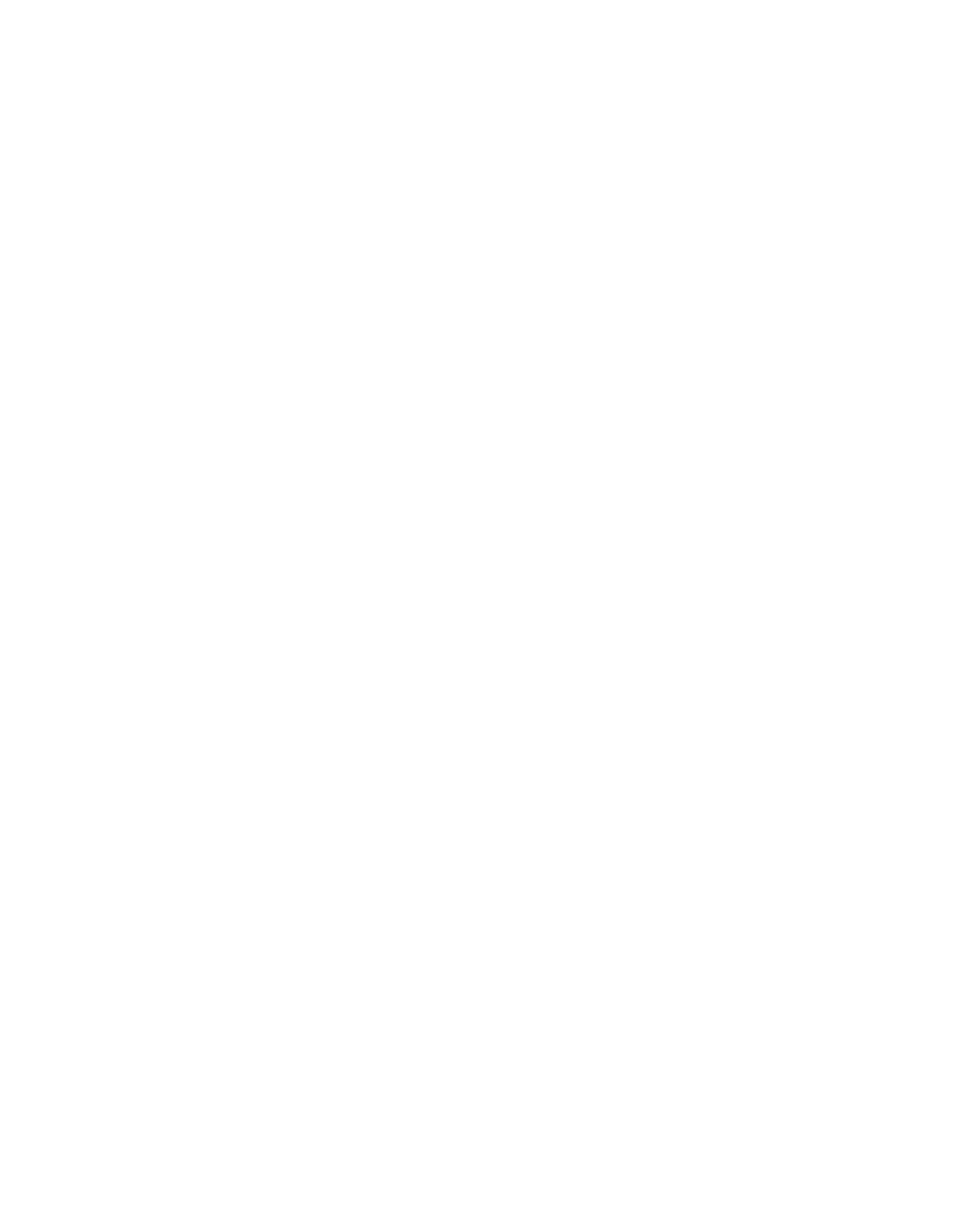# **CONTENTS**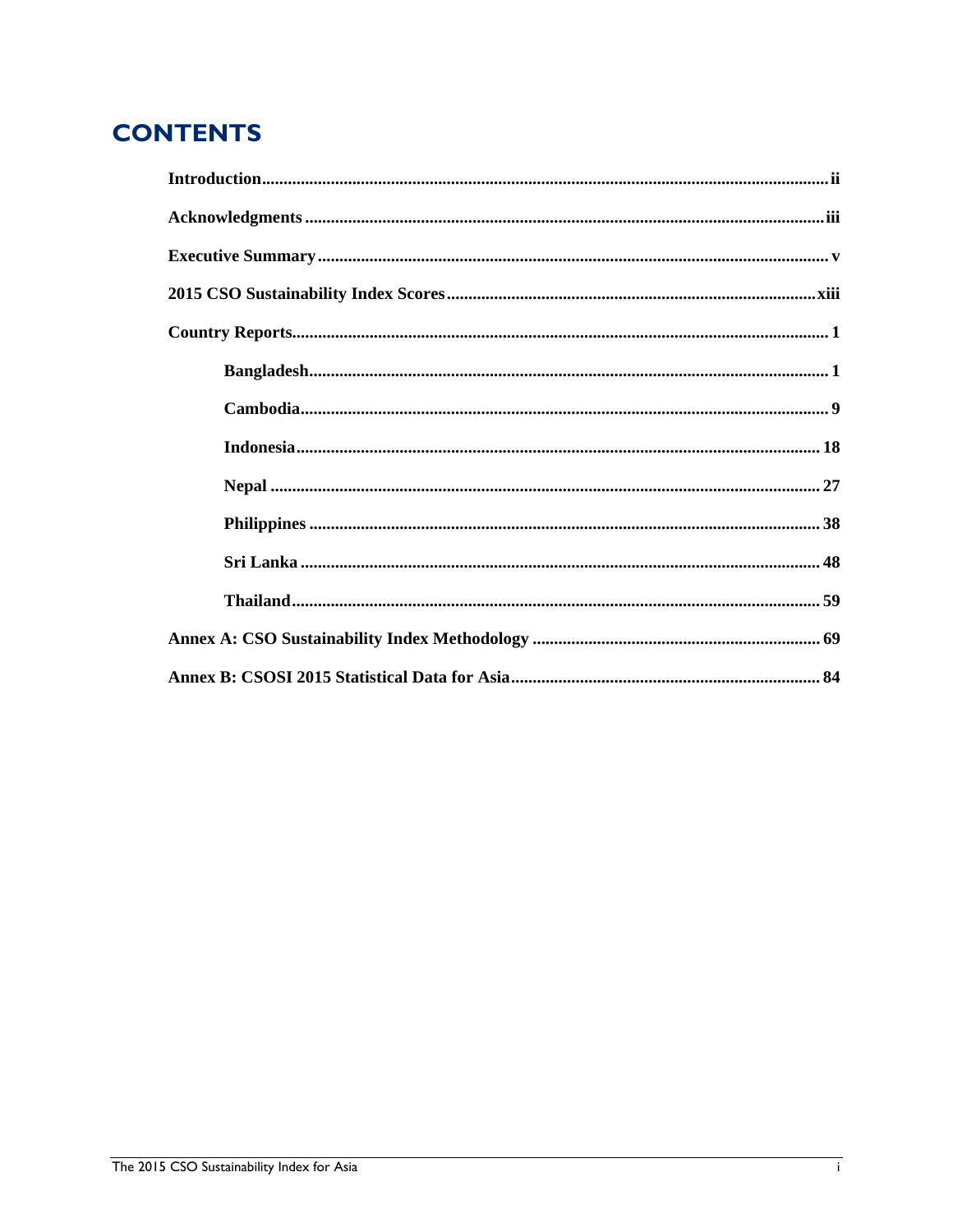# **INTRODUCTION**

USAID is pleased to present the second edition of the *Civil Society Organization (CSO) Sustainability Index for Asia*. This edition of the *Index* reports on the strength and overall viability of the CSO sectors in Bangladesh, Cambodia, Indonesia, Nepal, the Philippines, Sri Lanka, and Thailand.

The *Index* relies on the knowledge of CSO practitioners and researchers, who in each country form an expert panel to assess and rate seven interrelated dimensions of CSO sustainability: legal environment, organizational capacity, financial viability, advocacy, service provision, infrastructure, and public image. The panel proposes a score for each dimension, which can range from 1 (indicating a very advanced civil society sector with a high level of sustainability) to 7 (indicating a fragile, unsustainable sector with a low level of development). Dimension scores are averaged to produce an overall sustainability score. The *Index* groups all scores into three overarching categories—Sustainability Enhanced (scores from 1 to 3), Sustainability Evolving (3.1-5), and Sustainability Impeded (5.1-7). An editorial committee composed of technical and regional experts reviews the panel's findings, with the aim of maintaining consistent approaches and standards so as to allow cross-country comparisons. Further details about the methodology used to calculate scores and produce corresponding narrative reports are provided in Annex A.

The *Index* is a useful source of information for local CSOs, governments, donors, academics, and others who want to better understand and monitor key aspects of sustainability in the CSO sector. The *CSO Sustainability Index for Asia* complements similar publications covering other regions, which include reports on twenty-four countries in Central and Eastern Europe and Eurasia, thirty-one countries in Sub-Saharan Africa, seven countries and territories in the Middle East and North Africa, as well as Afghanistan and Pakistan<sup>1</sup>. These editions of the *CSO Sustainability Index* bring the total number of countries surveyed to seventy-one.

A publication of this type would not be possible without the contributions of many individuals and organizations. We are grateful to the implementing partners, who played the critical role of facilitating the expert panel meetings and writing the country reports. We would also like to thank the many CSO representatives and experts, USAID partners, and international donors who participated in the expert panels in each country. Their knowledge, perceptions, ideas, observations, and contributions are the foundation upon which the *Index* is based.

l

<sup>&</sup>lt;sup>1</sup> The *CSO Sustainability Index for Afghanistan* and *CSO Sustainability Index for Pakistan* are made possible by the support of the Aga Khan Foundation. The Aga Khan Foundation also provides funding for the Mali and Kenya country reports for the *CSO Sustainability Index for Sub-Saharan Africa*.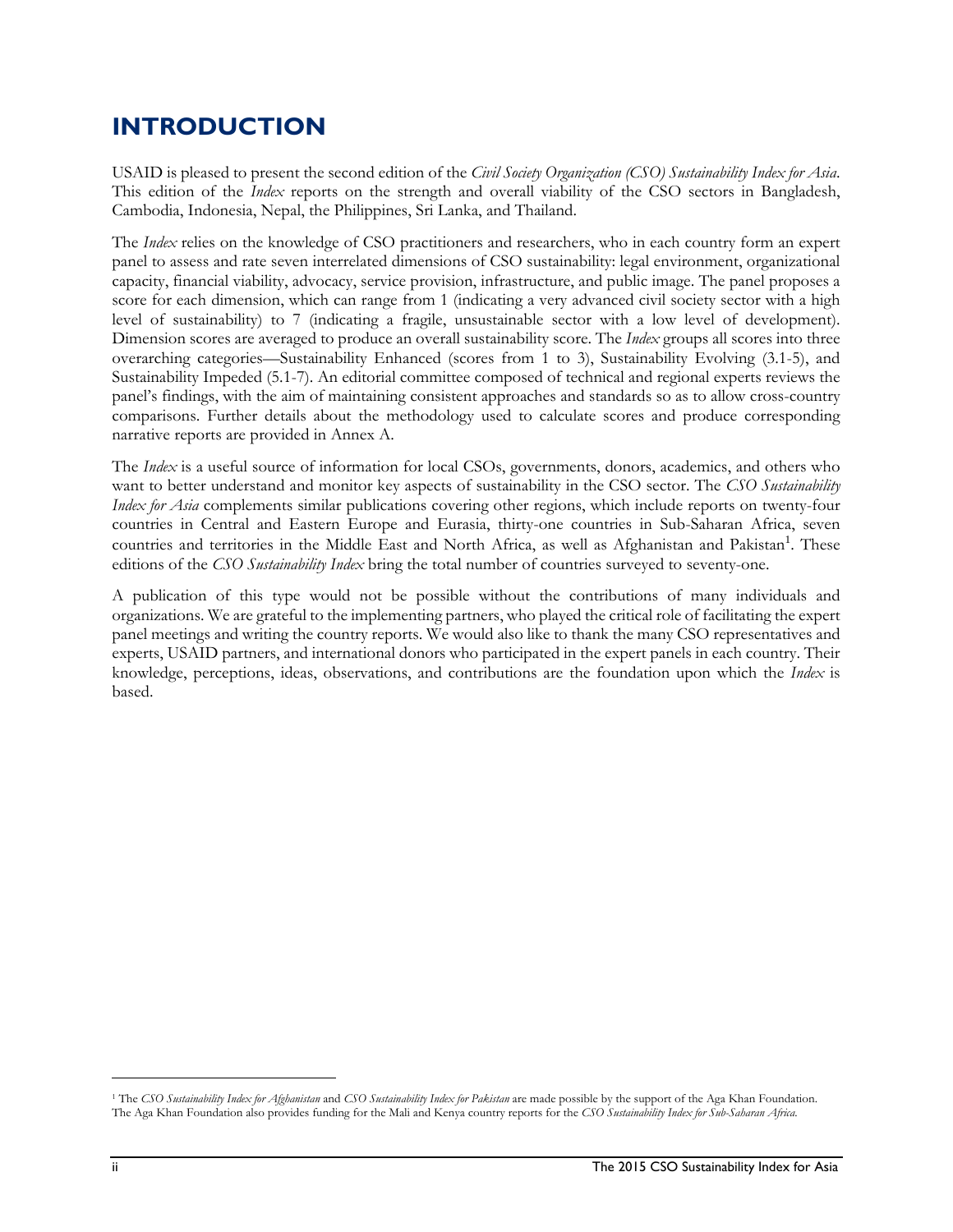# **ACKNOWLEDGMENTS**

| Bangladesh  | Wasiur Rahman Tonmoy, The Manusher Jonno Foundation                        |  |  |  |  |  |  |
|-------------|----------------------------------------------------------------------------|--|--|--|--|--|--|
| Cambodia    | Senior Management Team of CCC and CSO Leaders of Cambodia, Cooperation     |  |  |  |  |  |  |
|             | Committee for Cambodia (CCC)                                               |  |  |  |  |  |  |
| Indonesia   | Sugiarto Santoso, Lusi Herlina, Frans Tugimin, Ibrahim Rustam, Konsil LSM  |  |  |  |  |  |  |
| Nepal       | Kedar Khadka and Dipesh Ghimire, GoGo Foundation                           |  |  |  |  |  |  |
| Philippines | Roselle Rasay, Celia De Jesus, Sixdon Macasaet, Tanya Zaldarriaga and Rory |  |  |  |  |  |  |
|             | Tolentino, Caucus of Development NGO Networks (CODE-NGO)                   |  |  |  |  |  |  |
| Sri Lanka   | Sabrina Esufally, Vérité Research                                          |  |  |  |  |  |  |
| Thailand    | Wichai Limpitikranon and Sakolsri Satityathiwat, Kenan Institute Asia      |  |  |  |  |  |  |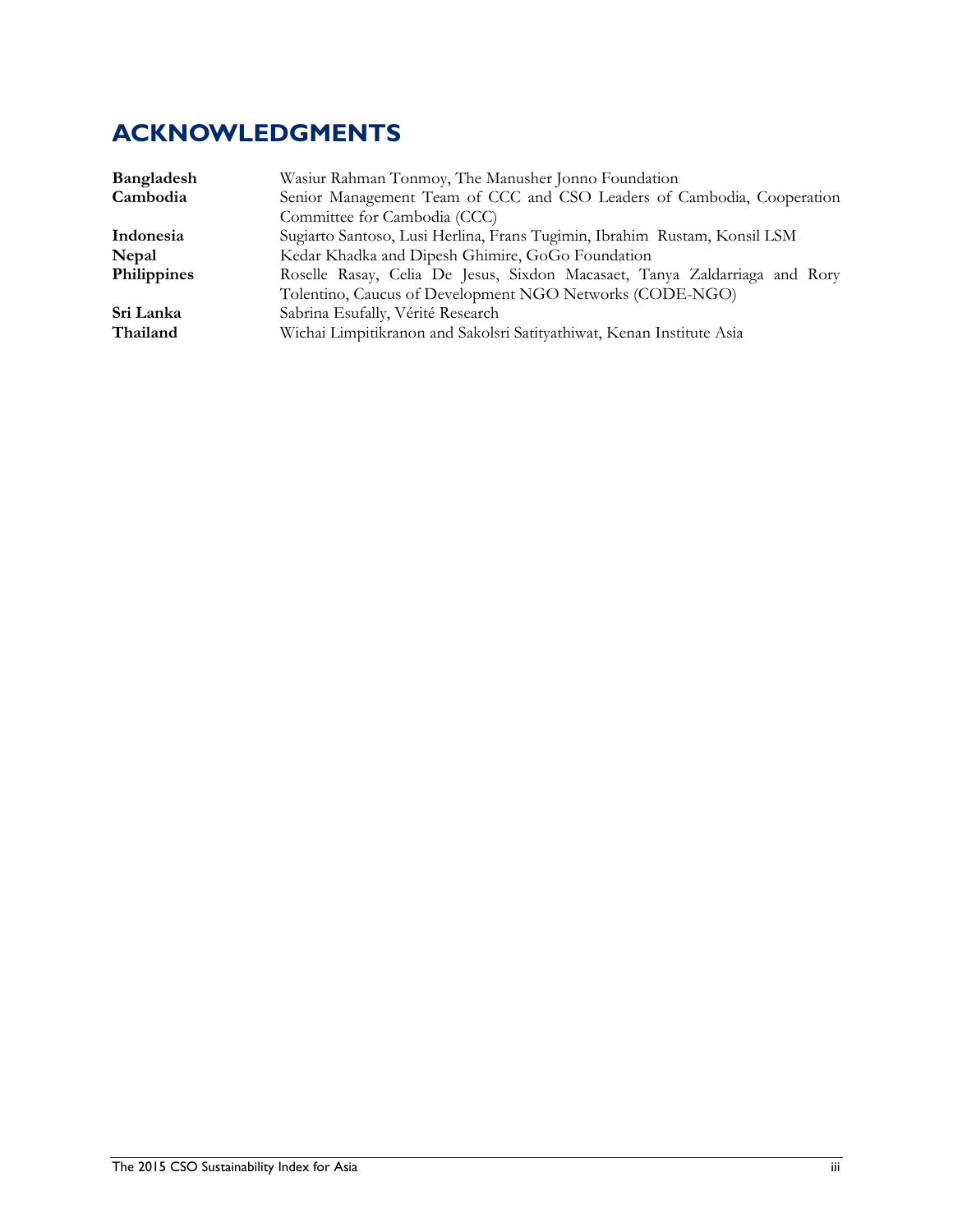#### **Project Managers**

#### **Management Systems International, Inc.**

Alex Nejadian Allison Poyac-Clarkin

#### **The International Center for Not-for-Profit Law**

Cathy Shea Jennifer Stuart Margaret-Ann Scotti

#### **Editorial Committee**

**USAID:** Mariam Afrasiabi, Gavin Helf, and Kristine Herrmann-Deluca

**MSI:** Allison Poyac-Clarkin

**ICNL:** David Moore

**Regional Expert**: Jenny Pearson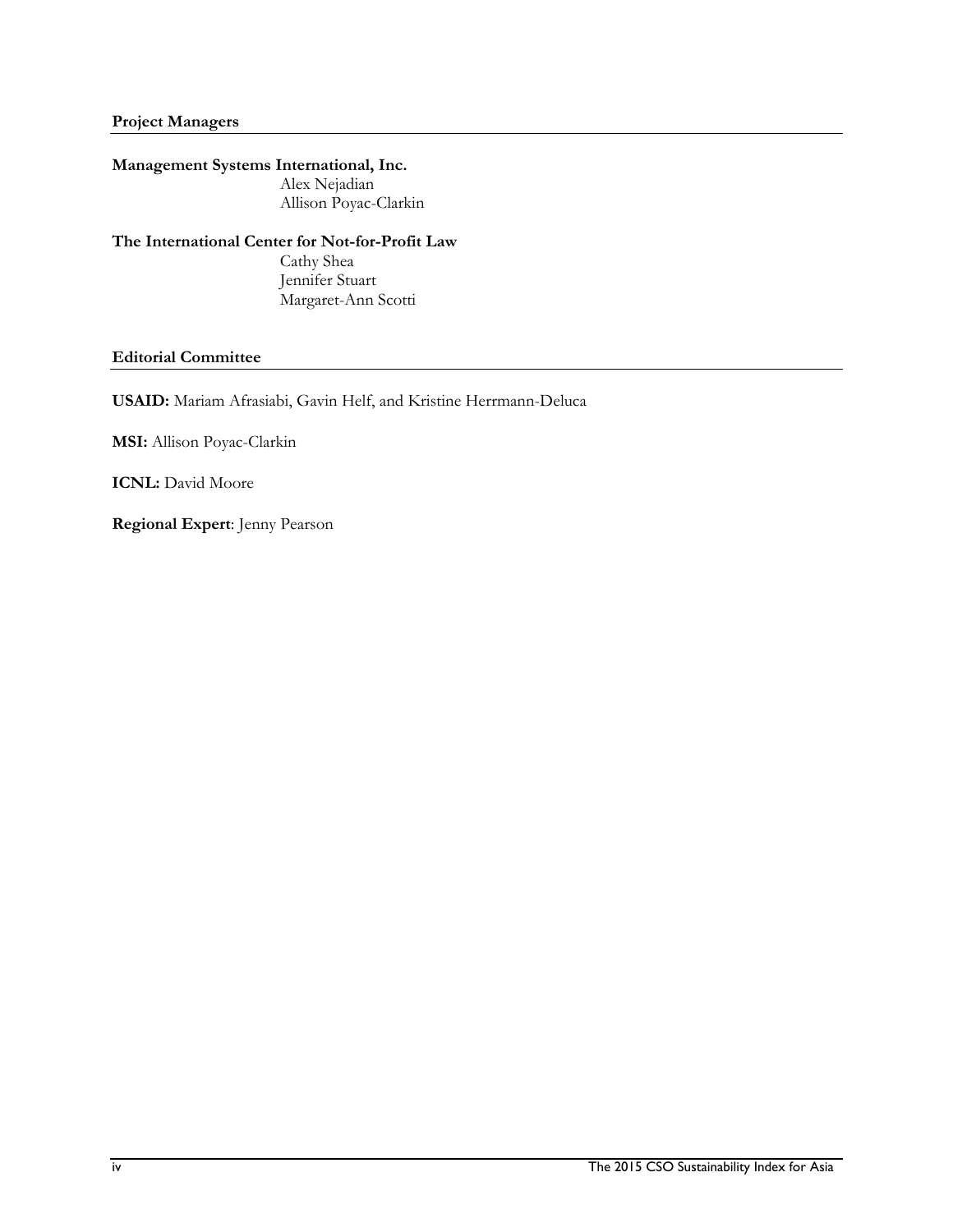# **EXECUTIVE SUMMARY**

Whether responding to devastating earthquakes in Nepal, facilitating national reconciliation in Sri Lanka, or advocating against a restrictive new law governing the sector in Cambodia, CSOs in the seven countries covered by this second edition of the *CSO Sustainability Index for Asia* all play critical roles in local and national development.

The *2015 CSO Sustainability Index for Asia* reports on the strength and viability of the CSO sectors in seven countries in Asia: Bangladesh, Cambodia, Indonesia, Nepal, the Philippines, Sri Lanka, and Thailand. While overall sustainability levels for all of the assessed countries fall within the Sustainability Evolving category, this fact masks the great variations across the countries in overall sustainability and within the different dimensions.

The Philippines has the strongest overall sustainability, followed closely by Bangladesh. In the Philippines, CSOs benefit from a supportive legal framework that facilitates registration; the ability to



operate freely; various government grant programs; a variety of mechanisms to engage in policy-making processes; long-established networks that provide training and resources to other CSOs; and positive government perceptions of their work.

Thailand had the weakest overall sustainability in 2015, followed closely by Sri Lanka. Thailand remains under the rule of a military government, which continues to use the constitution and laws to suppress the freedom of expression and arrest dissidents. Thai CSOs remain under strict monitoring and are at risk of their activities being shut down. Furthermore, the military government is only beginning to engage with CSOs on policy making and continues to shut down activities related to sensitive issues, while government control over the media makes it difficult for CSOs to build their public image. In addition, most CSOs depend on a single source of funding and the infrastructure supporting the CSO sector remains weak.

Sri Lanka, which had the lowest overall sustainability in 2014, reported remarkable improvements in CSO sustainability in 2015 due to a dramatic opening of civic space in the country after the election of a new president and a new coalition government during the year. As CSOs gained the ability to work freely in the country, almost all dimensions of sustainability improved.

Throughout the assessed countries, CSOs are engaged in a wide variety of fields—from social services, to national development, to human rights and good governance. The magnitudes of the sectors vary greatly, both depending on the size of the country as well as the ease of registration. Nepal and the Philippines report the largest sectors: estimates place the number of active CSOs in Nepal at over 300,000, while data in the Philippines indicates the existence of 261,762 registered CSOs as of 2014. Sri Lanka reports the smallest number of registered CSOs in 2015 (1,496).

#### **Legal Environment**

Six out of the seven countries covered by the *2015 CSO Sustainability Index for Asia* now have scores for the legal environment dimension that fall within the Sustainability Evolving category; only Thailand remains in the Sustainability Impeded category. As was the case last year, the Philippines had the strongest legal environment in 2015, though it deteriorated slightly during the year.

The legal environments in Cambodia and Sri Lanka both changed significantly in 2015. The legal environment in Cambodia deteriorated with the adoption of the Law on Associations and Non-Governmental Organizations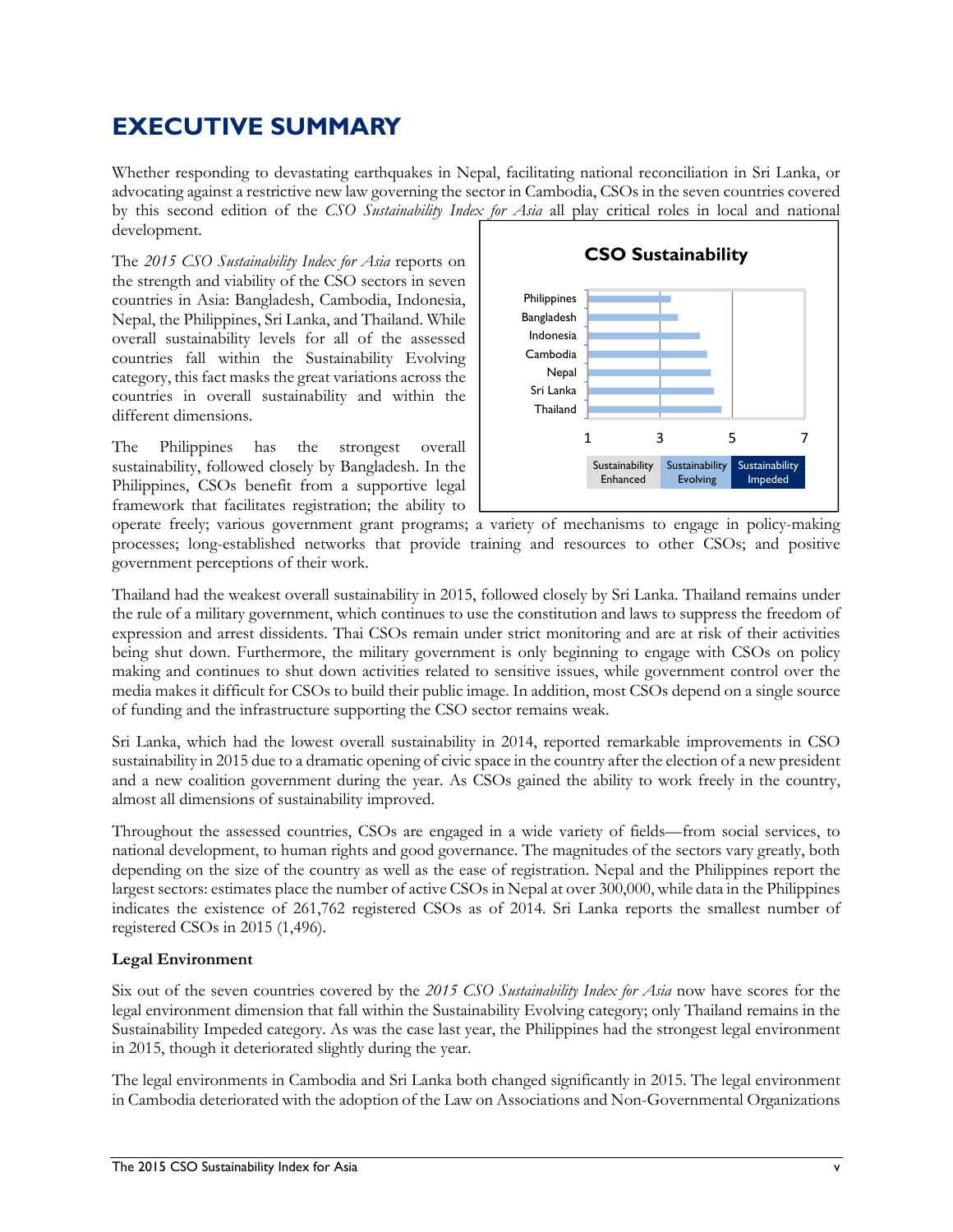(LANGO), despite vehement objections to the law by local CSOs, as well as the international community. The LANGO, the first law to specifically regulate CSOs in the country, requires all associations (member-based CSOs) and NGOs (non-membership CSOs, including foundations) to register and provides the Ministry of



Interior the authority to deny registration—and thereby outlaw the organization—based on very broad grounds, such as jeopardizing cultures, tradition, and custom. Cambodia also adopted two other problematic laws during the year: one that limits CSOs' participation in election processes and another that allows the government broad access to electronic communications. In Sri Lanka, with the arrival of the reform-minded administration of President Maithripala Sirisena, the legal environment governing CSOs dramatically improved, with the score in this dimension moving from Sustainability Impeded to Sustainability Evolving. While the legal framework has not yet changed to reflect this opening of civic space, CSOs now feel free to criticize and engage with the government. In addition, CSOs can now work openly

on issues once considered sensitive, such as minority rights and transitional justice, and access the North and East of the country without interference from the military.

In most of the countries assessed, CSOs—particularly those based outside of main cities or working in human rights and other sensitive topics—encounter a difficult registration process. For example, in Bangladesh, the registration process may take more than a year due to corruption or favoritism towards supporters or affiliates of the ruling party. In Indonesia, registration can be expensive and take between six and twelve months. In Nepal and Thailand, CSOs must renew their registrations every one and two years, respectively. In Nepal and the Philippines, secondary registration with other departments and agencies is often required.

Burdens on CSO operations increased in several countries in 2015, including Cambodia, Nepal, the Philippines, and Thailand. In Cambodia, the new LANGO requires CSOs to provide quarterly financial and programmatic reporting, while the new Law on Election of Member of National Assembly (LEMNA) prohibits CSOs from conducting opinion surveys, producing research, or performing other activities that might favor one political party over another before, during, and after an election. In Nepal, a new regulation and several directives issued by the Social Welfare Council introduced new administrative burdens to CSOs' access to foreign funding. In the Philippines, a 2013 scandal involving laundering of public funds through fake CSOs prompted new measures to monitor CSOs more closely, including a new requirement that CSOs be accredited to access government contracts or grants. In Thailand, besides the several existing laws that suppress the freedom of expression, the government issued new regulations that appear to favor CSOs whose work supports government policies and hinder CSOs involved in sensitive issues. The government also subjected CSOs to stricter monitoring after finding that the prominent Thai Health Promotion Foundation (ThaiHealth) misappropriated funds.

CSOs that work on sensitive issues, including land rights and environmental rights, are often subject to government harassment. In the Philippines, the UN Special Rapporteur on the Rights of Indigenous Peoples reported cases of military and paramilitary forces killing activists defending land rights of indigenous peoples, while CSOs in Thailand report that the military government often requires organizations working to improve land and forestry management to provide additional information on activities that it sees as a threat to national security. In Sri Lanka, on the other hand, CSOs faced significantly less harassment than in previous years; the new administration even attempted to address allegations that officials abused civil society actors.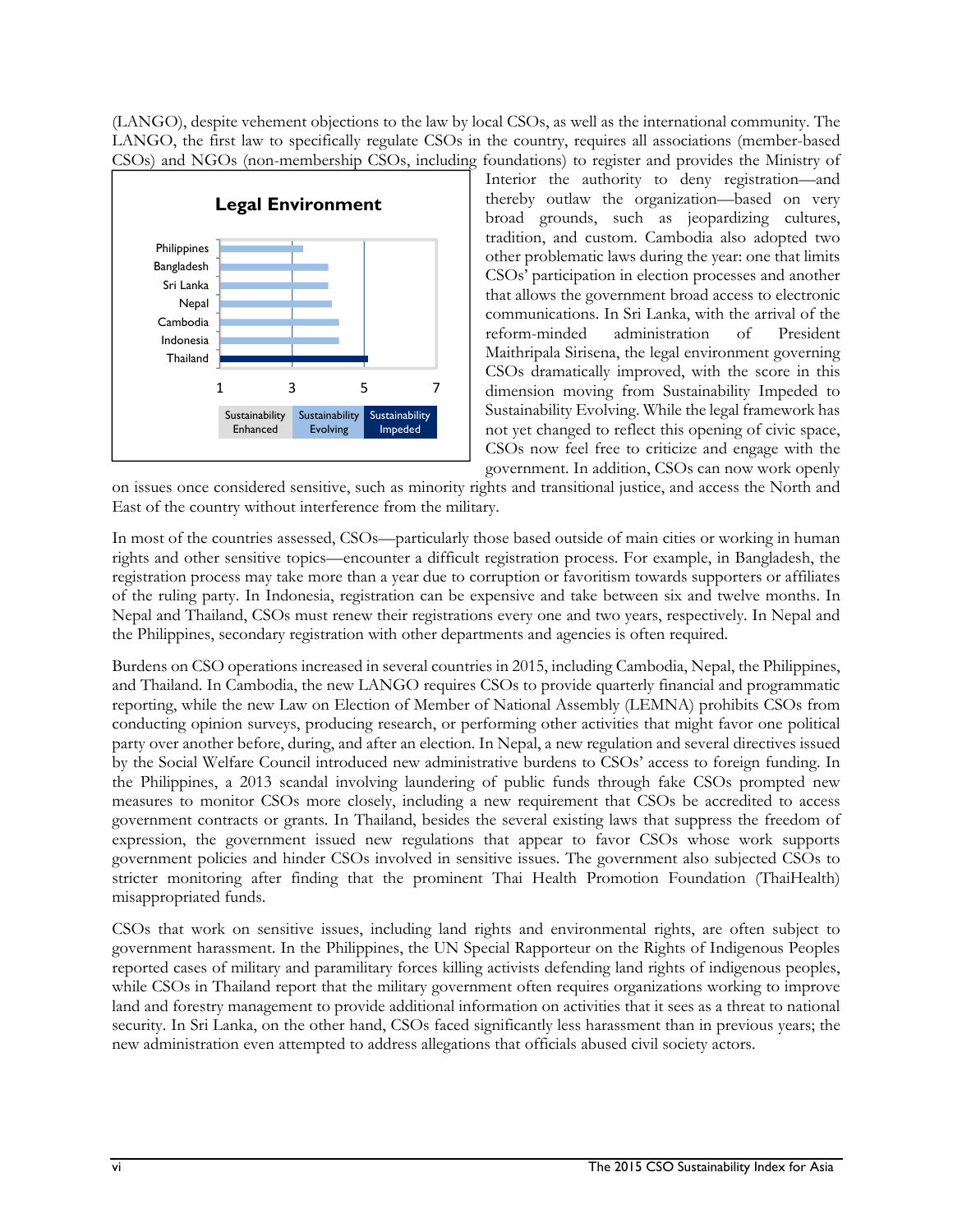#### **Organizational Capacity**

Organizational capacity among CSOs in the assessed countries remained stable in 2015, with the exception of Sri Lanka, which reported marked improvement. The freer opening environment in Sri Lanka allowed CSOs

to build their organizational capacities. For example, increased press freedom enhanced the capacity of advocacy-oriented CSOs to build constituencies around issues censored by the previous administration, such as missing persons from the civil war, anti-corruption, and transitional justice. Moreover, advocacy-oriented CSOs were able to recruit more interns and volunteers due to the public enthusiasm for President Sirisena's good governance mandate and to the reduced risk of state harassment for engaging in CSO activity. Additionally, the dramatic developments in the country led many CSOs to revise their strategic plans to include new areas of work, such as human rights in the North and East of Sri Lanka, which they could not pursue in previous years.



All of the assessed countries remain in the Sustainability Evolving category in this dimension. Bangladesh continues to have the strongest organizational capacity among the assessed countries, while Sri Lanka remains the weakest despite the improvements noted above. Bangladesh is particularly strong in constituency building; most large CSOs have built strong constituencies through their long-term programs, and even CSOs in rural areas have opportunities to build constituencies through partnerships with larger organizations. In addition, most Bangladeshi CSOs have clear missions and at least short-term strategic plans. CSOs in the Philippines also have strong organizational capacity; in particular, Filipino CSOs are skilled in community organizing, allowing them to reach target beneficiaries and build effective constituencies to support policy advocacy positions.

CSOs in the vast majority of assessed countries struggle with most components of organizational capacity. Constituency building and strategic planning are often hindered by dependence on foreign donor funding, which drives CSOs to follow donor priorities rather than those of potential constituents. The short-term nature of foreign-funded projects also makes it difficult for CSOs to make and follow through with long-term plans. Larger, national-level CSOs generally are more adept at constituency building and strategic planning. Internal governance, particularly the functioning of boards of directors, also tends to be weak among most CSOs, with just a few people often dominating decision making. For example, a 2015 study of the sixty-seven members of Indonesia's NGO Council found that only 46 percent were in compliance with the Council's Minimal Standards of Accountability, and many CSOs were led by just one person. In Thailand, many CSOs tried to improve their internal management structures in 2015 due to stricter government monitoring.

In virtually all of the countries assessed, CSOs have great difficulty retaining professional staff because they are unable to offer salaries that are competitive with those of international CSOs or employers in other sectors. This was especially acute in Sri Lanka in 2015, where CSOs frequently lost staff to international CSOs that were scaling up their operations due to the political developments in the country. Volunteerism is generally limited throughout the assessed countries; however, both Nepal and Sri Lanka saw a surge in volunteering in 2015 due to major developments in these countries—the election of a new government in Sri Lanka, and two devastating earthquakes in Nepal.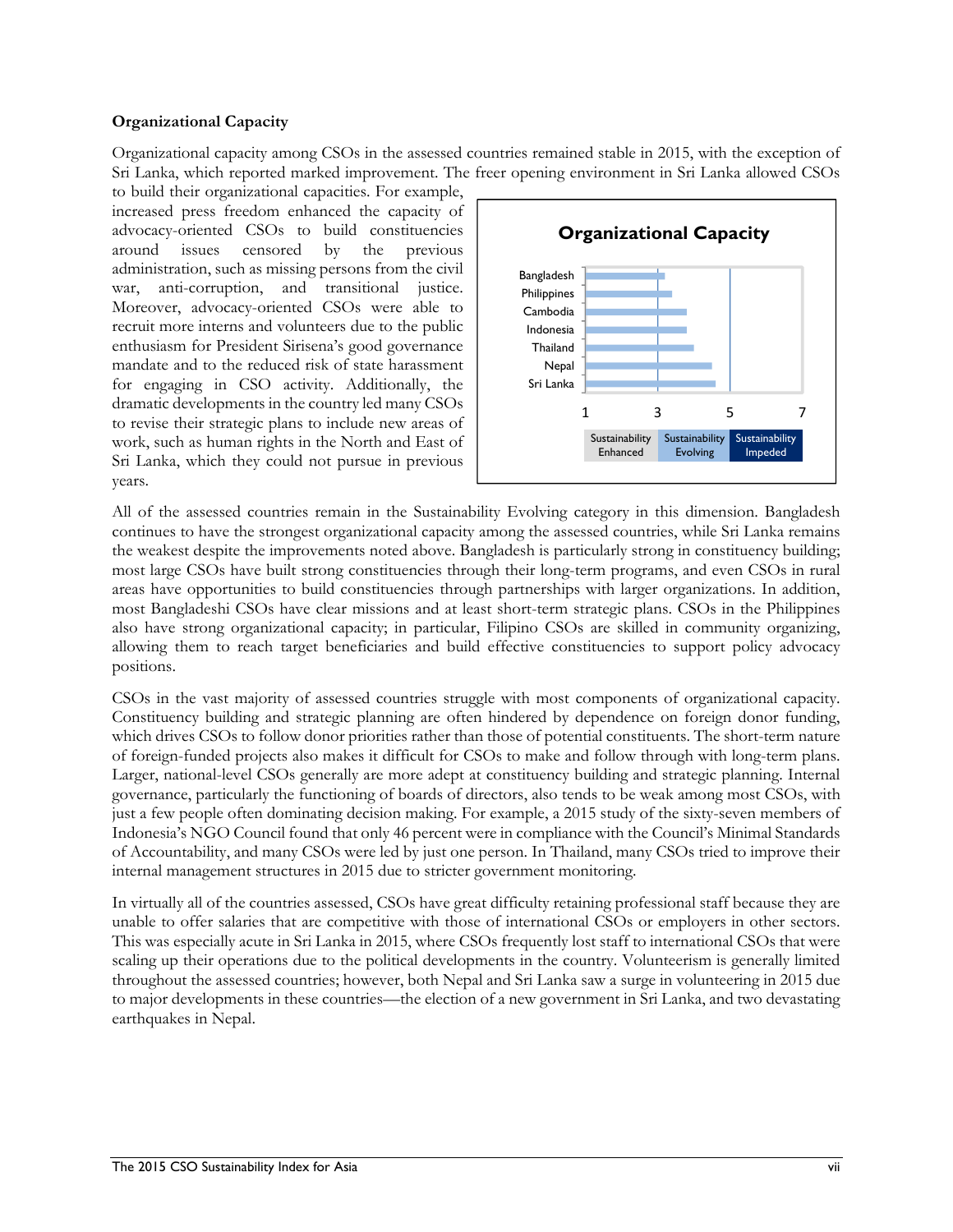#### **Financial Viability**

Financial viability is the weakest dimension of CSO sustainability in all countries assessed. Sri Lanka continues to have the lowest level of financial viability, followed by Thailand, while Bangladesh and the Philippines report the strongest levels of financial viability.



The CSO sectors in all the countries assessed rely heavily on foreign funding, gains and losses of which

significantly affect financial viability. Bangladesh and Cambodia reported deterioration in this dimension due to losses in foreign funding. Due to the political unrest in Bangladesh, the NGO Affairs Bureau from which CSOs must obtain permission on a caseby-case basis to access foreign funding—released only about \$275 million for foreign projects during the year, a near two-thirds decrease in amount compared to the previous year. In Cambodia, foreign donors have been shifting their support away from the country due to its progression towards middle-income status, leading many CSOs to cease their operations. Foreign funding also continued to decline in Sri Lanka and Indonesia, although this did not affect financial viability scores. On the other hand, Nepal and the Philippines noted improvements in this dimension in

2015, though likely temporary, partly due to an influx in foreign funding for projects to ameliorate natural disasters.

Throughout the assessed countries, local support from governments, individuals, or businesses is limited. For example, in Indonesia, government funding constitutes just 3 to 8 percent of the budgets of CSOs, and corporate donations are also marginal. In Cambodia, CSOs generally do not receive individual donations due to a perception that CSOs are well-funded; corporate philanthropy is also rare, in part due to the lack of tax benefits for corporate donations. However, some countries reported increases in local support in 2015. For example, corporate philanthropy is on the rise in the Philippines, where a non-profit consortium of over 200 corporations raises an average of \$41 million each year for various projects. In Nepal, many people increasingly made donations or volunteered in response to the 2015 earthquakes. In Thailand, individual financial contributions to CSOs seem to have increased as a result of a government campaign to raise awareness of the tax benefits of donating to CSOs.

Few CSOs in the assessed countries earn substantial income from economic activity. Bangladesh is an exception in this regard; many Bangladeshi CSOs engage in economic activities, including microcredit programs and social enterprises, and a few leading CSOs have sustainable funding models. BRAC, for example, generates 72 percent of its funding from its social enterprises.

#### **Advocacy**

With the only score in the Sustainability Enhanced category, the Philippines continues to report the highest advocacy capacity of the countries assessed, with Bangladesh close behind. With Sri Lanka's dramatic improvement in advocacy in 2015 (described below), Thailand now has the weakest score in this dimension.

CSOs in several of the assessed countries, including Bangladesh, Thailand, and Sri Lanka, made significant strides in working with government and conducting broad-based advocacy and lobbying during the year. In Bangladesh, despite political turmoil during 2015, CSOs successfully advocated for the government to make plans to provide education and textbooks in five indigenous languages; contributed to the development of a national decentralization policy; and drafted a code of conduct for domestic workers' rights that was submitted to the government. In Thailand, despite laws that impede the freedoms of expression and assembly and lead to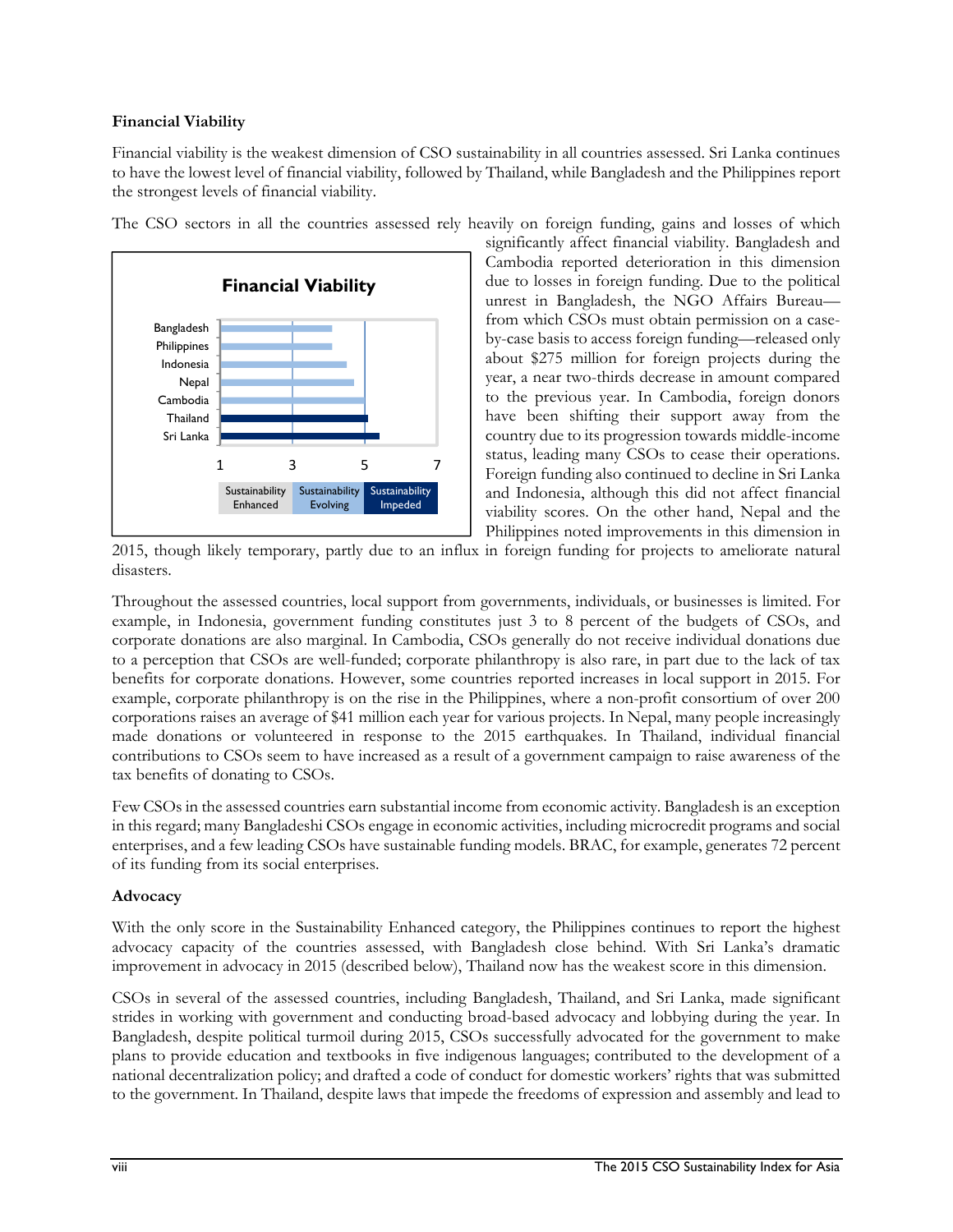

self-censorship—such as the lèse-majesté law, which criminalizes insulting the royal family— CSOgovernment engagement became more common, and CSOs had significant advocacy successes such as the adoption of a surrogacy law and a subsidy for newborns. The remarkable opening of civic space in Sri Lanka allowed CSOs to play a central role in sensitive issues such as accountability, transparency, and good governance, which in previous years would have been met with state-sponsored harassment. CSOs gained access to law and policy makers, particularly as former human rights defenders became members of the government. As a result, CSOs had significant advocacy successes during the year, including blocking the introduction of a new hate speech offense into Sri Lanka's criminal law. In

addition, CSOs were extensively involved in monitoring the presidential and general elections.

Despite these improvements, CSOs in several of the assessed countries continue to report a lack of genuine cooperation with government. For example, while the Government of Cambodia formally recognizes CSOs as development partners in national plans, such as the Decentralization and Deconcentration Implementation Plan, in reality CSOs have little influence in these mechanisms and believe the state only seeks their involvement to legitimize these mechanisms. In Nepal, the level of public participation in policy making depends on the discretion of government officials. On the other hand, CSOs in Bangladesh and the Philippines regularly participate in policy-making processes at national and local levels. For example, the Government Procurement Reform Act in the Philippines mandates the participation of CSOs as observers in all phases of the procurement process.

The strength of advocacy and lobbying initiatives also tends to be affected by whether CSOs have the resources and ability to mobilize people. For example, in Indonesia the decline in foreign funding has greatly decreased the operations of advocacy-oriented CSOs, which significantly rely on this funding. In Nepal, CSOs were less capable of engaging in advocacy in 2015 due to the national focus on relief from the earthquakes. In Cambodia, greater use of social media helped advocacy efforts by helping to mobilize people for campaigns, such as Stop and Consult against the LANGO.

#### **Service Provision**

Service provision generally remained at the same level as the previous year, with just Nepal and Sri Lanka reporting slight improvements. The earthquakes in Nepal forced CSOs to diversify their skills and services in order to engage in recovery and relief efforts, and the government recognized CSOs' contributions to earthquake relief. CSOs in the North and East of Sri Lanka were newly able to expand their scope of operations with less fear of state harassment. Sri Lankan CSOs also began using social media to disseminate research, and received more government recognition of their service provision.

With the only score in the Sustainability Enhanced category, the Philippines continues to report the highest levels of service provision among assessed

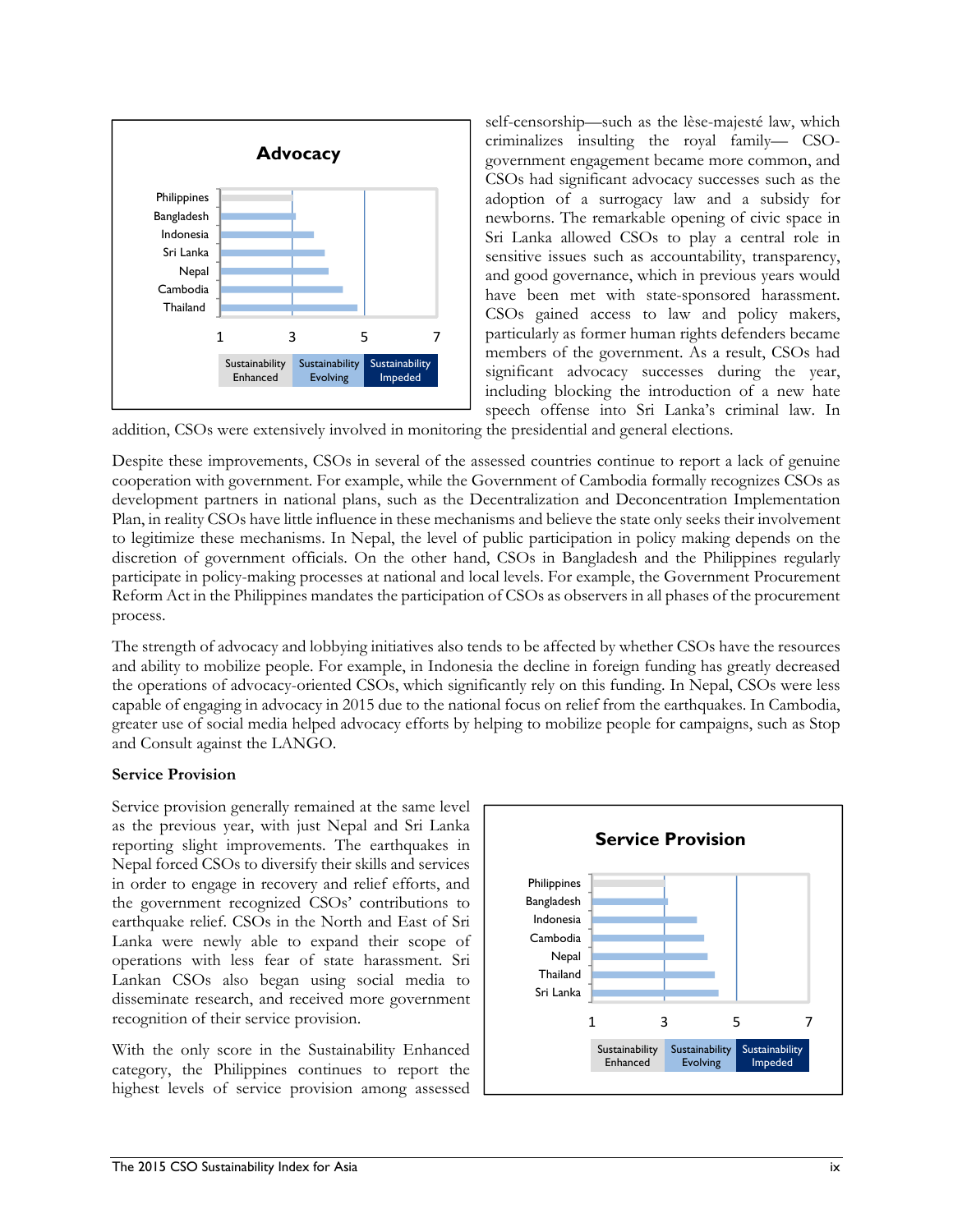countries, with Bangladesh close behind. Despite its improvement this year, Sri Lanka continues to have the weakest score in this dimension, closely followed by Thailand.

CSOs in all of the assessed countries provide a diverse range of services—from basic public services in areas such as health and education, to more complex services in the areas of environmental protection, human rights violations, and savings and credit. However, many services rely on foreign funding, and declines in such funding can interrupt or stop services. For example, due to Sri Lanka's lower middle-income status, donor funding decreased for projects focused exclusively on service delivery, such as the UN-Habitat housing program. Dependence on foreign funding may also drive CSOs to follow donor priorities rather than that of the communities they serve. For example, as foreign funding has declined in Cambodia, CSOs have become increasingly driven by donor priorities in order to survive, redefining their scopes of operations and diversifying their mandates in order to maximize funding opportunities, despite lacking the technical expertise to work in these new areas.

Throughout the assessed countries, CSOs generally either charge nominal fees or provide services for free to their beneficiaries, typically because beneficiaries are unable (due to poverty) or unwilling (due to perceptions that CSOs are well-funded or should not collect fees because they are not-for-profit) to pay for services. There are some exceptions, including in Bangladesh and the Philippines, where microfinance institutions and social enterprises earn substantial income. In most of the assessed countries, the government recognizes the role of CSOs in service provision but provides limited to no financial support for such services. For example, only in some provinces and districts in Indonesia do local governments recognize CSOs for their services and contract with them, for example to provide training to village heads on HIV/AIDS prevention.

#### **Infrastructure**

The Philippines, Sri Lanka, and Thailand reported slight improvements in the infrastructure supporting the CSO sectors in 2015, largely due to increased coalition building and intersectoral partnerships. In the Philippines, coalitions and intersectoral partnerships emerged for disaster relief and poverty reduction in light of the Post-2015 Development Agenda and Typhoon Haiyan, respectively. There were also more training



opportunities in 2015 for Filipino CSOs on disaster risk reduction and management. In Sri Lanka, the freer operating environment for CSOs led, for example, to an informal CSO-led platform for good governance which helped achieve the passage of the nineteenth amendment to the constitution, which limits the powers of the executive presidency. In Thailand, more local CSO networks are forming to improve living conditions in their communities, and a new regulation appears to have successfully encouraged cooperation among CSOs, businesses, and the Thai Chamber of Commerce. In addition, increased involvement of international donors in peace-building projects gave local Thai CSOs more opportunities to re-grant foreign funds.

All countries fall within the Sustainability Evolving

category in the infrastructure dimension, with the exception of the Philippines, which has the strongest score and falls within the Sustainability Enhanced category. Despite improvements, Sri Lanka has the weakest score in this dimension, closely followed by Thailand.

In general, the assessed countries do not have enough intermediary support organizations (ISOs) or CSO resource centers, which tend to be the main providers of training, funds, consulting, and other services to CSOs, to meet the needs of their CSO sectors. In several countries, such as Bangladesh, Indonesia, and Nepal, only a few such organizations exist, and they are typically located in the major cities. Despite the size of Indonesia,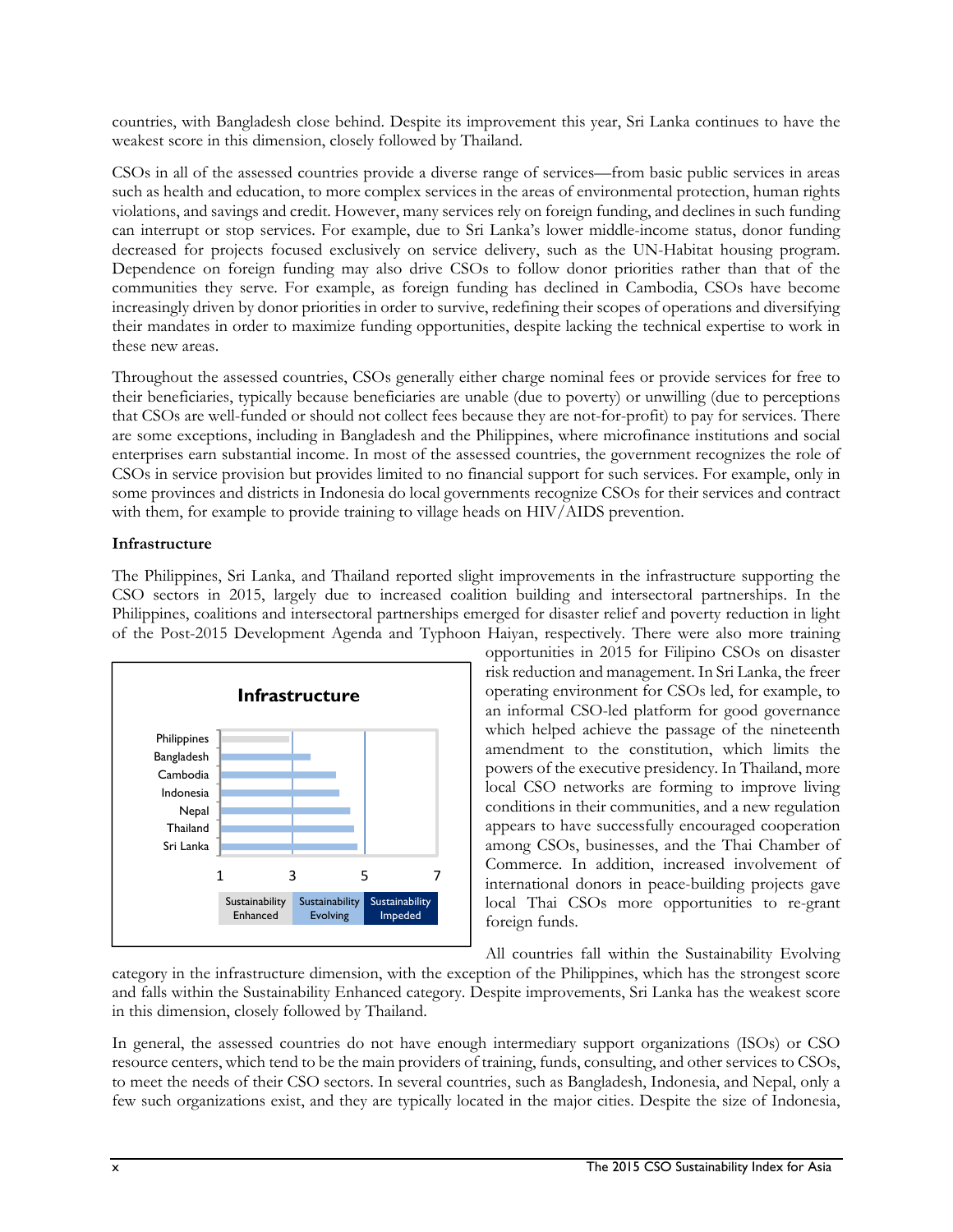just ten organizations in the country are considered ISOs or CSO resource centers. Sri Lanka and Cambodia do not have any permanent ISOs or CSO resource centers. Meanwhile, in the Philippines, long-established CSO networks are the main resource and training providers, though they typically only provide such resources to their members. Thailand has a web platform for information sharing, but it was blocked several times in 2015 by the government because some of the content was deemed political in nature.

In most of the assessed countries, there are at least a few local organizations that grant funding—most often re-granting foreign funding—to local CSOs. Thai CSOs had more opportunities in 2015 to re-grant foreign funds to organizations focused on peace-building activities. In a few countries, such as Sri Lanka and Thailand, locally generated funding is also granted. For example, in Sri Lanka, some local community foundations provide both locally generated and re-granted foreign funds to address locally identified needs and projects.

Across most of the assessed countries, CSOs frequently form coalitions to tackle emerging humanitarian, governance, and community issues. These coalitions continue to strengthen, as evidenced by the improvements in the Philippines, Sri Lanka, and Thailand. A few countries even have CSO coalitions that aim to represent the interests of the sector as a whole, such as Indonesia's NGO Council, Nepal's NGO Federation of Nepal, and the Federation of NGOs in Bangladesh. At the same time, limited funding in the sector can undermine CSO cooperation, and coalitions' effectiveness may be limited by weak management structures.

Intersectoral partnerships remain nascent but are growing in most of the assessed countries. For example, in Thailand, the government established the Peace Center to facilitate dialogue between the government and citizens on peace building. In Nepal, CSOs are beginning to receive financial support from businesses for advocacy initiatives on corruption, human trafficking, and other issues.

#### **Public Image**

All countries fall in the Sustainability Evolving category in the public image dimension. The Philippines has the strongest score, closely followed by Bangladesh. Thailand has the weakest score in this dimension. There was significant movement in the public image dimension in 2015, with improvements noted in Nepal, the Philippines, Sri Lanka, and Thailand—dramatic improvement in the case of Sri Lanka—and Cambodia reporting deterioration.

In Nepal and the Philippines, public image improved due to CSOs' visible role in disaster relief efforts—for the devastating earthquakes in Nepal in 2015 and Typhoon Haiyan in the Philippines in 2013. In Thailand, the government's image of CSOs is improving as evidenced by its increased engagement with CSOs on social issues. At the same time, CSOs are increasingly using social media to promote their activities, and engaging in more self-regulation, such as adopting codes of ethics, in response to the government's increased monitoring of CSOs following ThaiHealth's misappropriation of funds. The opening of civic space and increased media freedom in Sri Lanka vastly improved media coverage of CSOs, CSOs' relations with journalists and CSO outreach efforts, and the perception of CSOs among



the public in the North and East of the country who now have more CSOs championing their issues with less fear of government reprisal. The government's perception of CSOs also improved, as evidenced by CSOs' increased engagement in policy-making processes, including conducting policy research upon request from the government. On the other hand, public image in Cambodia declined due to worsening government perceptions of CSOs and the government's efforts to paint CSOs as aligned with the opposition party, resulting from CSOs'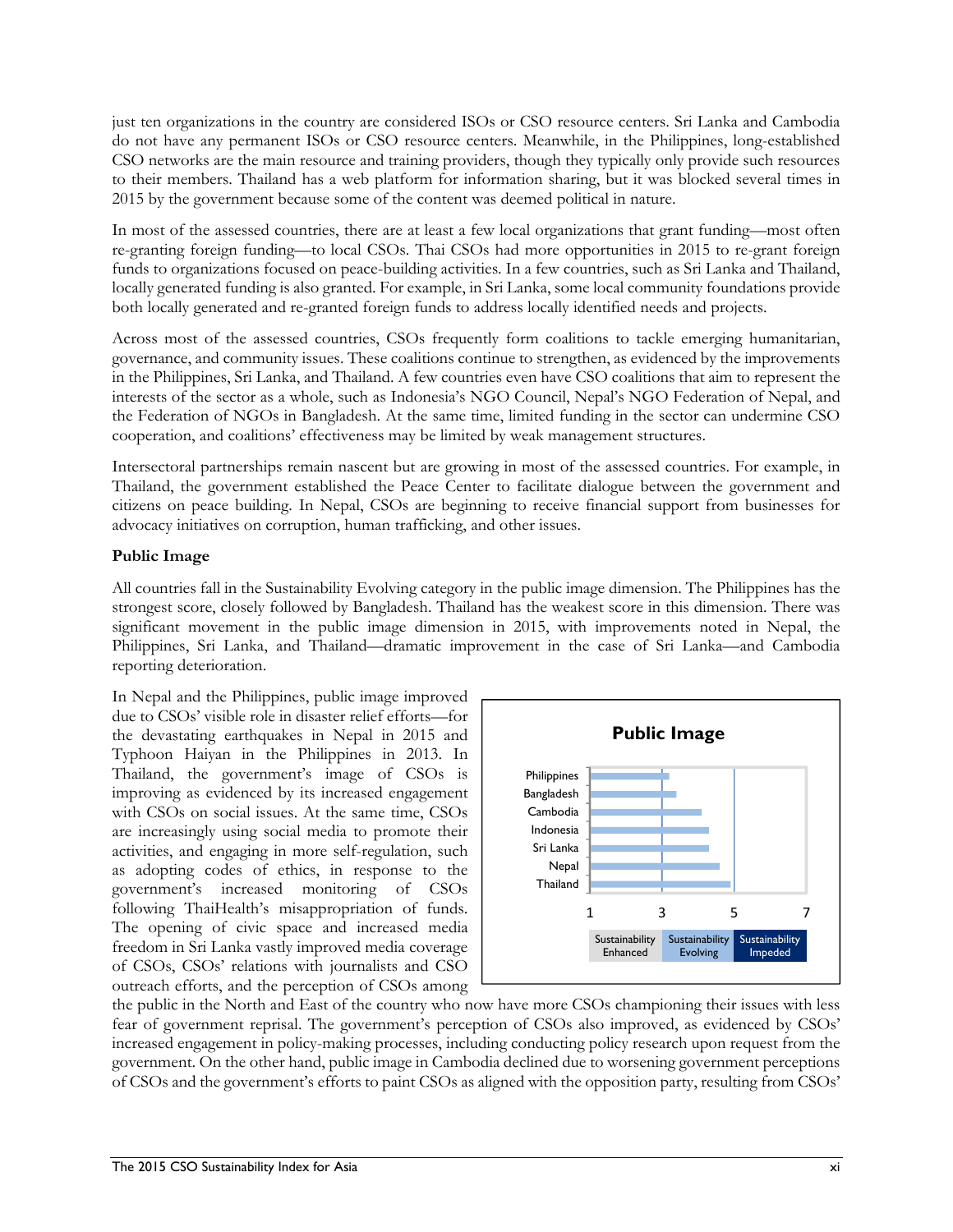advocacy against the LANGO. Meanwhile violence against journalists and media self-censorship persist in the country, hindering CSOs' public outreach efforts.

In most of the assessed countries, CSOs have difficulties attracting mainstream media coverage of their activities. For example, in Indonesia, most major media outlets are owned by politicians who are not interested in covering CSO activities unless they have wide political impact, such as lawsuits filed by environmental organizations against palm oil companies for damage caused by wild fires in 2015. In other countries, such as Nepal, the media provides negative coverage of CSOs, presenting them as unaccountable, lacking in transparency, or having harmful missions such as stirring ethnic controversy. In Cambodia and Thailand, the lack of media freedoms continues to hinder coverage of CSOs, particularly on political issues. In Thailand, press and media outlets have been prosecuted for presenting information that the government considers divisive or misleading. On the other hand, the media in Sri Lanka significantly opened in 2015, promoting various CSO-led campaigns targeting government policies. Across the assessed countries, CSOs are using social media to circumvent obstacles to traditional media coverage. In Sri Lanka, in particular, the 2015 presidential election was called "Sri Lanka's first cyber election," in reference to CSOs' use of social media and online political discourse surrounding the election.

Public perceptions of CSOs are improving in most of the assessed countries due to the visibility of their impactful work, though some negative beliefs persist. In Nepal, for example, the involvement of CSOs in relief work after the 2015 earthquakes improved the public perception of the sector, but many continue to view CSOs as donor driven and unaccountable. Similarly, relief and disaster preparedness work in the Philippines in response to Typhoon Haiyan improved the public perception of CSOs, though according to the Philippine Trust Index, CSOs continue to be among the least trusted institutions in society. On the other hand, in Indonesia, public opinion surveys indicate that public trust in CSOs has decreased; much of the public views CSOs as foreign agents, and CSOs' lawsuits against palm oil corporations have been viewed as being against national economic interests.

Government perceptions of CSOs continue to be mixed across the assessed countries, as well as within some countries. For example, in Bangladesh and Indonesia, government officials harbor mistrust of CSOs, particularly advocacy organizations, as foreign agents. In Cambodia, government perceptions of CSOs worsened in 2015, as the government accused CSOs advocating against the LANGO of being aligned with the opposition party. In Nepal, the relationship between CSOs and government is more mixed—the government recognizes the value of CSOs in service provision and humanitarian work, including earthquake relief efforts, while distrusting CSOs in other contexts. Meanwhile in the Philippines, the government' perception of and cooperation with CSOs is generally positive; in Sri Lanka the government's orientation toward CSOs vastly improved under the Sirisena administration; and the Thai government made more efforts to consult with CSOs on social issues during the year.

In most of the assessed countries, self-regulation in the CSO sector remains weak. CSOs tend not to have codes of conduct or publish annual reports unless required by law or requested by donors. However, self-regulation is gradually improving, again driven in part by donor or government requirements. For example, Thai CSOs have become more open to improving their accounting systems, adopting codes of ethics, and acting in a more transparent manner due both to donor requests and a new regulation on CSOs. In Cambodia, the Cooperation Committee for Cambodia (CCC) has entered collaboration agreements with a number of international NGOs to encourage their local NGO partners to go through the NGO Governance and Professional Practice (GPP) certification system hosted by CCC. CCC is also developing good practice guidelines for community-based organizations in Cambodia.

#### **Conclusion**

The country reports that follow expand on these developments, providing an in-depth look at the CSO sectors during 2015 in the seven Asian countries covered by this Index. We hope this survey captures useful trends for CSOs, governments, donors, and researchers supporting the advancement of CSO sectors.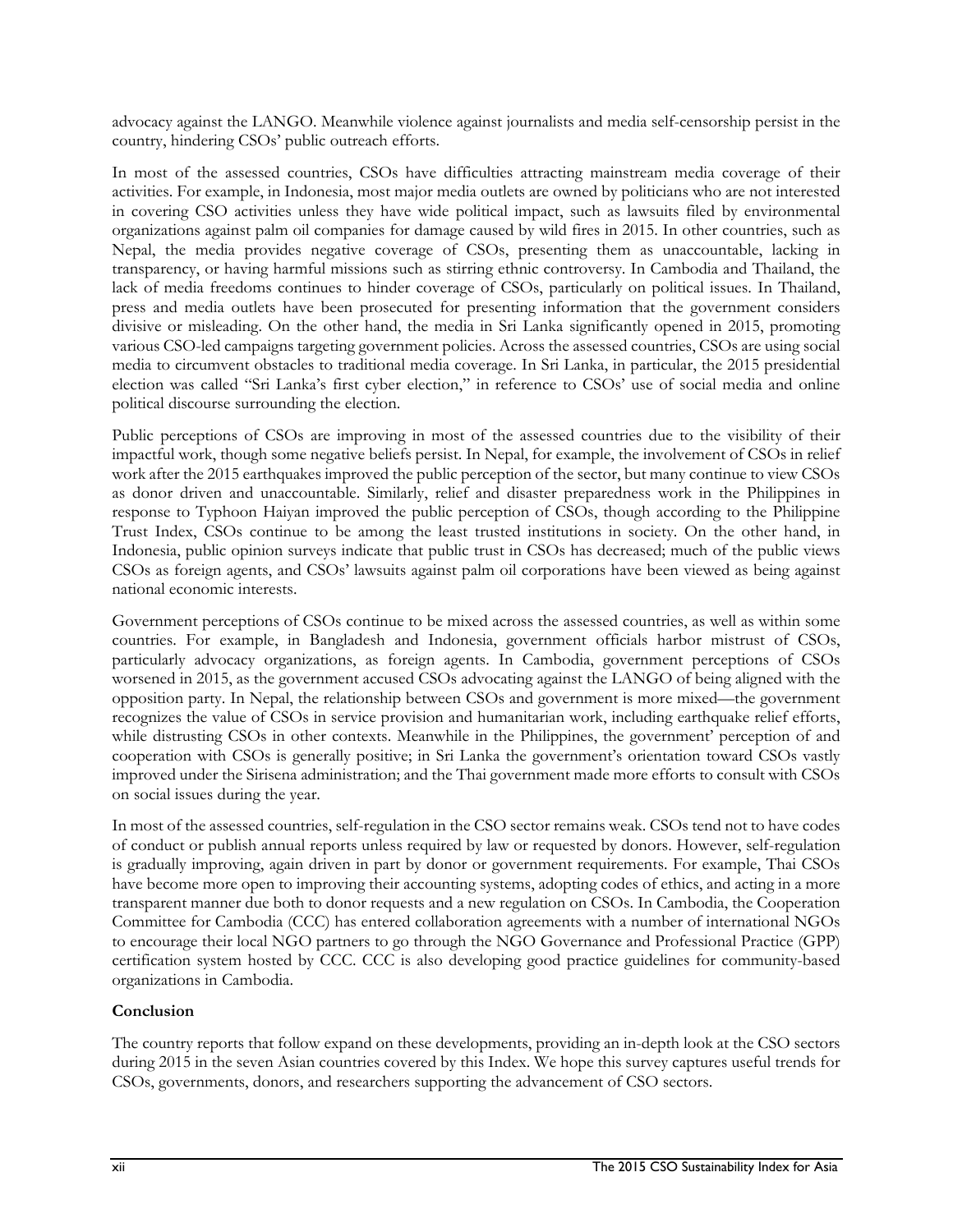| <b>COUNTRY</b> | Sustainability<br><u>OSO</u> | Environment<br>Legal | Organizational<br>Capacity | Financial<br>Viability | Advocacy | Provision<br>Service | Infrastructure | Image<br>Public |
|----------------|------------------------------|----------------------|----------------------------|------------------------|----------|----------------------|----------------|-----------------|
|                |                              |                      |                            |                        |          |                      |                |                 |
|                |                              |                      |                            |                        |          |                      |                |                 |
| Bangladesh     | 3.5                          | 4.0                  | 3.2                        | 4.1                    | 3.1      | 3.1                  | 3.5            | 3.4             |
| Cambodia       | 4.3                          | 4.3                  | 3.8                        | 5.0                    | 4.4      | 4.1                  | 4.2            | 4.1             |
| Indonesia      | 4.1                          | 4.3                  | 3.8                        | 4.5                    | 3.6      | 3.9                  | 4.3            | 4.3             |
| Nepal          | 4.4                          | 4.1                  | 4.5                        | 4.7                    | 4.0      | 4.2                  | 4.6            | 4.6             |
| Philippines    | 3.3                          | 3.3                  | 3.4                        | 4.1                    | 3.0      | 3.0                  | 2.9            | 3.2             |
| Sri Lanka      | 4.5                          | 4.0                  | 4.6                        | 5.4                    | 3.9      | 4.5                  | 4.8            | 4.3             |
| Thailand       | 4.7                          | 5.1                  | 4.0                        | 5.1                    | 4.8      | 4.4                  | 4.7            | 4.9             |
| Average        | 4.1                          | 4.2                  | 3.9                        | 4.7                    | 3.8      | 3.9                  | 4.1            | 4.1             |

# **2015 CSO SUSTAINABILITY INDEX FOR ASIA**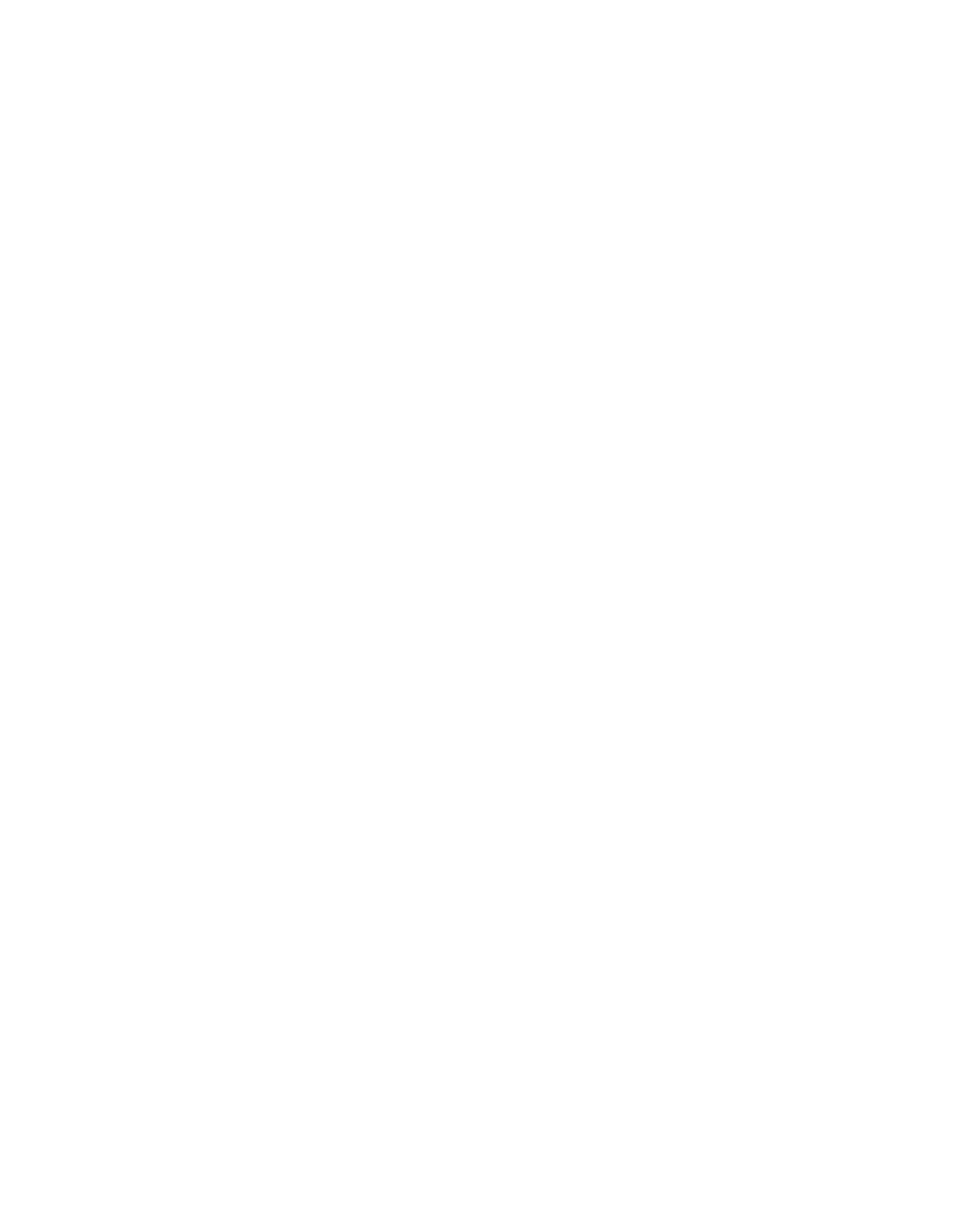# **COUNTRY REPORTS**

# **BANGLADESH**



#### **CSO SUSTAINABILITY: 3.5**

#### **Country Facts\***

**Capital:** Dhaka

**Government Type: Parliamentary Democracy** 

**Population**: 168,957,745

**GDP per capita (PPP)**: \$3,600

**Human Development Index:**  142

Although Bangladesh has recorded GDP growth rates above 5 percent over the past decade, almost one-third of the country's population still lives in extreme poverty. Threefifths of Bangladeshis are employed in the agriculture sector, while three-quarters of export revenues are generated from the garment industry. The major obstacles to sustainable development in Bangladesh include overpopulation, poor infrastructure, corruption, political instability, and slow implementation of economic reforms.



Overall, the country was more politically stable in 2015 than in 2014, when the country experienced violent national elections and killings and arrests of opposition leaders by security forces. Still, the first few months of 2015 featured general strikes

and street blockades inspired by the opposition Bangladesh Nationalist Party's (BNP) protest of the Awami League's rise to power. According to Human Rights Watch, children were prevented from attending school,

\*Capital, government type, population, and GDP in all reports are drawn from the Central Intelligence Agency, The World Factbook, available online at https://www.cia.gov/library/publications/resources/the-world-factbook/geos/bg.html. Human Development Index rankings available at http://www.undp.org/content/undp/en/home/presscenter/events/2014/july/HDR2014.html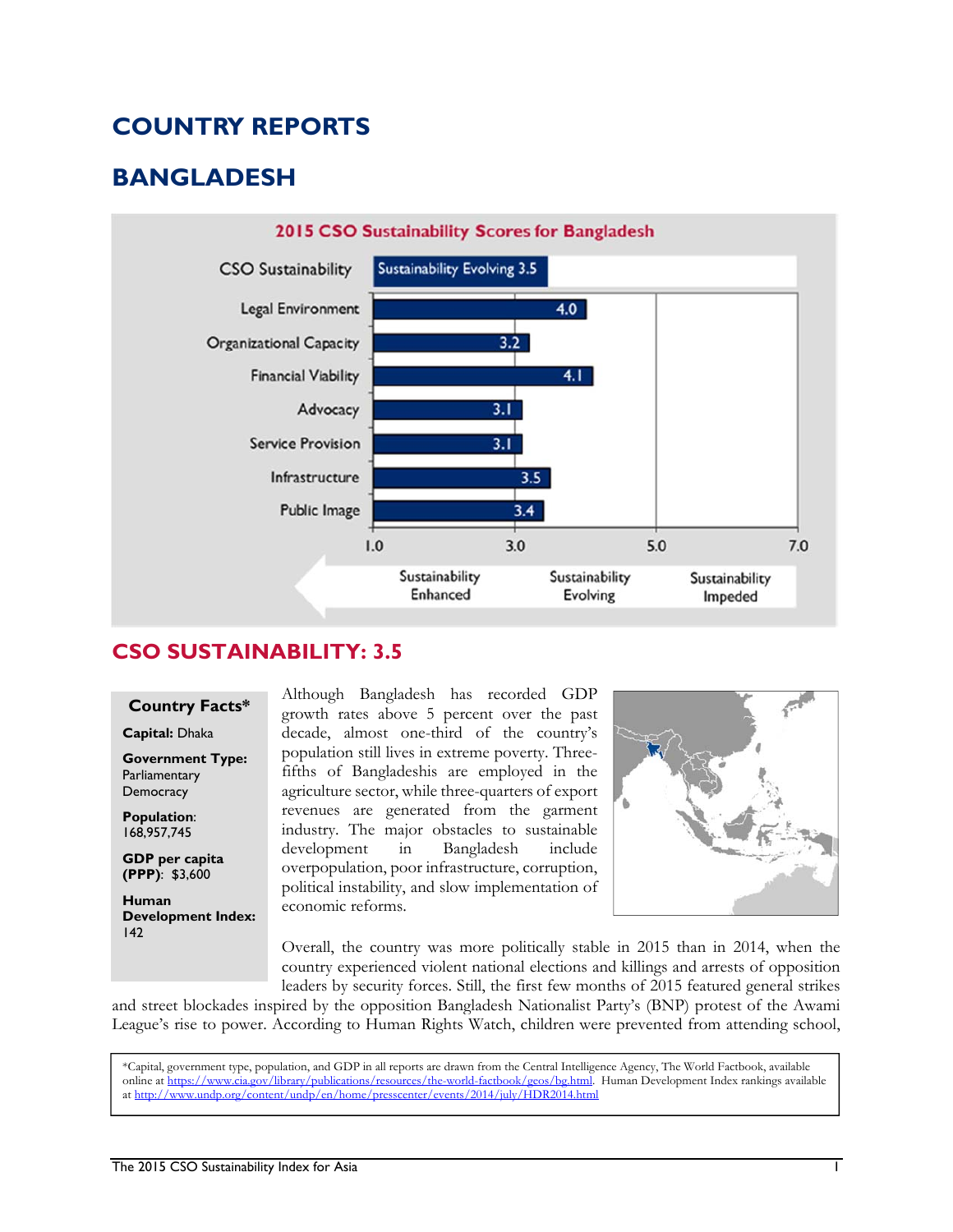while pedestrians were killed during violent protests. The government responded to the unrest by arresting thousands of opposition members, as well as opposition leaders.

The economy in Bangladesh remained stable in 2015 despite the political turmoil during the first three months of the year, which hindered exports and private investment. The economy is expected to grow in the next two years due to steady expansion in garment exports, which surpassed \$25



billion in revenue in 2015. Remittances are also a significant contributor to Bangladesh's GDP, totaling about \$15 billion and constituting 8 percent of GDP in 2015.

Most CSOs were able to conduct their operations freely in 2015. However, government support to CSOs remained insignificant, and the government continued to limit civic space. A draft bill was introduced that imposed further restrictions on non-governmental organizations (NGOs) and their access to foreign funding. Since the collapse of Rana Plaza in 2013, the government, CSOs, and the private sector have been working together on industrial safety, compliance with building codes, and labor conditions and rights of garment workers, and have been making significant strides in these areas.

According to the NGO Affairs Bureau, as of March 2015, about 57,000 foreign and domestic CSOs working on social and economic development were registered with the Department of Social Services in the Ministry of Social Welfare. As of the end of 2015, 2,356 NGOs were also registered with the NGO Affairs Bureau in order to be eligible to receive foreign funds. The number of CSOs registered with various other governmental authorities, such as the Ministry of Women and Children Affairs and the Department of Youth Development, has been estimated to be around 250,000, with fewer than 50,000 active, often due to insufficient funding or organizational capacity.

### **LEGAL ENVIRONMENT: 4.0**



CSOs in Bangladesh can register under five laws: Societies Registration Act of 1860; Trust Act of 1882; Voluntary Social Welfare Agencies (Regulation and Control) Ordinance of 1961; Co-operative Societies Act of 1925; and Companies Act of 1913, amended in 1914. In addition to complying with these laws, CSOs must abide by the Foreign Donation (Voluntary Activities) Regulation Ordinance of 1978, amended in 1982, and the Foreign Contribution (Regulation) Ordinance of 1982. Most CSOs are registered as voluntary

social welfare organizations under the Department of Social Services in the Ministry of Social Welfare. CSOs specialized in certain thematic areas additionally can register with other ministries like the Ministry of Social Welfare, the Ministry of Women and Children Affairs, and the Ministry of Youth and Sports. The registration process often is delayed for more than a year due to corruption, as well as favoritism towards supporters or affiliates of the ruling party.

Administrative rules from local governments and the various departments that register CSOs clearly articulate requirements for CSO operations, financial management, and governance. Some of these requirements include periodic audited financial reports, an organizational constitution, and a governing board. Some CSOs with weak institutional governance and financial management still do not have the capacity to comply with these requirements. Many of these CSOs cease their operations due to lack of capacity to comply with legal requirements, although as of the end of 2015, the government had not cancelled their registrations.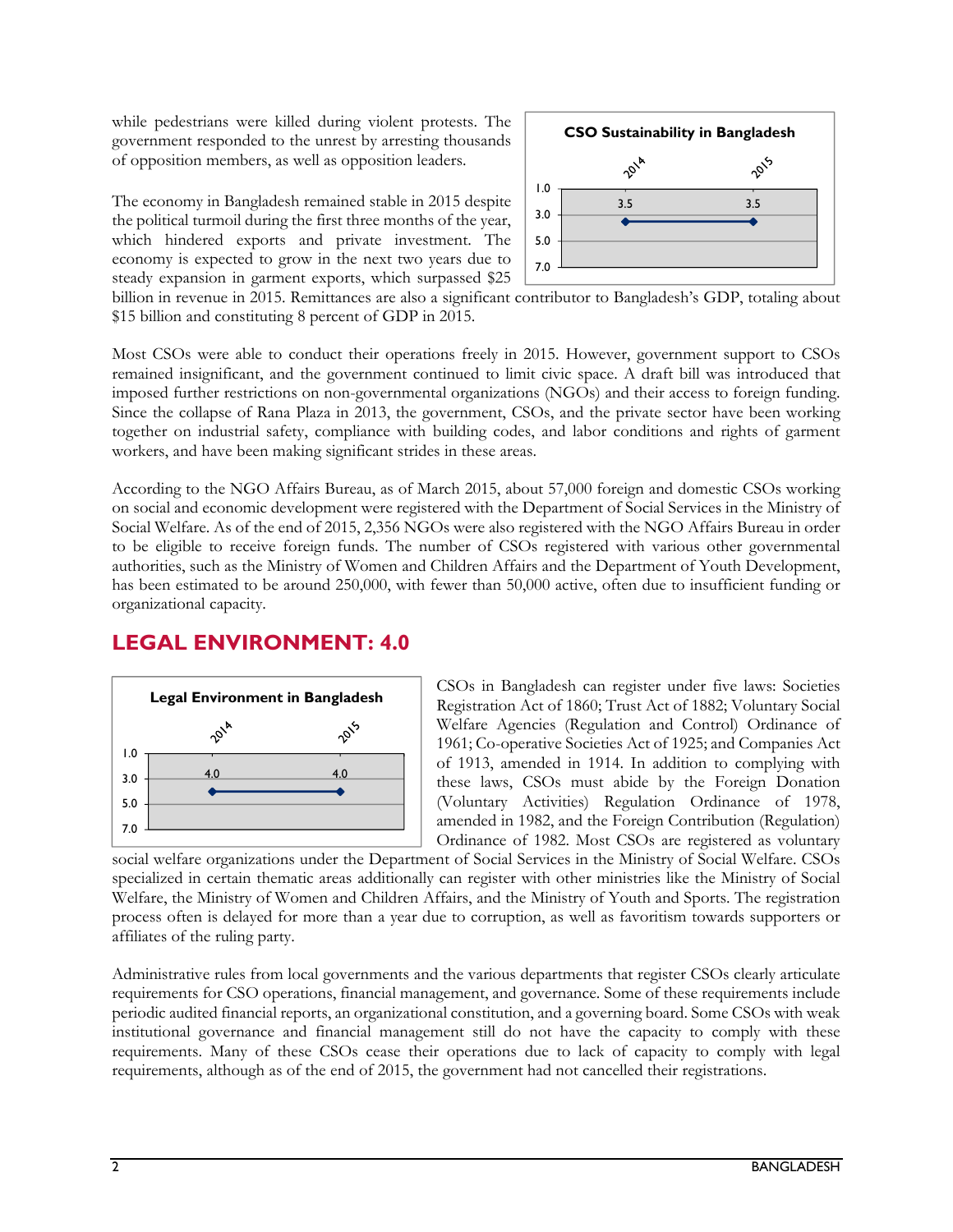CSOs are allowed to operate freely within certain limits. The freedom to express political views is somewhat restricted because the government believes that the role of CSOs is to address socioeconomic development issues rather than policy-related matters. This attitude limits CSOs' involvement in policy discussions with government to socioeconomic issues. The government broadly rejects negative reports regarding the human rights situation in Bangladesh.

Bureaucracy and corruption frequently hinder CSOs' activities. For example, some government officials at the central and local levels harass CSOs in order to collect bribes, which some CSOs pay. While not a common occurrence, if a CSO's views oppose those of the political party in power, the CSO's operations and the lives of its leaders could be in jeopardy. The scale of harassment is hard to measure because many CSOs are not willing to share these experiences publicly.

The Cabinet of Ministers approved the Foreign Donations (Voluntary Activities) Regulation Act in December 2014, but it had still not been approved by the parliament by the end of 2015. CSOs have expressed concern about several aspects of the proposed law, such as those requiring CSOs seeking foreign funding to undergo inspections, participate in monthly coordination meetings with the NGO Affairs Bureau, and obtain approval for each project before receiving foreign grants. The law also includes a section that prohibits terrorist financing and trafficking in persons. If a CSO is denied registration or approval of project funding, it can file an appeal with the Prime Minister's office, which will issue a final ruling; CSOs would not have judicial recourse. The draft law is still pending review in the parliament.

CSOs that are involved in social work and development services for the public enjoy exemptions from income tax, value-added tax (VAT), corporate tax, and other taxes. Human rights-focused work is not included among these services. Individuals and businesses that donate to CSOs focused on any of twenty-two designated public benefit purposes are eligible for tax deductions from their income.

CSOs are allowed to generate income by selling goods and services or through microfinance activities but must pay VAT on this type of income. Some CSOs have begun operating businesses to reduce dependence on foreign donations and ease financial constraints. CSOs are also allowed to compete for governmental and nongovernmental contracts for socioeconomic development projects.

As in 2014, legal practitioners continued to have little knowledge about CSO law. A few practitioners in Dhaka provide legal advice to CSOs in the capital city, whereas CSOs in rural areas have great difficulty obtaining legal advice. Some legal practitioners at the district and sub-district levels have acquired knowledge about CSO law through mentoring and educational support from national lawyers' associations and other legal aid organizations. In addition, many new lawyers have begun pursuing work with CSOs at the grassroots level in order to empower them to advocate for legal reform benefitting the CSO sector.

### **ORGANIZATIONAL CAPACITY: 3.2**

According to a 2012 study conducted by Manusher Jonno Foundation (MJF), the organizational capacity of CSOs in Bangladesh varies by size, years of experience, and area of specialization. CSOs with larger scales of operation, more years of experience, and specialization in a given thematic area have stronger capacity in program management and sufficient human and financial resources, while smaller CSOs still require support and capacity building.



Constituency building has improved over the last few years.

Most large CSOs have built strong constituencies through their long-term programs, contributions to social and physical infrastructure, greater visible impact in communities compared to public and private service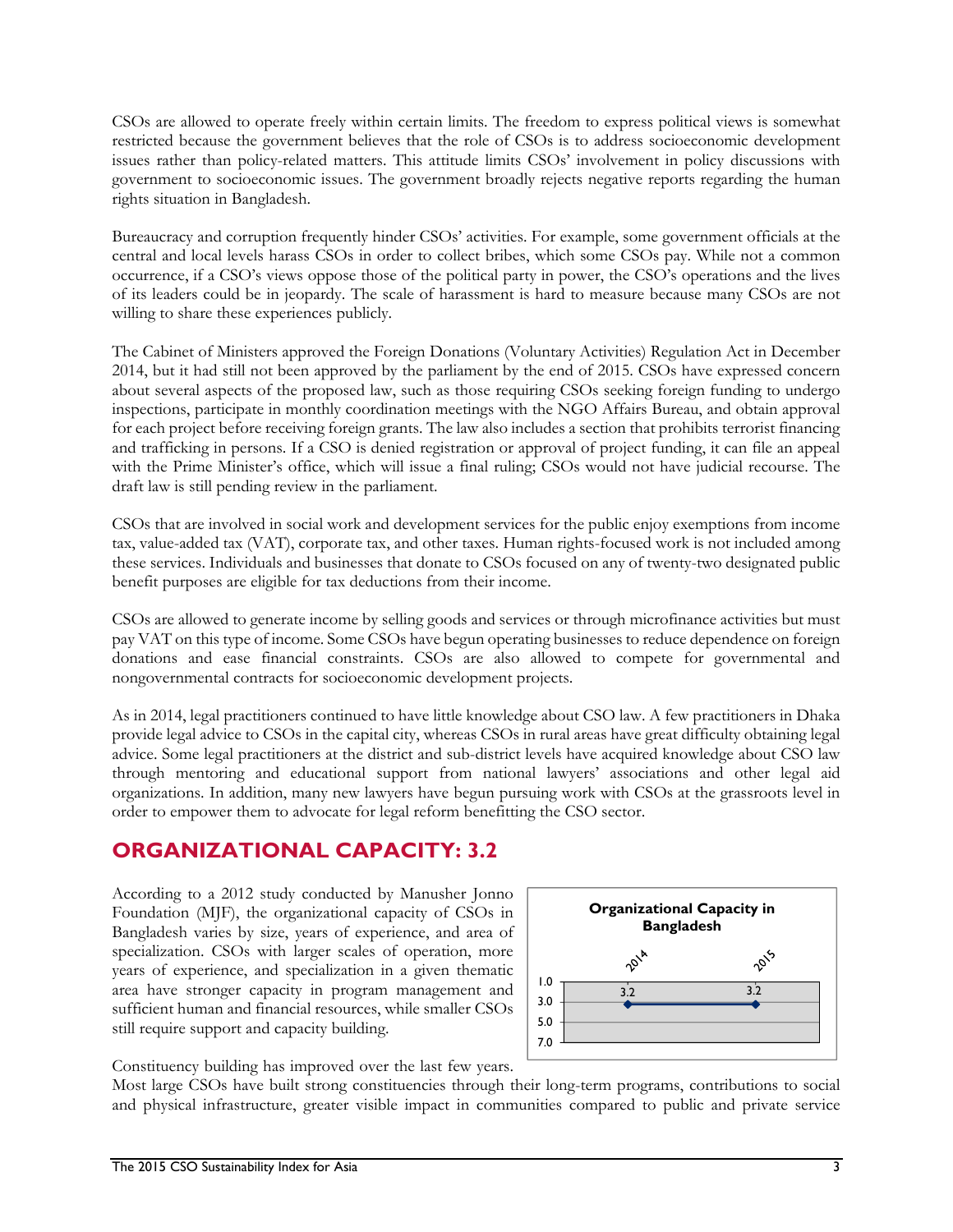providers, and rapport with target groups. Large CSOs like BRAC, Dhaka Ahsania Mission (DAM), NGO Forum for Public Health, and Association for Social Advancement (ASA) have organized local level groups that have grown into community-based organizations (CBOs), and in some cases, formal organizations. Large CSOs, such as Chars Livelihood Programme (CLP) and Stimulating Household Improvements Resulting in Economic Empowerment (SHIREE), have also increased their technical capacities, which have been recognized by the government and some international development agencies. Meanwhile, CSOs in rural areas have opportunities to build their constituencies and organizational capacities through partnerships with larger organizations.

Most CSOs have clear missions, and an increasing number of them understand the need to develop strategic plans to pursue these missions. Most CSOs at least have plans to achieve short-term objectives. Large CSOs are better able to implement their strategic plans, while most small and medium-sized CSOs are unable to do so because they lack long-term funding. Therefore, these CSOs generally only develop strategic plans to meet donor requirements.

All registered CSOs have constitutions laying out their governance structures, as required by law. Some CSOs also have comprehensive policies and procedures on financial management, administration, human resources, child protection, gender, and other matters. Organizational constitutions mandate executive committees or boards of directors with responsibility for institutional governance. However, most boards are weak and not engaged in governance, sometimes getting involved in daily operations instead.

The CSO sector continues to experience high turnover and difficulty in attracting qualified young professionals. CSOs have paid staff in both their headquarters and field offices. Large CSOs and CSOs in the microcredit industry can retain permanent staff, but other CSOs that are dependent on donor funding employ staff under project-based contracts. These CSOs therefore experience high staff turnover, though their former employees tend to remain in the NGO sector due to their skills in socioeconomic development. Rural-based CSOs especially continue to have issues with turnover as skilled staff seek urban-based opportunities. Except for CBOs, almost all CSOs recruit staff for key positions, such as executive directors and specialists in finance and program management. According to the 2015 World Giving Index, 10 percent of respondents in Bangladesh reported that they participated in voluntary action in 2014, compared to 14 percent in 2013.

Most large CSOs in Bangladesh have information and communications technology (ICTs) to facilitate management information systems and knowledge management. Large CSOs have additional office equipment like photocopiers and scanners. ICTs allow CSOs to increasingly engage stakeholders through online communication. CSOs usually have basic office equipment and facilities. Almost all CSOs at least have mobile phones and Internet connection.

### **FINANCIAL VIABILITY: 4.1**



CSOs are still largely dependent on foreign donors. In recent years, Bangladesh has received substantial foreign aid commitments, at a total of \$5.21 billion in fiscal year 2014/2015. Some of the country's largest donors include the World Bank and the Asian Development Bank.

In order to access foreign funding, CSOs must obtain permission on a case-by-case basis from the NGO Affairs Bureau. Due to the political unrest during the first three months of 2015, the NGO Affairs Bureau released only

\$274.7 million for 345 projects during the 2015/2016 fiscal year, a dramatic decrease from the \$749.9 million released for 1,035 approved projects in the 2014/2015 fiscal year. Most CSOs have programs in various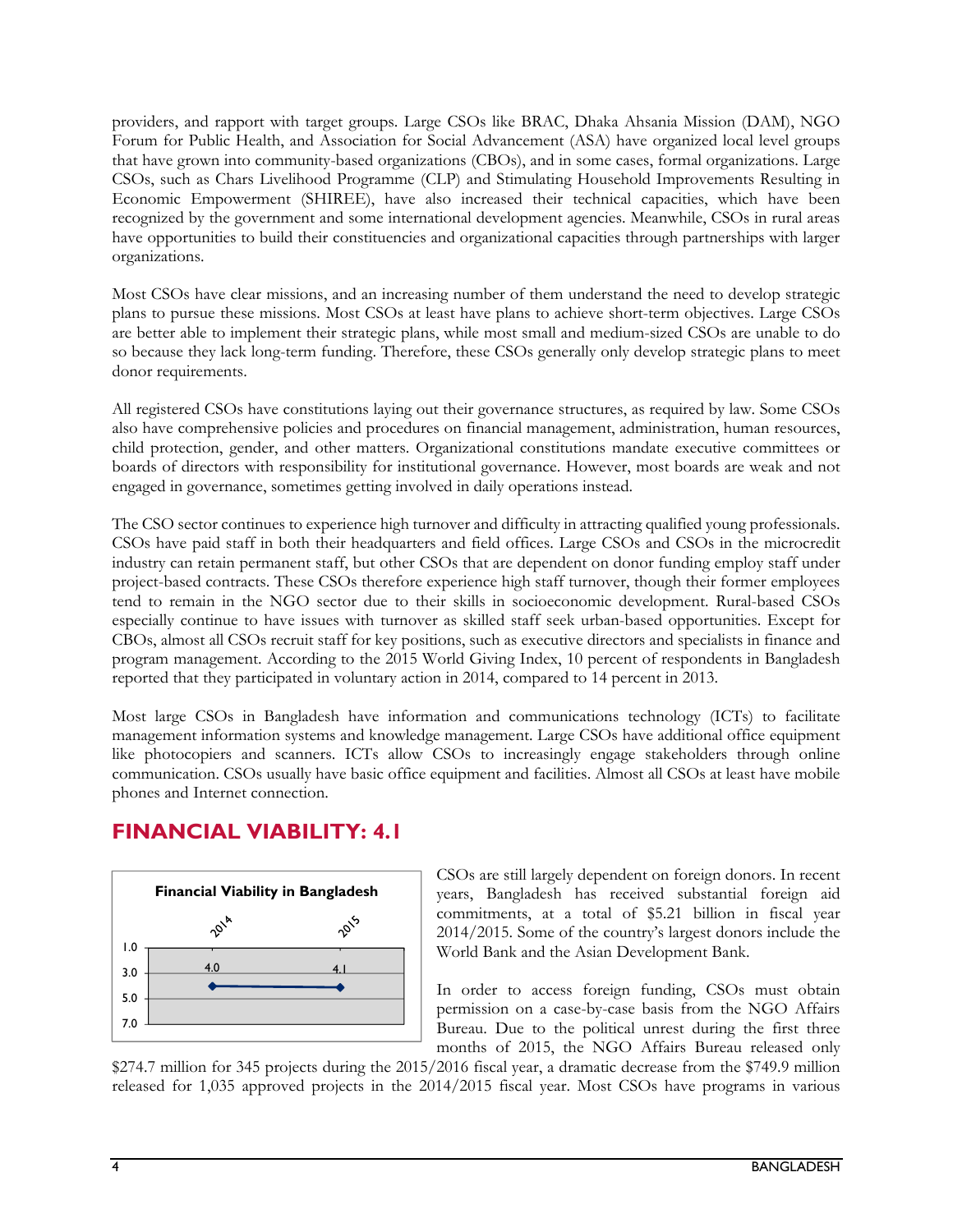thematic areas, which typically reflect donor priorities, but they struggle to develop quality proposals to win grants. Almost all CSOs explore funds from different donors in order to ensure their financial viability.

In recent years, the private sector has recognized the potential benefits of forming partnerships for development programs. However, CSOs rarely win grants from the private sector or build partnerships with businesses because they rarely engage in research on corporate grant-making or define strategies to approach different types of corporate donors. In addition, potential donors continue to be concerned about the capacity of CSOs to manage grants in a transparent manner.

Philanthropy from individuals, including in-kind support, is limited. Few CSOs attempt to raise funds from individuals, though the number of CSOs attempting to do so is increasing gradually. Some CSOs successfully receive non-monetary support in the form of household materials, medicine, and food. Religious organizations in local communities are also able to raise donations, particularly during religious holidays, such as Ramadan and Eid. Some volunteers work closely with CSOs in program implementation at the community and national levels.

Few CSOs have the capacity to participate in bids for public contracts. Some public contracts are provided without competition to CSOs specializing in certain areas, such as tuberculosis, maternal and child health, family planning, child immunization, leprosy elimination, nutritional programs, and informal education. Such CSOgovernment collaboration is increasing. Parts of the government, such as the Ministries of Health, Education, Social Welfare, and Disaster Management, also provide grants to CSOs.

Many CSOs engage in economic activities including microfinance programs and various fee-based services. CSOs with microfinance programs are generally financially stronger than other CSOs. Social enterprise development is a donor priority, and CSOs have begun to develop social enterprises to ensure their own financial sustainability and promote the economic development of their target groups. A few leading CSOs have sustainable funding models. For example, BRAC relies on social enterprises, which not only provide 72 percent of the funding for its programs (most of which is reinvested into development interventions) but also provide sustainable livelihoods for Bangladesh's rural poor. BRAC provides small loans to the poor without requiring collateral while making a profit each year and staying completely self-reliant. Revenue from services, products, rent from assets, and membership fees also supplements the income of CSOs.

To ensure transparency and accountability, many CSOs—particularly those engaged in social development publish annual reports with financial information and undergo external audits. Such CSOs have financial management systems and organizational policies to comply with audits and meet legal requirements.

## **ADVOCACY: 3.1**

The CSO sector in Bangladesh is strong in advocacy. Most CSOs are adept at responding to changing needs, issues, and interests through advocacy and mobilization of citizens at the local and national levels. Influential CSOs have various strategies for engagement with different stakeholders; adapt these strategies to emerging issues; form coalitions to pursue issues of common interest, including CSO legislation; and lobby with policy makers and relevant stakeholders, including legislatures. At the same time, the political turmoil in 2015 hindered CSO advocacy and other CSO activities, especially for organizations perceived as politically biased.



CSO representatives of large forums or alliances regularly participate in government committees on national and local policies and strategies. For example, MJF participates in the Governance Coalitional Working Group,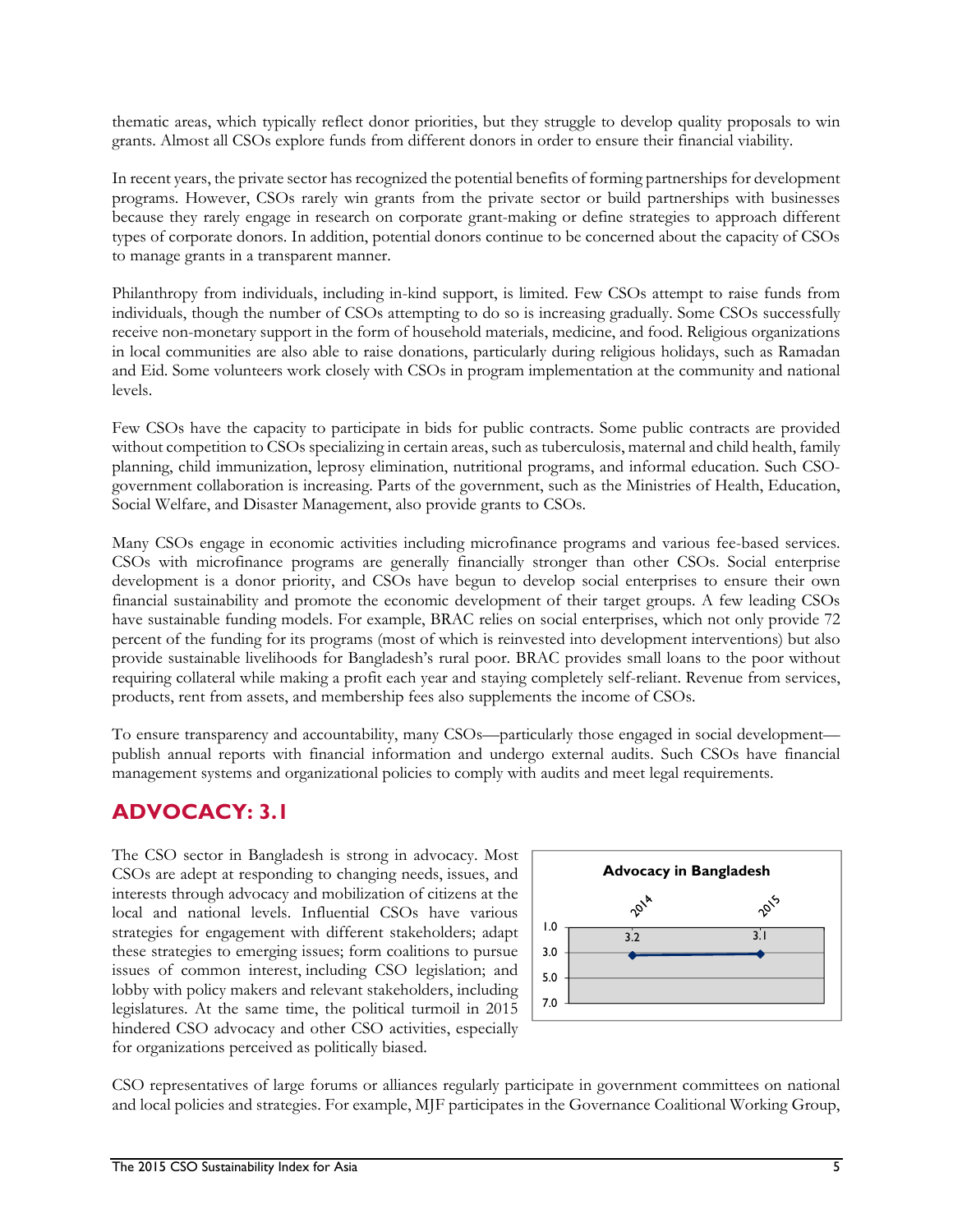the Labor Law Reform Committee, and the National Occupation and Safety Council of the Ministry of Labor and Employment. CSOs are well recognized for their past contributions to the development of policies, such as the Child Labor Elimination Policy, Domestic Violence Act, Women Development Policy, Right to Information Act, and Hindu Marriage Registration Act. Moreover, many CSOs monitor the implementation of laws and policies.

As a result of advocacy efforts by the Multilingual Education (MLE) forum, in 2015 the government decided to provide free textbooks in five indigenous languages, and teachers were required to begin providing education in these languages by January 2016. Also in 2015, a national coalition called the Governance Advocacy Forum (GAF) formed to draft a national decentralization policy. The policy was drafted in consultation with citizens, local government associations, academicians, local governance experts, bureaucrats, politicians, and local government activists. The draft policy was shared with the minister and the Ministry of Local and Rural Development and Co-operatives. In 2015, the Bangladesh Institute for Labor Studies (BILS) formed the Domestic Workers Rights Network (DWRN) with human rights organizations working with domestic workers and trade unions. DWRN drafted a code of conduct for domestic workers and welfare policy and submitted them to the government.

At the local level, CSOs continue to engage in advocacy related to discrimination and exploitation of minority groups, as well as land rights issues, including resettlement and eviction from government land.

Before the Foreign Donations (Voluntary Activities) Regulation Act was approved by the Cabinet of Ministers in December 2014, CSO representatives took part in consultations with the government and provided a set of recommendations to the Chairman of the Parliamentary Standing Committee. For example, CSOs objected to giving the NGO Affairs Bureau the right to close down an NGO or evaluate projects. However, the version of the law approved by the cabinet still provides the NGO Affairs Bureau the right to cancel an organization's registration for violating the law.

### **SERVICE PROVISION: 3.1**



CSOs provide a wide range of goods and services and play a critical role in filling gaps in public services in three major areas: economic development, skills development, and social services, specifically primary healthcare and informal education. For example, CSOs provide services to educate and empower marginalized groups, including indigenous people and Dalits (the lowest group according to traditional caste systems). Economic development services include microcredit programs, support for enterprise development,

agricultural production, handicrafts, and human development services for self- or wage employment. Such capacity building services have contributed to the country's development, but their impact can be undermined by constituents' dependency on services and contextual changes, such as natural disasters and political unrest.

CSOs' responsiveness to community priorities and needs varies. CSO services at the grassroots level clearly reflect community needs because they seek to fill the gaps in public services. Some social services address welldefined community needs. Many services, however, remain driven by donor priorities and depend on the availability of funding. CSOs rarely conduct needs assessments or community self-assessments due to lack of resources and know-how. In general, CSOs provide goods and services to their primary target groups. However, publications and workshop reports are broadly shared with other organizations.

Many CSOs have become specialized in certain fields, enabling them to acquire service delivery contracts from government and other development agencies and generate income for institutional sustainability. For example, one of Bangladesh's leading CSOs partnered with Square Pharmaceuticals, one of the largest pharmaceutical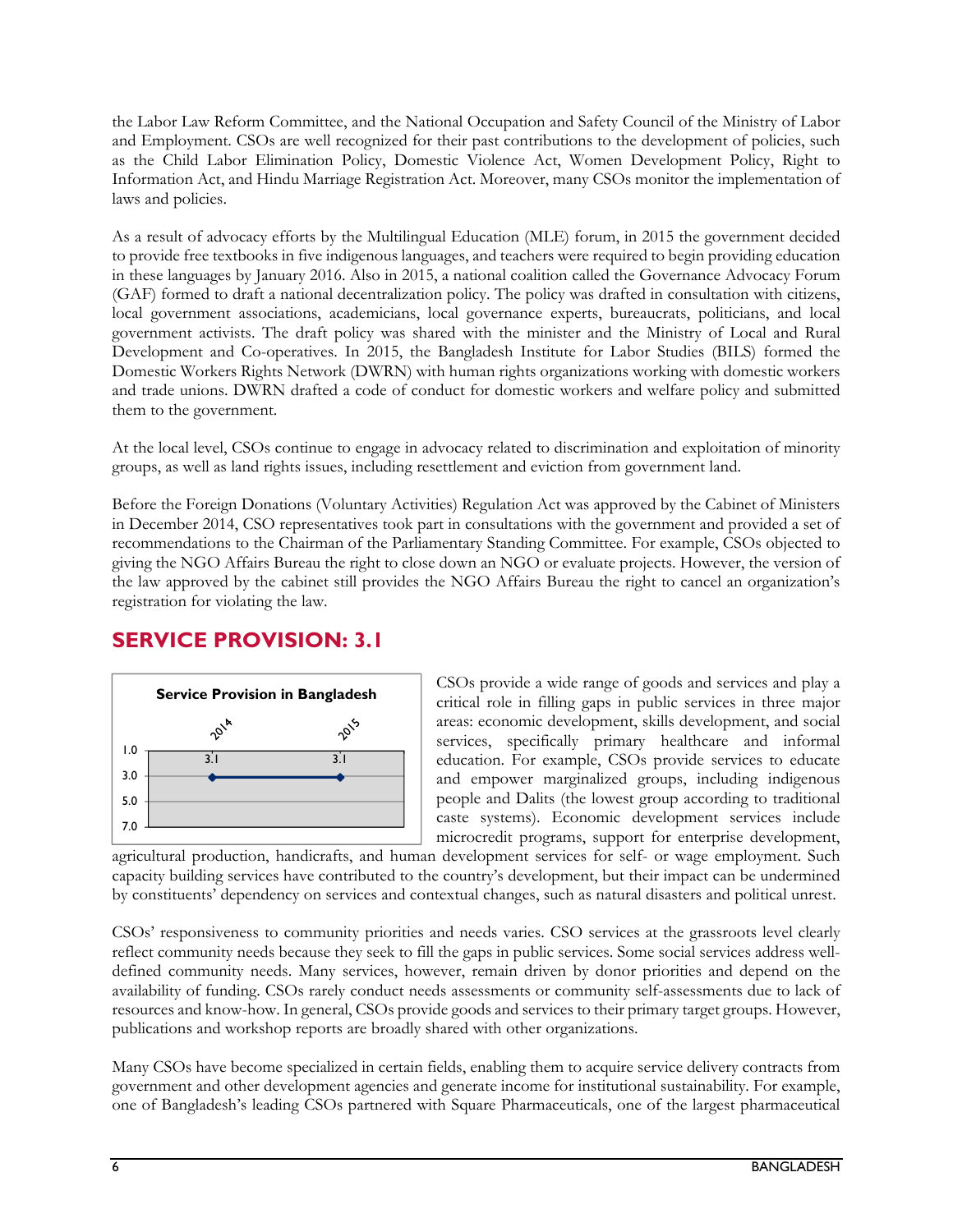companies in the country, to develop a model for rural distribution of a micronutrient food supplement to combat malnourishment of young children.

CSOs generally do not charge beneficiaries for goods and services, although CSOs that provide microcredit earn income through service charges and interest.

CSOs' contributions to filling gaps in public services are recognized by the government and beneficiaries. The government, especially the Ministry of Social Welfare and the Department of Social Services, provides some funds and capacity building support to local CSOs, although mainly those with political connections. Moreover, CSOs continue to be involved in strengthening the government process for granting funds and awarding contracts. Some of these projects include Strengthening Government Social Protection (SGSP), Citizen Action for Results, Transparency and Accountability (CARTA) Program, and Social Engagement for Budgetary Accountability (SEBA).

### **INFRASTRUCTURE: 3.5**

A few organizations, such as MJF and Palli Karma-Sahayak Foundation (PKSF), serve as ISOs in Bangladesh. Most foreign CSOs and development agencies operating in the country, such as Save the Children, Plan International, WaterAid, and USAID, also provide grants and capacity building support to local CSOs. With the support of donor agencies, the government has also built several resource centers for CSOs that provide information, training, and other services. BRAC and MJF implement various projects in partnership with local CSOs serving marginalized groups in



order to advance their organizational development. ISOs and resource centers are active in the capital and some other major cities and provide grants, technical assistance, training, and information materials and publications to the public. ISOs also facilitate information sharing among CSOs to promote understanding of the global and local development context.

Most local grants come from international funds. A primary role of ISOs is to manage foreign grants and provide technical services to grantees to maximize the impact of the funded projects. Major donors of subgranted funding include Japan International Cooperation Agency (JICA), UNDP, and the Asian Development Bank.

CSOs share information through networks, consortiums, and alliances, including ADAB (the largest coordinating organization for NGOs in Bangladesh), the Federation of NGOs in Bangladesh (FNB), the National Forum of Organizations Working with the Disabled (NFOWD), the Campaign for Popular Education (CAMPE), and Shishu Adkhikar (Child Rights) Forum. However, CSOs are cautious in sharing information on program funding opportunities, unless donor agencies require them to apply jointly for funding. FNB, led by BRAC, represents the entire CSO sector and addresses issues relevant to the CSO community.

Most ISOs, as well as larger CSOs, offer professional training and facilities relevant to CSO activities. ISOs and CSOs recognize that training is critical for sustainable development, and prioritize training on fundraising, financial management, program development and management, monitoring and evaluation, communication, and report writing. Sometimes donors allow the costs of training to be included in CSO project budgets, or ISOs provide funding to select CSOs to build their professional capacities. Training materials for CSOs are available both in local and English languages and training is conducted both in the capital city and at local levels. Some CSOs organize management training at regional levels.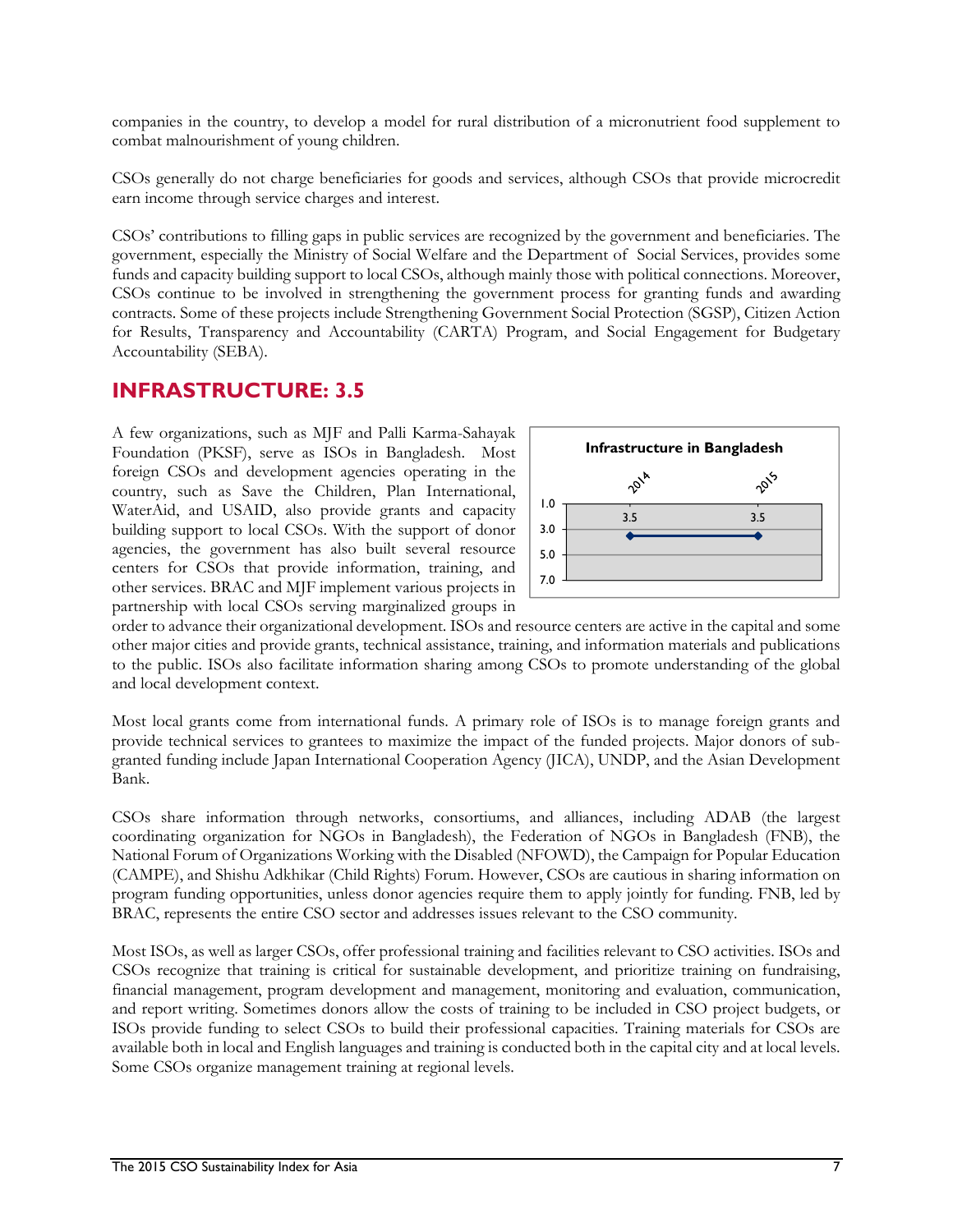Government-CSO partnerships exist in the fields of health, education, public health, anti-corruption, and local governance. In addition, a few CSOs partner with the private sector and implement corporate social responsibility (CSR) programs.

### **PUBLIC IMAGE: 3.4**



The public image of CSOs did not change in 2015. The online and print media, which have both grown in Bangladesh in recent years, include CSOs in their coverage of development work. However, the media is more likely to report on specific events, rather than analyze CSOs' role and impact in society. CSO events at the local and national levels are featured in print and online media almost daily, though sometimes the coverage is negative. Despite some challenges, CSOs have become more visible in mass media over the last ten years

because they have become more vocal and openly criticize public policy and faulty democratic governance practices.

The overall public perception of CSOs has improved due to visibly strong collaboration between CBOs and local governments on different events and programs, such as open budget sessions. Through this collaboration, CSOs strengthen their engagement with local communities through grassroots-level programs that surpass the quality of public services.

There is little research on the government's perception of CSOs. However, government agencies often do not favor CSOs that publicly pressure the government to increase transparency and accountability. The government sometimes even views service-providing CSOs as foreign agents. The political party in power often harasses CSOs supporting the opposition party. Only a few corporations, such as Grameenphone and Unilever, support CSO initiatives through their CSR programs.

Individual CSOs use local and national media to raise awareness of different issues and to further advocacy initiatives. CSOs have also become more familiar with social media to disseminate information and get responses from relevant stakeholders.

Larger organizations publish annual reports with financial statements, whereas small CSOs do not regularly publish annual reports. The majority of CSOs still have not adopted a widely accepted code of ethics or concept of self-governance. For the past few years, CSOs have been discussing self-regulation due to growing concern in the sector about the need to differentiate themselves from unethical organizations, including off-shoots of political parties and entrepreneurs posing as not-for-profits to compete for foreign funds.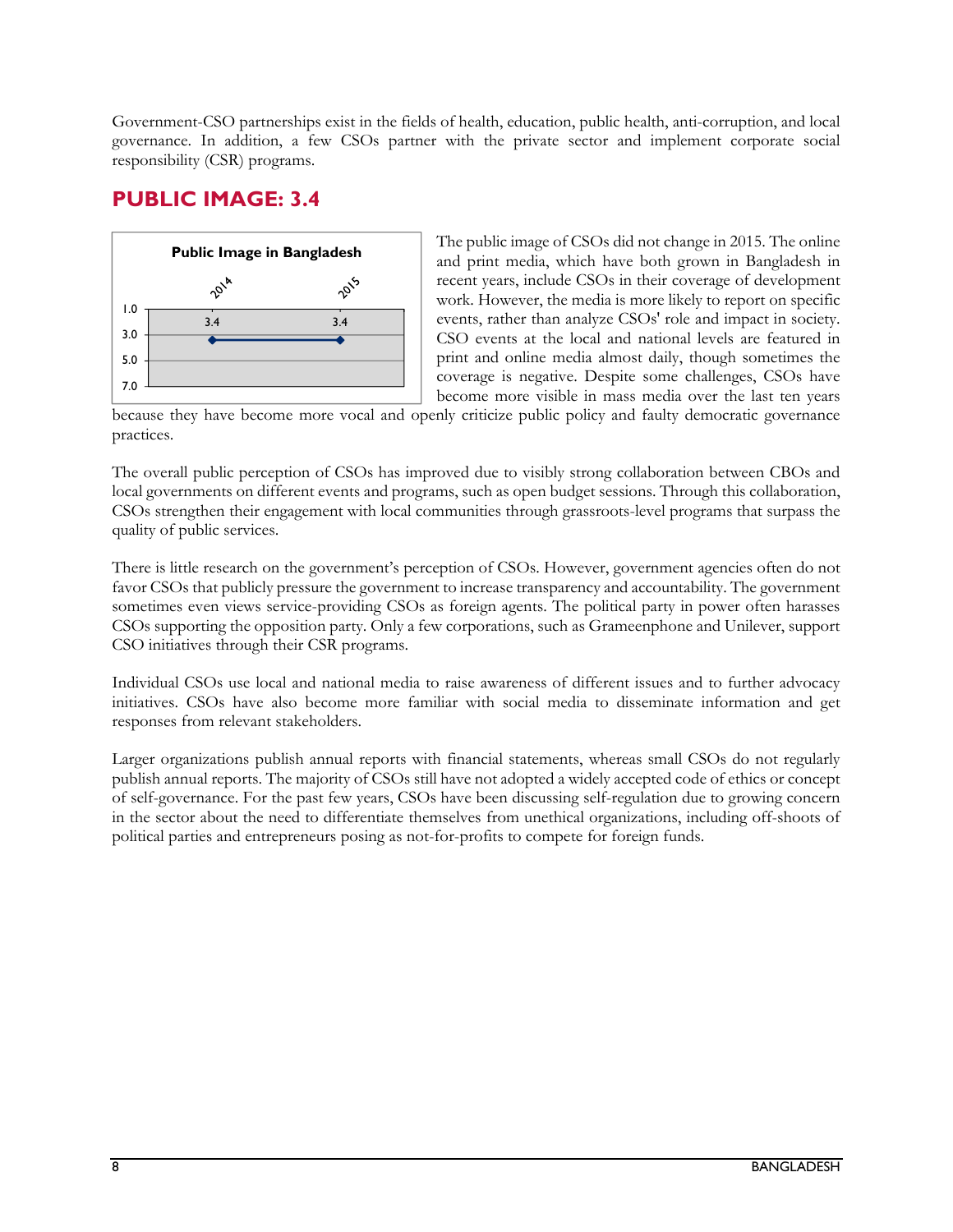# **CAMBODIA**



### **CSO SUSTAINABILITY: 4.3**

#### **Country Facts**

**Capital:** Phnom Penh

**Government Type:**  Multiparty Democracy under Constitutional **Monarchy** 

**Population**: 15,708,756

**GDP per capita (PPP)**: \$3,500

**Human Development Index:**  143

The overall sustainability of CSOs in Cambodia declined slightly in 2015.

The legal environment for CSOs deteriorated dramatically in 2015. New laws limit the space for CSOs. Most notably, the Law on Associations and Non-Governmental Organizations (LANGO), the first law to specifically regulate CSOs in Cambodia, was promulgated in August 2015, despite heavy criticism of its provisions from the CSO sector and the international community. The Law on



Election of Members of the National Assembly (LEMNA), also adopted in 2015, prohibits CSOs' involvement in electoral processes, both before and after elections.

While advocacy approaches have become more robust, the political system and current government continue to ignore CSOs' policy interests and recommendations. During the campaign against the LANGO, many development partners, including the US, the EU, and the UN, publicly showed their support for CSOs and requested the government promote civic space and an enabling environment for CSOs in Cambodia. However, the government blamed these development partners for stirring public unrest and interfering in the internal affairs of Cambodia. The public image of CSOs deteriorated in 2015 due to the government's opposition to CSOs' advocacy against the LANGO and other laws.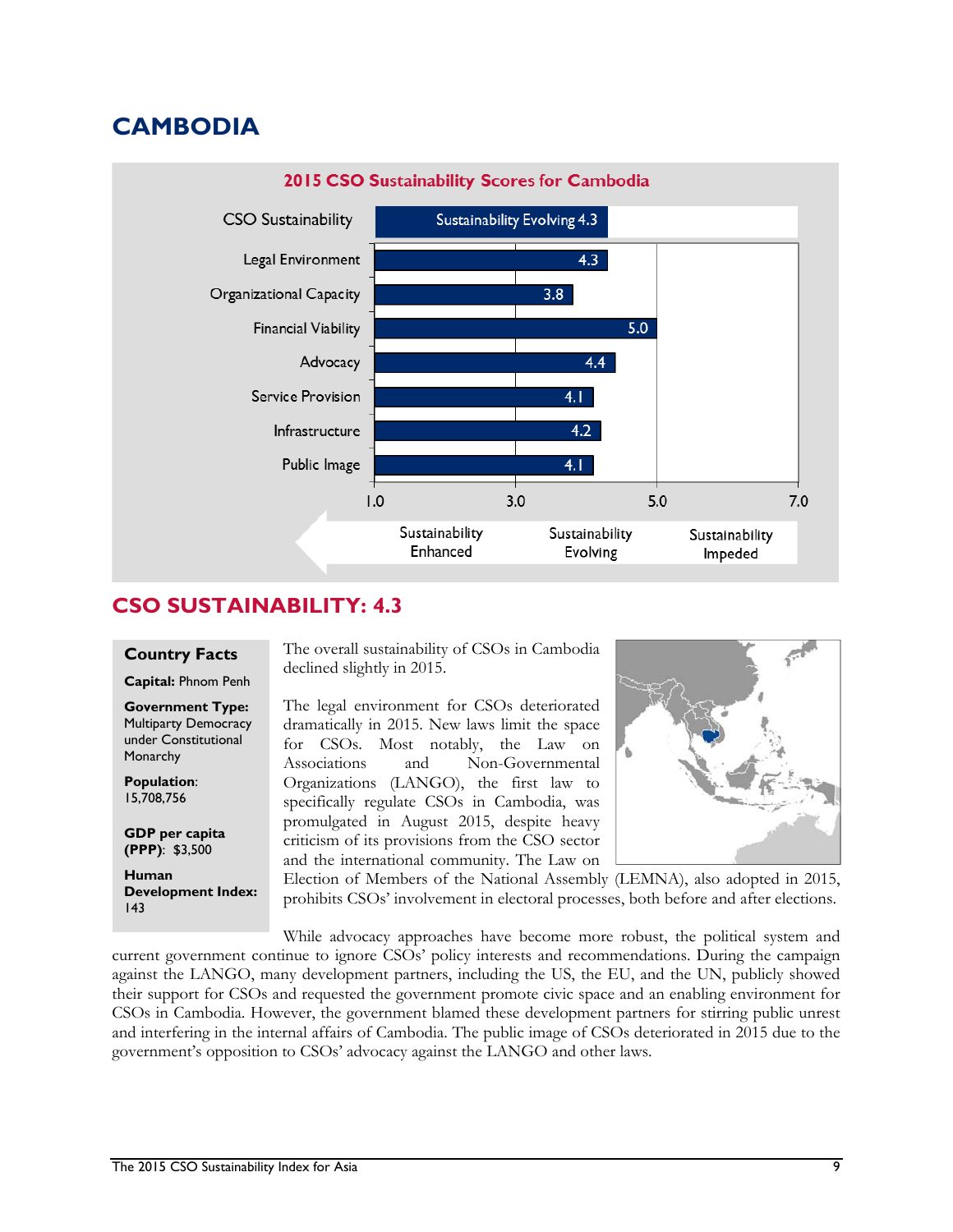Financial viability also worsened in 2015. Cambodia's economy continued to expand at a remarkable growth rate of approximately 7 percent. As Cambodia moves towards becoming a lower-middle income country, donor funding has reduced or stopped.

According to the most recent information available from the Ministry of Interior (MoI), at the end of 2014 there were 4,378 registered organizations. However, a study



commissioned by the Cooperation Committee for Cambodia (CCC) in 2013 showed that only about one-third of registered NGOs and associations in the country were active. An Oxfam report from 2014 found that nearly 25,000 unregistered and community-based organizations (CBOs) operate in Cambodia. The provinces of Siem Reap, Battambang, and Kampong Cham have the highest concentration of CSOs.

### **LEGAL ENVIRONMENT: 4.3**



CSOs in Cambodia are regulated by the Constitution of Cambodia, the Cambodia Civil Code of 2007, and various regulations and *prakas* (proclamations).

The introduction of several restrictive laws dramatically deteriorated the legal environment in 2015. The LANGO the first law to specifically regulate CSOs in Cambodia—was promulgated in August 2015. The CSO sector, as well as the international community, considers the LANGO to be highly

problematic with regard to the freedom of association. All associations (member-based CSOs) and NGOs (non-membership CSOs, including foundations) are required to register with the MoI. The MoI has the authority to deny or revoke registration—thereby outlawing the organization—based on broad grounds of "endanger[ing] the security, stability, and public order or jeopardiz[ing] the national security, national unity, cultures, tradition, and custom of the Cambodian national society." International organizations must sign a memorandum of understanding (MOU) with the Ministry of Foreign Affairs and International Cooperation (MOFA), and sign MOUs or partnership agreements with line ministries relevant to the projects that will be implemented. MOUs with MOFA must be renewed every three years.

The actual registration process for both domestic and international CSOs has not changed significantly under LANGO, as confirmed by a study conducted with CSOs and local authorities in 2015 in three provinces in northeast Cambodia. Many authorities were not even aware of the new law. CSOs are still required to have their office address certified by local authorities and are still expected to sign agreements with relevant government ministries that oversee their areas of work. Registration is more difficult for small CSOs based in the provinces because they must travel to the capital to register. Starting in 2014, CSOs seeking registration with the MoI had to meet new conditions and requirements, such as approval from a local municipality. Despite these bureaucratic impediments, CSOs are generally able to register.

Aspects of the LANGO remain unclear. For example, it is unclear whether it applies to networks or community-based organizations (CBOs). In August 2015, just days after the LANGO was adopted, local police demanded a community of seventy-one families in Kratie province to register with the MoI before they could take action on a local land rights issue. Following this incident, the MoI declared that the LANGO did not apply to grassroots groups or small CBOs but did not provide a clear definition of these groups. The LANGO also requires CSOs "to refrain from activity in support of Political Parties," which some fear could be used to suppress advocacy activity. The LANGO's vague terms regarding registration, dissolution, and other areas could make the existence and operation of CSOs, especially those involved in sensitive issues such as human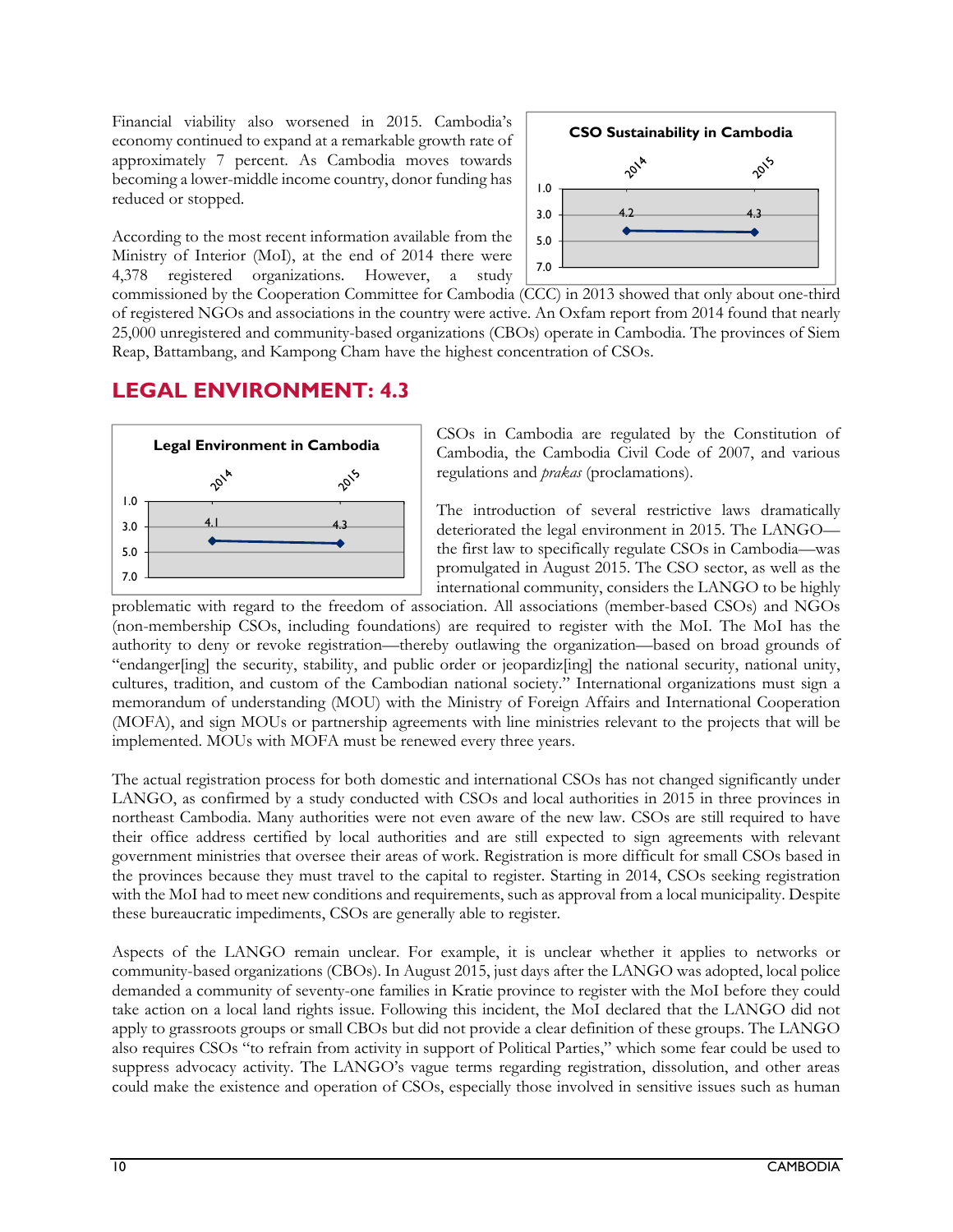rights, burdensome and risky. It is also possible that the MoI could impose more burdens on CSOs through administrative orders and *prakas*.

Under the LANGO, CSOs must notify the MoI of changes in their executive directors and addresses within three months, but the process of notification is unclear and difficult; many CSOs pay "facilitation fees" to MoI officials if they are unfamiliar with how to navigate this process themselves. A CSO in Kratie faced problems opening a bank account because the bank required a nomination letter from the MoI confirming the name of a new director, but the organization had difficulty officially notifying the MoI of the director's appointment and obtaining the letter. Under the new law, CSOs are also required to provide quarterly financial and programmatic reporting, a highly burdensome task because of the varying formats and requirements, as well as the frequency of reporting.

The LEMNA, which prohibits CSOs from engaging in electoral processes, both before and after elections, was also adopted in 2015. While the LEMNA allows CSOs to participate in election monitoring, CSOs cannot conduct opinion surveys, produce research, or perform other activities that could support or harm a political party. The Telecommunications Law, also adopted in late 2015, allows the government to force service providers to provide the government with broad access to electronic communications.

Organizations that provide goods and services generally collaborate well with local authorities. In contrast, CSOs that conduct advocacy, particularly for the protection of land rights and natural resources, are threatened and harassed. For example, local activists affiliated with Mother Nature, an environmental conservation organization, were arrested in 2015 for illegal deforestation after they purchased wood to build a small community hut. At the time, Mother Nature was demanding a private company to stop sand dredging activities in Koh Kong. In Stung Treng province, CSOs advocating against hydro dams have been threatened and closely monitored by local authorities, as well as required to obtain permission to work in communities affected by the dams. In addition, local authorities sometimes ask CBOs for their registration letters and have also been known to interfere with CSO activities in various ways.

The Law on Taxation of 1997 provides an income tax exemption—including on income from business and government contracts—to organizations with religious, charitable, scientific, literary, or educational purposes. It is also possible for CSOs to obtain a tax exemption for vehicles, but the process is complicated and requires approval from multiple government institutions. The law does not provide tax benefits to individual or corporate donors of CSOs.

While the legal framework defines CSOs as not-for-profit, it does not clearly address whether CSOs are allowed to engage in income-generating activities. However, some CSOs generate income through social enterprises or service delivery. Other CSOs engage in micro-lending to generate income, but recently the government began shutting down such activity among CSOs because they were competing with microfinance institutions. CSOs can compete for government contracts, with the exception of contracts involving the building of physical infrastructure for local development.

Pro bono legal assistance is available mainly in Phnom Penh; such assistance is very limited in other provinces, especially in remote areas. Given the vagueness and varied implementation of the laws pertaining to CSOs in Cambodia, it is difficult for lawyers to have a deep understanding of CSO law and to adequately advise CSOs. As a result, most legal assistance is of a general nature and not specific to CSO matters. However, some lawyers and law firms have familiarity with the registration process and help CSOs obtain legal status.

### **ORGANIZATIONAL CAPACITY: 3.8**

While CSOs continue to gain more experience and benefit from capacity development support, organizational capacity still varies depending on whether an organization is an international NGO (INGO), domestic NGO,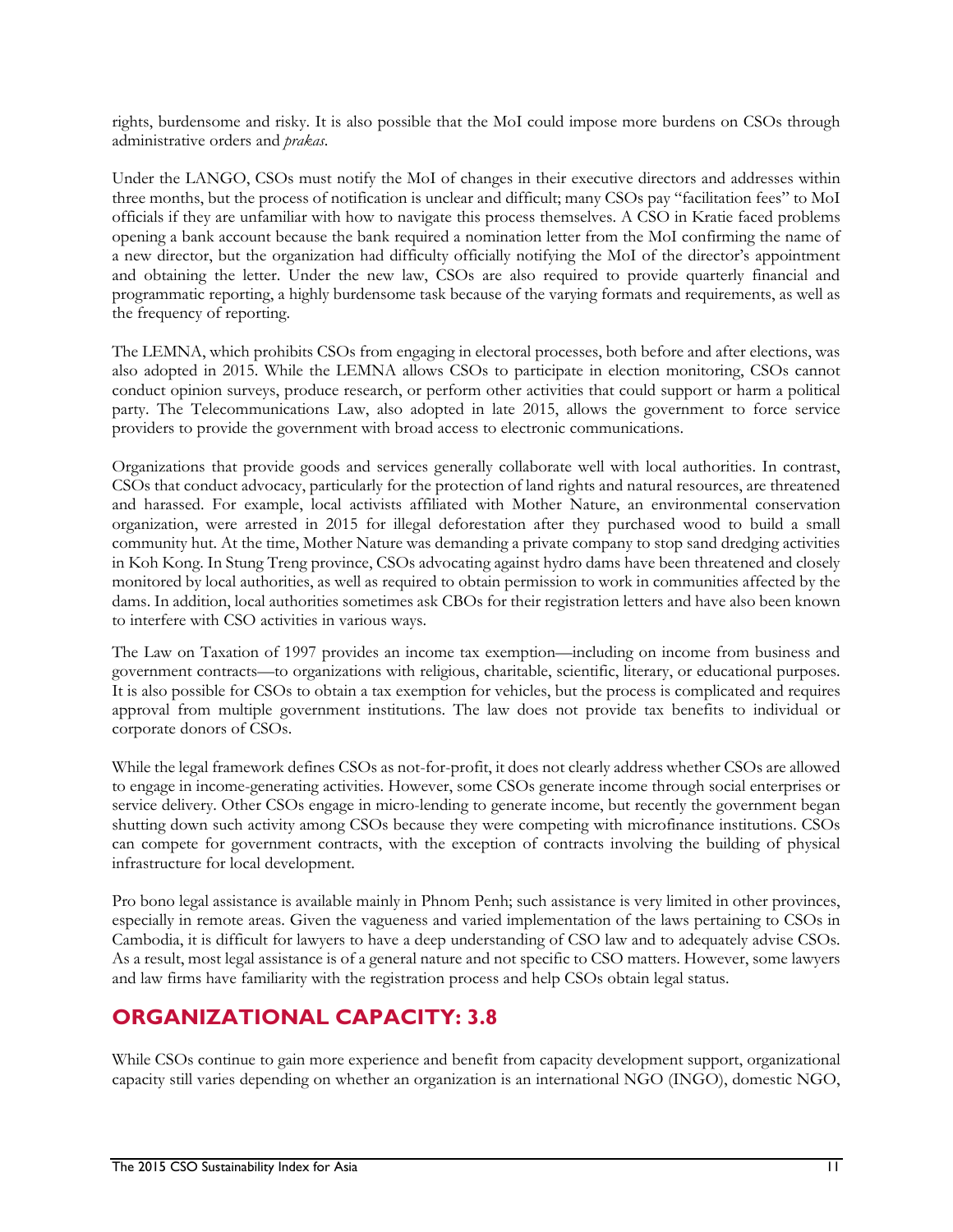or grassroots organization: INGOs tend to have the strongest organizational capacities, while CBOs tend to have the weakest capacities.

CSOs generally are dependent on donors and tend to follow their priorities, rather than those of their target groups, which hinders constituency building. Some CSOs, however, try to seek input from their local constituencies and modify their programs accordingly. CSOs focused on natural resource management, self-help groups, and communities affected by



land and other issues are better at building constituencies and occasionally benefit from technical and sometimes financial support from larger CSOs. However, such constituencies are generally only formed to address emerging issues and are not sustained. NGOs working in particular sectors, such as women and children, build more sustained constituencies.

Most CSOs—though generally not CBOs—have adequate strategic plans in place, typically developed with the help of external consultants. However, most CSOs find their strategic plans difficult to implement due to uncertain funding. Some plans therefore are created to be flexible to take advantage of new funding opportunities. In addition, some strategic plans developed with the help of outside consultants have complex concepts that CSOs find difficult to understand.

Cambodian CSOs generally have internal management structures in place, including boards of directors and management committees. However, most boards do not play an active role in governance; rather they exist mainly to fulfill government and donor requirements. Some board members have close ties or personal relationships with the executive directors; therefore, if an executive director leaves a CSO, the board may soon follow. The executive director normally dominates decision making within the organization.

NGOs and associations typically employ staff on a project basis or under annual contracts. There are limited opportunities for volunteers and interns, in part due to CSOs' lack of capacity to manage them. International and large domestic CSOs employ specialists in finance, IT, and management. However, it is generally still difficult to retain qualified staff as more lucrative employment opportunities arise.

Though most organizations have functioning IT equipment, it is generally old. While CSOs may have updated software programs, staff members—especially in CBOs and organizations in remote areas—do not have the skills to use them effectively to improve their communications or performance. However, CSOs have significantly increased their use of mobile devices and social media for communication and information sharing. At the same time, CSOs are concerned that the proposed Cybercrime Law, which has been under consideration for several years, could be used to control social media platforms and other means of online sharing.

### **FINANCIAL VIABILITY: 5.0**



Financial viability deteriorated in 2015. CSOs remain dependent on international funding; however, donors are shifting their support away from Cambodia due to the country's increased economic growth, decreasing poverty levels, and movement towards middle-income status. The major donors in Cambodia include the EU, USAID, Sida, JICA, and KOICA. Visits by the Cooperation Committee for Cambodia (CCC) to a number of provincial CSO networks in early 2016 revealed that about 65 percent of CSOs in the provinces had ceased to operate due to reduced or

discontinued donor funding. Competition for funding from international donors is very strong, making it out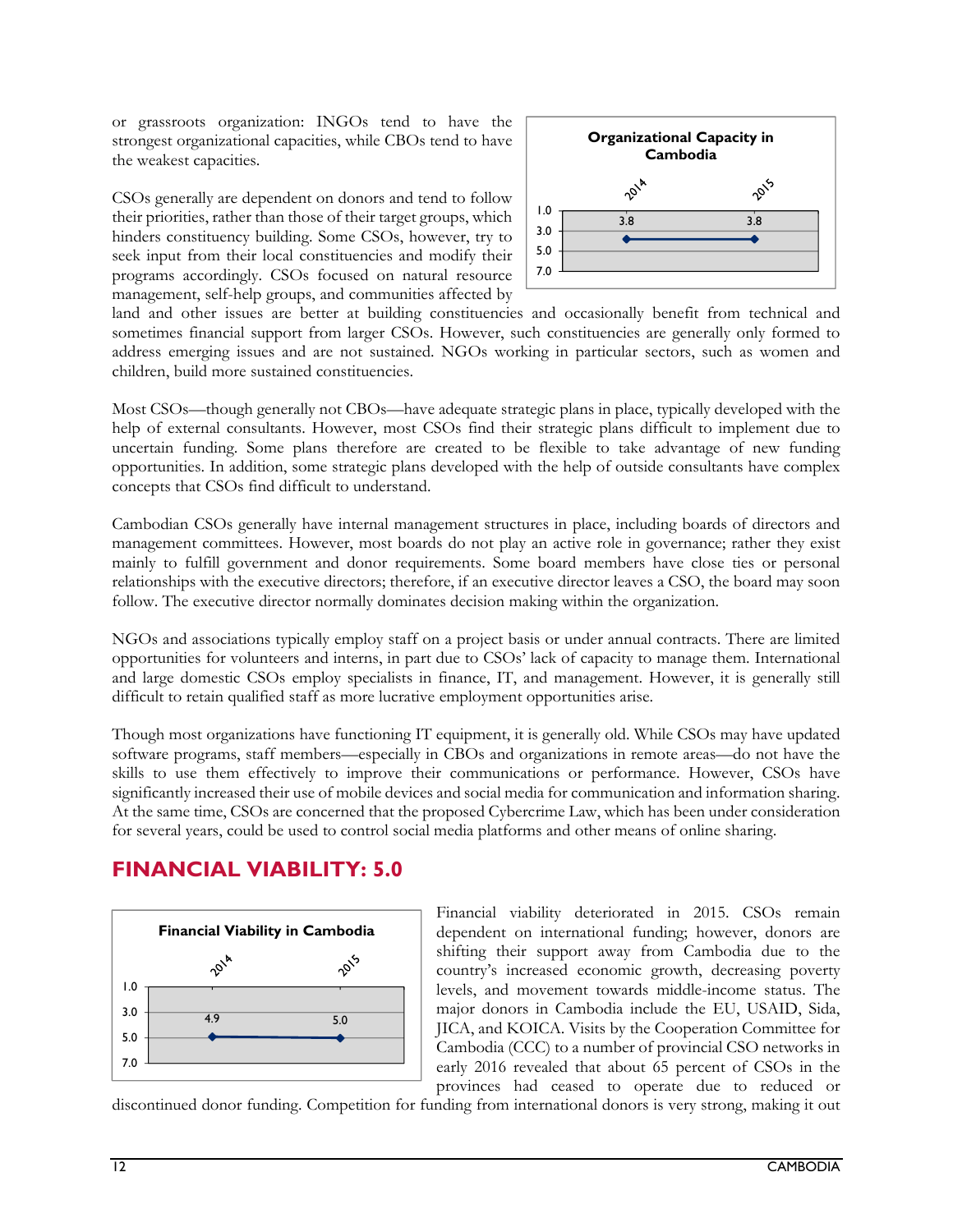of reach for small province-based CSOs and CBOs, which typically do not have the capacity to develop strong funding proposals.

Local individuals provide monetary and in-kind donations to pagodas, but generally do not support NGOs and associations due to a perception that they are well-funded. Only a few visible projects attract contributions from local communities. For example, Pour un Sourire d'Enfant (PSE), which provides food and other assistance to poor children, receives donations by organizing concert events and setting up donation boxes.

Corporate philanthropy is rare in Cambodia, in part due to the lack of tax benefits for corporate donations. However, some large businesses contribute to major CSOs with government affiliations, such as the Cambodia Red Cross, as part of their marketing strategies.

The CSO sector receives little funding from the government. Most of this funding is made through projects supported by international donors.

CSOs sometimes generate small amounts of income through service provision or the establishment of social enterprises. Some small local CSOs try to generate income by charging for their services and products or by establishing social enterprises in fields such as food services, training, and handicrafts. Some social enterprises, such as Hagar, PSE, and Digital Divide Data (DDD), are well operated. However, most social enterprises are not successful because they cannot compete with the private sector. Overall, gaining customers from the local population is difficult, in part because much of the public assumes that CSOs receive ample donor funding. Some CSO networks collect fees from their members, but such fees represent only a small portion of income.

Only large CSOs have sound financial management systems, undergo independent audits, and publish financial and activity reports. Small and grassroots organizations have limited resources to track finances and only undergo project-based audits commissioned by donors. However, CSOs will need to improve their financial management systems to meet the LANGO's new provisions requiring quarterly reports to the government and permitting random audits.

### **ADVOCACY: 4.4**

Despite increased efforts by CSOs to influence policymaking in 2015, the political system and government continued to ignore CSOs' priorities and recommendations.

The government increasingly recognized CSOs as development partners in 2015 in national plans—such as the Decentralization and Deconcentration Three-Year Implementation Plan, Phase II (2015-2017) (D&D/IP3-II) possibly in part due to donor pressures. CSO-government cooperation on improving rural infrastructure and providing



services has grown, but it is difficult for CSOs to engage in development plans and legal and policy reform. At the national level, only some mechanisms allow CSOs and development partners to discuss or monitor national development issues. Development Cooperation and Partnership Strategy (DCPS) 2014-2018; Technical Working Groups (TWGs), which promote dialogue and partnership at sectoral and thematic levels; and Joint Monitoring Indicators (JMI), a monitoring mechanism for the National Strategic Development Plan, have CSO representation.

At the sub-national level, CSOs can engage through the D&D/IP3-II—an initiative to improve development and governance at the sub-national level—but they have little influence. Many CSOs are of the opinion that the government seeks engagement with them mainly to legitimize the process, rather than genuinely seek their input. Another new mechanism, the Implementation of Social Accountability Framework (ISAF), which aims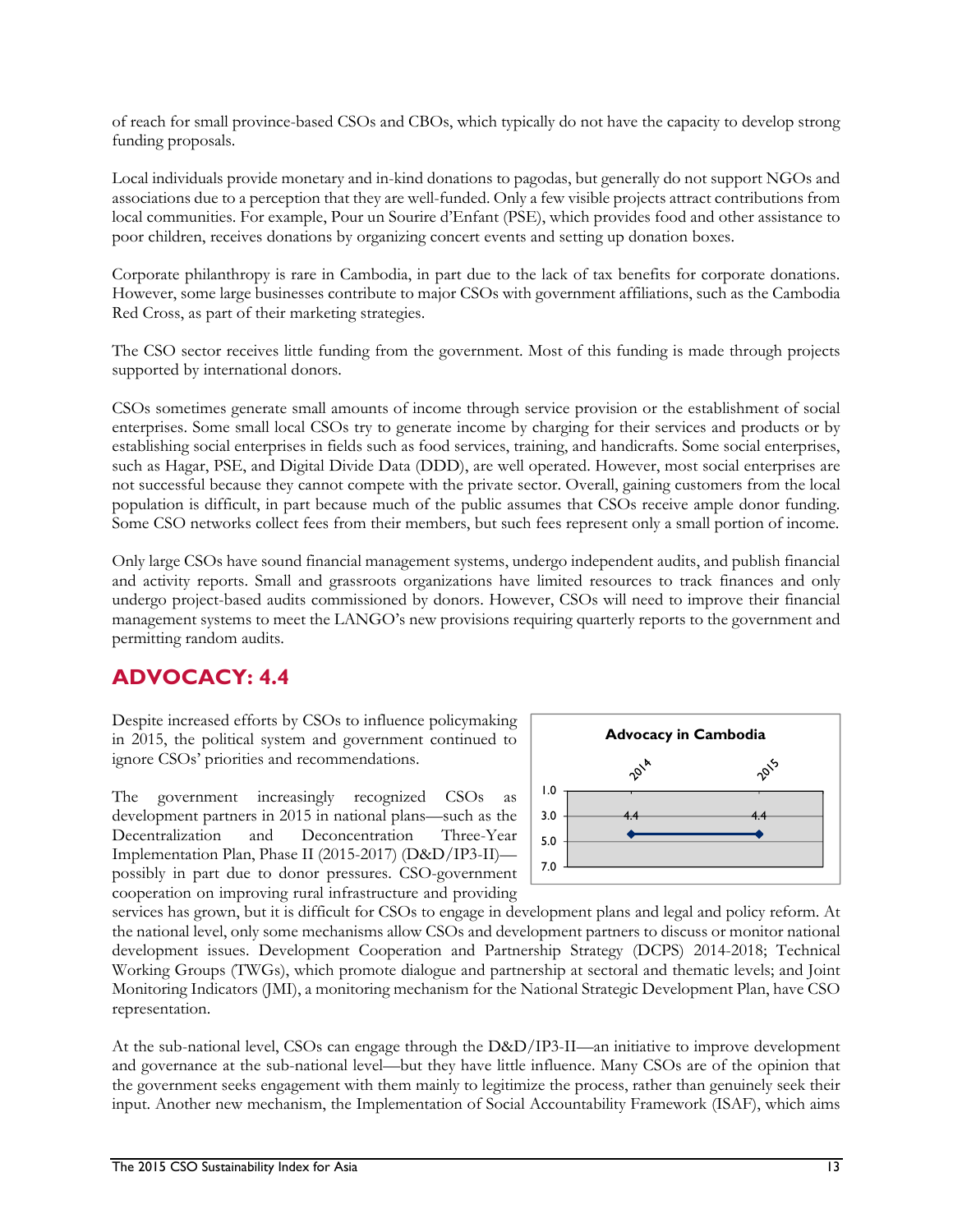to improve government provision of administrative services, health, and education at the sub-national level, has CSO representation in its steering committee, spurring greater CSO optimism about the possibility of substantial engagement.

Advocacy initiatives became more developed in 2015, especially with increased use of social media, such as Facebook. For example, CSOs used social media to mobilize people against the LANGO in a campaign called Stop and Consult.

In 2015, CSOs advocated and lobbied for changes to new draft laws, such as the Trade Union Law and the LANGO, through various approaches, such as consultations, dialogues, campaigns, joint statements, analytical reports, and media outreach, in order to communicate with government, the National Assembly, the donor community, and embassies. CSO networks such as CCC, the NGO Forum on Cambodia (NGOF), Cambodian Human Rights Action Committee (CHRAC), and many strong CSOs worked together and even mobilized support at the sub-national level. CBO networks such as Cambodian Youth Network (CYN) and Community Peace-building Network (CPN) also advocated against the LANGO. Though the final version of the law remains highly problematic, CSOs' advocacy efforts made the government aware that the CSO sector found the law unacceptable and led to the revision of some provisions.

The Electoral Reform Alliance (ERA) and other CSOs also sought to amend the LEMNA in 2015, as it limits the permissible activities of CSOs during the National Assembly election season. As a result of CSO advocacy efforts, the law was amended to provide an additional CSO representative in the National Election Committee (NEC).

In general, CSOs have less influence on government than donors that provide funding to the government. However, CSO efforts have heightened public awareness of the need to hold government accountable. Therefore, the government has taken public concerns more seriously in order to remain elected, particularly as the opposition has become more powerful. For example, the work conditions and salaries for garment workers improved following advocacy by trade unions, workers, and CSOs.

There continued to be concern within the CSO sector in 2015 regarding the draft Trade Union Law and draft Cybercrime Law, which may impede the freedoms of association and expression, respectively. Therefore, CSOs established a technical working group to discuss and formulate recommendations for the laws.

### **SERVICE PROVISION: 4.1**



Service provision did not change significantly in 2015. However, CSOs are gradually improving their capacities to provide, on their own or in collaboration with other organizations, goods and services that meet the demands of their constituents and promote sustainable development. In addition, more CSOs have started to diversify their services to promote cost recovery.

According to a 2013 study on CSOs' Contributions to Development in Cambodia conducted by CCC, more than 80

percent of all CSOs in the country are focused on service delivery. CSOs in Cambodia work in virtually every field, including agriculture, education, health, microfinance, natural resource management, advocacy, human rights, accountability, and youth engagement. Most CSOs provide services; a few CSOs also supply a variety of products to serve their beneficiaries as well as earn some income. Such products include handicrafts, publications, processed food, produce, water filters, and others. The highest concentration of CSO services continues to be in Phnom Penh. However, CSOs have managed to spread their services to remote areas through collaboration with CBOs.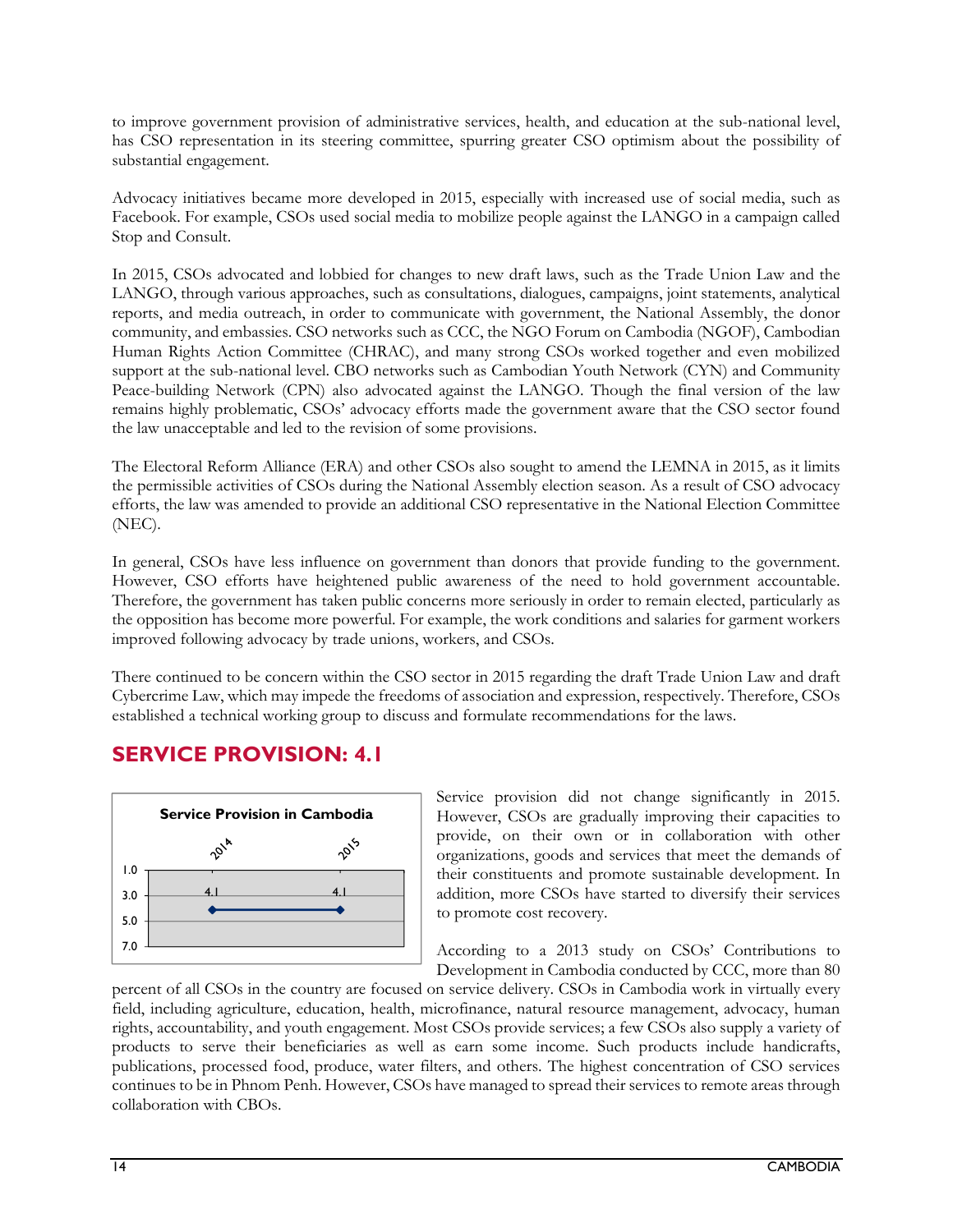CSO goods and services moderately respond to community needs since most service-providing CSOs work closely with their beneficiaries, who are mainly poor and marginalized groups. Normally, CSOs conduct needs assessments and form entry strategies in a participatory manner before they decide to operate in an area. To ensure inclusive partnership in development, CSO mandates often complement the stated priorities of both the government and local communities. However, as available funding has gradually decreased, CSOs have become increasingly donor driven to ensure their survival. They have started to redefine their scope of operations and diversify their mandates in order to maximize funding opportunities, despite lacking the technical expertise to work in these new areas.

CSOs rarely market their services to constituencies broader than their immediate beneficiaries due to limited resources. CSO projects tend to be short-term and designed to address the needs of specific groups of beneficiaries. Even publications, especially hard copies, by research or policy-oriented CSOs are not widely distributed.

In 2015, more CSOs started to adopt cost recovery mechanisms for their service provision. Such mechanisms include offering fee-based capacity development services and consultations, collecting membership fees and publication fees, and engaging in microfinance and other social business initiatives. However, the government and the public have criticized CSOs for engaging in microfinance because they believe it contradicts the notfor-profit nature of CSOs and may harm the livelihoods of communities rather than alleviating poverty.

In the DCPS 2014-2018, the government acknowledged the role of CSOs in development and proposed mechanisms for CSO-government dialogue, such as annual and technical meetings. However, the DCPS appeared only to recognize service delivery CSOs, and the proposed dialogue mechanisms were never implemented, with the exception of some meetings conducted by TWGs. In addition, the government has publicly claimed credit for services provided by CSOs. The government sometimes publicly recognizes the significant roles of CSOs, but rarely allocates national funding to CSOs to implement activities, including the provision of public services.

#### **INFRASTRUCTURE: 4.2**

Infrastructure for civil society in Cambodia did not change in 2015, although collaboration among CSOs strengthened somewhat.

The civil society sector in Cambodia continues to lack any intermediary support organizations (ISOs) or CSO resource centers, which undermines the sector's ability to strengthen its capacities and constituencies. A few membership-based organizations, provincial and sectoral-based CSO networks, and other organizations play some support roles that enable



their members and the public to access information, as well as coordinate some joint initiatives. These organizations include CCC, NGOF, the NGO Education Partnership (NEP), CHRAC, the provincial NGO networks in the twenty-four provinces, and other CSOs that produce quality research or provide media and information-sharing services, such as Transparency International Cambodia (TIC), the Cambodian Development Resource Institute (CDRI), the Cambodian Centre for Human Rights (CCHR), and the Cambodian Centre for Independent Media (CCIM). In general, however, their services are limited to their particular mandates, and other needs of stakeholders are not met.

There are no local organizations that generate and redistribute resources to other CSOs to implement activities. However, some donors, including the EU, GIZ, and USAID, have encouraged their partners to establish and manage sub-grant initiatives to increase local access to funding. For example, most EU grants aimed for project implementers to create and manage sub-grant schemes, which can sometimes account for as much as 10 percent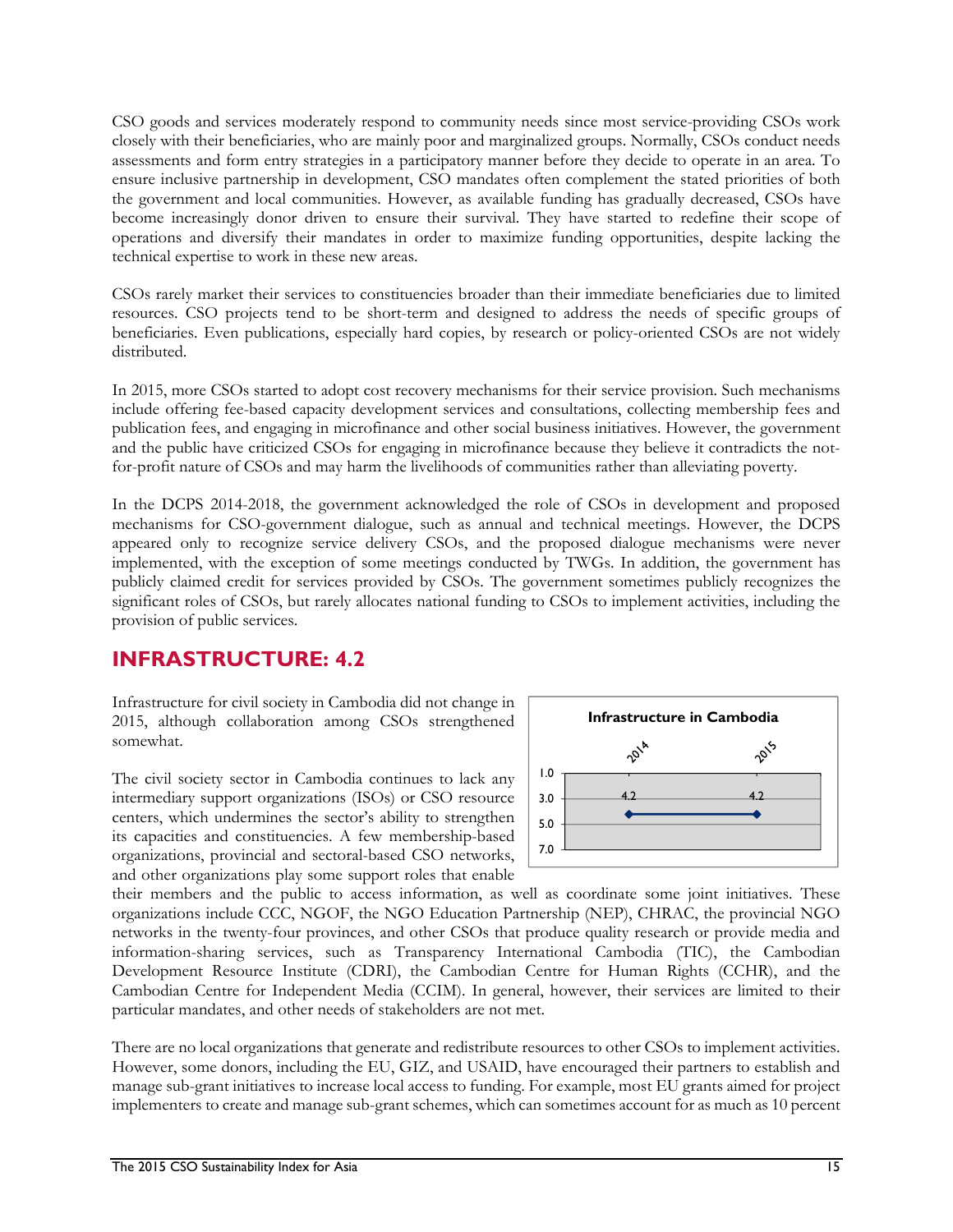of project budgets. Sub-grants allow small, new non-state actors to contribute to community-based development and to better respond to their needs.

While there is no specific data on the number of CSO coalitions in Cambodia, observers believe that more coalitions and networks—particularly CBO networks—addressed local community issues in 2015. Recently established coalitions and networks include the Agricultural Cooperative, and networks focused on elections, natural resource management, indigenous people, and gender. In 2015, strong collaboration was observed on campaigns targeting the LANGO, the Cybercrime Law, and the Sustainable Development Goals (SDGs).

Still, cooperation among CSOs remains shallow. Many beneficiaries complain that the activities of different CSOs—mainly organizations focused on development and seeking international funding—needlessly overlap. In some cases, limited funding drives CSOs to compete with each other, while in other cases, funding opportunities facilitate cooperation by requiring collaboration. CSOs at the national level tend to collaborate better, especially within umbrella networks. National membership-based organizations and many key CSOs agree in principle that the civil society sector needs a coordinating structure, as weak collaboration undermines CSOs' public image. The government has also cited the CSO sector's inability to choose representatives as a reason not to organize the annual CSO-government dialogues called for in the DCPS.

Most CSO networks do not register with any ministry and need to strengthen their governance structures, constituency building, and sustainability. Experts estimate that only one-third of the twenty-four provincial CSO networks manage to meet regularly or create joint platforms. In 2015, this included networks targeting the LANGO, the Cybercrime Law, the Trade Union Law, hydropower construction in northeastern Cambodia, and forced evictions. Informal CSO networks generally do not require or are not able to collect sufficient membership fees to run basic coordination activities, which affects their sustainability.

Various training and capacity development events were organized for CSOs in Cambodia in 2015. Most bilateral organizations and INGOs, such as USAID, Australian Department of Foreign Affairs and Trade (DFAT), the EU, World Vision, Dan Church Aid, Bread for the World, Diakonia, and Oxfam, organize capacity development events for their partners free of charge, but these opportunities are infrequent or do not meet the particular needs of partners. Such events often cover organizational governance, financial management, reporting, and recent development issues. Most training facilities are located in urban and suburban areas; a few small-scale training opportunities are found in rural areas. Another concern for CSOs is that staff members move to better positions in other CSOs once they are well-trained. Local training providers, typically CSOs, charge fees in order to recover costs, while a few also provide a small number of scholarships. Local trainers cover topics such as management and leadership, project cycle management, financial management, and reporting.

As in previous years, intersectoral partnerships with government and the private sector did not emerge, despite the DCPS and relevant TWG mechanisms, which encourage such partnerships through a civil society platform on corporate social responsibility (CSR). The government has not exhibited the political will to realize civil society-related commitments of the DCPS.

### **PUBLIC IMAGE: 4.1**

The public image of CSOs deteriorated in 2015 due to worsening government perceptions of CSOs.

Freedom House continues to rank Cambodian media as "Not Free" due to the high level of self-censorship by Khmer-language journalists, the lack of access to diverse viewpoints in Khmer-language media, and an increase in violence against journalists. CSOs therefore continue to have difficulties broadcasting their messages. Most other media outlets are affiliated with or privately owned by government officers. CSOs can only access a few independent media outlets, such as Radio Free Asia (RFA) and Voice of America (VOA), and many small broadcasting outlets owned by CSOs, such as CCIM, CCHR, Committee for Free and Fair Elections in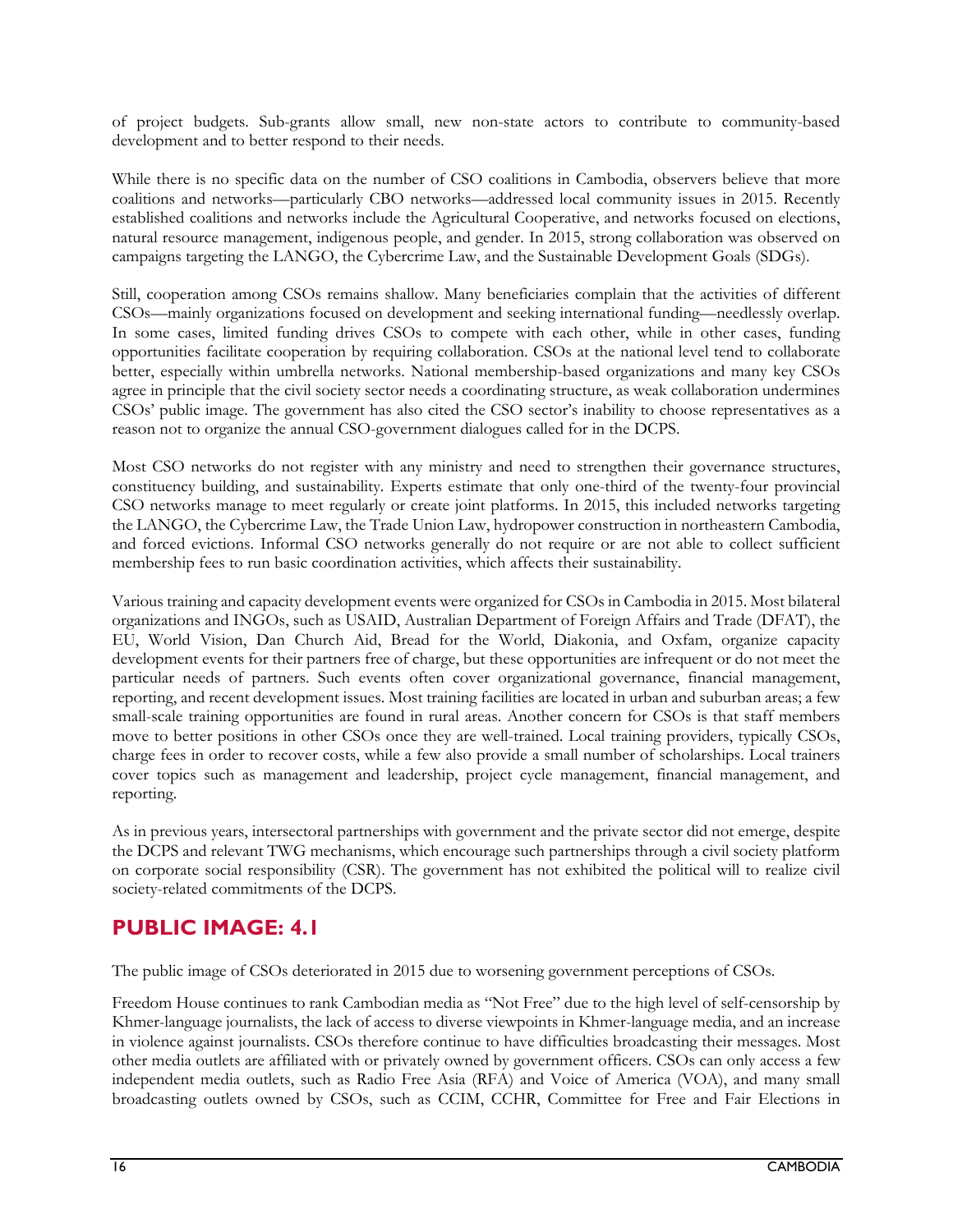

Cambodia (COMFREL), and Community Legal Education Center (CLEC). These media outlets cover CSO activities and interview CSO experts on particular topics. Some nonindependent TV stations have covered news related to CSO service provision. Also hindering media coverage is selfcensorship among some CSOs and the public with regard to criticism of the government.

Development partners, the international community, and the public continue to have great trust in CSOs, as evidenced by

reactions to public events. Many inquiries from local communities on emerging issues, such as agricultural techniques, health issues, human rights, land rights, and gender issues, are made to CSOs rather than the government. Local communities support and trust both CSO service providers and advocacy-oriented organizations working on sensitive issues such as land rights and resource extraction. Additionally, differences in roles and public responsibilities between civil society and the government remain unclear to most Cambodians.

The government's perception of civil society worsened in 2015. During campaigns against the LANGO and the Cybercrime Law, letters sent by CSOs requesting meetings with the government almost never received a positive response. After the introduction of the LANGO, the government painted civil society as aligned with the opposition party, which led government institutions, the private sector, and communities to refrain from publicly supporting CSOs. Furthermore, many in the private sector are displeased that CSOs receive better tax treatment and share the government's perception that CSOs can easily generate sufficient funding.

CCC continues to be the hosting institution for the NGO GPP certification system—the only self-regulation system for NGOs in Cambodia—which has helped to promote the visibility of and trust in NGOs among donors since 2007. However, only large, well-funded NGOs can access and comply with this system. Between 2007 and 2015, a total of sixty-nine certificates had been awarded to successful NGOs, six of which were awarded in 2015. A number of INGOs, such as Oxfam Novib, Norwegian People's Aid (NPA), and Enfants & Developpement (E&D), entered a collaboration agreement with CCC in 2015 to encourage their NGO partners to go through the system. In 2015, the EU also invited the NGO GPP team to provide an orientation to its NGO partners about the system and will consider further collaboration. Later in the year, CCC received funding from DFAT to develop good practice guidelines for the estimated 25,000 CBOs in Cambodia.

In general, all NGOs, but not all associations or CBOs, publish annual reports in order to meet donor requirements and to demonstrate transparency and accountability to all stakeholders.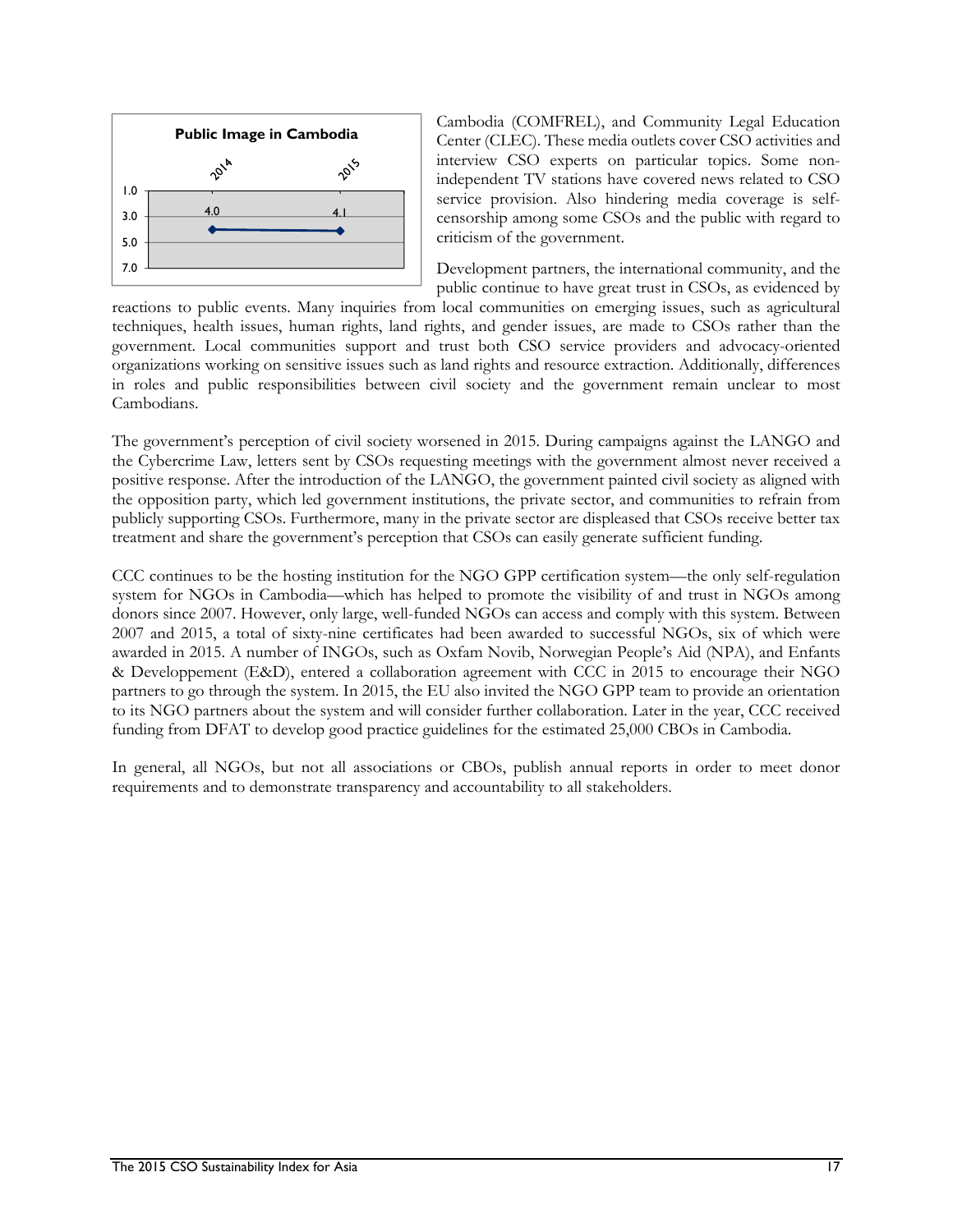# **INDONESIA**



### **CSO SUSTAINABILITY: 4.1**

#### **Country Facts**

**Capital:** Jakarta

**Government Type:**  Republic

**Population**: 255,993,674

**GDP per capita (PPP)**: \$11,100

**Human Development Index:**  110

Indonesia is an archipelago consisting of more than 15,000 islands. With 88 percent of its 250 million people identifying as Muslim, Indonesia has the largest Muslim population in the world. The quality of democracy and freedom in Indonesia in 2015 remained largely unchanged compared to 2014. According to The Economist's 2015 Global Democracy Index, Indonesia still ranks forty-ninth out of 167 countries and falls into the category of "flawed democracy." According to Freedom House, Indonesia is considered "partly free," mainly due to impediments to civil liberties.



At the beginning of 2015, the first year of President Joko Widodo's administration, the country faced substantial economic and political challenges. Indonesia's economic growth declined from 5.02 percent in 2014 to 4.79 percent in 2015. The Rupiah (IDR) decreased in value by 10 percent, while the prices of staple foods increased. The decline in global demand for agricultural and mining exports such as rubber, palm oil, and copper has reduced people's purchasing power, increasing poverty. By the end of 2015, President Widodo had issued ten economic policy packages, which successfully increased the rate of economic growth from 4.7 percent in the first quarter of 2015 to 5 percent in the fourth quarter.

President Widodo struggled to make reforms in the political arena as the coalition of parties supporting him only comprised 37 percent of the parliament. In early 2015, the president supported a plan to reduce the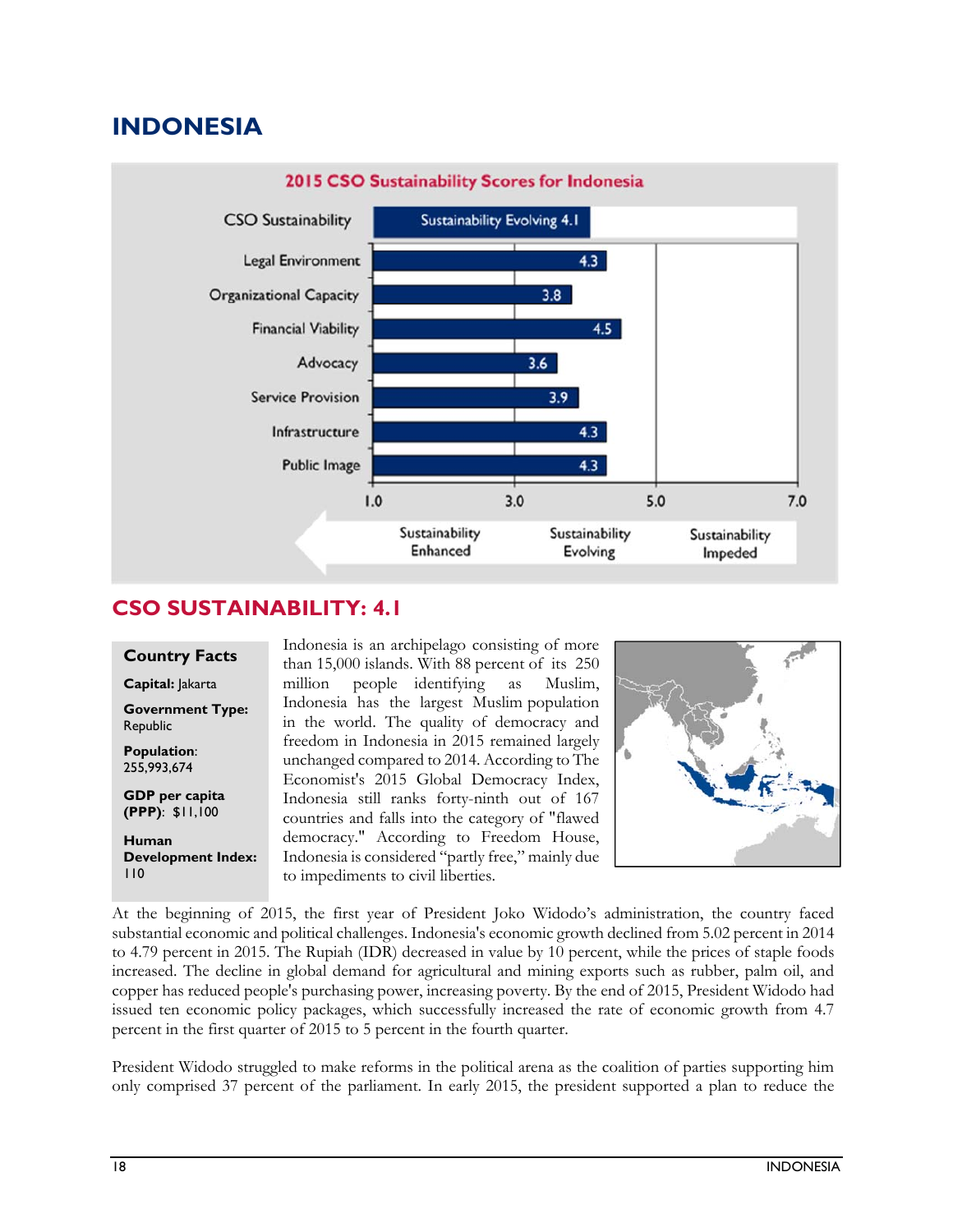authority of the Corruption Eradication Commission (KPK), an independent state agency mandated to fight corruption, though he canceled this plan after strong opposition from civil society.

The central government struggled to protect the religious freedom of minorities during the year, failing to stop discrimination by some local governments and violence by hardline Muslim groups to close churches and non-Sunni mosques. According to the National Commission on Human



Rights, the number of complaints of violations of the freedom of religion increased from seventy-four in 2014 to eighty-seven in 2015. Some of these violations occurred due to the policies of district and municipal governments. For example, in 2015, the mayor of Bogor issued a circular prohibiting the celebration of Ashura by Shi'ite groups, and the Regent of Bangka expelled the Ahmadis, a minority sect of Islam, from an area in his district.

CSOs have been well known in Indonesian society since colonial times, mainly in the form of faith-based organizations and social organizations engaged in educational, cultural, and economic advancement of society. In the early 1970s, non-governmental organizations (NGOs) began to emerge and play a role in promoting community-based development in areas such as education, health, water and sanitation, handicrafts and other small businesses, cooperatives, and legal aid. During the wave of global democratization in the 1990s, CSOs were actively involved in advocating for women's rights and gender equality, civil and political freedoms, and democratic governance. CSOs have contributed to political reform in Indonesia and had some success in promoting democracy and human rights.

According to data from the Ministry of the Interior in 2014, there were 139,957 CSOs (both associations and foundations) registered with state ministries: 65,577 CSOs, both in the capital and in the regions, registered at the Ministry of the Interior; 25,406 charity and humanitarian CSOs registered at the Ministry of Social Affairs; 48,866 associations and foundations registered with the Ministry of Justice and Human Rights; and 108 foreign CSOs registered at the Ministry of Foreign Affairs. The number of unregistered CSOs is unknown, but may be in the thousands.

### **LEGAL ENVIRONMENT: 4.3**



In Indonesia, there are two types of legal entities in the CSO sector: associations and foundations. The Law on Associations, or the *Staatsblad* (Statute) No. 64/1870, is a legacy of the Dutch colonial period. Although the *Staatsblad* only regulates associations of individuals—not associations of legal entities—in 2015 the Minister of Justice and Human Rights began providing legal entity status to associations of legal entities. In 2015, CSOs were able to complete the registration process quicker. For example, after several years, the Council of Indonesian NGOs finally obtained legal status

in 2015. In the past, their application was rejected by the ministry, which claimed that existing legislation does not regulate associations with organizations rather than individuals as members. Still, most CSOs instead choose to obtain a Registration Certificate from an Interior Ministry office in the regions because the process is easier and cheaper than traveling to Jakarta to register at the Ministry of Justice and Human Rights. While the Registration Certificate does not provide legal entity status, it does allow a CSO to operate, cooperate with the government, and receive government grants and other funding.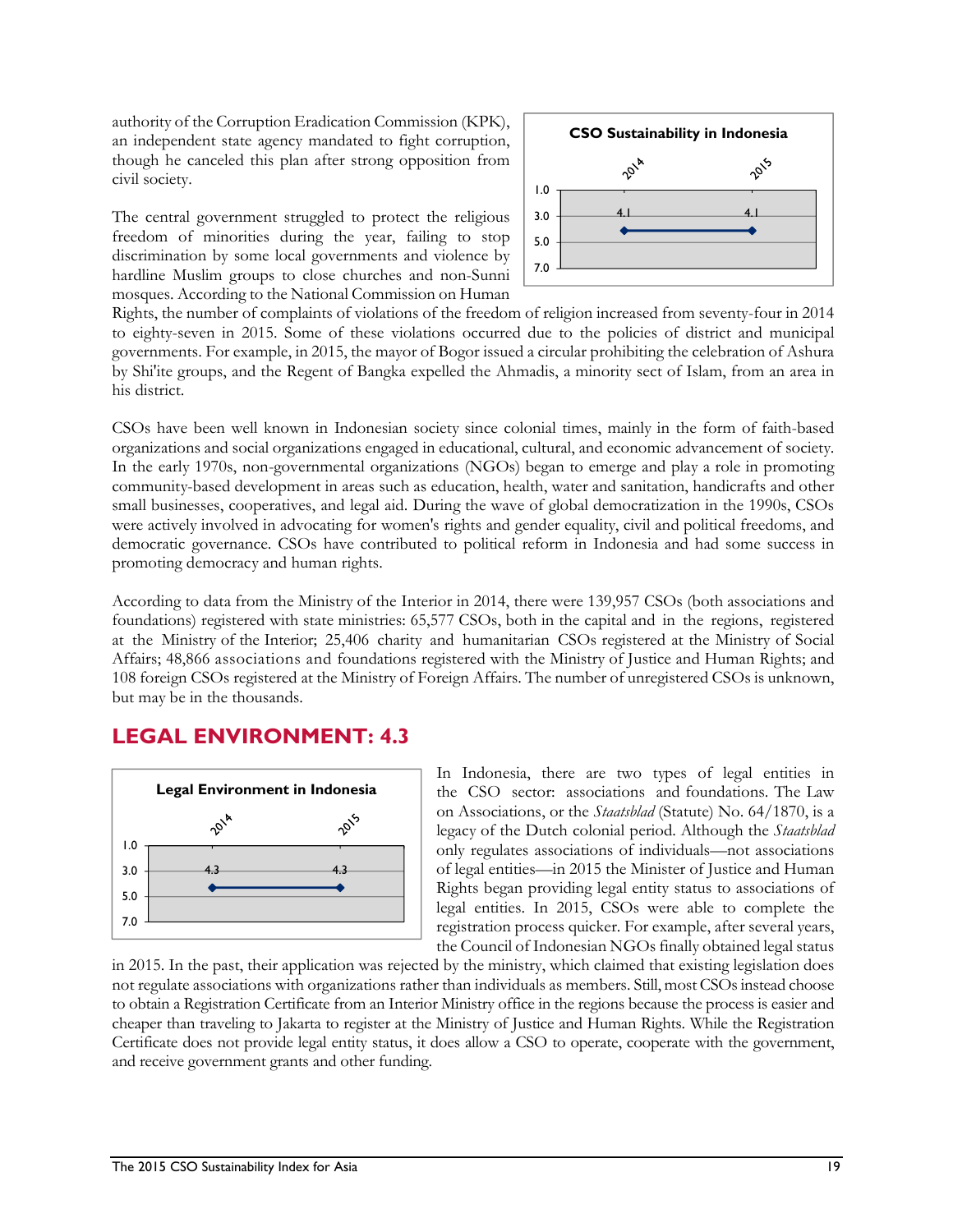In 2001, the government passed the Law on Foundations No. 16/2001, which was amended by Law No. 28/2004. This law defines foundations as not-for-profit legal entities engaged in social, religious, and humanitarian activities. The law regulates in detail the procedures for foundations' establishment and registration, organizational structure and governance, financial reporting, dissolution, and other areas, and generally protects them from state interference. State inspections of foundations are only allowed by court order, and dissolution can only be done voluntarily or by court decision. The vast majority of development organizations, including charity and humanitarian CSOs, are registered as foundations.

According to the law, a foundation obtains legal status after its deed of establishment is approved by the Minister of Justice and Human Rights. This poses a burden on foundations located in remote areas, as they must first obtain a recommendation from district/city and provincial level offices of the Ministry of Justice and Human Rights, and then travel to Jakarta to obtain the Minister's approval. In addition, obtaining legal status is relatively expensive and can take between six and twelve months. Foundations must adopt organizational structures that are defined by law and approved by the Ministry.

In 2013, the government passed Law No. 17/2013 on Societal Organizations, also known as the Ormas Law. The law regulates "all organizations founded and formed by the society voluntarily on the basis of shared aspiration, will, needs, interest, activity and purposes in order to participate in the development with the intention to achieve the objective of the Unitary State of the Republic of Indonesia based on the Pancasila" (Article 1). The law contains provisions covering the scope of activities of societal organizations, registration procedures with the Interior Ministry, rights and obligations, and restrictions on societal organizations. Under this law, the Interior Ministry has the authority to suspend the activities of societal organizations that violate legal obligations and restrictions. If the organization does not comply with the imposed sanctions, the government can revoke its legal entity status based on a court decision. However, according to the Ormas Law, permanent dissolution of societal organizations should only occur based on a Supreme Court decision. Many CSOs oppose the Ormas Law on the basis that it unduly restricts the freedom of association by giving government officials wide powers to curtail the activities of CSOs. Furthermore, a number of provinces are criminalizing unregistered organizations, in violation of the Constitutional Court's decision that registration is voluntary.

With the exception of CSOs working on sensitive issues such as the rights of the LGBT community or religious minorities, CSOs and their representatives are allowed to operate freely within the law. They are generally free from harassment by the central government, local governments, and tax police, and can freely address matters of public debate and express criticism.

Law No. 36/2008 on Income Tax does not distinguish CSOs from commercial entities. The Law on Foundations and Law on Associations also do not provide for any tax incentives. As a result, in practice, most CSOs pay income and other taxes and do not receive any exemptions. Government Regulation No. 93/2010 provides limited income tax deductions for persons or entities that provide contributions to national disaster relief, research and development, educational facilities, sports facilities, and social infrastructure development.

Associations may not engage in economic activities. Foundations may only engage in economic activities by setting up business entities or putting shares in enterprises. The profit from a foundation's economic activities must be used entirely for the purpose of program sustainability and financial independence of the organization.

In 2015, Presidential Decree 54/2010 concerning Procurement of Government Goods and Services was revised, mainly to provide for e-procurement. It still severely limits opportunities for CSOs to participate in government development projects because such projects are considered businesses. Furthermore, CSOs must meet the same requirements as companies, including obtaining a business license, bank guarantee, and the ability to pre-finance projects. Exceptions are granted only to groups of people directly involved in smallscale construction projects, such as building roads and bridges. Associations therefore cannot participate at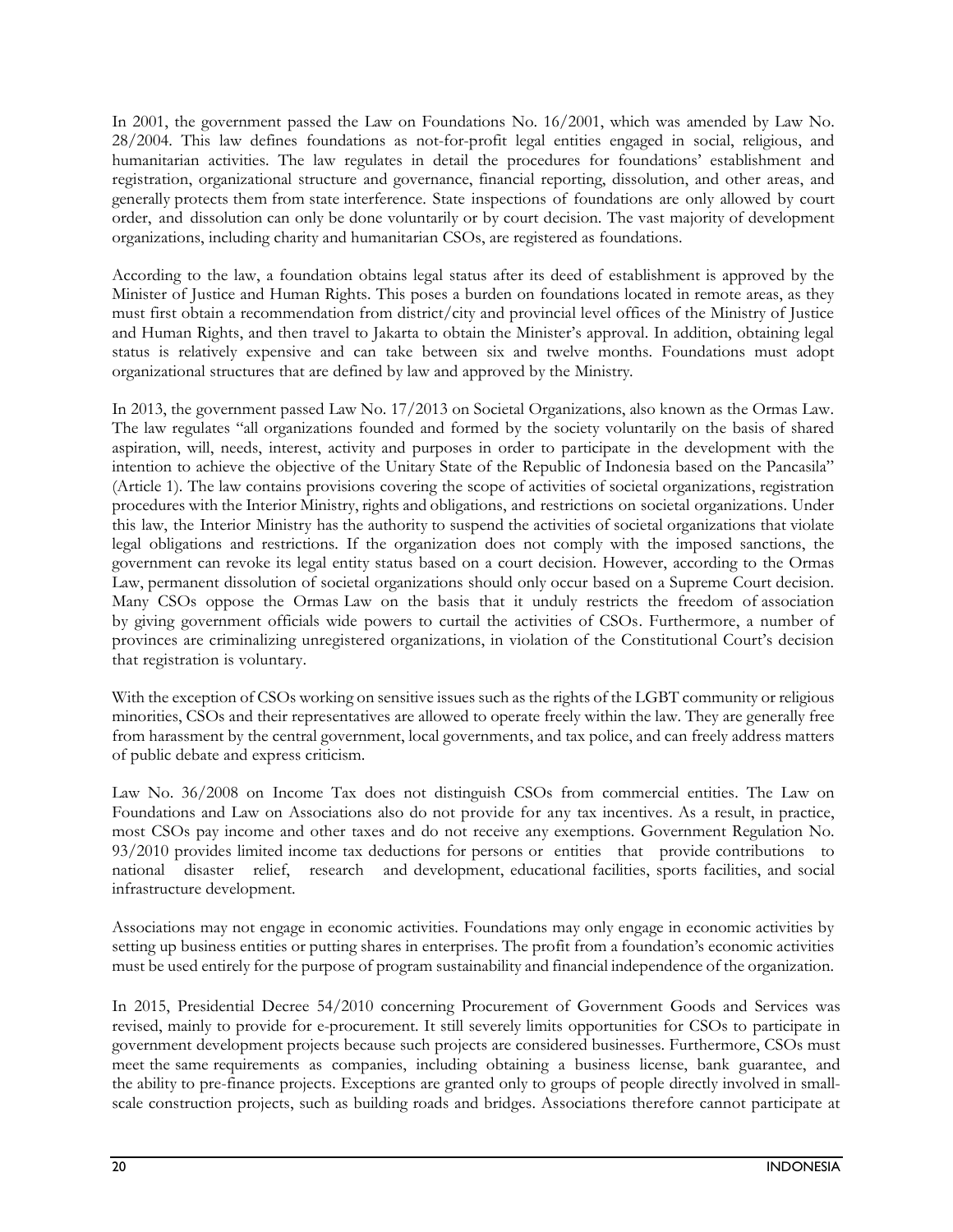all, and foundations must set up a separate business entity to engage in such activities. In 2015, the Indonesian Center for Law and Policies Studies (PSHK) and other CSOs worked on drafting a new government regulation on procurement to give CSOs more opportunities to become involved in government projects, but a new draft had not been submitted to the government by the end of the year.

Legal advice for CSOs in Indonesia is limited. Only PSHK has expertise in CSO law. PSHK provides training in legal drafting to CSOs, government agencies, and members of parliament at the national level and some provinces in Indonesia. Other lawyers have begun to specialize in CSO law and assist CSOs in legal drafting skills and other matters in Jakarta and some provinces.

### **ORGANIZATIONAL CAPACITY: 3.8**

Given the large number of CSOs in Indonesia, their organizational capacities are diverse. However, the vast majority of CSOs do not have adequate independent resources to build their organizational capacities. Organizational capacity generally depends on CSOs' available resources, especially foreign funding. The decrease in foreign aid therefore has deteriorated organizational capacity in 2015, including through the closure and downsizing of many organizations.



Many CSOs are registered as non-membership based foundations and therefore do not have strong constituencies. Advocacy-oriented CSOs tend to have stronger constituencies than CSO service providers. Due to limited financial resources and dependence on foreign donors, the vast majority of Indonesian CSOs have limited budgets and are not able to formulate or implement strategic plans, generally implementing shortterm programs instead. Many CSOs immediately terminate their programs when their donor funding comes to an end. Only some large CSOs based in the capital and major cities—especially intermediary or resource organizations—have clear missions, engage in participatory strategic planning, and implement their strategic plans consistently.

CSO governance is generally weak. In 2015, an assessment of the Indonesia NGO Council's sixty-seven members showed that only 46 percent were fully compliant with the Council's Minimum Standards of Accountability. Many CSOs are led by one person, who retains power for a long time. Only some large CSOs based in the capital and major cities are managed efficiently and transparently. They publish annual reports with audited financial statements on their websites and have governing bodies with separate functions from executive management structures. These organizations have permanent, well-trained staff and relatively modern equipment.

Most CSOs, however, are not able to recruit or retain highly- skilled human resources, as professional staff salaries in the CSO sector are far below salaries in the private sector. The vast majority of CSOs employ staff members on a project basis. Most CSOs also lack the ability to employ specialists such as accountants, IT managers, or lawyers. Some CSOs engaged in advocacy and public campaigns recruit volunteers, but volunteers often only stay engaged for a short time until they find employment in the private sector. According to the 2015 World Giving Index, 38 percent of respondents in Indonesia reported that they participated in voluntary action in 2014, compared to 40 percent in 2013.

Most CSOs have computers, printers, Internet access, and LCD projectors.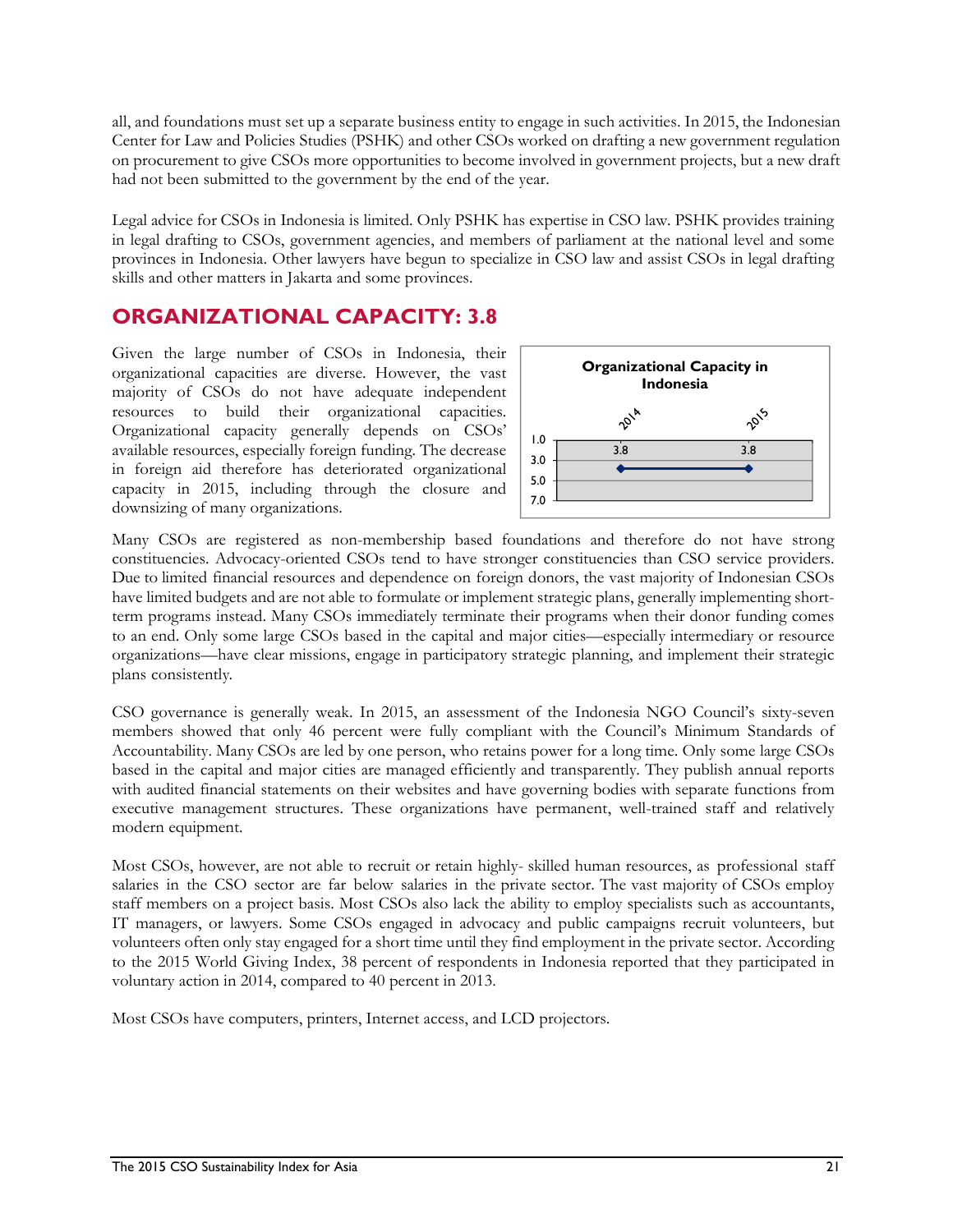### **FINANCIAL VIABILITY: 4.5**



Financial viability is the most serious issue facing CSOs in Indonesia. CSOs have relied heavily on foreign funding for many years, while access to funding from government, the private sector, and the public remains very limited. Few CSOs have cultivated a loyal core of financial supporters or developed philanthropy development programs.

According to the NGO Service and Study Center (NSSC), a project funded by the Australian Department of Foreign Affairs and Trade that researches Indonesia's CSO sector, in

2015 international donor funding constituted approximately 85 to 90 percent of funding for NGOs, while the estimated annual total income for all Indonesian NGOs in 2013 was just over IDR 3.4 trillion (about \$250 million). National-level CSOs have greater access to international donor funding compared to provincial and district-level CSOs. CSOs in rural areas have very little access to this funding.

Foreign funding continued to decline in 2015. Total Australian official development assistance to Indonesia, a major source of foreign funding for the sector, declined from 613.8 million Australian dollars (about \$457.2 million) for fiscal year 2014/2015 to only 375.7 million (about \$280 million) for fiscal year 2015/2016. A project to combat HIV/AIDS, funded by HIV Cooperation Program for Indonesia (HCPI)/AusAID and the Global Fund, ended, which forced a number of CSOs in eastern Indonesia to stop their activities until they found other donors.

Government funding for CSOs is still very limited and only granted to CSOs engaged in service delivery. According to the NSSC, government funding at all levels constitutes only 3 percent of the budgets of national level CSOs, while it constitutes 4 percent and 8 percent of the budgets of provincial and district level CSOs, respectively. Law No. 6/2014 on Villages, which started to be implemented in 2015, provided local CSOs with a remarkable opportunity to access government funds. According to the law, all 81,000 villages in Indonesia will receive about \$100,000 per year from Indonesia's central budget for social development and rural infrastructure. Local CSOs will facilitate the process of distributing these funds, which will have a greater reach than foreign-funded projects that only reach hundreds of villages in Indonesia. Some CSOs have also received funds to implement social development and infrastructure projects.

According to the 2015 World Giving Index, 67 percent of respondents in Indonesia reported donating to charities in 2014, compared to 66 percent in 2013.

Private sector funding still contributes very marginally to CSOs' budgets. According to the 2015 Index of Philanthropic Freedom, Indonesia ranks fifty-six out of the sixty-four countries assessed. Indonesia's score of 2.5 (with 5 representing an environment supportive of philanthropic activities) suggests that Indonesia's philanthropic environment is not fully supportive of institutional philanthropy.

Law No. 40/2007 Concerning Limited Liability Companies requires companies in fields related to natural resources to allocate 2 percent of their budgets to charity or corporate social responsibility (CSR) activities. Government Regulation No. 47/2012 similarly requires companies engaged in the natural resources field to have CSR polices. Several companies such as Exxon, Chevron, Pertamina, and Unilever therefore collaborate with CSOs on projects focused on informal education, health, the environment, and other areas. In addition, all state companies including banks, toll road companies, and pharmacies, are obliged to allocate a percentage of their profits to charity or CSR. A study conducted by the Public Interest Research and Advocacy Center (PIRAC) and Dompet Dhuafa in 2014 found that corporate contributions to social development programs tend to increase over time. According to the Minister of Women's Empowerment and Child Protection, in 2015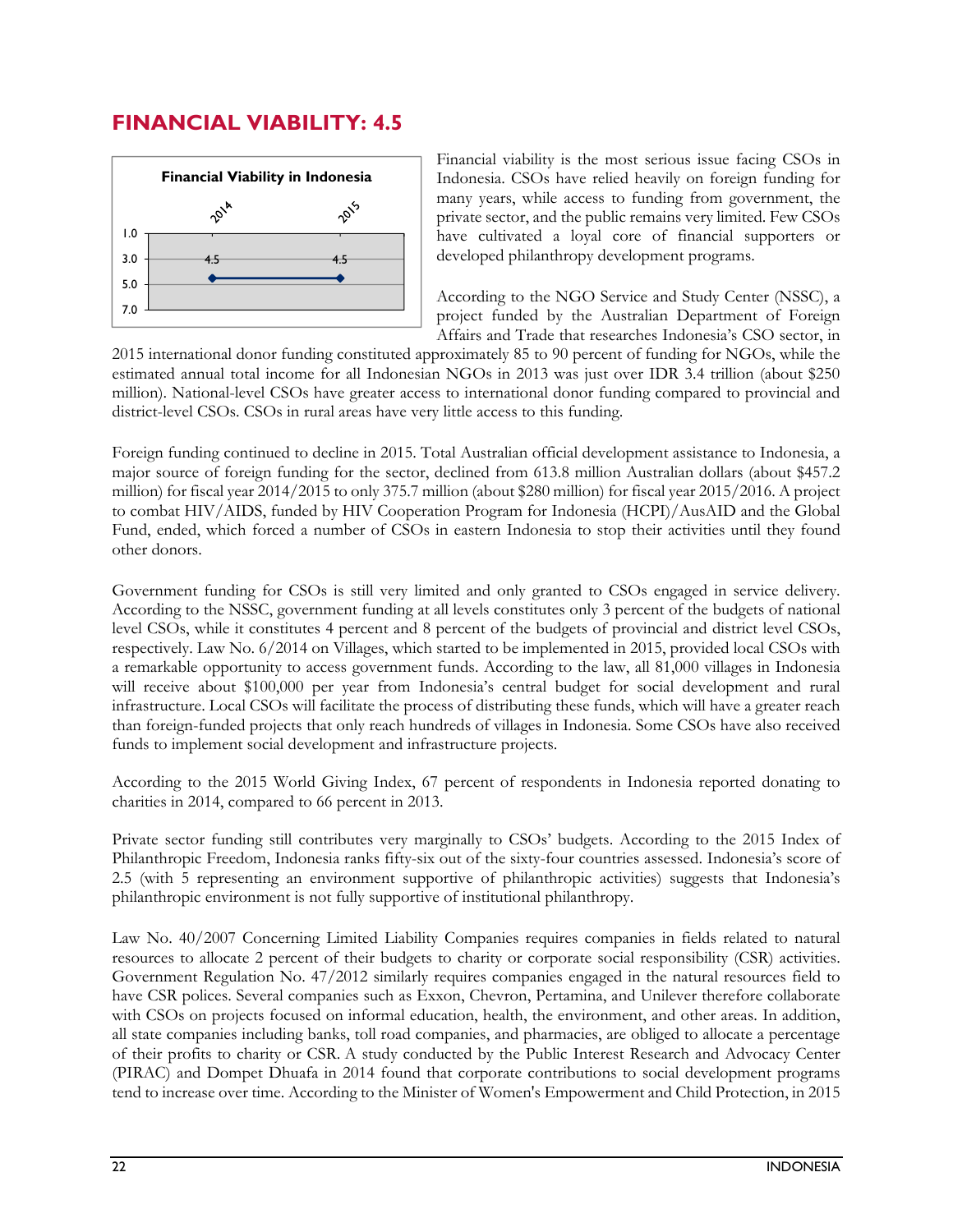CSR funds from all companies were estimated to reach IDR 12 trillion (nearly \$1 billion). Some large businesses have their own corporate foundations and implement development activities themselves. For example, Sampoerna Foundation, Rajawali Foundation, and Ancora Foundation channel funds from their parent companies toward their own development projects.

Some CSOs with capital as well as knowledge and skills in a particular field—primarily large national and provincial foundations—try to stay financially viable through economic activity, such as publishing books; launching small businesses; or providing fee-based training to the public or other CSOs on such topics as fundraising and financial management. However, the proceeds from such activities are generally not sufficient to cover organizational costs.

Some faith-based organizations and trade unions are able to mobilize local resources. Islamic organizations, especially prominent ones such as Nahdlatul Ulama (NU) and Muhammadiyah, have established schools or hospitals that generate funds, and also benefit from government assistance. In addition, many religious CSOs are engaged in the distribution of *zakat*, a religious requirement that Muslims pay about 2.5 percent of their wealth each year. *Zakat*, which is estimated to be in the range of \$16 billion per year, is collected by both government agencies and faith-based CSOs and then distributed to people in need.

Only a small portion of CSOs in Indonesia, particularly large national and provincial CSOs, have sound financial management systems in accordance with the Financial Accounting Standards Guidelines for Nonprofit Organizations mandated by the government. According to these standards, organizations must undergo independent audits and publish the results on their websites. The standards also provide guidelines for organizational financial accounting and reporting systems.

### **ADVOCACY: 3.6**

A number of CSOs engage in advocacy, focusing on issues such as civic and voter education, election monitoring, education, promotion of democracy, environment, and multicultural education. There are also several watchdog organizations, such as Anti-Corruption Watch, Parliamentary Watch, Government Budget Watch, and Democracy Watch. According to the NSSC study in 2015, international donors are the main source of funding for advocacy-oriented CSOs. For example, 99 percent of the funding for advocacy-oriented CSOs in Central Sulawesi in



East Indonesia comes from international donors. As a result, CSOs engaged in advocacy have suffered the most from the decline in international donor funding. Some advocacy-oriented CSOs have greatly decreased their activities or no longer exist. For example, Interfaith, an organization in Yogyakarta that aims to build better relations among different religious groups in Indonesia, is no longer active due to lack of funding.

In line with the process of democratization, in the early 2000s the government began recognizing CSOs as partners in implementing social development programs and as stakeholders in development. In several provinces, multi-stakeholder forums bring together representatives of the government, the private sector, and CSOs to address local development issues jointly. For example, multi-stakeholder forums in East Java, West Kalimantan, and Aceh established with the help of USAID/Kinerja funding reportedly succeeded in improving health and education services in some districts.

In general, CSOs—particularly those fighting against corruption or demanding higher wages—are fairly effective in influencing the legislative process, utilizing tools such as public hearings, legal drafting, and lobbying. However, CSOs do not effectively monitor the implementation of laws, which is problematic in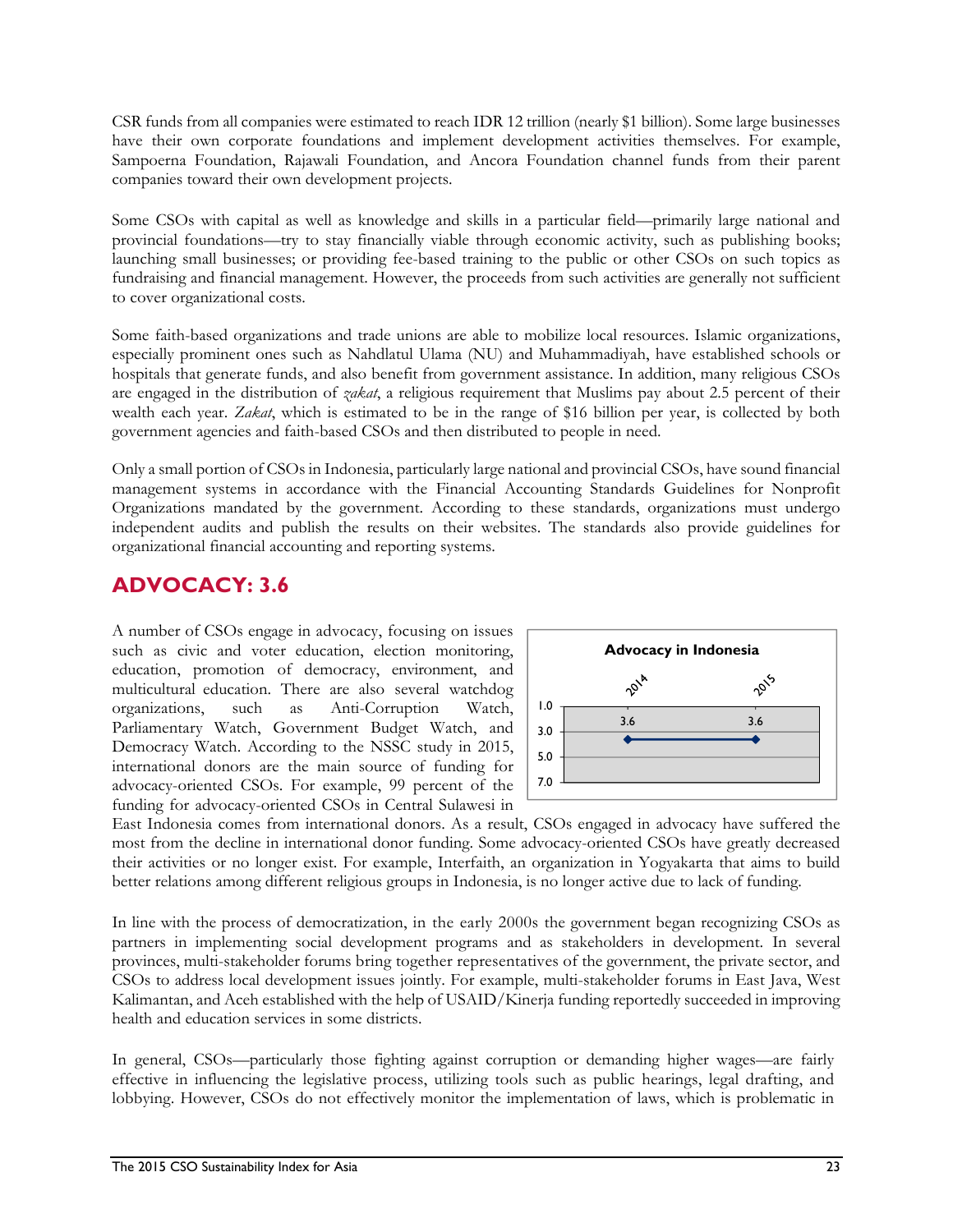Indonesia. CSOs are also generally weak in conducting public advocacy campaigns and in mobilizing other CSOs to participate in demonstrations, protests, strikes, and petitions.

In 2015, anti-corruption CSOs advocated against the government's plan to revise Law 30/2002 on the Corruption Eradication Commission (KPK), as CSOs believed that the revision would limit the KPK's authority. Thanks to protests, demonstrations, and a petition signed by thousands of people, President Widodo cancelled the plan to revise the law.

A number of environmental organizations in several provinces filed judicial claims of liability against several palm oil corporations and government entities for extensive forest fires in 2015. Some of them filed a classaction lawsuit demanding millions of dollars in damages, as thousands of people developed respiratory diseases and many children died allegedly as a result of the fires. However, none of these suits had gone to trial by the end of the year.

In 2015, President Widodo issued Government Regulation No. 78/2015 on Wages, which some labor organizations opposed because it would potentially reduce their annual minimum wages. The labor movement organized demonstrations of thousands of workers in 2015. However, the government retained the regulation in order to have legal certainty over wages.

CSOs did not conduct any advocacy or lobbying to improve the legal or operating environment for CSOs in 2015.

#### **SERVICE PROVISION: 3.9**



CSOs in Indonesia actively serve the needs of and seek to empower poor and marginalized communities. CSOs provide services in a variety of fields including education, health, HIV/AIDS, water and sanitation, small business, microcredit, agriculture and animal husbandry, environment, women's empowerment, legal aid, and cooperatives. A number of CSOs provide more complex services, such as assistance to victims of human rights violations; environmental protection; and protection of the rights of women and indigenous peoples.

Although CSO services are very diverse, their impact is limited and services are unsustainable due to limited resources and dependence on foreign donors. When donor funding ends, services also usually end, and sometimes CSOs even cease to operate. CSO services also have limited coverage, compared to the size of Indonesia.

In general, CSOs provide services based on the emerging needs of society. CSOs usually design programs based on participatory approaches. Some CSOs are familiar with and practice planning methods such as Participatory Rural Appraisals (PRA). CSO services are generally provided to the community at large, although some CSOs, such as labor unions and cooperatives, provide services only to their members. CSO services for the poor are usually provided for free. If a fee is imposed, it is usually not enough to recover all costs of the service.

Several large CSOs have set up enterprises or consulting companies to cover some of their programmatic and institutional costs. Economic activities include selling agricultural products, publishing books, providing consulting services, and conducting project evaluations or surveys.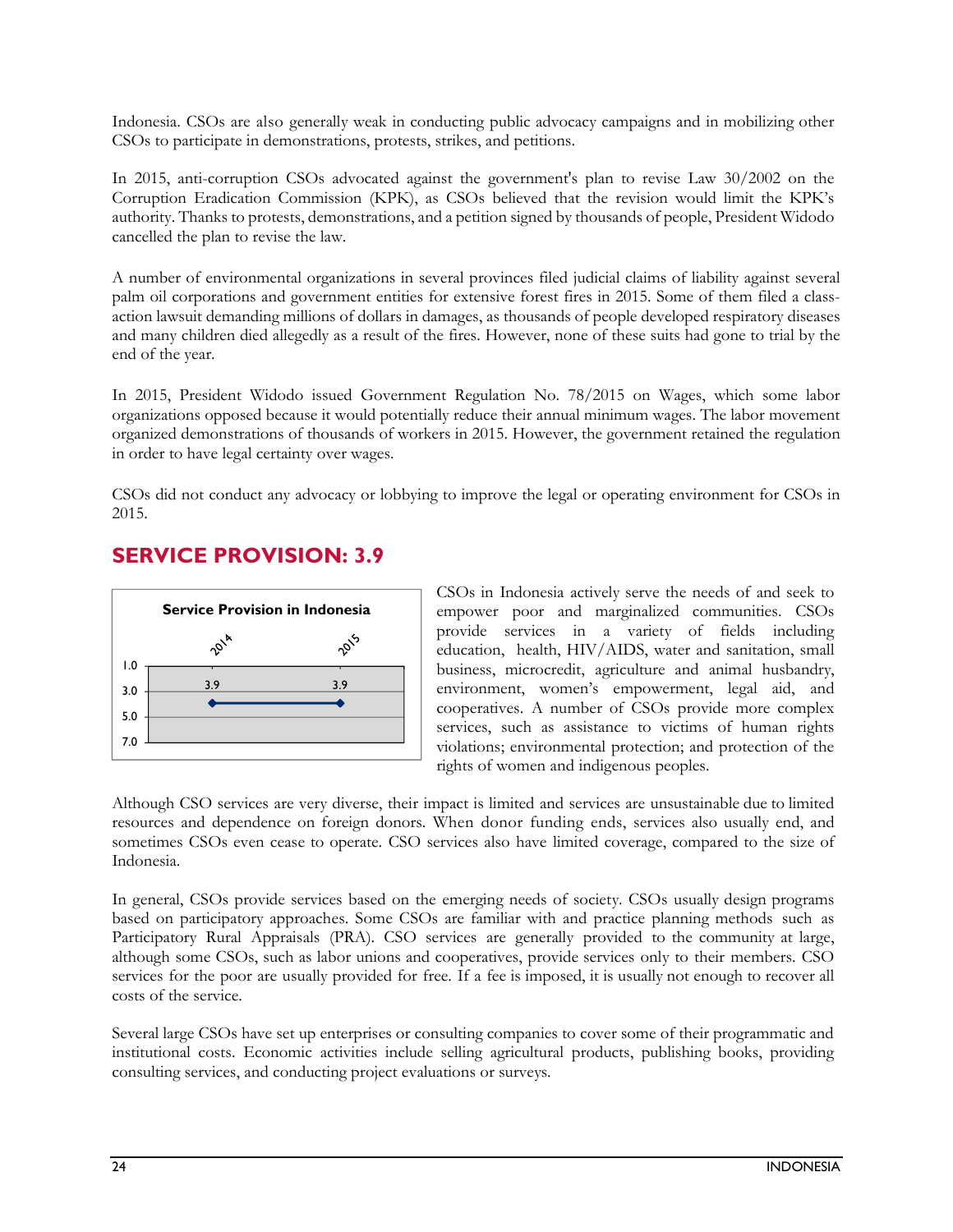In some provinces and districts, local governments recognize and even contract with CSOs. In South Sulawesi province, for example, the local government provided funding to CSOs to provide training on HIV/AIDS prevention to village heads. Some local governments entrust CSOs with program evaluation. However, local government cooperation with CSOs is not yet widespread in Indonesia. At the national level, some CSOs are sub-contractors for government development projects. Experts and consultants from the CSO sector are also recruited for social development projects.

#### **INFRASTRUCTURE: 4.3**

More than ten organizations in Indonesia are considered intermediary support organizations (ISOs) or CSO resource centers. These include the Partnership for Governance Reform, KEHATI (biodiversity) Foundation, Tifa Foundation, Indonesia for Humanity Foundation (IKA), Resource Management and Development Consultants (REMDEC), Public Interest Research and Advocacy Center (PIRAC), and the Indonesia NGO Council. Most are based in Jakarta and actively channel funds from international donors or provide capacity building services to small and



medium-sized CSOs in the region. CSO capacity building services are also available in Yogyakarta, such as those offered by the Satunama Foundation. However, these organizations can only provide limited support considering the size of the sector.

There are a number of CSO associations, including small business development associations and associations of women's CSOs. In addition to channeling funds to their members, these associations provide training in such areas as advocacy, investigation and monitoring of the environment and human rights violations, gender analysis, PRA, small and medium enterprise development, and legal drafting. The NGO Council develops and promotes NGO accountability, as well as the interests of the sector.

CSOs and resource centers offer training on various topics, such as accounting, financial management, strategic planning, organizational and resource management, project management, taxation, training of trainers, and fundraising. However, these organizations rely on international donors to fund these services. In addition, some large CSOs, such as Bina Swadaya Foundation in Jakarta and the Satunama Foundation in Yogyakarta, have in-house experts, consultants, trainers, and facilitators that are contracted by international agencies and governments through community development projects. Training materials are usually available in the national language, Bahasa Indonesia. In 2015, CSOs had access to training on such topics as fundraising, strategic planning, financial management, policy advocacy, gender mainstreaming, human rights, facilitation, and coalition building.

Intersectoral partnerships between CSOs and local businesses, the government, and media are still nascent and marked by a lack of mutual trust. However, the sectors have started to communicate and cooperate. For example, the Indonesia Philanthropy Association (PFI) unites prominent individuals, CSOs, family foundations, and companies that provide or receive grants for social development and humanitarian programs. PFI aims to strengthen the infrastructure and space for philanthropy in Indonesia in order to promote the role of civil society in social development, humanitarian efforts, and environmental protection.

### **PUBLIC IMAGE: 4.3**

News outlets, especially national television and newspapers, are mostly owned by media conglomerates of politicians who are not interested in publicizing the activities of CSOs, unless they have broad political impact. In 2015, for example, national media widely covered the activities of CSOs involved in anti-corruption and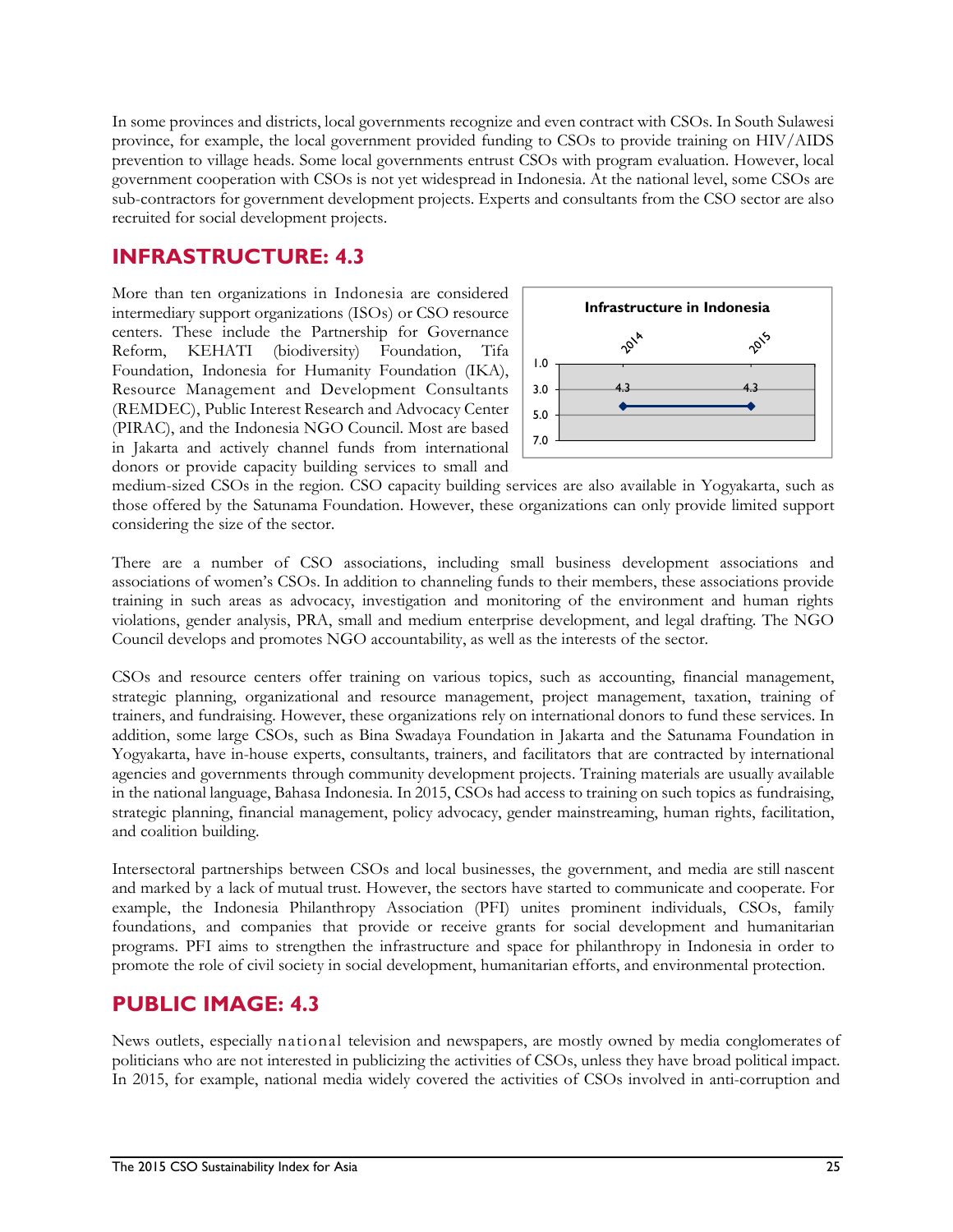

environmental protection. Indonesia Corruption Watch and a number of other CSOs received comprehensive coverage of their opposition to the government's plan to weaken the KPK. Similarly, environmental organizations received coverage for suing a number of palm oil corporations and local governments for damages caused by devastating forest fires that occurred in several provinces in 2015. Sometimes local newspapers also cover CSO activities in their locales.

According to the 2015 Edelman Trust Barometer Survey, the

level of public trust in NGOs decreased from 73 percent in 2014 to 64 percent in 2015. The level of public trust in NGOs is also the lowest compared to other institutions: businesses had the trust of 70 percent of the population; media had 68 percent; and government had 65 percent. The decline of trust is associated with a strong stigma attached to Indonesian NGOs as agents of foreign interests. For example, when environmental organizations sued some major palm oil corporations of being responsible for the forest fires in 2015, the government accused these organizations of running a negative campaign against the corporations and potentially harming Indonesian exports.

In 2015, President Widodo recruited some CSO representatives to work for the government, most notably in the Office of the President. Among others, he appointed two anti-corruption figures as Chief of Staff of the President and the presidential spokesman. Some local governments cooperate with CSOs engaged in community development and service provision, viewing them as partners and stakeholders in development. In general, however, relations between government and CSOs are still weak and marked by mutual mistrust. Many government officials and politicians at both national and local levels view CSOs, particularly CSOs that engage in advocacy and/or receive foreign funding, as anti-government forces or foreign agents.

Cooperation between the business sector and the CSO community is limited, but growing. The private sector perceives CSOs as having weak financial management and lacking financial transparency. Most businesses are therefore still reluctant to distribute CSR funds to or through CSOs, although several multinational companies do channel their CSR funds through the sector.

CSOs' public relations capacities are very weak. Their annual reports are not widely appealing, and information on their websites might not be up-to-date. CSOs rarely issue press releases and even when they do, the media does not publish them. CSOs rarely advertise their activities through national or local media. To obtain media coverage, CSOs sometimes invite journalists to particular events or organize press conferences. Some CSOs have begun to actively build their public relations through social media, such as Twitter and Facebook, but these accounts are not professionally managed.

Law No. 20/2008 on Public Information requires CSOs that receive central or local government funding, foreign aid, or public donations to publicly disclose information about this funding. However, in general only a few CSOs undergo independent audits and publish their narrative and financial reports.

CSOs generally do not have codes of ethics for their organizations, and there is no sector-wide code of ethics. While the NGO Council implements a Code of Ethics and NGO Accountability Minimum Standards, the Council's membership constitutes a very small portion of the CSO sector.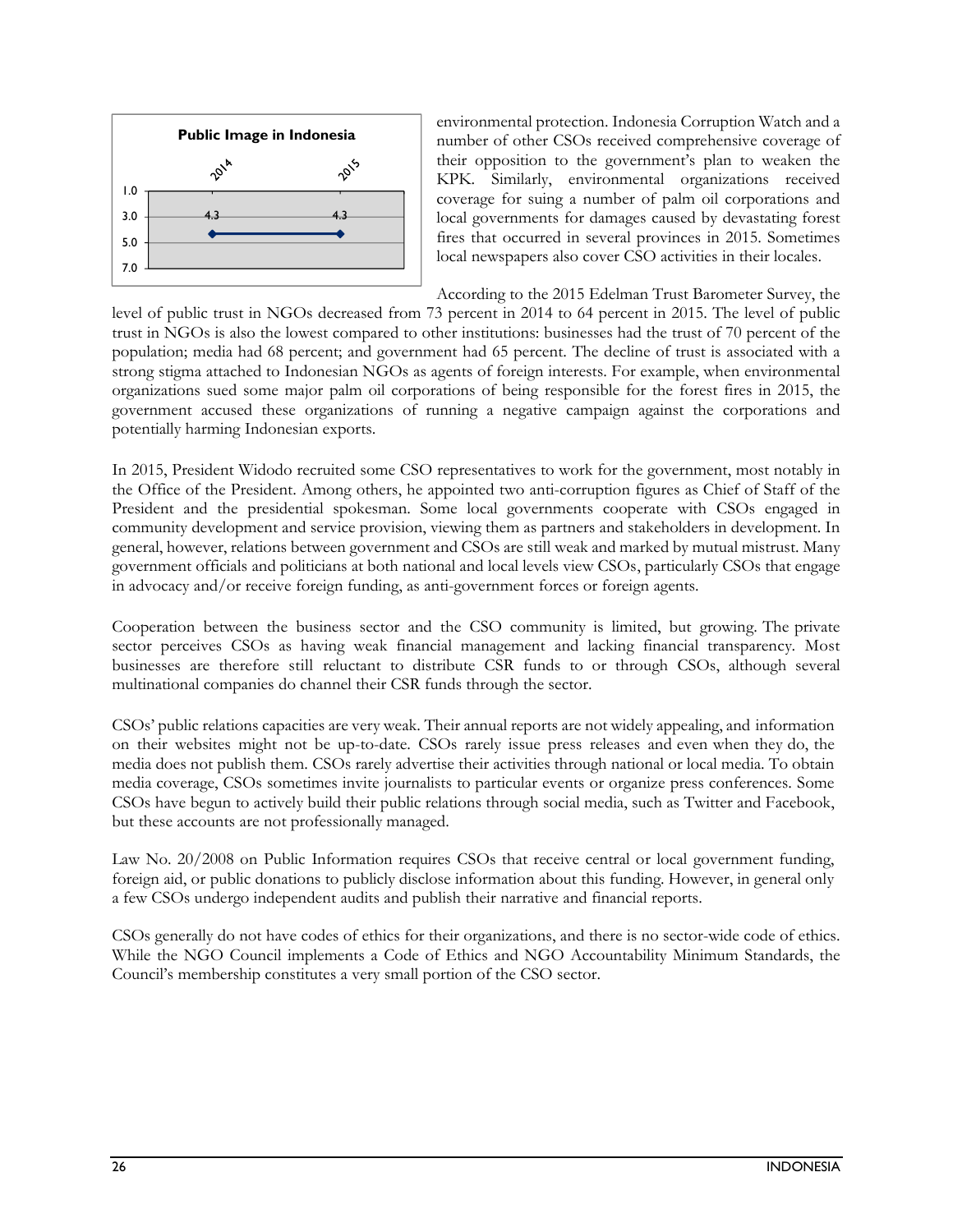# **NEPAL**



#### **CSO SUSTAINABILITY: 4.4**

#### **Country Facts**

**Capital:** Kathmandu

**Government Type:**  Federal Democratic Republic

**Population**: 31,551,305

**GDP per capita (PPP)**: \$2,500

**Human Development Index:**  145

Nepal is a diverse country in terms of geography, ethnicity, language, religion, and caste. It is ranked by the UN as one of the Least Developed Countries (LDCs), characterized by slow economic growth and low levels of socioeconomic and human development. For decades, Nepal has been struggling to emerge from a politically and socially fragile postconflict situation, structural poverty, inequality, and deeply entrenched forms of social exclusion. Despite these difficulties, Nepal has made important strides to institutionalize human rights and democracy in the country.



In April and May 2015, Nepal was devastated by two massive earthquakes, resulting in 22,300 casualties, including 8,790 deaths, and otherwise impacting an estimated eight million people, almost one-third of the population. Thirty-one of the country's seventy-five districts were affected, and fourteen were declared "crisis-hit." Seven thousand schools were completely or significantly damaged. In April, following the first earthquake, the UN published a flash appeal calling for \$415 million to meet critical humanitarian needs over the following three months. Disaster recovery "clusters," networks of domestic CSOs and local affiliates of international NGOs (INGOs), mobilized to help with the earthquake recovery. For example, the Food Security Cluster, coordinated by the World Food Program, swiftly mobilized support for community rescue and relief efforts, providing food assistance to 982,700 people and distributing 216,500 "livelihood" assistance kits, such as seeds and animal feed. Meanwhile, following the International Conference on Nepal's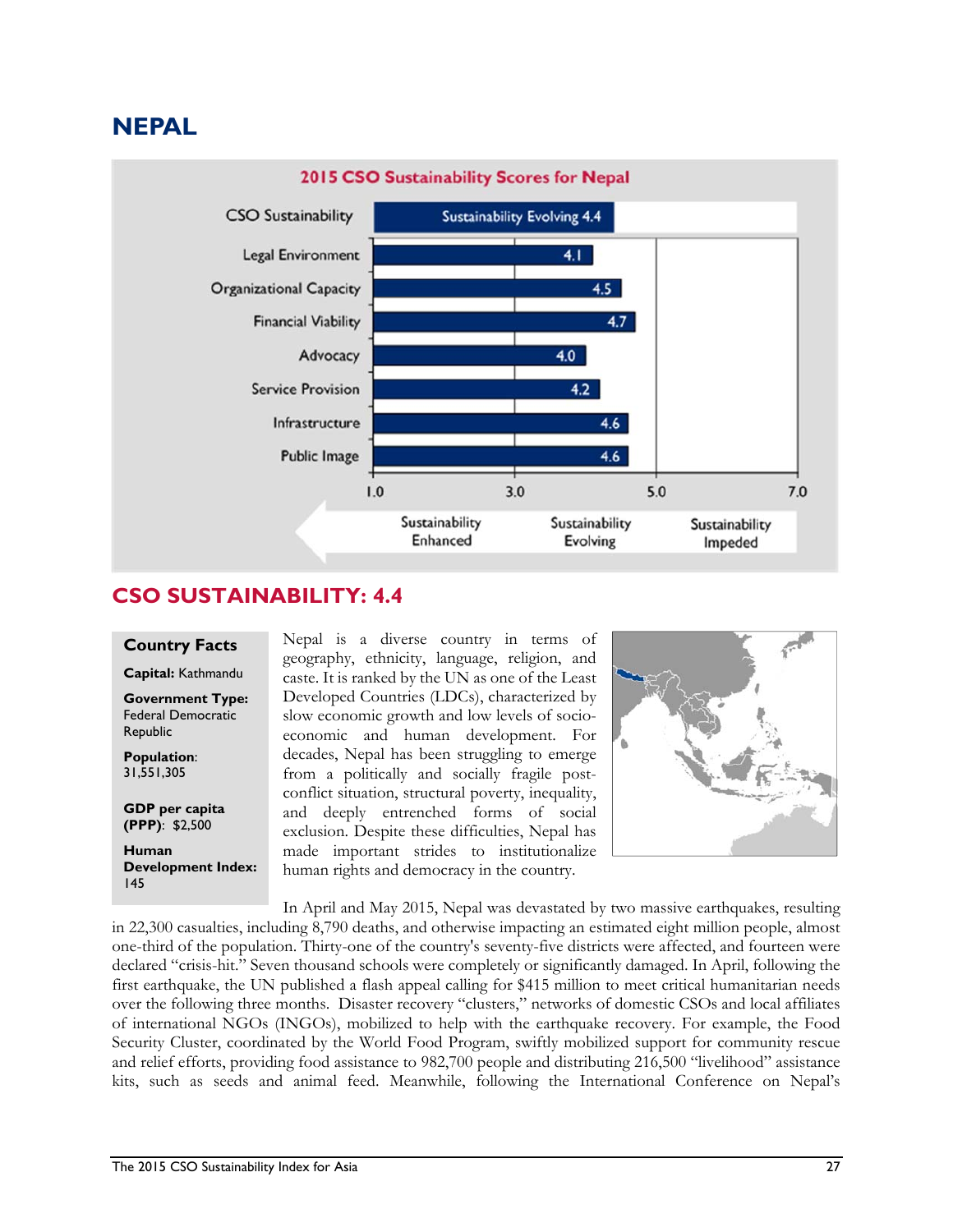Reconstruction (ICNR) organized by Nepal, dozens of countries and development partners pledged a total of \$4.4 billion for the country's recovery and reconstruction.

Nepal reached two significant post-conflict milestones found in the 2006 Comprehensive Peace Accord in 2015. First, in February Nepal set up its transitional justice commissions: the Truth and Reconciliation Commission and the Commission to Investigate Forced Disappearances. Second, Nepal adopted a new constitution on September 20, 2015. In accordance with the new constitution, the Nepalese Constituent Assembly then converted to a legislative parliament.



The new constitution divides the country into seven provinces

and recognizes the freedoms of association, expression, and peaceful assembly, as well as other political, civil, economic, social, and cultural rights, including ones related specifically to women, Dalits (the lowest group according to Nepal's traditional caste system), and other minorities. Similarly, the preamble of the constitution expresses commitment to democratic governance, public participation, civil liberty, human rights, and press freedom. At the same time, the constitution provides a state policy of involving CSOs only in areas of national need and priority.

Due to issues of representation emerging from the new administrative divisions of the country, Terai-based political parties escalated their opposition to the new constitution after its promulgation, inspiring several mass protests and general political unrest, particularly on the border with India. As a result, in late September, India imposed an officially undeclared blockade against Nepal, resulting in acute shortages of fuel, medicine, food, and other basic supplies. The blockade lasted for five months and resulted in double-digit inflation and a significant increase in the number of people living under the poverty line.

In October, K.P. Oli of the Communist Party of Nepal - Unified Marxist-Leninist (CPN-UML) was elected by the Legislative Parliament as prime minister of the country. Although Prime Minister Oli emphasized zero tolerance for corruption and promised to promote governmental transparency and accountability, corruption remains pervasive in the country. The elections also resulted in the election of the first female president of Nepal (Bidhya Devi Bhandari) and the first female speaker of the parliament (Onsari Gharti Magar). However, the president's powers are mainly ceremonial, as the new constitution vests executive powers in the council of ministers and the prime minister.

Nepal's political environment has demonstrated significant progress in democracy and human rights, opening space for CSOs to play a key role in promoting accountability and facilitating service provision. However, most of the legal framework governing CSOs remains out-of-date and constraining. At the same time, civil society itself is hindered by a lack of coordination, scarce resources, limited organizational capacity, and inadequate accountability and transparency.

Political parties continue to dominate Nepalese society and influence almost every sector, including civil society. Many CSOs, including federations, are co-opted by political parties or require party support to win leadership positions or gain access to decision makers. In addition, CSOs that may be implementing legitimate projects are often identified with a particular party through past affiliations or their leadership's history. These relationships—perceived or real—often delegitimize positive CSO contributions and hinder CSOs' relations with the community or government.

Although caste-based discrimination has been illegal since 1962 and the new constitution provides for nondiscrimination, equality and protection, Nepal retains its centuries-old caste system and many of its related practices. Dalits, the most discriminated group, suffer from poor provision of public services, inadequate economic opportunities, social stigma, and other forms of neglect by the state and society. Dalit CSOs,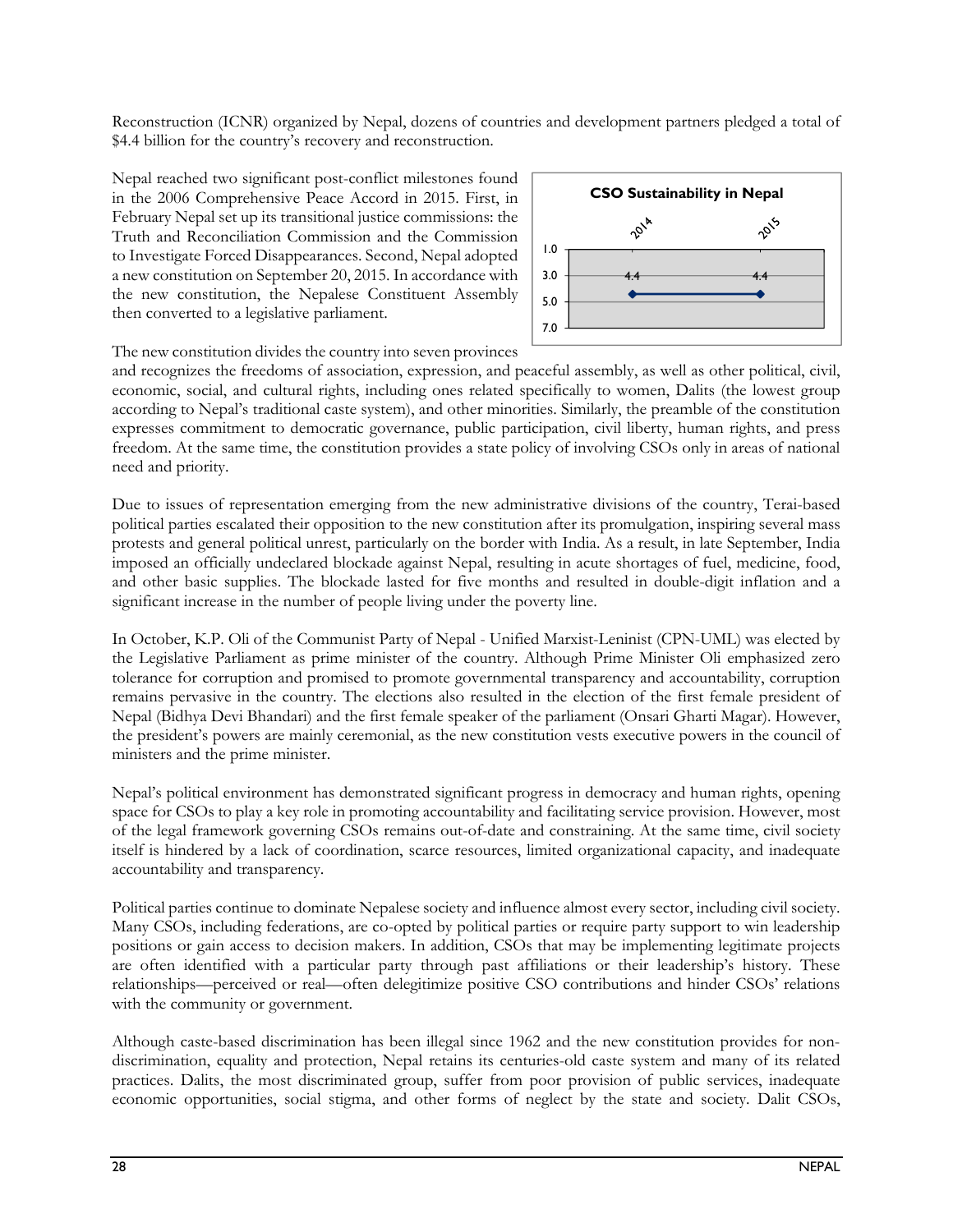however, exist and form federations. For example, about 300 member organizations compose the Dalit NGO Federation. Furthermore, both Dalit and non-Dalit CSOs continue to advocate against caste-based discrimination and exclusion from services and opportunities.

Overall, CSO sustainability improved slightly in 2015. The earthquakes brought a flood of funding to the country, and CSOs demonstrated their capacity to respond to humanitarian emergencies. The public and government recognized these contributions, leading to an improved public image of the sector. At the same time, the legal environment deteriorated slightly as new regulations were introduced that increase bureaucratic requirements on CSOs, and advocacy deteriorated as CSOs diverted their focus to relief efforts instead.

Civil society is vibrant in Nepal, with estimates placing the number of active CSOs at over 300,000. CSOs work in a variety of areas, including community and rural development; women's empowerment; human rights; legal aid; election observation; good governance; anti-corruption; public health; environment; AIDS and drug abuse control; youth activities; child welfare; educational development; natural resource management; economic development; and services for persons with disabilities, among others. As of July 2015, the number of CSOs registered with the Ministry of Women, Children and Social Welfare's (MoWCSW) Social Welfare Council (SWC) was 43,269. The number of CSOs registered with District Administration Offices (DAO) under the Ministry of Home Affairs (MoHA) is much higher. Around 817 professional groups are registered under the Companies Act of 2006 with the Company Registrar's office in the Ministry of Commerce and Industries (MoCI). Many CBOs are also registered by District Development Committees (DDCs) under the Ministries of Health, Education, and Agriculture, as well as Poverty Alleviation Funds and other entities.

### **LEGAL ENVIRONMENT: 4.1**



The new constitution guarantees the freedoms of opinion and expression, peaceful assembly, and the formation of unions and associations. However, Article 51(j) provides that among the "policies regarding social justice and inclusion," is "[i]nvolving NGOs and INGOs only in the areas of national needs and priority, by adopting a one-door policy for the establishment, endorsement, engagement, regulation and management of such organizations, and by making the investment and role of such organizations accountable and

transparent." The implications of this "one-door policy" are not yet clear, although there is concern that the government may limit CSOs to work in areas that it deems important. The constitution officially comes into force three years after its adoption, as its implementation will require changes to hundreds of laws in the country.

Multiple ministries—including MoHA, MoWCSW, Ministry of Federal and Local Development (MoFALD), Ministry of Forestry (MoF), and MoCI—regulate CSOs, each with its own legal framework. The Associations Registration Act (ARA) of 1977, amended in 1992, is the primary law governing CSOs in Nepal. CSOs register under the ARA at the relevant DAO under MoHA. A DAO supervises CSOs within its district. Even if registered with another ministry, a CSO that receives donor funding is expected to register with a DAO, as well as obtain affiliation with and project-to-project approval from the SWC. Most CSOs consider the ARA to be out-of-date as it envisions CSOs only as service providers, and therefore does not readily apply to the diverse range of CSOs in the country. A DAO may impose a penalty of up to NPR 2,000 (approximately \$20) on CSOs that operate without registration. However, most DAOs are not adequately staffed, and it sometimes takes three months for a CSO to register, especially for applicants from marginalized communities or remote parts of the country. Furthermore, the requirement to submit citizenship certificates is a barrier to registration individuals from marginalized communities, such as Dalit, certain castes, and those living in poverty in remote areas, are less likely to have these documents. Although not required by law, many DAOs also demand police reports on the founders before registering a CSO and may deny registration based on these reports. National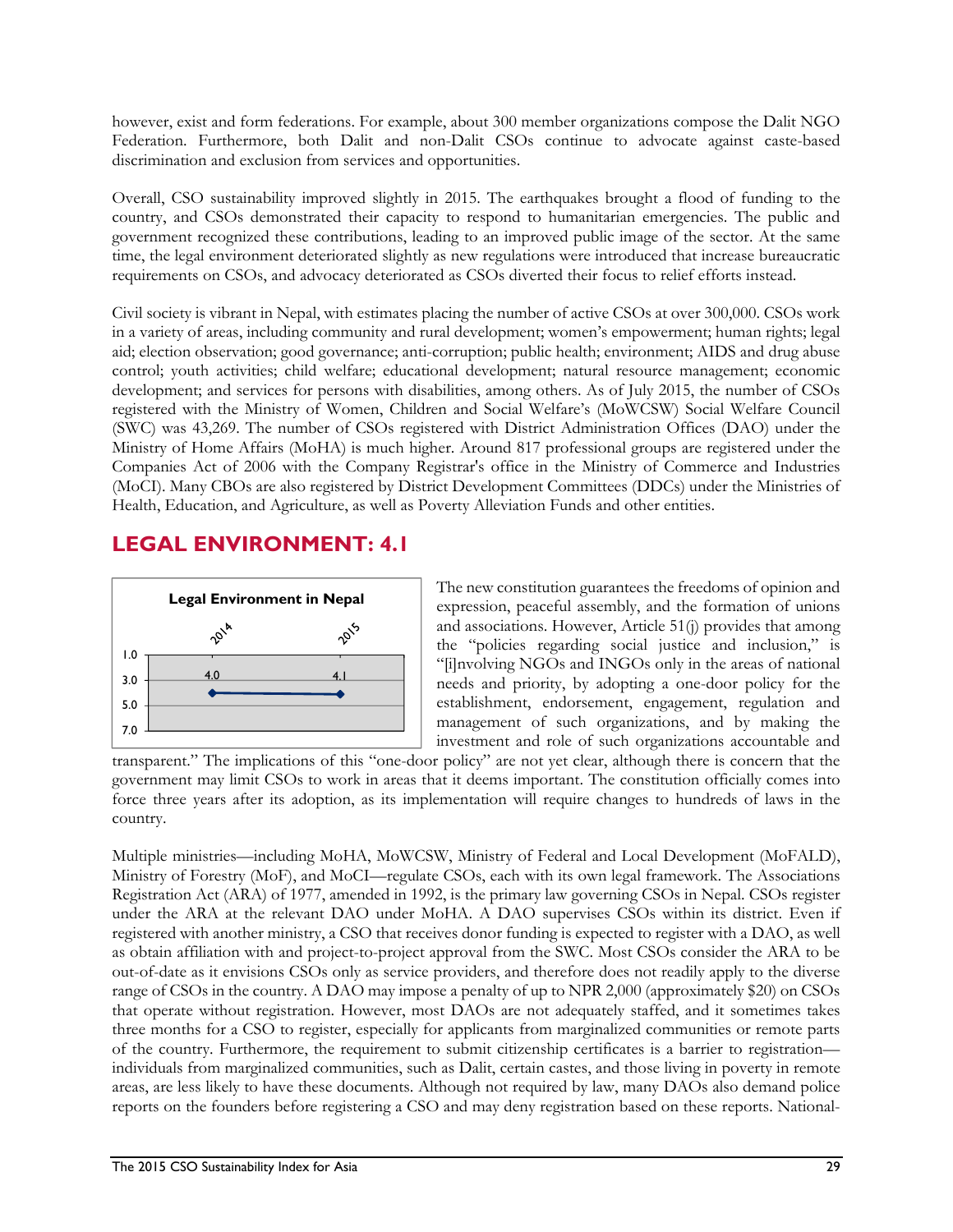level CSOs must register in Kathmandu, in addition to the relevant DAOs. CSOs registered with a DAO must renew their registration annually. A CSO that does not renew its registration for five years will be delisted.

Under the SWCA of 1992, the SWC facilitates, promotes, mobilizes, coordinates, monitors, and evaluates the activities of domestic and foreign CSOs in Nepal. The SWC also advises the government on CSO developmentrelated policies and programs. A CSO must seek prior approval from the SWC each time it seeks to receive foreign or government funding or technical assistance.

In 2015, the SWC amended its SWC Regulation under the Social Welfare Council Act (SWCA) for the first time in twelve years. The amendments: clarify some issues regarding CSO affiliation, monitoring and evaluation, and legal action against CSOs that are violating laws; provide the SWC the power to suspend or recommend the dissolution of affiliated CSOs as per Clause 20 of the SWCA; call for the establishment of an SWC Award to recognize high-performing CSOs; and encourage CSOs to seek support from the private sector under corporate social responsibility (CSR) programs. While the SWC Award is a positive development, many of the new directives appear to increase bureaucratic hurdles.

In 2015, the SWC also issued four directives under the new SWC Regulation: the Project Agreement Directive, which provides templates for project agreements; the CSO Monitoring and Evaluation Directive; the Foreign Aid Approval Directive; and the CSO Affiliation Directive. These directives introduce additional procedures to the processes for registration, affiliation, project approval, and implementation, which will especially hinder the work of CSOs in remote districts. In addition, the SWC issued the draft Social Welfare and Development Bill 2015, which aims to regulate CSOs and foreign assistance in Nepal.

The National Directive Act (NDA) of 1961 is mainly used to regulate trusts, professional associations, federations, and networks of professional associations. Associations registered under the NDA with the Company Registrar's Office are directly accountable to the government and are not required to report to or renew registration with a DAO. Unless formed by the government itself, groups registering under the NDA must apply for and receive approval from the cabinet. In December 2015, MoHA issued a five-point Letter Circular to all five DAO regional directorates to discourage DAOs from registering CSOs under the NDA, instead encouraging CSOs to register under the ARA and obtain affiliation with the SWCA.

Foreign residents cannot found CSOs in Nepal. Foreign persons can only be nominated as honorary members of a domestic CSO. Foreign CSOs cannot directly implement their activities; instead, they must work through local CSOs under project agreements.

The Local Self-Governance Act (LSGA) of 1999 recognizes the role of CSOs as development partners. This act encourages Village Development Committees (VDCs), DDCs, and municipalities to involve CSOs in the identification, formulation, implementation, and evaluation of government projects.

Besides the need for approval from the SWC to receive foreign or government funding, there are a few other operational restraints on CSOs. CSOs need to obtain prior permission from MoHA to engage in public fundraising. The Central Bank of Nepal continually restricts CSOs from opening saving accounts, precluding them from earning interest. The NGO Federation of Nepal has lobbied the government to repeal this policy, but was not successful in 2015. Furthermore, the media and government often discourage CSOs from conducting advocacy activities such as public demonstrations on social issues, labeling such activities as "political."

CSOs generally did not report experiencing state harassment in 2015. However, many claim that they increasingly face bureaucratic difficulties with registration, renewal of registration, and project approval, as government officials inconsistently apply the legal framework, applying particular scrutiny to human rights and good governance organizations. During 2015, the SWC and some DAOs investigated forty-seven CSOs and seven INGOs for misappropriation of funds, mainly cases of embezzlement by staff or executive members.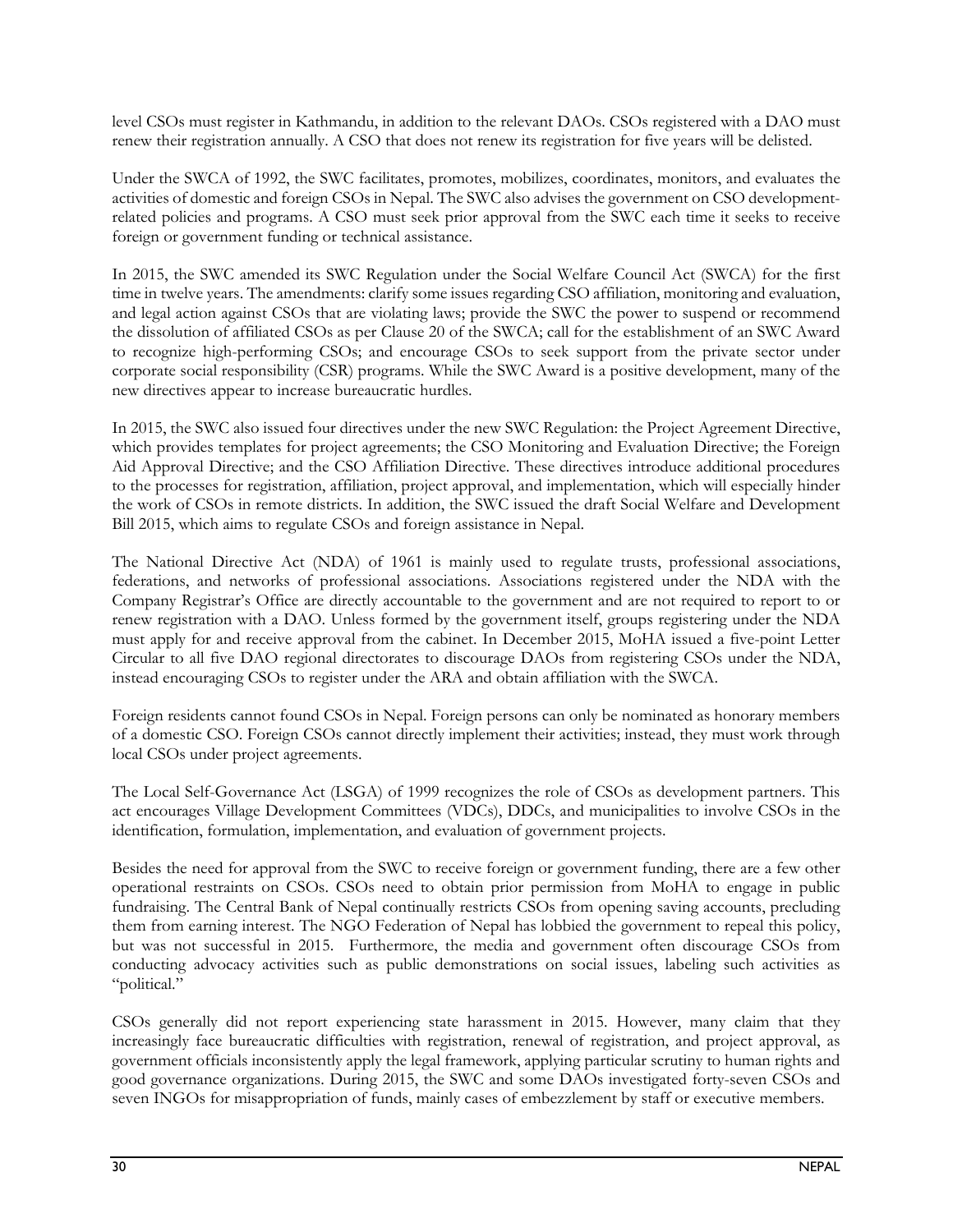For organizations that have received tax-exemption certificates from the Department of Internal Revenue, income from grants, donations, and investments is not taxed as long as they carry out the public benefit purposes mentioned in their by-laws and do not carry out income generating activities. CSOs are also exempt from customs duties on specific imports. Individuals and legal entities that donate funds to CSOs do not receive any tax benefits for their donations.

CSOs are allowed to sell goods and services. CSOs that intend to participate in government tenders must register with the VAT system.

Most lawyers are familiar with the existing legislation governing CSOs and can provide legal assistance to organizations. In addition, some lawyers are specialized in CSO legal issues. While legal service providers are readily available in the major cities, legal counsel remains largely out of reach for CBOs and small CSOs at the local level, which often lack the financial means to hire qualified lawyers.

### **ORGANIZATIONAL CAPACITY: 4.5**

Organizational capacity did not change in 2015. Following the earthquakes, donors and government agencies mobilized many CSOs to assist the affected populations, which helped them build closer connections with their constituencies. At the same time, the amended SWC Regulation and new directives imposed more administrative burdens on CSOs, thereby hindering their operations.



Most large CSOs are based in Kathmandu and tend not to be successful in developing constituencies because they are

donor driven and move from one project to another. However, some large CSOs—Informal Sector Service Center (INSEC), HIMRIGHTS, KOSHISH, Forum for Women, Law and Development (FWLD), GoGo Foundation, Samuhik Abhiyan, and Right to Food Network are a few examples—have developed their work in specific fields, such as human rights, child rights, right to food, HIV/AIDS, the Dalit community, women, ethnic minorities, and good governance, allowing them to develop strong constituencies. Smaller CSOs based in earthquake-affected districts had more opportunities to develop constituencies in 2015. Other CSOs have developed constituencies based on ethnicity to serve their particular communities.

Most CSOs engage in ad hoc planning to meet the requirements of funders rather than long-term planning. All CSOs are required to have boards of directors. However, internal governance tends to be weak and dominated by family members, without clear divisions of responsibilities between boards of directors and management.

Due to budget constraints, most CSOs rely on part-time, intermittent, or project-based staff. It is almost impossible for small CSOs to retain skilled staff. CSOs utilize accountants and IT managers, but do not retain lawyers unless involved in a court case. Volunteerism in Nepal has declined drastically in recent years due to increasing economic hardship in the country and access to foreign employment opportunities. However, thousands of people spontaneously gave their time as volunteers to rescue and relief work in 2015. Many Nepali people living abroad also donated to relief efforts or even returned to Nepal to volunteer. According to the 2015 World Giving Index, 27 percent of respondents in Nepal reported that they participated in voluntary action in 2014, compared to 29 percent in 2013.

Most CSOs have basic technical equipment, including Internet access. However, small, rural-based CSOs lack the funding needed to acquire such equipment. In addition, because of the inconsistent supply, many CSOs have been compelled to purchase generators, which poses an additional financial burden.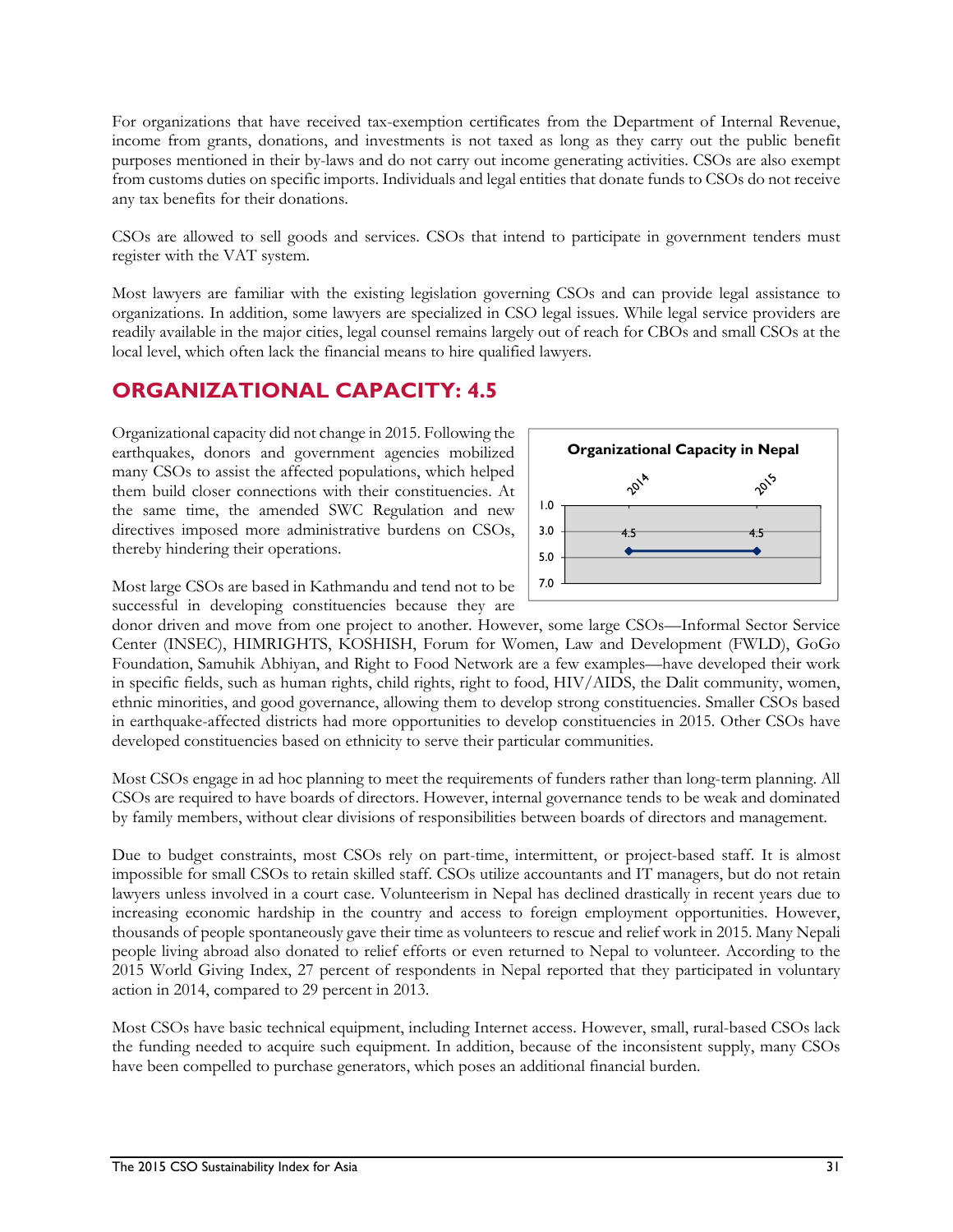### **FINANCIAL VIABILITY: 4.7**



Financial viability improved in 2015, as there was an influx of donor funding focused on earthquake relief efforts. During the 2015/2016 fiscal year, the SWC tentatively approved twenty-five international agreements totaling more than NPR 65 million (about \$600,000) with twenty-two INGOs, which are required to work in cooperation with domestic CSOs. Nepali corporations also donated to relief efforts. In addition, dozens of INGOs arrived in the country for rescue, relief, and reconstruction following the earthquakes. At the same time, however, funds for other activities seem to have been

reduced.

While corporate philanthropy is nascent in Nepal, many corporations increased their giving in response to the earthquakes. Banks, insurance companies, and contractor agencies—including Sagun Saving & Cooperative, Hariwan, Sunrise International hotel group, Siddthartha Insurance, Employ Pension Fund, NIDC Development Bank, Construction Entrepreneur Association, Himali Transport Entrepreneur Association, Udayapur, and Rastriya Banijya Bank—contributed roughly \$1.3 million to the Prime Minister's Relief Funds. Yeti Airlines donated NPR1.9 million (approximately \$18,000) to Save the Children United Mission to Nepal, CARE Nepal, Habitat for Humanity, and others as part of its CSR efforts. The airline also partnered with Blink Nepal and World Vision Nepal in 2015 to provide humanitarian support to earthquake victims.

Individuals typically only donate to religious organizations. However, many people provided financial support to the victims of the earthquake and donated to the Prime Minister's Relief Funds in 2015. Some philanthropists establish trusts in the names of their ancestors, as well as trusts to recognize literary achievements, such as poetry and novels.

In 2015, the SWC did not provide any financial support to CSOs, unlike in 2014 when it provided 1.5 million NPR (about \$14,000). The lack of SWC financial support to the sector is possibly due to the earthquakes and political turbulence during the year. On the other hand, VDCs, DDCs, and municipalities continued to provide funds to local CSOs and CBOs in all seventy-five districts of Nepal to support capacity building of marginalized communities. In addition, MoFALD circulated a letter to DDCs and municipalities encouraging them to mobilize CSOs in local development work. The DDC of the Dolakha District helped raise funds to organize the Annual General Assembly of the Senior Citizen Association.

CSOs are vulnerable to interruptions in funding. Most CSOs have not been able to diversify their resources and remain dependent on foreign donors. CSOs rarely organize fundraising events as they need prior approval from MoHA to engage in public fundraising.

Some CSOs try to earn income by renting out meeting halls and equipment or selling food packets and handmade items, but such income is not enough to sustain organizations. In 2015, the Vijaya Development Resource Centre (VDRC) based in southern Nepal earned NPR 5.5 million (about \$51,000) from hall rentals, multimedia services, restaurant services, and sale of goods such as stationary. KOSHISH, a CSO working in mental health, produces and sells items, such as clothing. CSOs rarely, if ever, contract with government or businesses to provide services. Some CSOs collect membership fees, but these are also minimal compared to CSOs' financial needs.

Financial management did not improve in 2015. However, donor requirements, as well as recent government policies, have pressured CSOs to develop internal governance policies, such as codes of conduct, anticorruption policies, harassment policies, administrative and financial policies, and strategic plans. CSOs are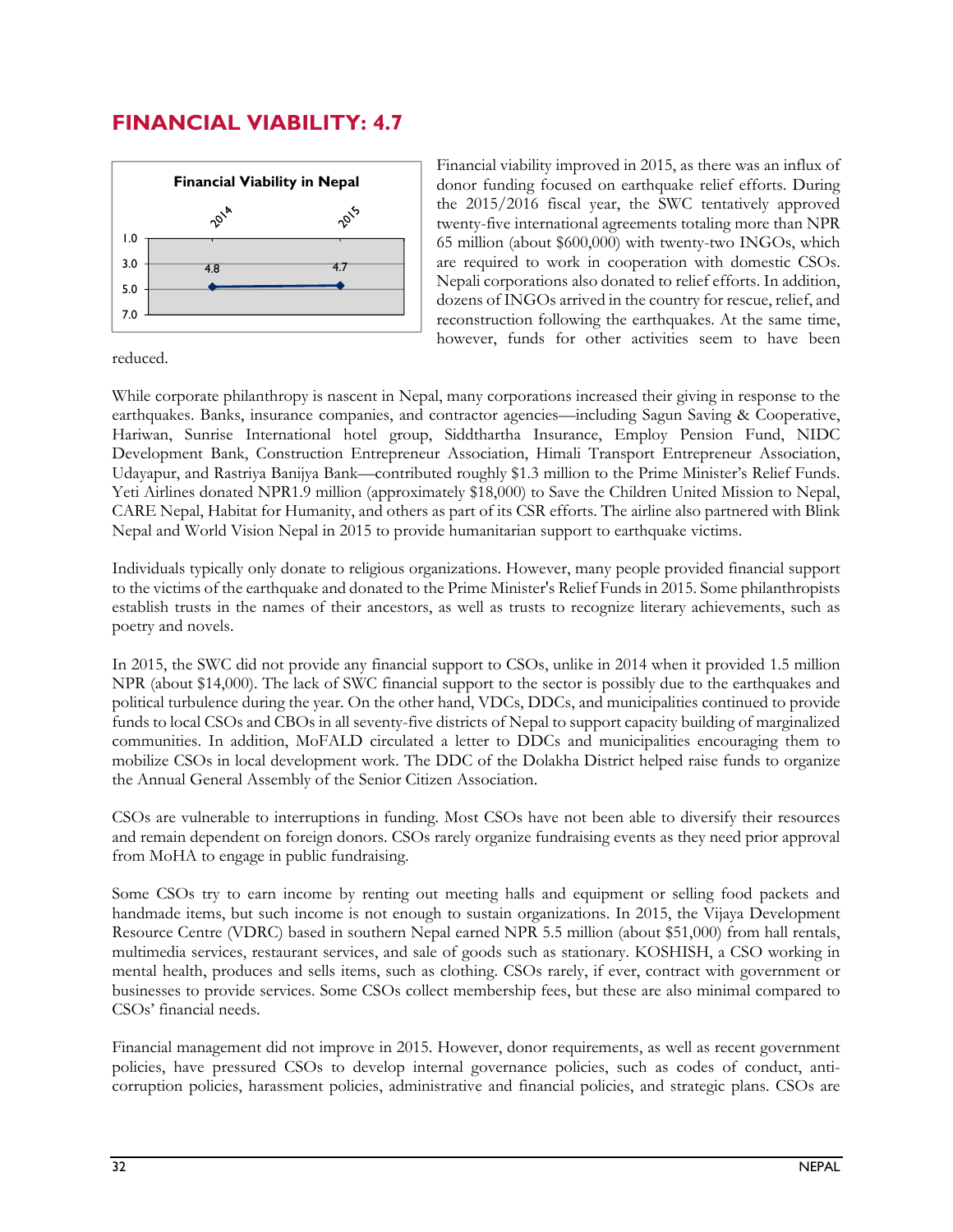obligated to submit annual audited financial reports and administrative reports to the DAO. If a CSO fails to do so, the DAO may impose a penalty of up to NPR 500 (about \$5) on each executive committee member.

### **ADVOCACY: 4.0**

The earthquakes shifted the national focus to relief efforts. While many CSOs were engaged in advocacy around relief efforts including ensuring equitable access to aid and ensuring citizens were aware of and empowered to demand services, CSOs were somewhat less engaged in advocacy in 2015, although not sufficiently to affect the score for this dimension.



Article 51(j) of the new constitution, which will come into

force in 2018, envisions public participation in governance and the enactment of a legal framework to facilitate this participation. The Right to Information Act and the Good Governance Act reinforce the state's recognition of the role of CSOs as development partners by engaging them in policy planning, implementation, and monitoring, but these laws are weakly implemented. The LSGA creates a CSO-friendly environment in the VDCs, DDCs, and municipalities by making these local bodies responsible for engaging CSOs, including community-based organizations (CBOs), in various aspects of development. For example, local bodies are mandated to provide seed funds for CSOs to organize public hearings, public audits, and social audits to promote local government accountability and transparency. However, the level of public participation in policy making and implementation depends on the discretion of concerned officials. Moreover, the absence of local elections since 1997 makes it difficult to hold these local bodies accountable.

There were a few national-level CSO advocacy efforts in 2015. In general, most CSOs were involved in rescue and relief work. However, CSOs successfully advocated for the establishment of the National Reconstruction Authority (NRA), which was created by the government in September to coordinate assistance to earthquake victims, and organized campaigns to ensure fair appointments of Commissioners to the Truth and Reconciliation Commission and the Commission of Investigation and Enforced Disappeared Persons.

CSOs were also involved in advocacy around the constitution-making process in 2015. Many CSOs, networks, and federations involved citizens in dialogue and provided education on federalism, minority rights, and other related issues. In addition, many responded to the Constituent Assembly's open call in writing, by visiting delegations, and through social and media campaigns

Some CSOs like HIMRIGHTS, Advocacy Forum, and the Center for Legal Research and Resource Development have been working on post-conflict issues related to transitional justice and human rights. For example, HIMRIGHTS has been working to create a platform for conflict-affected children to voice their experiences and their role in reconciliation and the peace process. Advocacy Forum has focused on the establishment of transitional justice mechanisms to identify and prosecute perpetrators, provide reparations to victims, and create a conducive environment for reconciliation in order to provide justice for the victims, end the culture of impunity, and reinforce the rule of law.

Some national-level CSOs and networks lobby to reform laws and policies. CSOs with expertise in specific fields are occasionally invited by relevant parliamentary committees or different ministries to contribute to policy reform. Transparency International - Nepal and GoGo Foundation were invited by the Parliament's Good Governance and Monitoring Committee to provide preliminary inputs on anti-corruption and good governance issues. Similarly, the Auditor General of Nepal invited GoGo Foundation to provide inputs to its five-year strategic plan.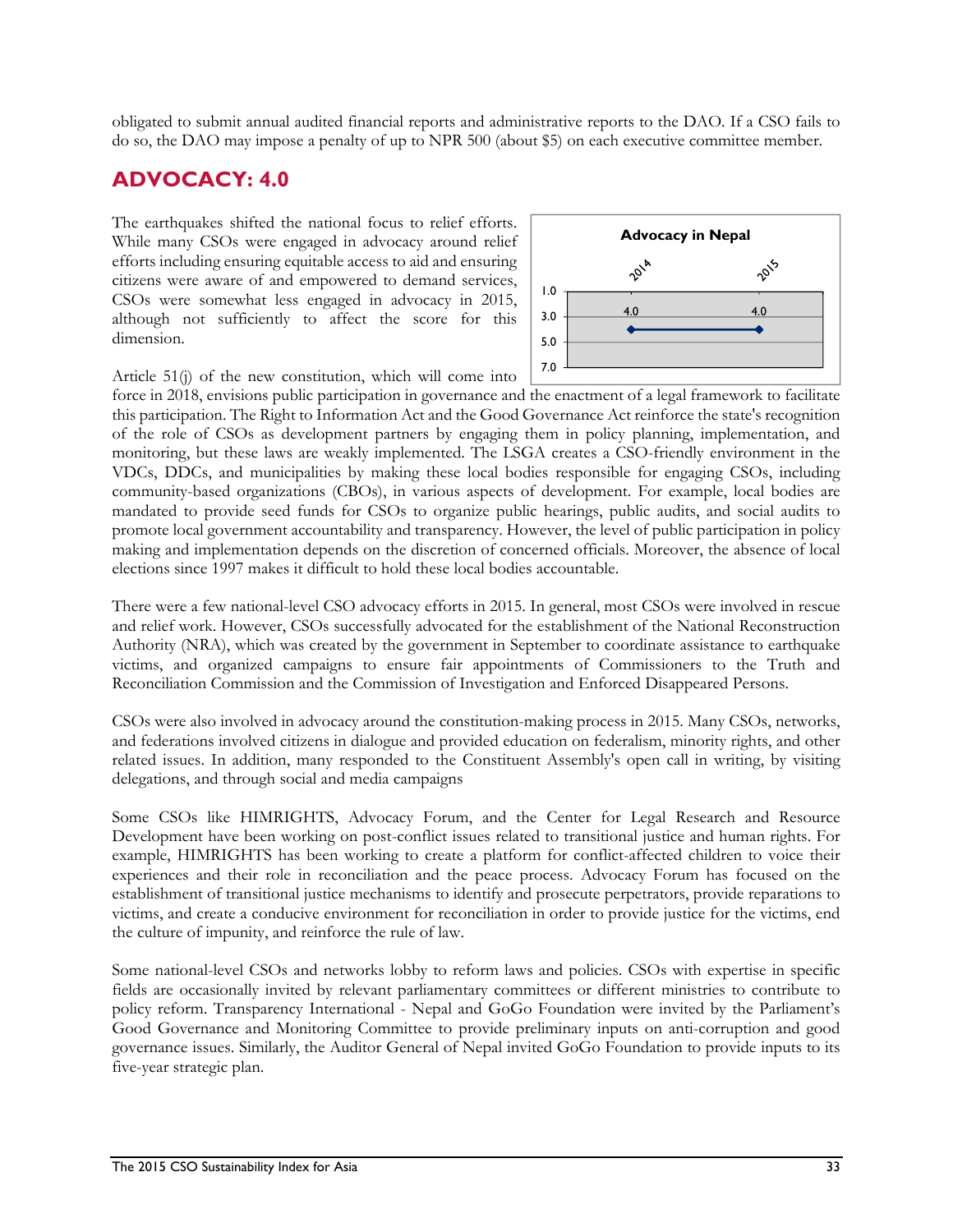At the community level, CSOs work to eliminate structural poverty and cultural taboos, and to uphold human rights and good governance. For example, women's organizations promote gender empowerment; Maiti Nepal and similar organizations work against the trafficking of girls and women; Dalit organizations advocate against social injustice and the caste concept of untouchability; and GoGo Foundation focuses on good governance and anti-corruption. As a result, these issues have become prominent in public debates and discourse. Human rights organizations like INSEC regularly document and publish reports of human rights violations. Mothers groups have successfully mobilized the public against alcohol and gambling. Youth groups have mobilized to demand better protection of human rights and to improve public service delivery and governance. However, youth activism is generally not well organized and has not launched strong campaigns.

In 2015, the NGO Federation organized regional and national events to discuss the need for a Social Development Act that would categorize organizations based on their objectives and fields of expertise in order to address some of the weaknesses of the ARA. These events helped to raise awareness of the need to reform the current legal framework for CSOs.

# **SERVICE PROVISION: 4.2**



Service provision improved slightly in 2015 as the earthquakes drove CSOs to work on relief efforts, forcing CSOs to diversify their skills and services. At the same time, however, the blockade at the Indian border resulted in shortages of fuel and other transportation needs, making it more difficult for CSOs to travel and conduct their work.

Nepali CSOs offer a wide range of goods and services in fields with little government presence, such as health, education, water, sanitation, relief work, awareness building, and

vocational training. For example, Local Initiatives for Biodiversity, Research, and Development (LI-BIRD) works to improve livelihoods through farming and gardening. In 2015, hundreds of CSOs in districts affected by the earthquakes engaged in rescue, relief, and rebuilding efforts. Such services include food assistance, provision of first aid items, counseling and stress management, and continued education while schools were being rebuilt. GoGo Foundation produced radio messages addressing health and hygiene, which were aired on twenty FM radio stations.

With the exception of CSOs that expanded their services to encompass relief efforts, CSOs generally do not offer goods and services beyond their immediate constituencies. Publications and broadly advertised events garner limited to no financial resources for CSOs.

CBOs are deeply involved in all VDCs in Nepal, mobilizing communities and organizing local advocacy and development projects. Such CBOs include mothers groups, community forestry groups, ward citizen forums, citizen awareness centers, agriculture groups, human rights activists, and forest and water user groups. However, due to their remoteness, they receive limited resources and have limited capacities; therefore they cannot carry out local needs assessments and instead focus on donor priorities in order to mobilize funding.

Some CSOs working on health and sanitation, education, and environment charge nominal fees for their services to ensure organizational sustainability. However, CSOs are largely unable to recover the costs of services because they lack clear cost recovery strategies and do not understand the market for their services.

The government recognizes the value of CSOs in earthquake relief and called for government agencies to involve CSOs in rescue, relief, and reconstruction work. The NRA issued the CSO Operational Guideline for Reconstruction and Rebuilding, which recognizes the vital role of CSOs in rebuilding after the earthquake. The guidelines pressure CSOs to comply with the new SWC requirements in order to take advantage of new work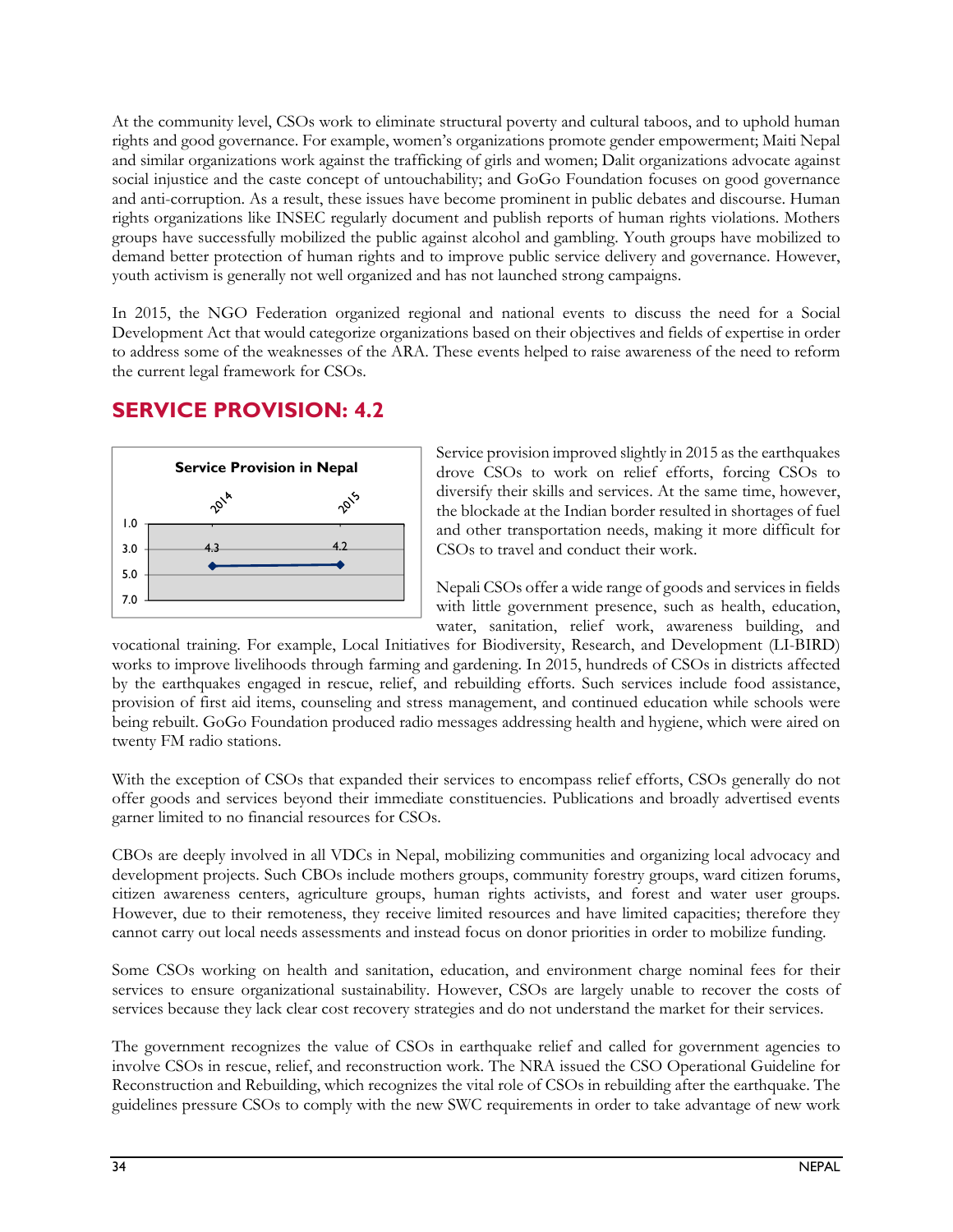opportunities. The government also channeled some donor funding to CSOs to assist earthquake victims and monitor the delivery of government services. In addition, DDCs issue annual awards to CSOs that do quality work in their districts.

### **INFRASTRACTURE: 4.6**

The infrastructure supporting the CSO sector did not change noticeably in 2015. USAID, the UK's Department for International Development (DFID), the Swiss Agency for Development and Cooperation, Danida, the Norwegian Embassy, and the World Bank continue to provide support at similar levels to that of 2014 to improve their partners' capacities, helping them to establish financial controls, better management practices, and networks and alliances. In addition, donor-funded projects like USAID's Sajhedari Bikaas, the multi-donor/Government of Nepal (GON)-



funded Local Governance and Community Development Program, the multi-donor Governance Facility, and GON-Swiss Strengthening the Accountability of Local Governments have components focused on building the capacities of grassroots and intermediary CSOs at various levels. Despite the existence of these programs, most CSOs have limited access to information, technology, and training. Most resource facilities are based in Kathmandu, making them largely inaccessible to CSOs working in remote areas. They provide services such as assistance with staff recruitment, legal services, and consultancies on research projects.

In 2015, several new INGOs in Nepal provided grants to local CSOs to undertake earthquake relief efforts, which in turn helped them to build their capacities in program management and operation. There are a few other local grant-making organizations, such as Rural Reconstruction Nepal (RRN) that distribute donor assistance.

Donors regularly provide support in capacity building, resulting in many independent trainers and training institutions, including Chetana Kendra, Media House, Sancharika Samuha, Himawanti-Nepal, GoGo Foundation, and the Social Welfare Institute. These CSOs provide a range of trainings on topics including leadership development, proposal writing, monitoring and evaluation, advocacy, governance, human rights, climate change, and training of trainers. However, such trainings are out of reach geographically and financially for CSOs based in remote areas.

In 2015, the EU prepared the EU Country Roadmap for Engagement with Civil Society for Nepal. The EU Roadmap aims to enhance efforts to promote an enabling environment for CSOs; promote meaningful and structured participation of CSOs in Nepal's domestic policy, the EU programming cycle, and other international processes; and increase local CSOs' capacity to perform their roles as independent development actors more effectively.

There are dozens of networks and alliances related to health, education, natural resource management, human rights, governance, and other areas. Some organizations, including the NGO Federation of Nepal, are dedicated to facilitating information sharing among CSOs. As part of the UN response to the earthquake, the Food Security Cluster and other smaller initiatives came together to provide relief following the earthquakes. In addition, some online platforms and TV and radio stations have initiated services for CSOs to promote projects and recruit staff. For example, Hurdec.org.np provides recruiting services, while media outlets provide space for CSOs to advertise jobs.

Intersectoral partnerships are at a nascent stage in Nepal. For example, the concept of CSR was just introduced in Nepal a few years ago. However, CSOs are aware of the possible benefits of intersectoral partnerships, and such partnerships with the private sector have begun to emerge. For instance, Surya Nepal, Ncell, and Nabil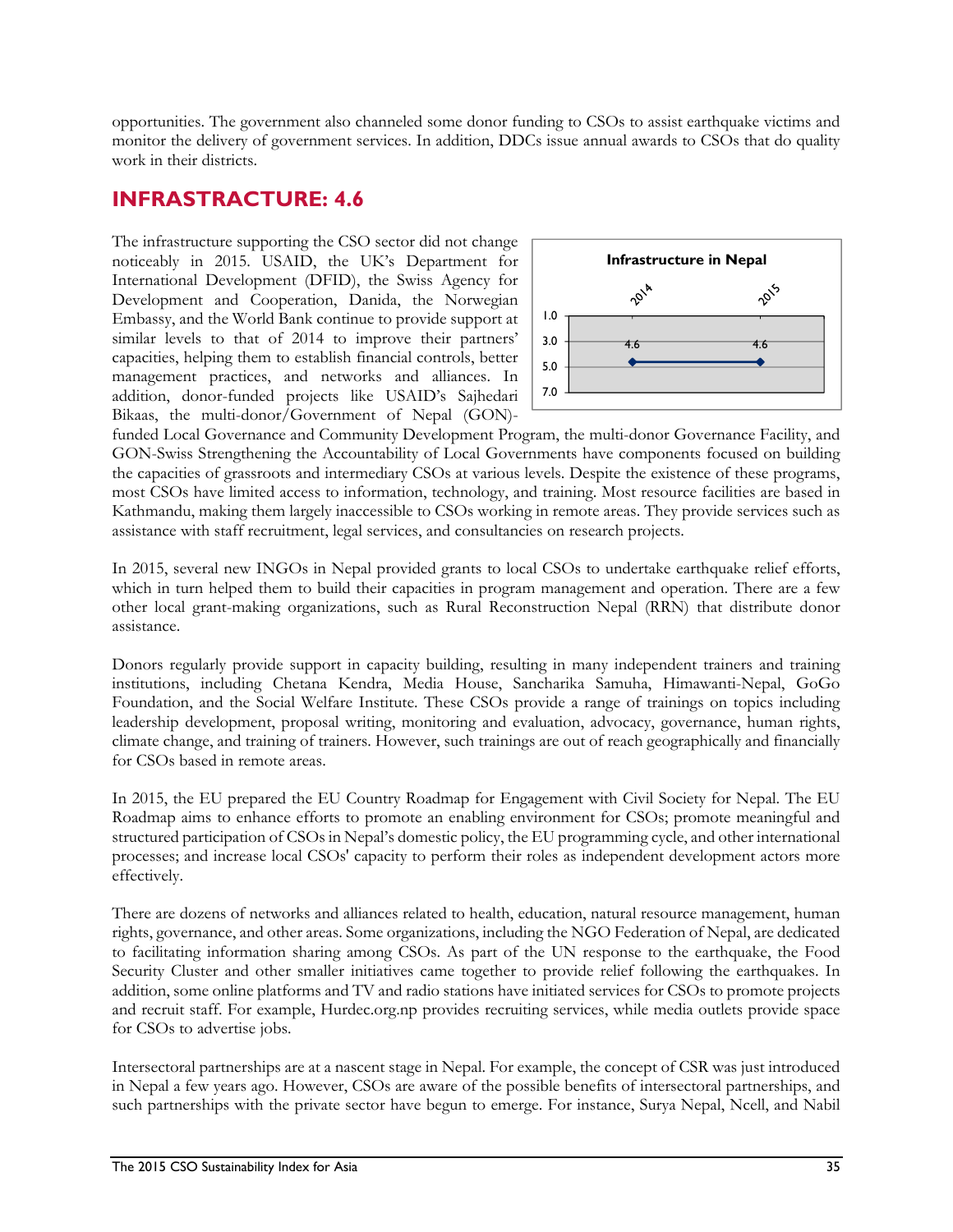Bank have provided financial support to CSOs to advocate against corruption, human trafficking, and other issues. In the aftermath of the earthquakes, CSOs worked in coordination with district disaster rehabilitation committees to enhance relief efforts.

### **PUBLIC IMAGE: 4.6**



The public image of CSOs improved slightly in 2015 due to the role played by CSOs in rescue and relief efforts following the earthquakes. The government also publicly recognized the role of CSOs in relief efforts—the NRA issued directives to mobilize CSOs in recognition of their strength in community mobilization, advocacy, and capacity building. Similarly, the new constitution recognizes the role of CSOs in ensuring public participation in the nation-building process. The public also recognized the role CSOs played in this process.

However, the media often presents national-level CSOs as urban-based and out of touch with local communities; focused on stirring ethnic issues or promoting Christianity or other "foreign" ideologies and interests; associated with partisan politics; unaccountable to government or private donors; lacking in transparency; or characterized by poor internal governance, nepotism, and self-dealing. There is a lack of more specialized media coverage by journalists who understand and interact with CSOs.

While the media rarely analyzes the achievements of CSOs, some media outlets have provided coverage of CSOs' activities and helped to generate public support. For example, some local media outlets have provided CSOs with opportunities to present their local programs and budgets. CSO campaigns on constitution building and large organizations working in healthcare and public welfare have received significant publicity. Most media outlets charge for public service announcements (PSAs) and advertisements, which only large CSOs such as RRN, INSEC, and Backward Society Education (BASE) can afford. Sometimes radio stations allow smaller CSOs to make PSAs about their missions for free.

The public's perception echoes media messages—that CSOs are donor-driven and lack transparency, accountability, and reliability. The public perceives that most CSOs and civil society platforms are run by the same privileged caste and groups that dominate politics and governance in the country. At the same time, the public appreciates services provided by CSOs in difficult times; CSOs' contributions to relief and recovery efforts related to the devastating earthquakes in particular helped to improve the sector's image in 2015.

The relationship between civil society and government is characterized by both confrontation and cooperation, and by the government's ambivalence towards civil society that ranges from distrust to recognition of its utility in service delivery. While the government and CSOs sometimes have a tense relationship, the government's attitude towards the role of CSOs is gradually improving. Many government officials view CSOs as a means of communicating with and receiving political favor with local communities, as well as key partners in development. As previously stated, the government has also recognized the role of CSOs in earthquake relief efforts.

CSOs and the business sector have recently engaged in more dialogue on possible collaboration. However, there is no regular platform to promote such collaboration. While businesses tend to appreciate the role of service-providing CSOs, they are wary of collaborating with CSOs working on governance or consumer rights. The government and business sectors also question the accountability and transparency of CSOs.

CSOs attempt to promote their activities and public image through traditional and social media. They try to engage journalists to receive coverage in print media, radio, and television. Most CSOs based in urban areas also have their own websites to promote their activities.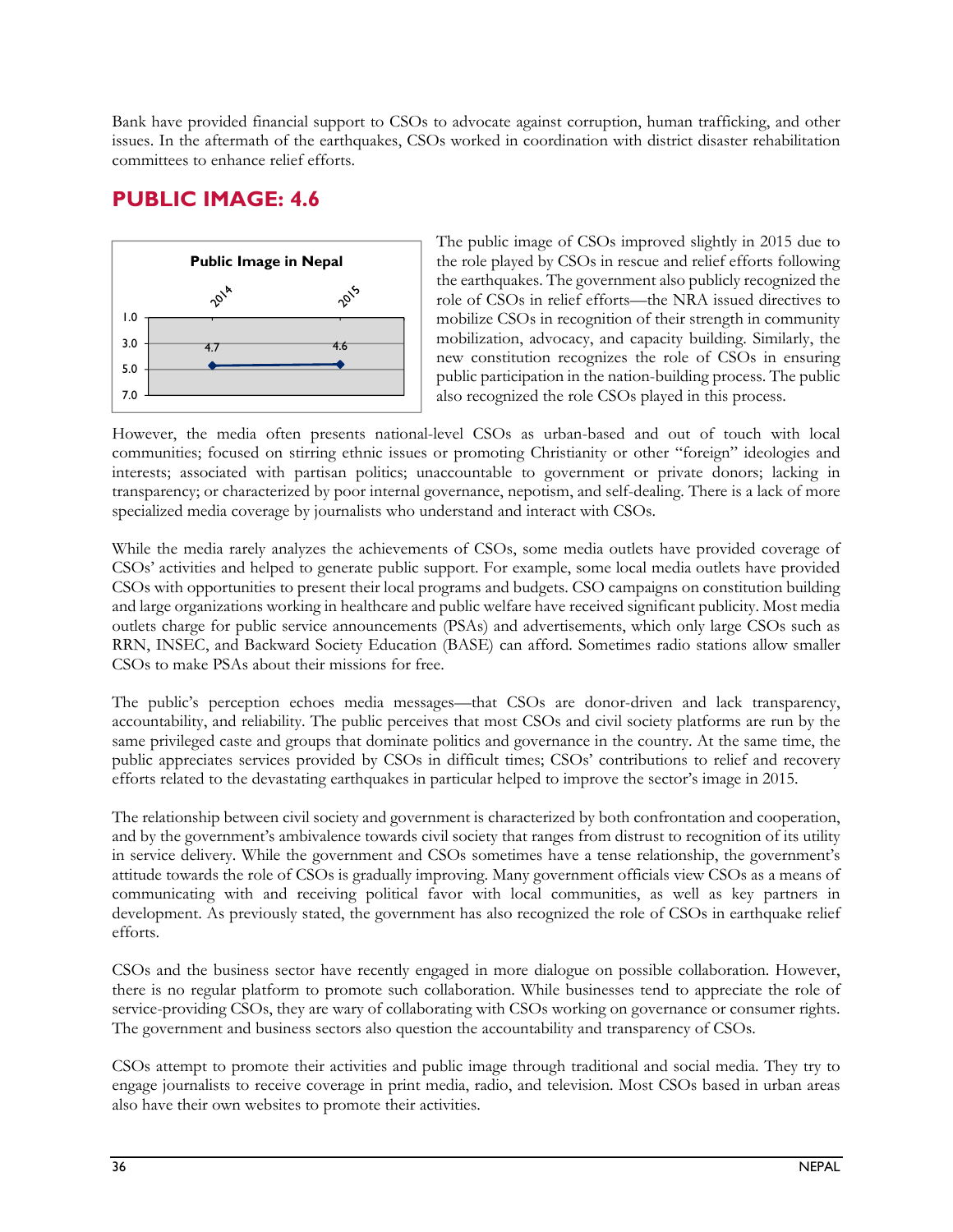Most CSOs lack internal democracy, transparency, and accountability. Despite donor emphasis, very few CSOs have developed or follow codes of conduct. However, the NGO Federation, the Association of International Non-Governmental Organizations Nepal (AIN), RRN, INSEC, HIMRIGHTS, and GoGo Foundation, among others, have developed codes of conduct and encourage their members to comply with them. For example, HIMRIGHTS adopted a code of conduct and an anti-corruption policy in 2015.

The Right to Information Act of 2007 recognizes CSOs as public organizations and mandates them to publicize their budgets and activities on a quarterly basis, but few CSOs comply with these requirements. Some leading CSOs share their annual reports on their websites to demonstrate transparency and enhance organizational visibility among donors and other stakeholders. In addition, some CSOs have initiated "public audit" processes through which they present their financial transactions and respond to queries raised by their stakeholders, including local communities.

International development partners have realized the need for Nepali CSOs to improve their public image. USAID's Sajhedari Bikaas Project, implemented by Pact, Inc. and the GoGo Foundation, aims to train CSOs to use Social Accountability Tools (SATs). In 2015, USAID also made a request for assistance for organizations to implement its new Civil Society: Mutual Accountability Program starting in 2016. MoHA provides annual awards to recognize CSOs involved in various fields.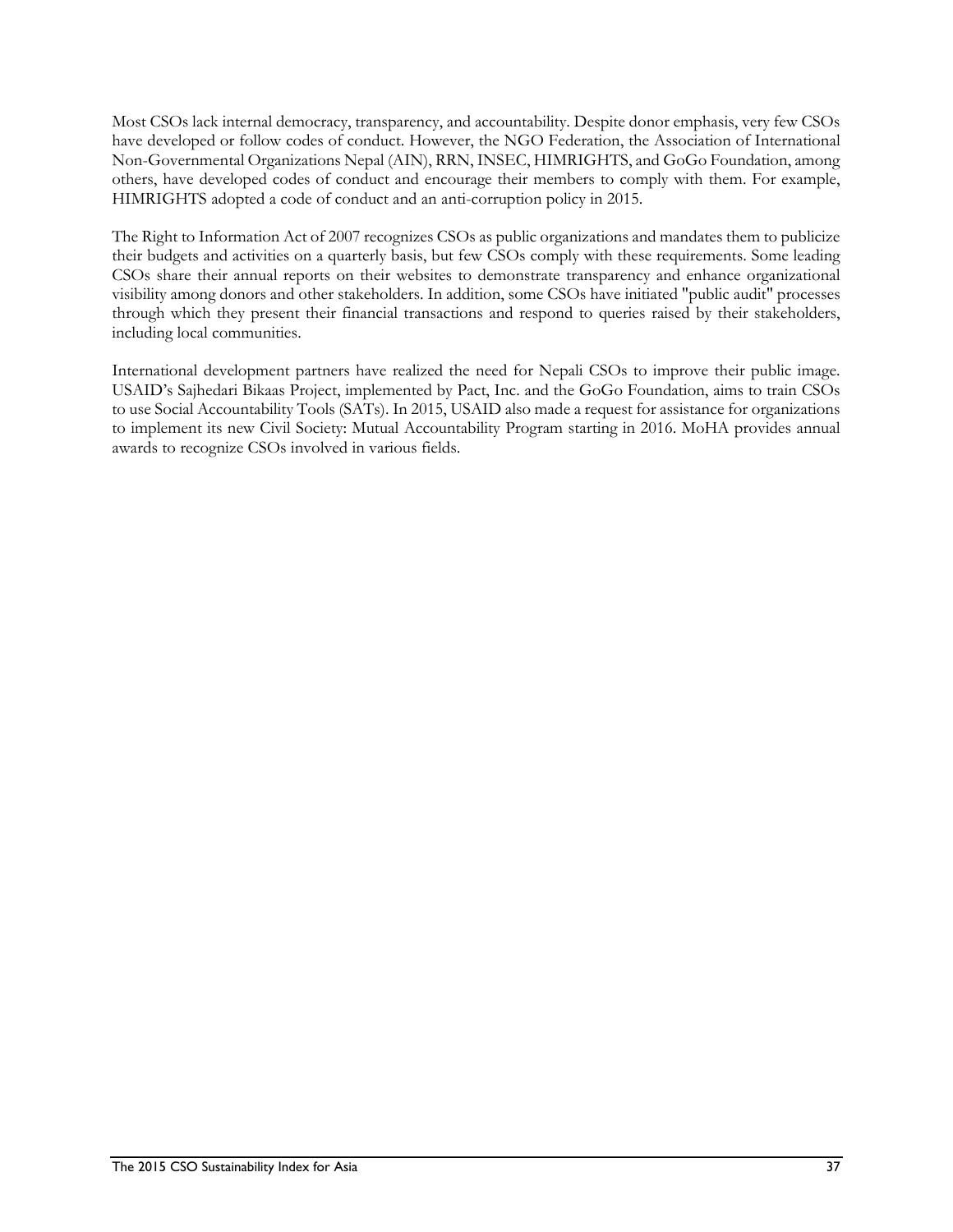# **PHILIPPINES**



### **CSO SUSTAINABILITY: 3.3**

#### **Country Facts**

**Capital:** Manila

**Government Type:**  Republic

**Population**: 100,998,376

**GDP per capita (PPP)**: \$7,300 **Human Development Index:**  After 1986, when the Marcos dictatorship fell, the Philippines codified the role of CSOs in society within the legal framework, including the 1987 Constitution and the 1991 Local Government Code.

Over the past three decades, the government has generally remained open to civil society. However, the democratic space for CSOs has expanded or constricted slightly depending on political dynamics. President Benigno Simeon C. Aquino III, who held office from 2010 until



2016, garnered strong support from many CSOs and volunteer groups because of his anti-corruption platform. During his term, government-CSO relations flourished, with the government accepting CSOs as watchdogs and partners in service delivery. Notably, the Aquino government introduced public participation in national and local budget deliberations, allowing CSOs to engage actively with the government to identify priorities, allocate resources, and monitor government expenditures. 115

Some other government programs initiated between 2010 and 2012 have also increased CSOs' and citizens' participation in local affairs. The Department of Budget and Management's (DBM) Bottom Up Budgeting (BUB) Program, for example, allocates national government funds to local government units (LGUs) for development projects jointly identified by LGUs and local CSOs. The Department of Social Welfare and Development (DSWD) Conditional Cash Transfer (CCT) Program directly provides cash to the poorest households, while its National Community Driven Development Program (NCDDP) provides, among other types of support, seed grants to community-based organizations (CBOs) for economic livelihood projects.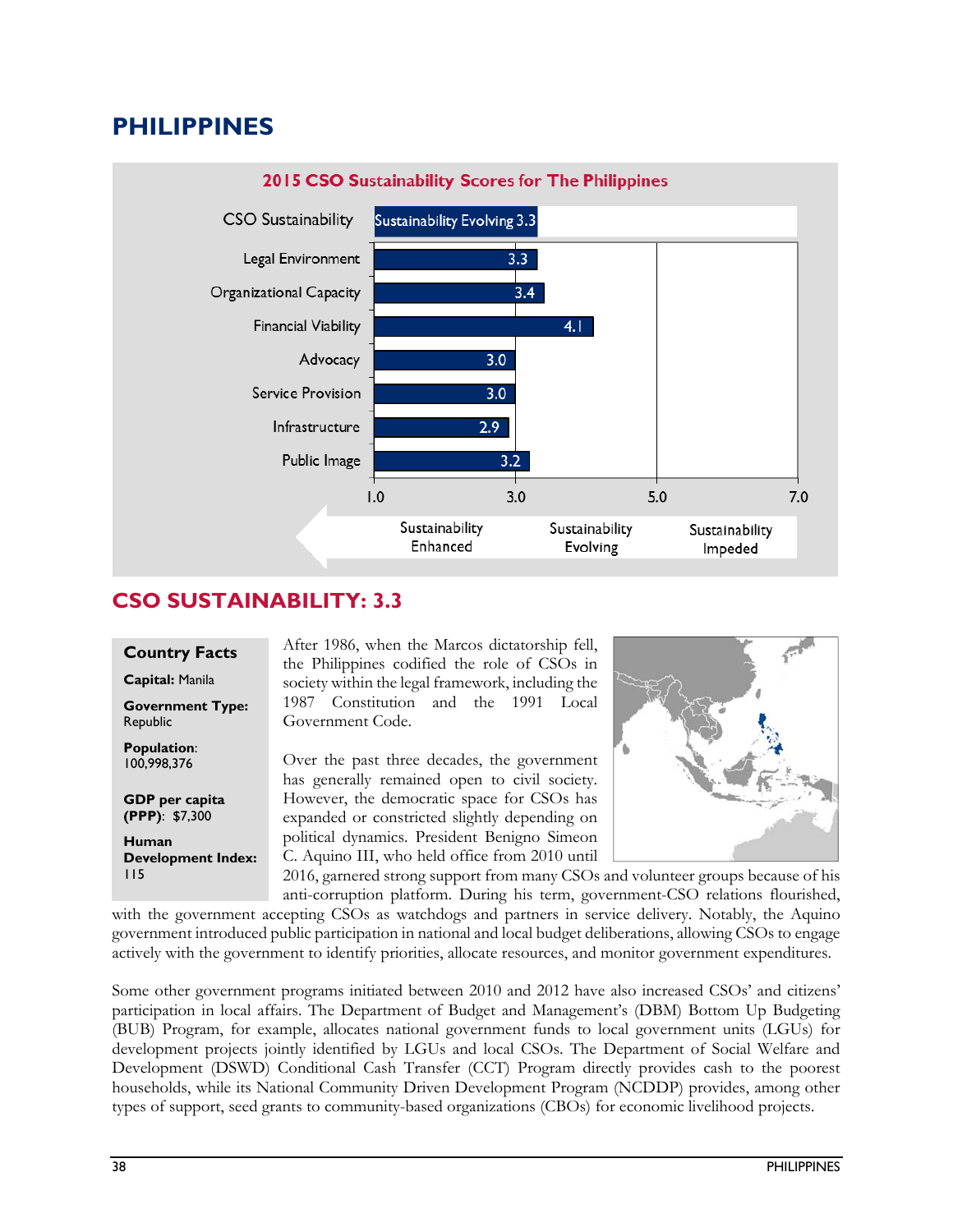The public's negative perception of CSOs—arising from allegations in 2013 of legislators laundering \$230 million of their congressionally-granted Priority Development Assistance Funds (PDAF) through fake CSOs—abated somewhat in 2015. However, the government's wariness about working with and funding CSOs continued, and during the year the government introduced new measures to regulate CSOs more closely, such as the requirement for additional accreditation by DSWD to be eligible for government contracts or grants.



Donor and international community support for humanitarian action and disaster rehabilitation programs increased in 2015, as efforts continued under the National Economic and Development Authority's Comprehensive Recovery and Rehabilitation Plan 2014-2017 to mitigate the impacts of the November 2013 Typhoon Haiyan (locally named Yolanda). Despite this, CSO financial viability is weak. Few CSOs have sufficiently diversified funding sources to be sustainable. CSOs raise some local funding, but these funds are generally in short supply.

The sector offers a wide range of goods and services that are generally responsive to the needs and priorities of communities. CSOs have formed many issue-based coalitions and have been effective in broad-based advocacy campaigns and lobbying efforts. CSO networks and associations provide training and other services to CSOs and provide a common platform for advocacy efforts.

CSOs are generally categorized as either people's organizations (POs), non-governmental organizations (NGOs), or cooperatives. POs are membership organizations, and include unions and workers associations, farmers and public transport drivers associations, CBOs, homeowners associations, and many issue-based organizations. NGOs are non-membership based and typically provide citizen mobilization, education, research, and other services to communities, sectors, and other CSOs. Cooperatives are organized based on international cooperative principles and are registered with the Cooperative Development Authority (CDA).

CSOs can acquire primary registration from four different government agencies. While there is no combined database of CSOs, the most recent data indicates a total of 261,762 registered CSOs as of 2014: 164,000 NGOs and POs registered as non-stock, non-profit organizations with the Securities and Exchange Commission (SEC) and recently deemed active or operational based on submission of required reports<sup>2</sup>; 24,652 cooperatives registered with the CDA; 15,091 homeowners associations registered with the Housing and Land Use Regulatory Board (HLURB); and 58,019 labor unions and workers' associations<sup>3</sup> registered with the Department of Labor and Employment (DOLE).

#### **LEGAL ENVIRONMENT: 3.3**

The political and legal frameworks in the Philippines are generally supportive of civil society. However, the legal framework deteriorated in 2015 due to the implementation of additional measures to monitor CSOs and increased harassment of defenders of indigenous groups.

1

<sup>&</sup>lt;sup>2</sup> The number of CSOs registered with the SEC reported in the 2014 CSOSI (250,944) included all of the registered CSOs regardless of whether they were considered active or operational. The SEC is increasingly reviewing the submission of reports and classifying as inactive/non-operational those CSOs that have not submitted the required audited financial statements an

<sup>&</sup>lt;sup>3</sup> The number of workers' associations was erroneously not included in the number of organizations reported to be registered with the DOLE in the 2014 CSOSI—the 18,428 reported in the 2014 CSOSI only included unions.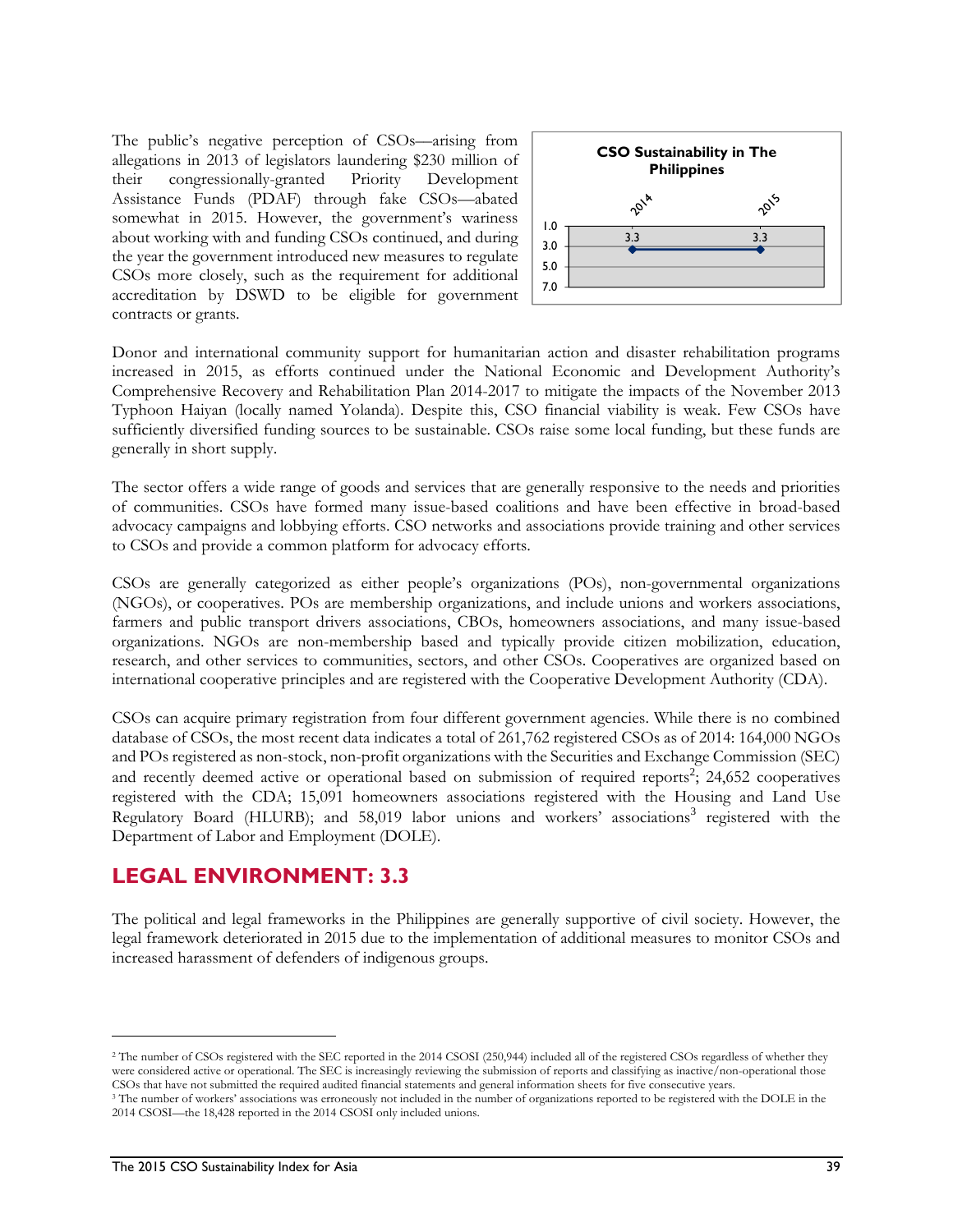

As described above, CSOs register with one of four government agencies—SEC, CDA, HLURB, and DOLE. The registration process is relatively easy, taking two weeks and costing approximately \$34. However, the absence of registering offices outside of major cities is a challenge, especially given the archipelagic geography of the country. The SEC has started opening satellite offices in major shopping malls in Metropolitan Manila—and will soon do so in other key cities—and has made some online services

available. While this may address the problem of physical access to SEC's services, slow Internet speed in many areas of the country may render online services difficult to use. In addition to legal registration, CSOs must often acquire secondary registration with various government agencies, such as DSWD, Department of Agriculture, or Department of Education, based on the nature of their services. CSOs may remain unregistered, though unregistered organizations cannot enter into legal contracts or open bank accounts in the name of their organizations.

Following the PDAF scandal, regulatory agencies have implemented measures to more closely monitor CSOs. In 2015, in accordance with the General Appropriations Act of 2014 and Joint Resolution 2014-001 of DSWD, DBM, and the Commission on Audit (COA), DSWD started implementing an additional accreditation requirement—beyond registration with DSWD—for CSOs seeking to access government contracts or grants. The process is quite stringent: out of 215 applications that DSWD received in 2015, they accredited only fifteen, returned 179 applications for further completion, denied fourteen, and blacklisted one. Six other applications still awaited a response at the end of the year. As a result of this process, in 2015 SEC, CDA, HLURB, and DOLE received more requests from CSOs to update their records, which is a requirement for accreditation.

CSOs generally are allowed to operate freely and to participate in matters of public interest. The 1987 Philippine Constitution provides that the state cannot arbitrarily close down any organization. However, in 2015 the UN Special Rapporteur on the Rights of Indigenous Peoples reported new cases of alleged harassment and killings by military and paramilitary forces of leaders of indigenous peoples (IP) who defended human rights and protested mining and land conversions. There were also incidents in which the government closed down alternative schools set up for IP communities on suspicion that these were run by communist insurgents and were used to teach sedition to children.

While CSOs are increasingly aware of the need to comply with government rules, it has become clear that national and local government agencies need to harmonize their interpretation and implementation of relevant laws. For example, the Bureau of Internal Revenue (BIR) only allows CSOs with SEC and CDA registration not HLURB and DOLE registration—to print Official Receipts, which CSOs are required to issue when they enter into contracts with private donors or government. CSOs registered with HLURB or DOLE therefore cannot access grants or enter contracts with private donors or government.

Under the 1997 Tax Reform Code, CSOs may be exempt from income tax as long as they are non-profit or are registered as cooperatives. Approximately 324 CSOs certified as donee institutions by the BIR receive additional tax exemptions. As required by the BIR, these CSOs are first certified by the Philippine Council for NGO Certification (PCNC), a self-regulation body recognized by the government. Grants to donee institutions are exempt from the donor's tax, which is equivalent to 30 percent of the donation, and are tax deductible, making CSOs with donee institution status attractive partners and grantees. Income from economic activities is taxed even when the income is used solely for the non-profit purposes of the organization.

While the government can subcontract services to CSOs, many CSOs find it difficult to comply with the many requirements of such contracts, particularly the new DSWD accreditation requirement.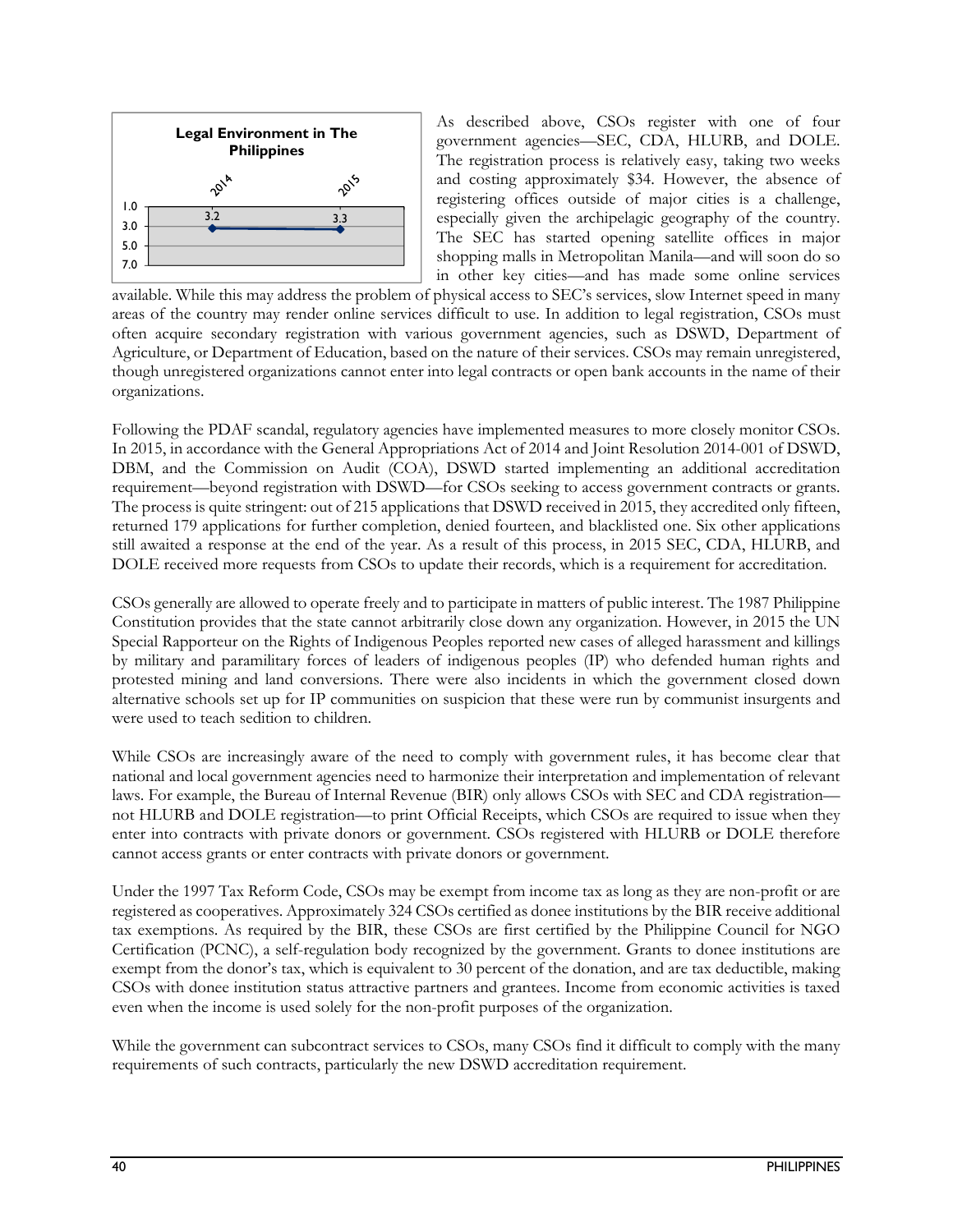In the absence of a law differentiating CSOs from other types of legal entities, there are few lawyers who specialize in non-profit law. A few professional associations, such as the Philippine Institute of Certified Public Accountants (PICPA), periodically provide seminars on special topics such as CSO taxation.

## **ORGANIZATIONAL CAPACITY: 3.4**

CSOs are adept at community organizing, allowing them to reach target beneficiaries and build effective constituencies to support policy advocacy positions. The Bangsamoro Basic Law (BBL), for example, which would create a new autonomous political entity on the island of Mindanao, gained national awareness and the support of a broad base of peace advocates and CSOs in 2015. Multi-sectoral partnerships are common in CSO initiatives, including advocacy-oriented ones. Such partnerships have increased recently due to CSOs' engagement with government in the BUB program and in disaster risk reduction and management post-Haiyan.



The lack of sufficient financial and human resources is an ongoing issue for CSOs, making it challenging for CSOs to implement sustainable programs. While most CSOs have defined their visions, missions, and goals and very often adhere to them, only the more developed organizations or those affiliated with national networks engage in strategic planning and appreciate the connection between strategic planning and organizational sustainability. Smaller, single-purpose service delivery CSOs often implement their activities without engaging in strategic planning and instead focus their limited time and resources on their service delivery functions. Furthermore, uncertain funding makes it difficult for such CSOs to make long-term plans.

Better funded, more diversified CSOs often have clearer governance structures on paper, though this does not guarantee the engagement of boards of directors or better governance and accountability in practice. Cooperatives, especially those providing savings and credit services, often have better governance systems than other types of CSOs due to stricter government regulations, as well as internal initiatives focused on financial performance and accountability over their members' savings.

Larger NGOs and cooperatives are able to maintain key permanent staff and employ additional staff on a project basis. In general, however, CSO funding is usually project-based, making it difficult for CSOs to maintain staff long-term. Core personnel often perform tasks that are beyond their scope of work or training and work longer hours than legally allowed. According to the 2015 World Giving Index, 42 percent of respondents in the Philippines reported that they participated in voluntary action in 2014, compared to 38 percent in 2013. Most community-based, sectoral, and other POs are composed of volunteers and do not have paid staff.

Larger urban-based CSOs tend to have basic to fairly updated office equipment, including Internet access. Often, staff members use their personal equipment, such as laptop computers and mobile phones, for official purposes. Some POs and other CSOs based in rural areas do not have even basic equipment. However, the use of information and communication technologies (ICT) is widespread. According to 2015 data by EON Stakeholder Relations Group, 44 percent of Filipinos are online and 40 million have social media accounts. Some agriculture cooperatives and POs use the Internet to access weather and market information for production.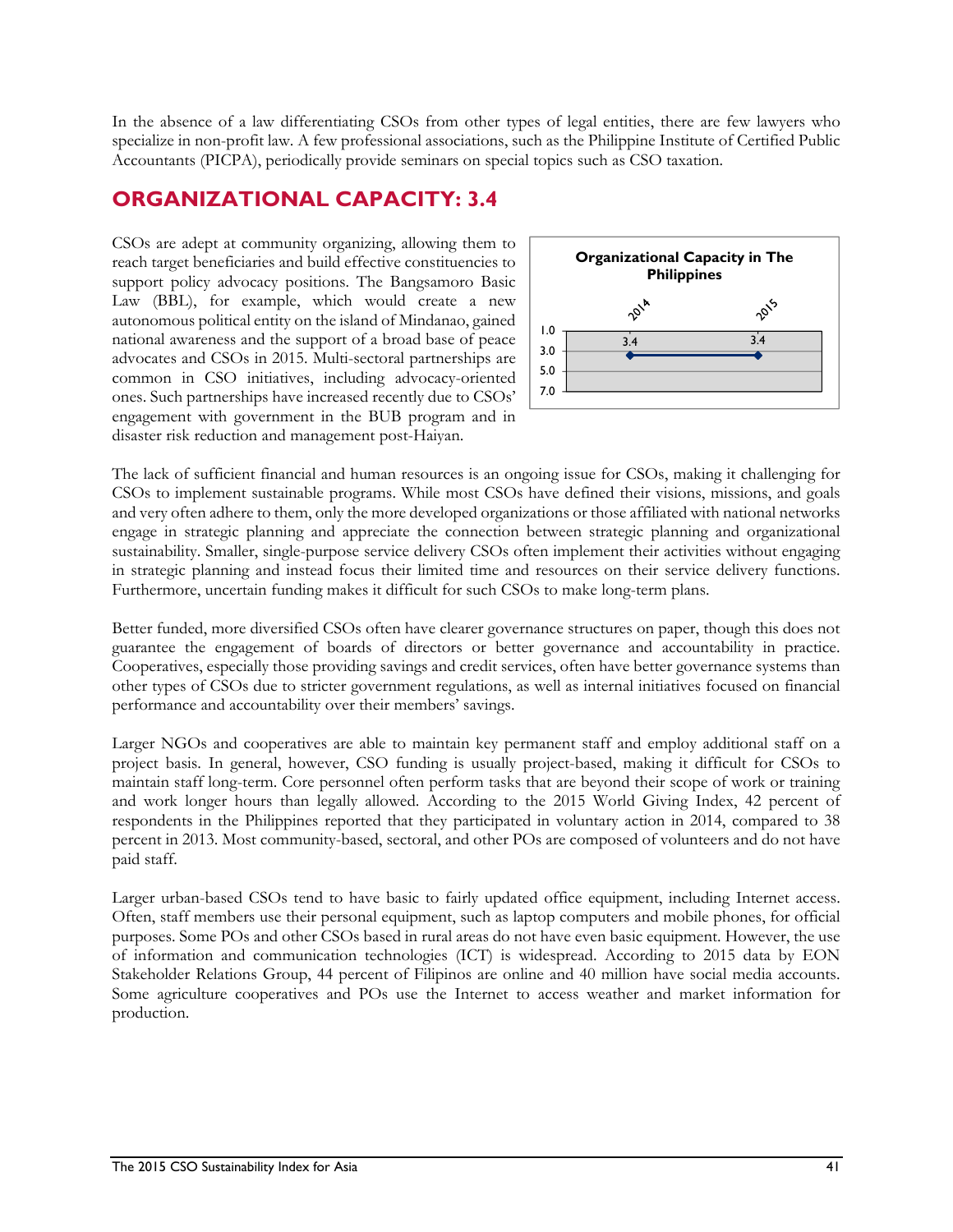### **FINANCIAL VIABILITY: 4.1**



Financial viability improved in 2015—though likely just temporarily—due to an influx of grants and projects to mitigate the effects of the 2013 Typhoon Haiyan, as well as increased efforts by local organizations and CBOs to generate local in-kind resources and volunteer assistance from the private sector to address local community needs.

Philippine CSOs rely on international and local donor grants. According to the 2009-2010 Civil Society Index (CSI) for the

Philippines, approximately 48 percent of NGO funding came from foreign grants; 12 percent from corporate donations; 12 percent from service fees and sales; 10 percent from government; 6 percent from individual donors; 1 percent from membership fees; and 12 percent from other sources. Most CSOs obtain up to 5 percent of their funds from government sources. POs, such as workers' and farmers' organizations, and cooperatives rely mainly on member contributions and local support. Cooperatives, schools, and some highly entrepreneurial CSOs earn revenue from products and services, such as agricultural produce, handicrafts, marketing, and lending. According to the CSI, labor unions and homeowners associations obtained 92 to 100 percent of their funding from membership fees and service fees or sales. For cooperatives, the figure was 74 percent.

Since the late 1990s, when the Philippines was classified as a middle-income country, international donor funding has dwindled. The remaining international donor funding to CSOs comes primarily from private and bilateral organizations based in Europe and the United States, such as Oxfam, the German Catholic Bishops' Organization for Development Cooperation (MISEREOR), USAID, the Australian Department of Foreign Affairs and Trade (DFAT), and others. However, recognizing the importance of CSOs, donors channeled more funds through the civil society sector in 2015, particularly for disaster response and rehabilitation after Typhoon Haiyan and capacity building for local CSOs on disaster preparedness. Still, most international humanitarian funding goes to international NGOs (INGOs), which implement their programs directly. Only a few INGOs sub-contract projects to local NGOs. International humanitarian funding is expected to be available only on a short-term basis. International funding for other CSO projects such as health, education, economic development, and environment generally remained at similar levels in 2015.

Corporate social responsibility (CSR) and corporate philanthropy are on the rise. Philippine Business for Social Progress, a non-profit consortium of over 200 corporations that provides grants to CSOs, raises an average of \$41 million each year, largely from external donors but also from member corporations, for various projects. In 2015, the companies owned by the top nine Filipino billionaires listed in Forbes Philippines collectively gave \$41.5 million to education, health, environment, and social welfare programs. Some Philippine corporations with long-running CSR programs are reportedly moving beyond public relations-based CSR to strategic giving in order to yield greater social impact. To do so, they increasingly integrate CSR into their business processes. For example, the Jollibee Foundation, the corporate foundation of the Jollibee Foods Corporation (JFC), assists small-scale farmers in reaching corporate markets, including that of JFC. This program has assisted 1,000 farmers since it began in 2008.

Family foundations also support programs that are personally significant to their founders, which generally include education, health, environment, and social welfare initiatives. Individual philanthropy from ordinary citizens, on the other hand, is still quite limited and focuses on schools and churches. According to the World Giving Index, 24 percent of respondents in the Philippines reported that they donated to charities in 2014, compared to 27 percent in 2013.

Various government agencies provide grants to CSOs to implement projects related to government programs such as tree and mangrove re-planting, livelihood projects, and demonstration farms for organic agriculture. CSOs providing welfare services such as feeding programs for school children and orphanages also often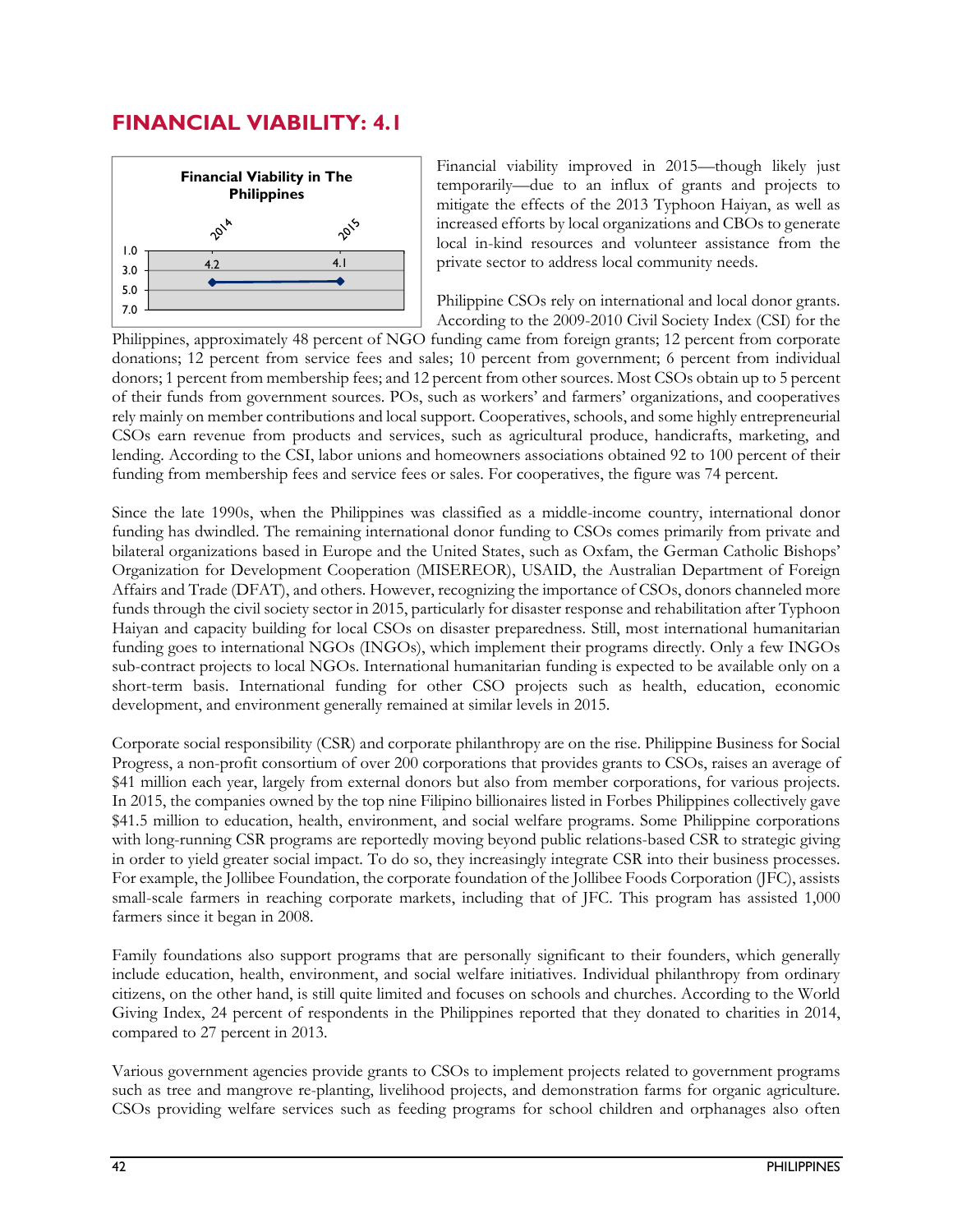receive financial support from the government. However, many of these CSOs were not able to receive government assistance in 2015 because their accreditation applications were still pending with the DSWD.

While larger CSOs rarely benefit from local sources of funding, community-based social welfare CSOs, churches, faith-based organizations, and non-profit schools are usually able to gather local resources from private individuals, local businesses, local politicians, and parent-teacher associations, largely in the form of volunteer services and in-kind contributions. Local resource mobilization has increased as the government's BUB, CCT, and NCCDP programs have encouraged or mandated community participation. CSOs are also learning to tap into other local sources, exploring social enterprises, endowment fundraising, and service fees, among others. Still, very few CSOs have sufficiently diversified funding to be sustainable beyond the short term. Over the years, many CSOs have learned to adapt to the lack of stable funding by expanding or contracting operations based on funding availability.

Some CSOs, especially larger ones and those certified by PCNC, have financial management systems in place, but for many, improvement is critically needed. According to an SEC official, only 10 percent of the registered non-stock, non-profit organizations comply with regulatory requirements for independent annual audits. Those CSOs that undergo independent audits present their audited reports during member assemblies or make them accessible to members and the public by posting them on their websites.

## **ADVOCACY: 3.0**

Advocacy did not change in 2015.

Because 2015 was the last full year of the Aquino administration, CSOs made stronger efforts to have laws and initiatives enacted before the end of the year. Despite these efforts, several major policies and laws promoted by CSOs in previous years, such as the Freedom of Information (FOI) Bill, the National Land Use Act, the BBL, and the Executive Order establishing a coconut farmers' trust fund, were not adopted, enacted, or implemented.



CSOs have access to a variety of mechanisms to participate in the policy-making process at both the national and local levels. The Social Reform and Poverty Alleviation Act of 1997 created the National Anti-Poverty Commission (NAPC), in which fourteen "basic sector representatives" are appointed by the president from nominees selected by CSOs. In 2015, for example, the NAPC organized consultations to craft guidelines for the implementation of the BUB program. The Local Government Code of 1991 provides for at least 25 percent CSO representation in Local Special Bodies (LSBs) such as the local development councils, local school boards, and local health boards that exist in every municipality, city, and province. The Government Procurement Reform Act (RA 9184) mandates the participation of CSOs as observers in all phases of the procurement process. In Congress, the House Rules provide for people's participation in all matters directly relating to the roles, rights, and responsibilities of CSOs in governance and legislation and provide for mechanisms for CSO consultation. The Party List system also provides marginalized and underrepresented sectors an opportunity to participate in policy formulation by being elected as members of the House of Representatives, although the system has at times appeared to favor elite individuals over the years. However, the effectiveness of and the space for CSOs within these mechanisms and other consultative bodies vary over time and across national agencies.

The Aquino administration was generally friendly to CSOs. Many CSOs have open lines of communication with key cabinet members, some of whom were themselves former CSO leaders, and were able to organize periodic dialogues with them on issues such as government accountability or implementation of reform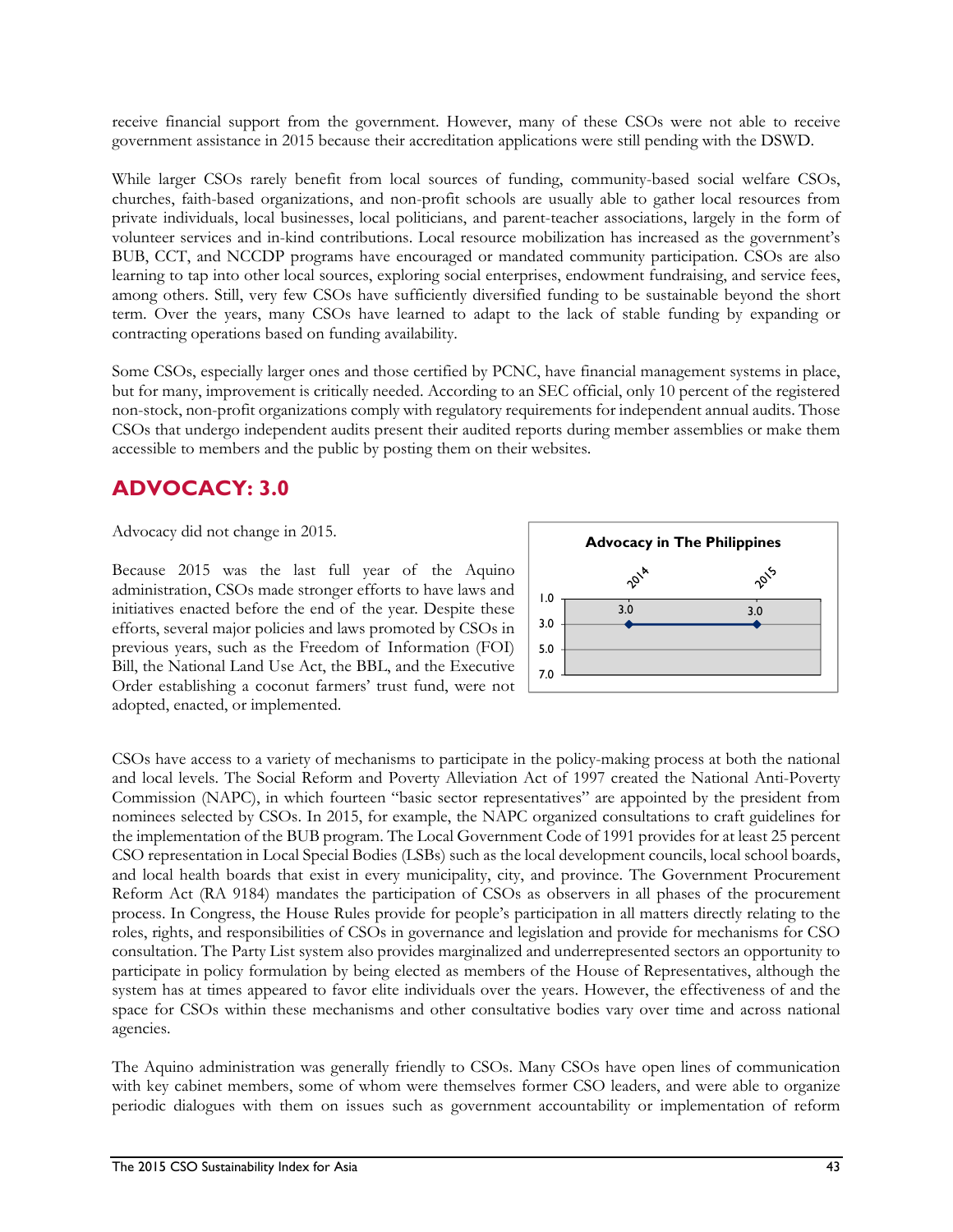programs. Government programs such as the BUB, Full Disclosure Policy (FDP), and NCDDP were receptive to CSO participation. In 2015, there was more active participation of local CSOs in these programs, as well as improved communication between CSOs and LGUs, as well as national government agencies. The fallout from the PDAF scandal, however, somewhat strained the relationship between government and the CSO sector since government officials now fear public backlash if they work with CSOs. For example, since the scandal broke out, very few CSOs have received renewed tax exemption certifications from the BIR or the required accreditation from DSWD to be awarded government grants or contracts.

In 2015, CSOs were comfortable with lobbying in Congress and regularly enlisted the help of supportive legislators. For example, microfinance NGOs were able to lobby successfully for the approval of the Micro-Finance NGOs Act (Republic Act No. 10693). The Act recognizes the role of microfinance NGOs in poverty alleviation; calls for the establishment of a regulatory council for microfinance NGOs; and imposes a minimal 2 percent tax on microfinance NGOs' gross receipts from microfinance operations in lieu of other national taxes.

CSOs also lobby at the local level. The Local Government Code mandates CSO participation in local development councils and other special bodies. As a result, local CSOs are able to lobby for the passage of local ordinances on such issues as environmental sustainability. However, the extent to which local councils and advisory bodies are participatory depends on local chief executives' attitudes toward CSOs. For instance, if local CSOs objected to ordinances or programs in the past, local chief executives may not encourage CSO participation in advisory bodies. Likewise, if CSOs campaign for the political opposition, the incumbent may not be interested in working with them.

Because 2015 was the last full year of the Aquino administration, CSOs strongly advocated for the passage of key legislation, such as the extension of the Comprehensive Agrarian Reform Program (CARPER); the establishment of a coconut farmers' trust fund; adoption of the FOI Bill; and the adoption of the BBL, an important element of the peace process with the Moro Islamic Liberation Front (MILF). While these campaigns widened public awareness of these issues, none of these key initiatives were enacted in 2015. For example, even though CSOs formed a broad coalition of peace movements and elevated the BBL to a national issue, Congress halted deliberations on the bill following armed clashes between the Philippine police Special Action Force (SAF) and the MILF.

Preceding the 2016 elections, many CSOs, including Caucus of Development NGO Networks (CODE-NGO), sent candidates their development platforms in 2015, asking for their responses and positions on development issues. They also brought up their issues in various candidates' forums and disseminated information about the candidates' positions to different constituencies.

There was no concerted effort in 2015 to advocate for a comprehensive law for CSOs, although CSOs did advocate for a percentage law that would allow taxpayers to designate a percentage of their taxes to eligible organizations. The bill was approved at the committee level by the House of Representatives and was still under consideration at the end of the year.

## **SERVICE PROVISION: 3.0**

CSOs provide a highly diverse range of goods and services, including training and research, health, legal assistance, communications, mutual assurance, product development, processing and marketing, housing, environmental protection, savings and credit, ecological tours, child care, and mortuary services. CSOs also continue to engage in humanitarian and disaster relief and preparedness work in the wake of Typhoon Haiyan. However, the CSO sector still does not adequately address certain areas of need, such as the welfare of migrant workers, services for persons with disabilities, or mental health services, especially at the local level.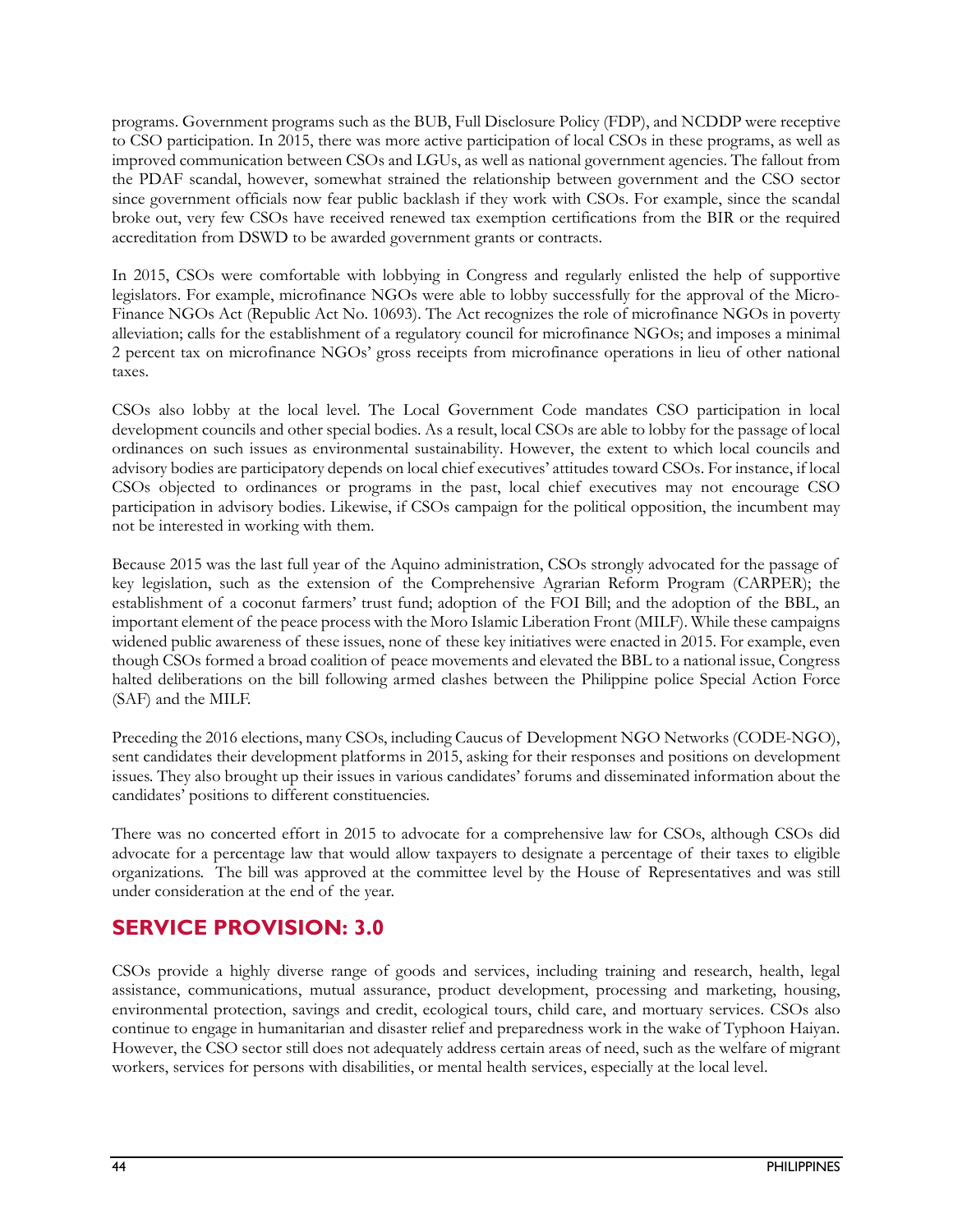

Services provided by CSOs generally respond to community needs. CSO practice is rooted in community organizing and the use of participatory approaches, making them more flexible in adapting programs and services in response to identified needs. This was particularly evident in disaster recovery and rehabilitation efforts post-Haiyan, as local CSOs facilitated consultations with affected communities to develop responsive interventions. However, some CSOs that rely on foreign funding might respond more to donor priorities than community priorities.

CSOs provide goods and services that the government is unable to deliver. Recipients generally lack the capacity to pay. CSOs therefore are not oriented toward cost recovery, relying on grants and other donations to support the services they provide. Cooperatives, homeowners associations, microfinance institutions, and social enterprises are notable exceptions because they earn income from membership fees, service fees, and sales of goods.

Some CSOs market their goods and services beyond their identified constituencies, for example offering training programs or services to government or marketing their research products to policy makers. Academic institutions and CSOs involved in governance programs and accredited by the government's Local Government Academy (LGA) offer their programs and services to local governments.

While a number of government agencies have units or focal points handling CSO concerns, many of them have limited understanding of the role of CSOs, often seeing collaboration with the sector mainly as a formality. At the same time, however, local CSOs continued to partner with government to implement the Payapa at Masaganang Pamayanan (PAMANA or Peaceful and Prosperous Communities Program), which aims to improve the delivery of basic social services in conflict areas, in parallel with ongoing peace processes.

## **INFRASTRUCTURE: 2.9**

Infrastructure slightly improved in 2015 due to an increase in the number of local coalitions and intersectoral partnerships, formed particularly for disaster relief and poverty reduction. For example, major faith-based organizations, business groups, and CSOs worked to improve their coordination on responses to disasters like Typhoon Haiyan. Following the UN Summit for the Adoption of the Post-2015 Development Agenda, CSOs organized the Building Pathways: Eradicating Poverty and Inequality Summit in November 2015 to continue the dialogue on addressing poverty in the country.



Long-established CSO networks and associations, such as CODE-NGO and its member networks, National Secretariat for Social Action (NASSA), League of Corporate Foundations (LCF), Disaster Risk Reduction Network (DRRNet), and others continue to provide training, advocacy platforms, and other services to CSOs. While such networks serve as important resource centers for the sector, their services are often limited to their members. A few independent service organizations and resource centers also cater to specific CSO needs. The newly-organized FUND Philippines, for example, aims to professionalize fundraising practices in the country. Their services, however, are not readily accessible to those outside major cities. Unlike the public sector, there is no training and mentoring institution specifically for CSO managers and key personnel.

There are a few local grant-making institutions that support the CSO sector, such as the Foundation for Sustainable Societies (FSSI), Peace and Equity Foundation (PEF), the Foundation for the Philippine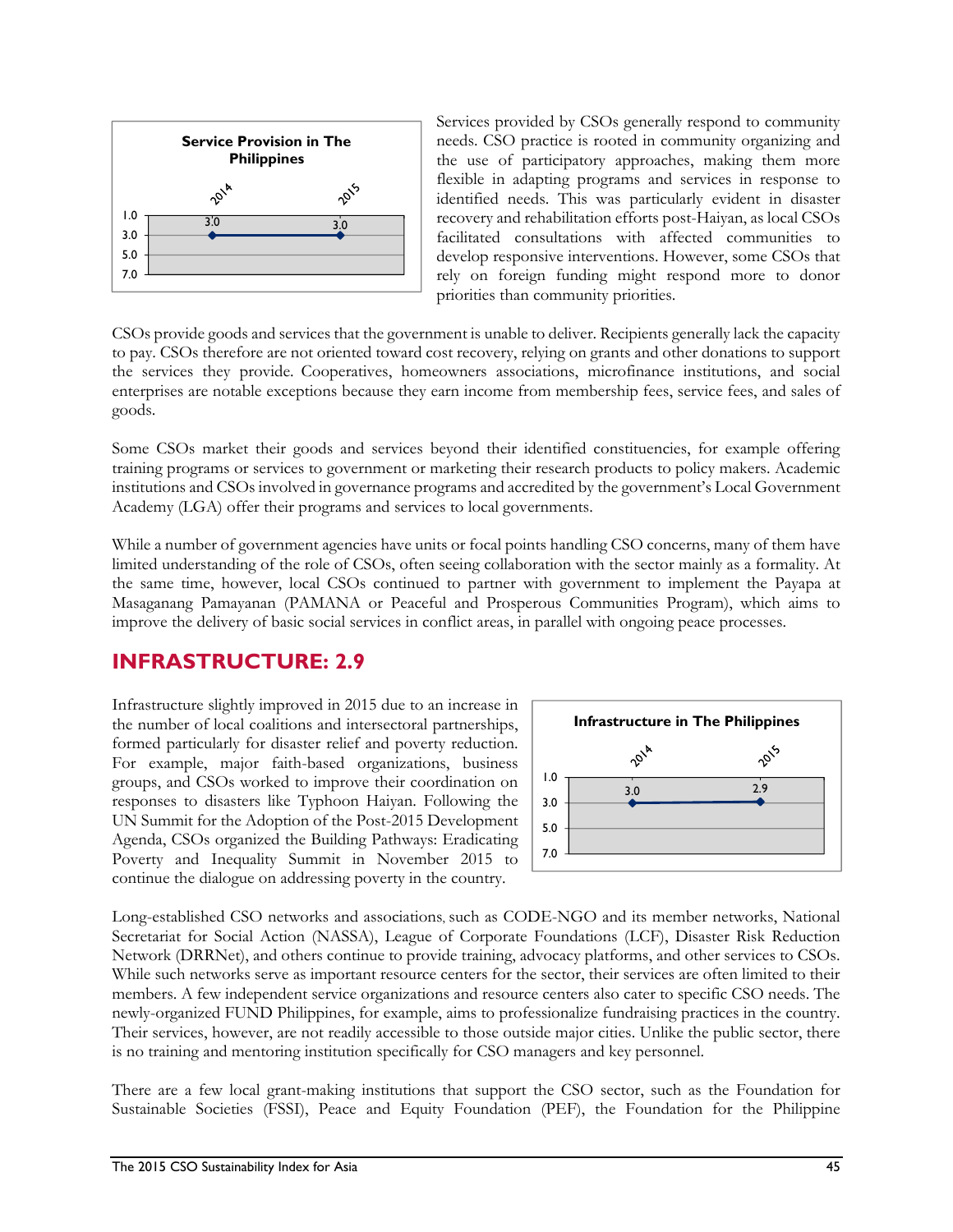Environment (FPE), and the Philippine Tropical Forest Conservation Foundation (PTFCF). Their grant budgets, however, depend on the investment yields of their endowments, most of which were established decades ago through debt arrangements between the Philippines and other governments, as well as other foreign sources. The USAID-funded Phil-Am Fund continued to support CSO projects in 2015. Corporate foundations may also provide grants or partner with CSOs to implement projects consistent with their corporate missions.

CSO coalitions organized around specific issues continued to thrive at local and national levels. These include advocacy coalitions, like the Right to Know Right Now (R2KRN) Coalition campaigning for the FOI Bill and the various national and Mindanao coalitions advocating for the BBL. New coalitions were also formed in 2015. For example, Grow Asia was formed at the ASEAN World Economic Forum 2015 to promote sustainable and inclusive agricultural development in Southeast Asia.

In 2015, there was a marked increase in training opportunities offered to CSOs on disaster risk reduction and management. For example, the START Network, a consortium of international humanitarian NGOs, began implementing a project in the Philippines called Transforming Surge Capacity (TSC) to strengthen local capacities in disaster response. These initiatives, however, are primarily project-based and may end when the projects close in a few years. While there are ample instructors and resources for training CSOs, support organizations have limited resources and capacity to manage resource centers, secure accreditation for their training services and other programs, or maintain quality standards.

Intersectoral partnerships are increasing. Religious institutions, businesses, and CSOs formed a partnership during the Building Pathways: Eradicating Poverty and Inequality Summit in November 2015 to work on addressing poverty and inequality in the Philippines, consistent with the international Sustainable Development Goals. CSOs, church organizations, and business sector groups, such as CODE-NGO, the business-led Philippine Disaster Recovery Foundation, and Simbahang Lingkod ng Bayan (Church in the Service of the Nation), are also starting to collaborate on disaster response preparation.

## **PUBLIC IMAGE: 3.2**



CSOs' public image improved in 2015. The negative publicity of CSOs associated with the PDAF scandal, which implicated fake NGOs, has subsided with more discerning members of the public now able to differentiate between legitimate and fake organizations. At the same time, the visibility of local CSOs in disaster relief; provision of technical assistance to LGUs in disaster preparedness post-Haiyan; and facilitation of community participation in government programs such as the BUB, CCT, and NCDDP increased trust in local CSOs.

With the exception of a few national campaigns, CSOs receive more media coverage from community radio and TV stations than from national media. Mainstream media usually cover trending or popular issues. For example, CSOs involved in BBL campaigns or HIV prevention programs were interviewed when these issues were being discussed publicly. The media does not consistently cover less attention-grabbing issues like the land use bill and agrarian reform. This lack of coverage is due both to CSOs' lack of resources and ability to communicate about their work, as well as the propensity of traditional media to focus on more sensational news.

While trust in local CSOs has increased, the Philippine Trust Index 2015, a public perception survey conducted by EON Stakeholder Relations, continued to rank NGOs and the business sector as the least trusted institutions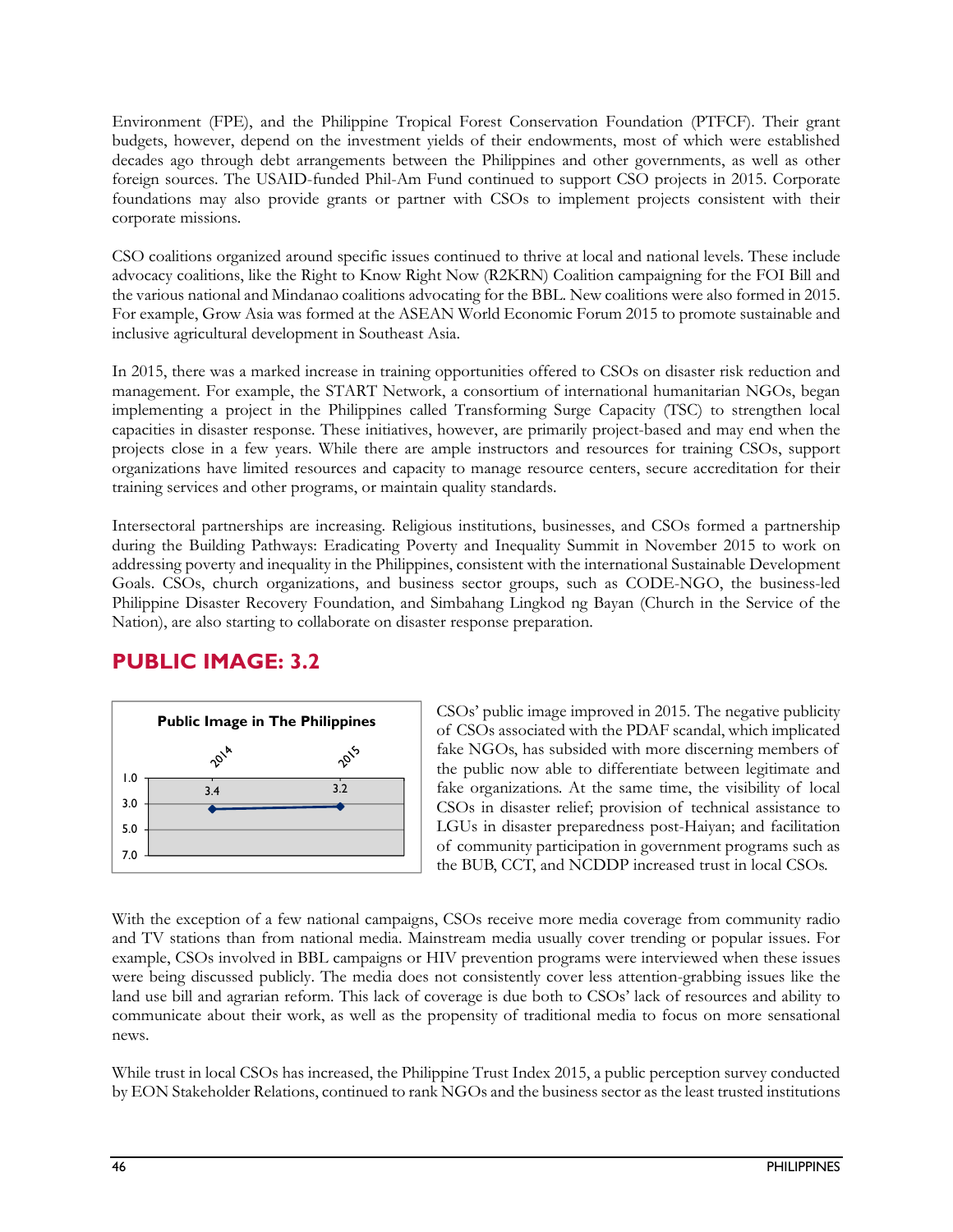in the country, both with the trust of just 9 percent of respondents. Government has a slightly better level of trust (11 percent). The Church remains the most trusted institution (79 percent), especially after the Pope's visit in 2015. Academia (41 percent) and media (28 percent) followed. These trust levels have generally remained consistent since 2012.

Despite the PDAF scandal and the public's demand that CSOs that receive government resources be vetted more closely, the executive branch of the government generally has a positive perception of CSOs, especially those with whom they have worked in the past, viewing them as partners in development and good governance efforts. The business sector also has a positive perception of CSOs, especially those that belong to credible networks or are certified by PCNC. CSOs provide CSR programs with credible information and facilitate their entry into communities that benefit from these programs. Corporate foundations usually have very few staff members and often rely on CSOs to assume project management roles.

Generally only corporate foundations can afford to publicize their activities and promote their public image. However, advocacy groups and social movements have been able to develop relationships with journalists and are covered by media because of the information and perspectives they contribute to hot-button issues of the day. Service-providing CSOs do not prioritize promotion of their public image. However, CSOs have started using social media, such as Facebook, as an inexpensive means of promoting their activities or causes.

Members of various networks and associations adhere to codes of conduct. PCNC was established in 1988 to certify NGOs that meet established criteria of governance, financial management, and accountability. Leading NGOs adhere to these mechanisms and publish annual reports. Some NGOs post annual reports on their respective websites to demonstrate transparency. However, such mechanisms have not yet spread to the broader sector.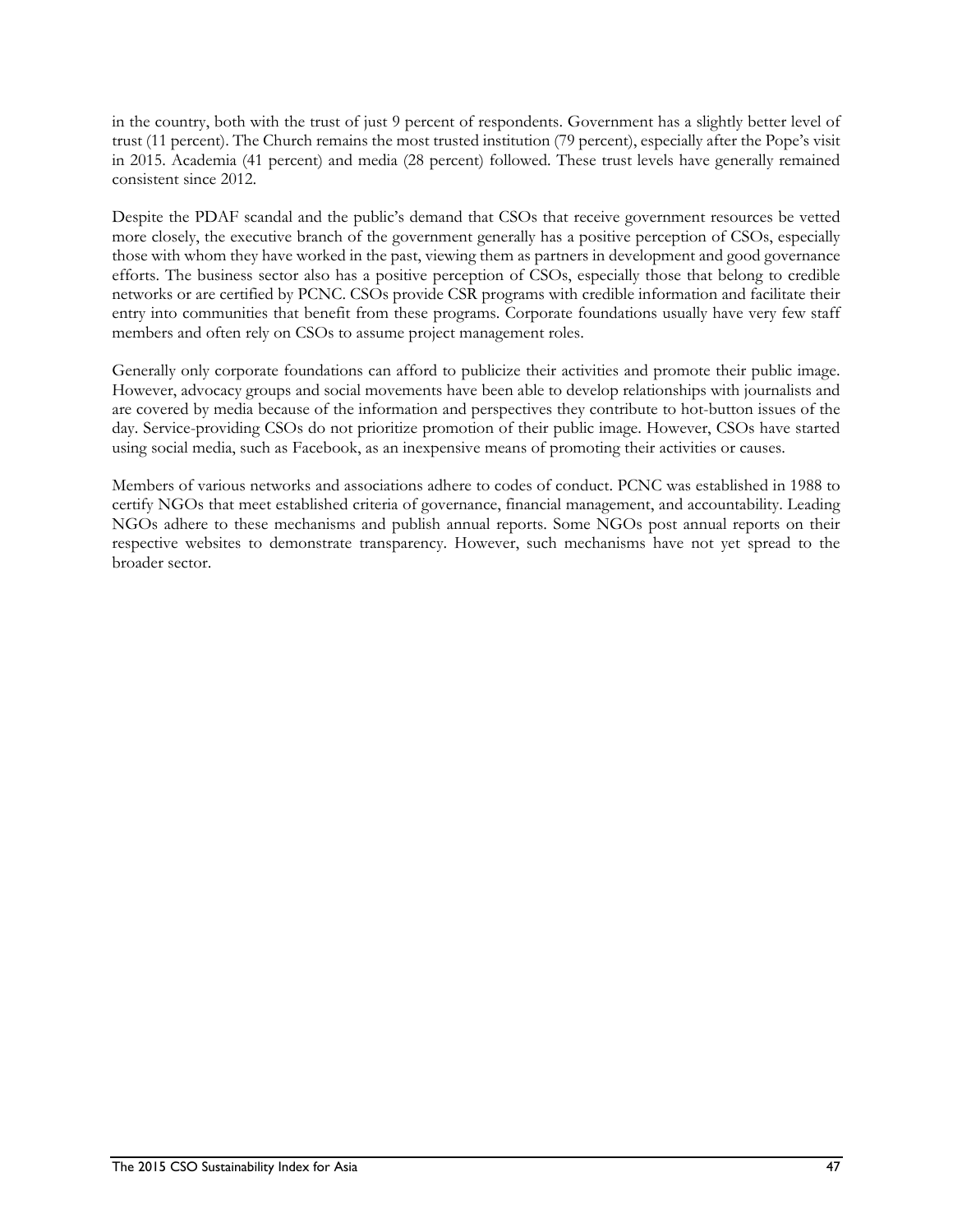# **SRI LANKA**



#### **CSO SUSTAINABILITY: 4.5**

#### **Country Facts**

**Capital:** Colombo

**Government Type:**  Republic

**Population**: 22,053,488

**GDP per capita (PPP)**: \$10,600

**Human Development Index:**  73

After nearly ten years of increasingly authoritarian and centralized rule, former President Mahinda Rajapaksa lost the presidential election to Maithripala Sirisena in January 2015. Sirisena's presidential campaign centered on restoring good governance, abolishing the executive presidency, and fostering social integration between the majority and minority ethnic groups in Sri Lanka. The presidential election had the highest voter turnout (81.5 percent) in Sri Lanka's history. CSOled advocacy platforms such as Puravasi Balaya



(People's Power), the Platform for Freedom, and Aluth Parapura (New Generation) played an important role in generating public support for Sirisena's platform. The election of Sirisena ushered in a dramatic opening of space for civil society and media

and significant democratic reform efforts.

Parliamentary elections in August 2015 led to the establishment of a new coalition government between the United Front for Good Governance (UNFGG) and the United People's Freedom Alliance (UPFA). The UNFGG secured the highest number of seats in the parliamentary election, and Ranil Wickremesinghe was subsequently appointed prime minister. President Sirisena currently leads the UPFA. However, a faction of the UPFA has remained loyal to former president Mahinda Rajapaksa and has come to function as the de facto political opposition in the parliament. Meanwhile, the Tamil National Alliance (TNA), which endorsed Sirisena's presidency, remains the largest undivided political party that is not formally part of the UNFGG-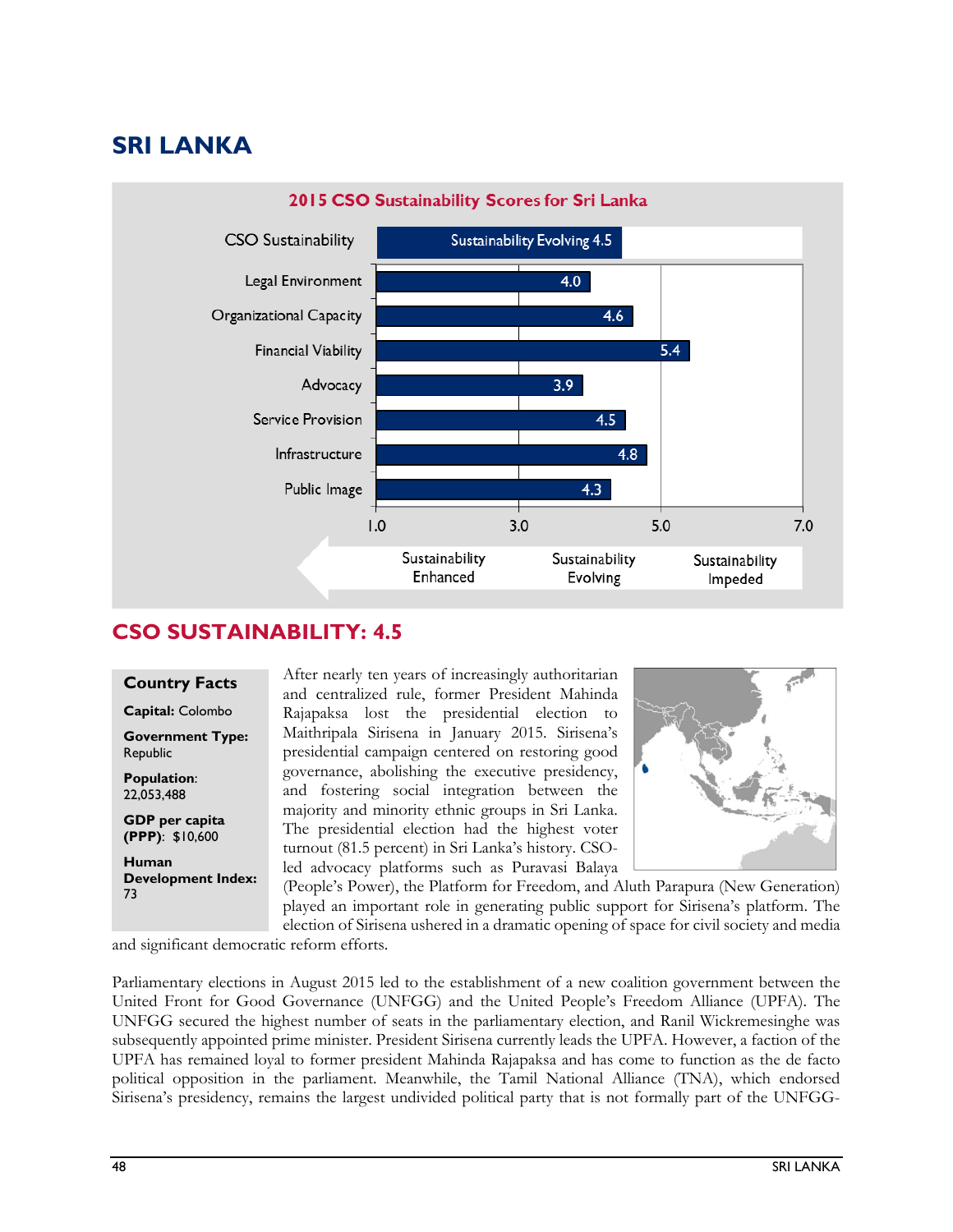UNFPA coalition government.

In 2015, Sri Lanka's media enjoyed increased freedom, and self-censorship in mainstream print media declined during the year. For example, a number of news stories in print media were critical of the governor of the Central Bank of Sri Lanka, accusing him of manipulating government-issued treasury bonds. Moreover, the government lifted blocks placed by the previous administration on news websites such as The Colombo Telegraph. Amid this increasing media freedom, CSOs widely used social media platforms such as Facebook and Twitter for advocacy. The government also became a



member of the Open Government Partnership in 2015, reinforcing its commitment to transparency and accountability.

There were limited economic developments in 2015. Sri Lanka had single digit inflation throughout 2015, suggesting that the government managed local price levels. The agricultural sector recorded positive growth. According to the Central Bank of Sri Lanka, the country's per capita income increased from \$3,853 in 2014 to \$3,924 in 2015.

In 2015, CSO oversight was shifted from the Ministry of Defense to the Ministry of National Co-Existence, Dialogue, and Official Languages. This shift from military to civilian oversight resulted in a significant reduction in state-sponsored harassment and intimidation of CSOs. Consequently, CSO-led advocacy campaigns improved markedly in 2015, both in quantity and effectiveness. These campaigns centered on constitutional reform and representation, transitional justice, and the transformation of public accountability systems. With the change in government, prominent CSO activists also took up government posts, reinforcing new linkages between government and CSOs. As a result, there were increased consultations between CSOs and the government in the process of formulating policies. For example, the drafting committee for the new Right to Information Bill included civil society actors, ensuring that CSOs' recommendations were considered. CSO consultations were also heavily influential in drafting the nineteenth amendment to the Constitution, which aimed to considerably decrease long-held executive powers. The public image of CSOs also improved significantly in 2015—in contrast to 2014, the media did not portray advocacy-oriented CSOs in a negative light and gave broad coverage to CSO initiatives.

Less progress was made in other areas of CSO sustainability. The organizational capacity of CSOs remained weak due to inadequate succession planning and poor local constituency building. The financial viability of CSOs continued to be stifled by an over-reliance on donor funding.

It is difficult to assess the magnitude of the CSO sector. According to the National Secretariat for Non-Governmental Organizations, in 2015 there were 1,496 NGOs registered under the Voluntary Social Service Organizations (Registration and Supervision) Act of 1980 (VSSO Act), a slight increase from 1,439 in 2014. This Act covers a range of other organizations besides NGOs, but there are no updated statistics available on these other registered organizations. There is also no reliable data on the number of unregistered CSOs in Sri Lanka.

### **LEGAL ENVIRONMENT: 4.0**

The operating environment for CSOs dramatically improved in 2015. With the arrival of the new administration in 2015, CSOs could work openly on issues such as minority rights and transitional justice for the first time since the end of Sri Lanka's civil war, and CSOs experienced significantly less state harassment and censorship. Moreover, CSOs no longer needed prior approval from the Ministry of Defense or any other security-related institution to operate in the North and East of the country. As a result, the scope and coverage of CSO activity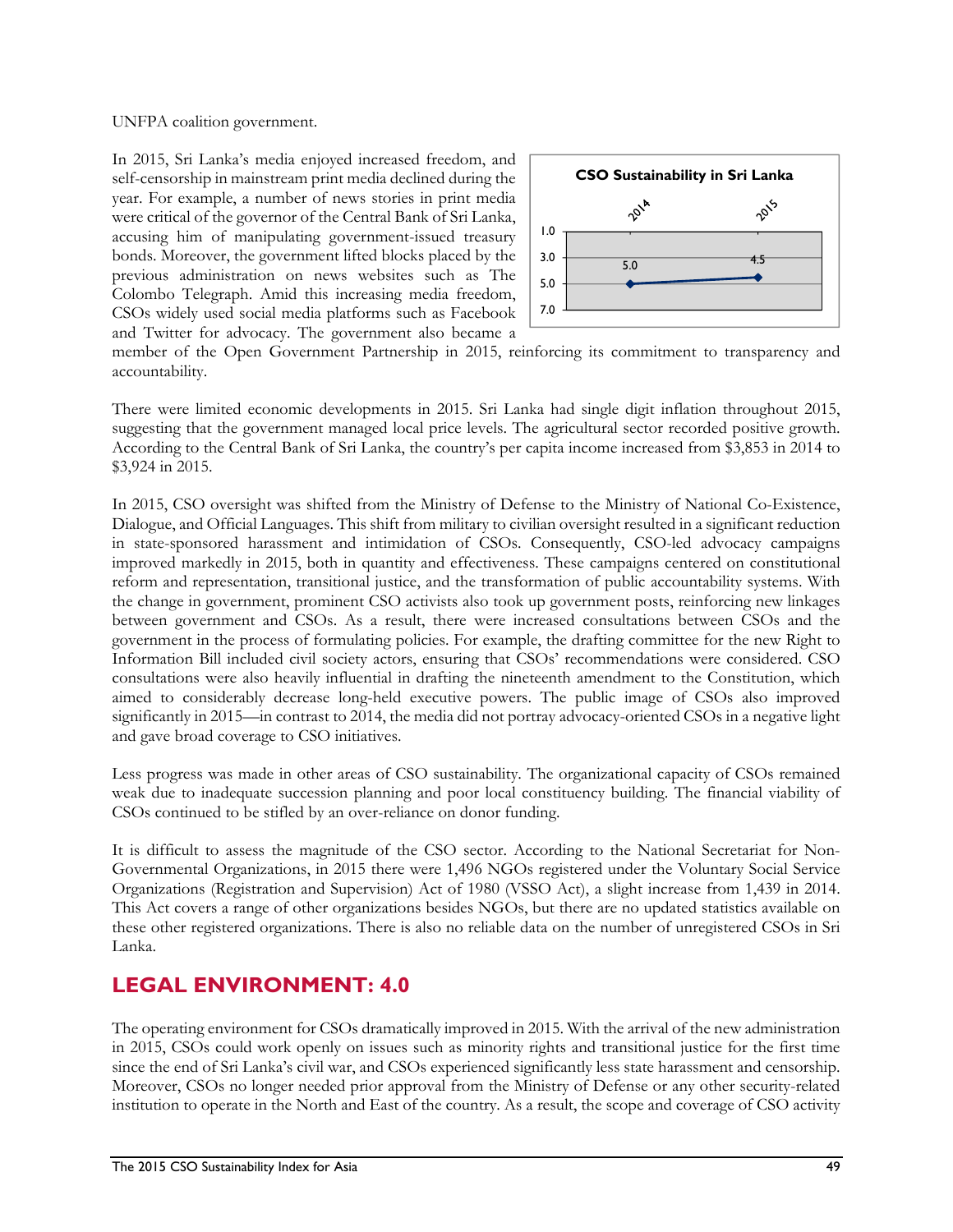in Sri Lanka increased. However, the laws governing CSOs have not yet been reformed to reflect this new space for CSOs to operate.



CSOs in Sri Lanka can register through one of five legal instruments: the Societies Ordinance of 1891; the Companies Act of 2007; the Co-operative Societies Act of 1992; the VSSO Act; and an Act of Parliament sponsored by a Member of Parliament through a Private Member's Bill. The VSSO Act defines a voluntary social service organization (VSSO) as "any organization formed by a group of persons on a voluntary basis" that is either (a) of non-governmental nature, (b) dependent on public contributions or donations (local or foreign), or (c) set up with the objective of providing relief

services to the mentally and physically disabled, the poor, the sick, orphans, and post-disaster relief." Therefore, regardless of the selected mechanism for registration, all organizations that fall into one of the VSSO categories listed above must also register under the VSSO Act, and in practice most organizations do so. The registration process under the VSSO Act takes approximately three months to complete. VSSO registration is free, while CSOs that register as limited guarantee companies or trusts are subject to fees. Organizations that operate within a single administrative division do not have to register under the VSSO; rather they receive registration permits from local authorities.

CSOs are subject to the oversight functions and reporting requirements of the NGO Secretariat established under the VSSO Act. In January 2015 the government shifted the NGO Secretariat from the purview of the Ministry of Defense to the Ministry of National Co-Existence, Dialogue, and Official Languages. This shift from military to civilian oversight resulted in a more favorable climate for CSO registration and operation in Sri Lanka. Notwithstanding this shift, certain local CSOs engaging in issues such as human rights and transitional justice noted a lack of cooperation from authorities when applying for local registration permits. In particular, CSOs operating in the North and East of the country encountered excessive delays when applying for registration permits.

The internal management, scope of permissible activities, financial reporting, and dissolution of CSOs are not well defined in current legislation. There are no clear legal provisions to preclude unwanted state control over CSOs. An amendment to the VSSO Act in 1998 gave the Registrar of the NGO Secretariat the power of interim management of a registered CSO if it is suspected of fraud or misappropriation. There were no reports of the government dissolving CSOs for arbitrary or political reasons in 2015, but the law still permits the state to seize control over CSOs.

In 2015, CSOs faced markedly less state harassment and intimidation compared to previous years. The climate of fear in which CSOs operated under the previous government was transformed to one of openness and operational space for CSOs. The freedom of expression was largely restored in 2015, and CSOs openly demanded greater protection of vulnerable groups and criticized government policies, such as a new hate speech bill, without fear of reprisal. CSOs also were able to organize protests in 2015 without seeking prior permission from the government, and were not court-ordered to abandon protests. For example, in January, civil society activists, lawyers, and trade union representatives organized a protest demanding the resignation of Chief Justice Mohan Peiris, who was ultimately replaced. Furthermore, the state attempted to address certain instances of alleged abuse of civil society actors by state officials. For example, after police used tear gas, batons, and water cannons to disperse a student protest in October, the prime minister called for an investigation into the incident. The independent Human Rights Commission also launched its own investigation into the attack. These investigations were ongoing at the end of the year.

Despite this progress, the government still treated CSOs operating in the North and East of the country with a degree of suspicion due to the perception that CSOs in these areas are aligned with the interests of foreign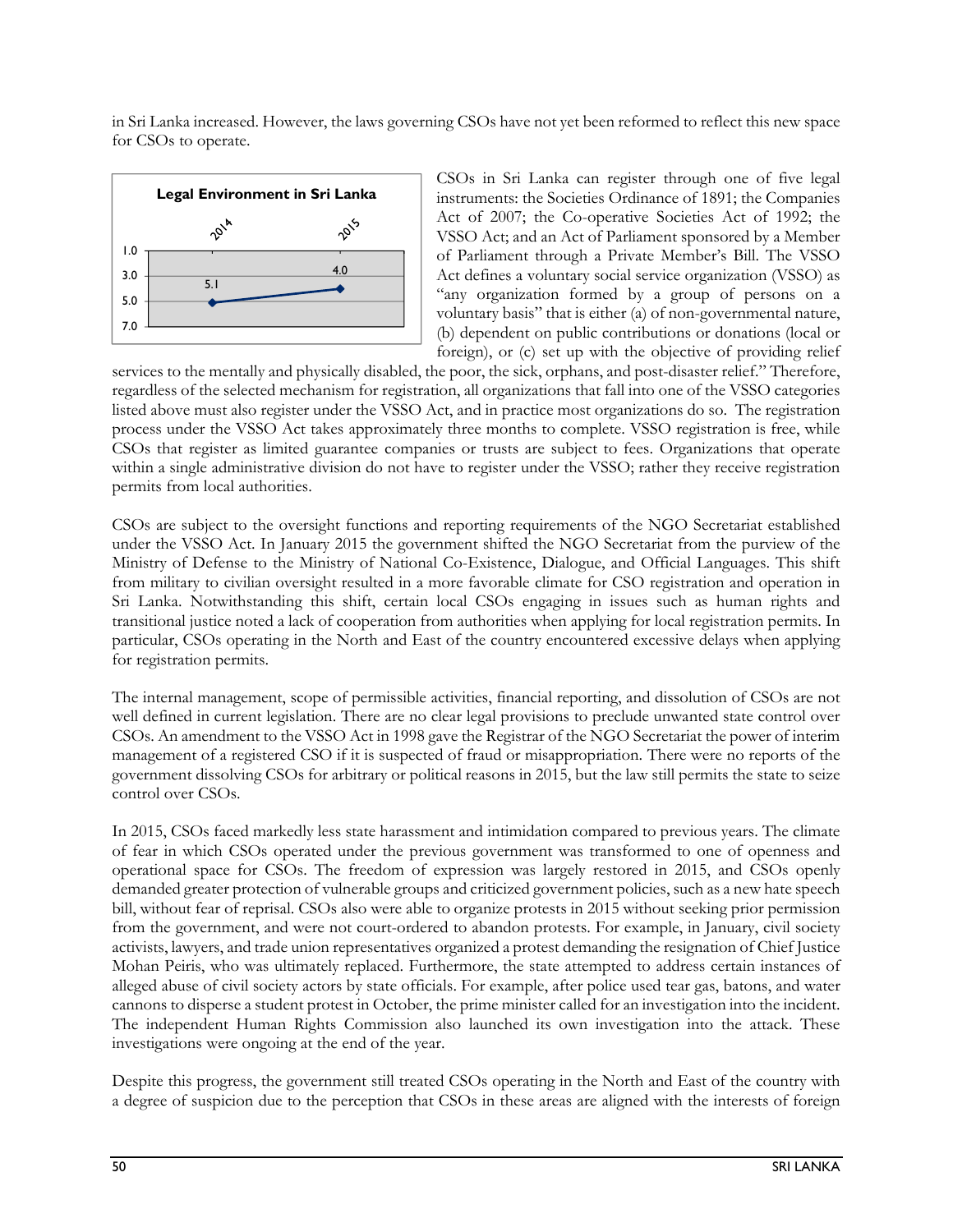governments. For instance, organizations such as the Mannar Women's Development Federation continued to face surveillance and questioning by military intelligence. However, in contrast to 2014, there were no reported arrests of CSO activists in 2015.

The tax structure applicable to CSOs is complex and at times inconsistent. Under the Inland Revenue Act of 2006, CSOs are required to pay an income tax of 0.3 percent on all income received from grants, donations, and contributions. This requirement often places a financial burden on smaller CSOs.

CSOs can legally earn income through the provision of goods and services but do not receive any tax exemptions on earned income. While there are no legal barriers preventing CSOs from competing for government contracts, in practice CSOs do not have the organizational capacity to provide the requested goods and services in public procurement contracts.

Sri Lanka lacks lawyers specialized in CSO law. This gap in legal expertise makes it difficult for CSOs to select appropriate registration mechanisms, ensure compliance with the VSSO Act, and apply for operational permits.

### **ORGANIZATIONAL CAPACITY: 4.6**

In 2015, the freer operating environment for CSOs led to improvements in the sector's organizational capacity.

CSOs that engage in service provision, environmental protection, micro-lending, and trade union activities regularly build informal constituencies comprising a wide range of actors, including government officials, media personnel, and donors. In 2015, increased press freedom enhanced the capacity of advocacy-oriented CSOs to build constituencies around many issues—anti-corruption, transitional justice, and



missing persons from the 1983-2009 civil war, among others—through the use of traditional and social media.

At the same time, CSOs, especially those operating in urban areas, are not successful in engaging local beneficiaries in the design of their programs, primarily because donor priorities drive programmatic focus. Additionally, Colombo-based CSOs often have limited access to communities outside Colombo due to a lack of branch offices and partner organizations in rural areas. By contrast, rural CSOs operating at the grassroots level have relatively high levels of community participation, both because of their proximity to beneficiaries and their efforts to build local trust.

CSOs in Sri Lanka generally have clearly defined vision and mission statements in their founding documents. However, only larger CSOs carry out strategic planning for the short, medium, and long terms. These plans are often developed to meet donor requirements, resulting in ad hoc implementation and evaluation. Further, the indicators that CSOs use to conduct impact assessments of projects are often poorly designed and rarely subject to review.

In 2015, the increased operational space for CSO activity resulted in a number of organizations revisiting their strategic focus in light of the changing country context. For example, advocacy CSOs—across the country in general, and in the North and East in particular—refocused their services towards reconciliation, human rights, and social integration. According to CSOs in Jaffna and Kilinochchi, these priorities were not possible under the previous government.

Many CSOs lack clear governance structures, leading to weak distinctions between the roles and responsibilities of the organization's management and its board of directors. Many CSOs are personality-driven and heavily reliant on the strategic vision of their founding members. Hence, frequently, an organization's founding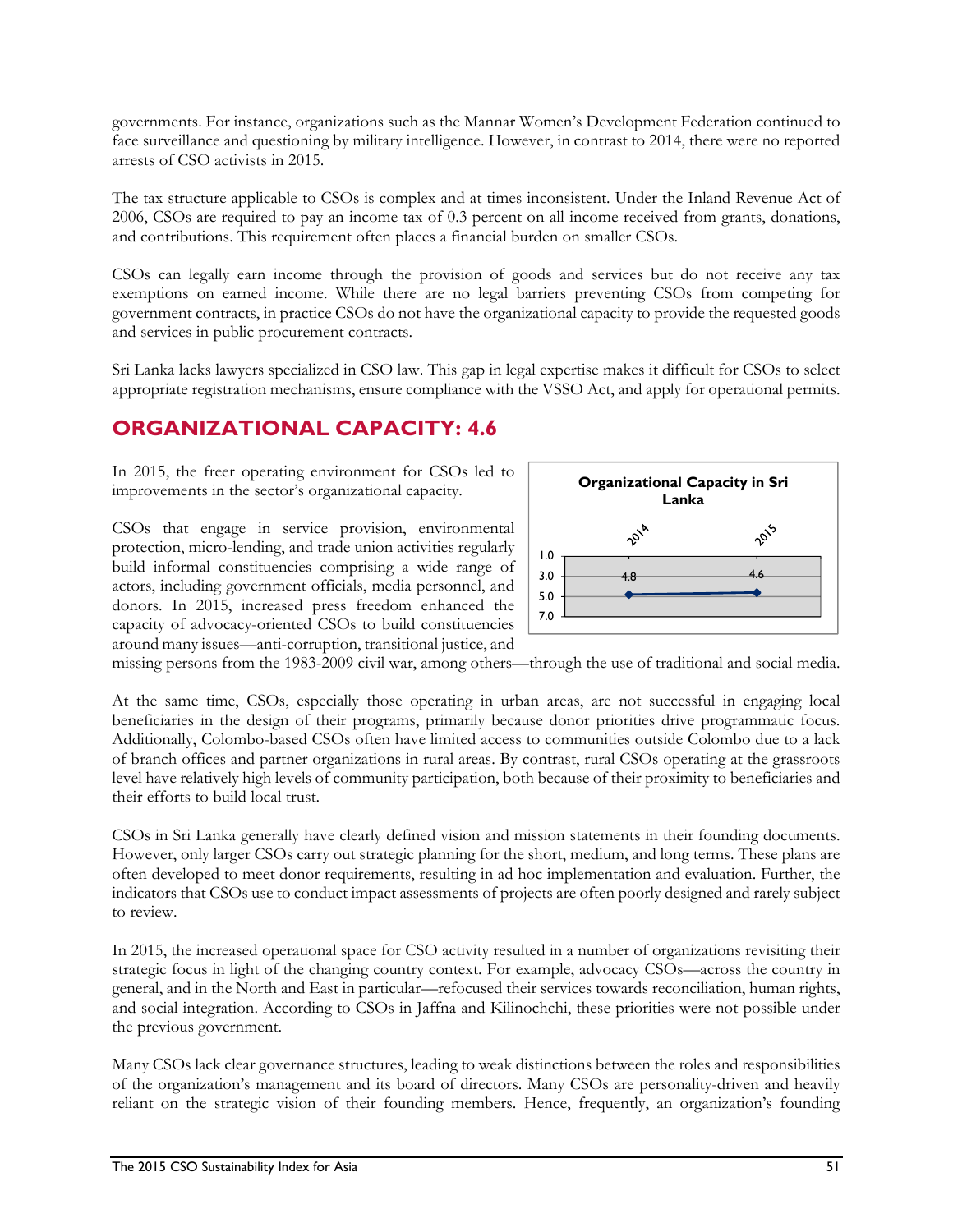members make key decisions. Moreover, there is poor succession planning, making it challenging for CSOs to sustain their operations upon the departure of their founding members.

CSOs with long-term donor funding have the capacity to employ permanent paid staff. Smaller CSOs tend to rely on part-time staff and volunteers, who often lack technical knowledge and experience. However, CSOs continue to find it challenging to retain competent staff due to their inability to provide adequate compensation and benefits. In 2015, CSOs frequently lost competent staff members to donor organizations and international CSOs that were scaling up their operations in the wake of the political transition. Consequently, staff turnover remained high both in urban and rural organizations. At the same time, advocacy-oriented CSOs were able to recruit more interns and volunteers due to the public enthusiasm for President Sirisena's good governance mandate and to the reduced risk of state harassment for engaging in CSO activity. According to the 2015 World Giving Index, 48 percent of respondents in Sri Lanka—the second highest of all countries studied—reported that they participated in voluntary action in 2014, compared to 50 percent in 2013.

In 2015, both CSOs and the private sector experienced difficulty with importing advanced technology due to complex customs clearance procedures. For instance, the Environmental Foundation Ltd. imported GPS Wildlife Tracking Collars that were held in customs for over seven months. Other CSOs were unable to import braille printers as costs became prohibitive.

There was an increase in youth engagement on social media platforms in 2015. According to data from Facebook, there are now between 3 and 3.5 million active Facebook users in Sri Lanka. However, almost 2.8 million of these Facebook users are located in the Western Province, while much of the rest of the country still does not use social media. The overall increase in social media activity has led CSOs increasingly to utilize platforms such as Twitter and Facebook to advocate for change.

Internet access is widely available in urban areas, as well as some rural areas. Most CSOs have access to information and communications technology (ICT), including computers, printers, and scanners. However, the available equipment is often outdated or in need of repair. Moreover, there is significant disparity between organizations based in urban and rural areas regarding access to ICT.

#### **FINANCIAL VIABILITY: 5.4**



According to the United Nations in Sri Lanka, donor funding to service-providing CSOs continued to decrease in 2015, mainly due to Sri Lanka's transition to lower middle-income status in 2010 after the civil war ended. For example, the United Nations Population Fund (UNFPA) in Sri Lanka was unable to renew funding that ended in 2015 for a local CSO focused on female victims of domestic abuse due to a strategic shift in priorities. In contrast, donor funding for advocacyoriented CSOs increased due to the strengthening of Sri

Lanka's relations with the international community (primarily India, the US, and the EU) and the government's willingness to engage with international and domestic CSOs on rights-based issues. The new government gave donors increased access to travel to and interact with vulnerable populations in the North and East, particularly to address transitional justice issues. This increased access made donors more willing to fund rights and governance programs in the North and East. While no official data is available on the scale of foreign assistance, leading foreign donors to Sri Lanka in 2015 included the EU, USAID, and the Norwegian Agency for Development Cooperation.

Local sources of funding remain limited. Sri Lankan CSOs do not attempt to cultivate a loyal core of local financial supporters, due to the time and financial commitment needed to implement local fundraising strategies. Furthermore, CSOs do not receive any significant funding from the government. However, due to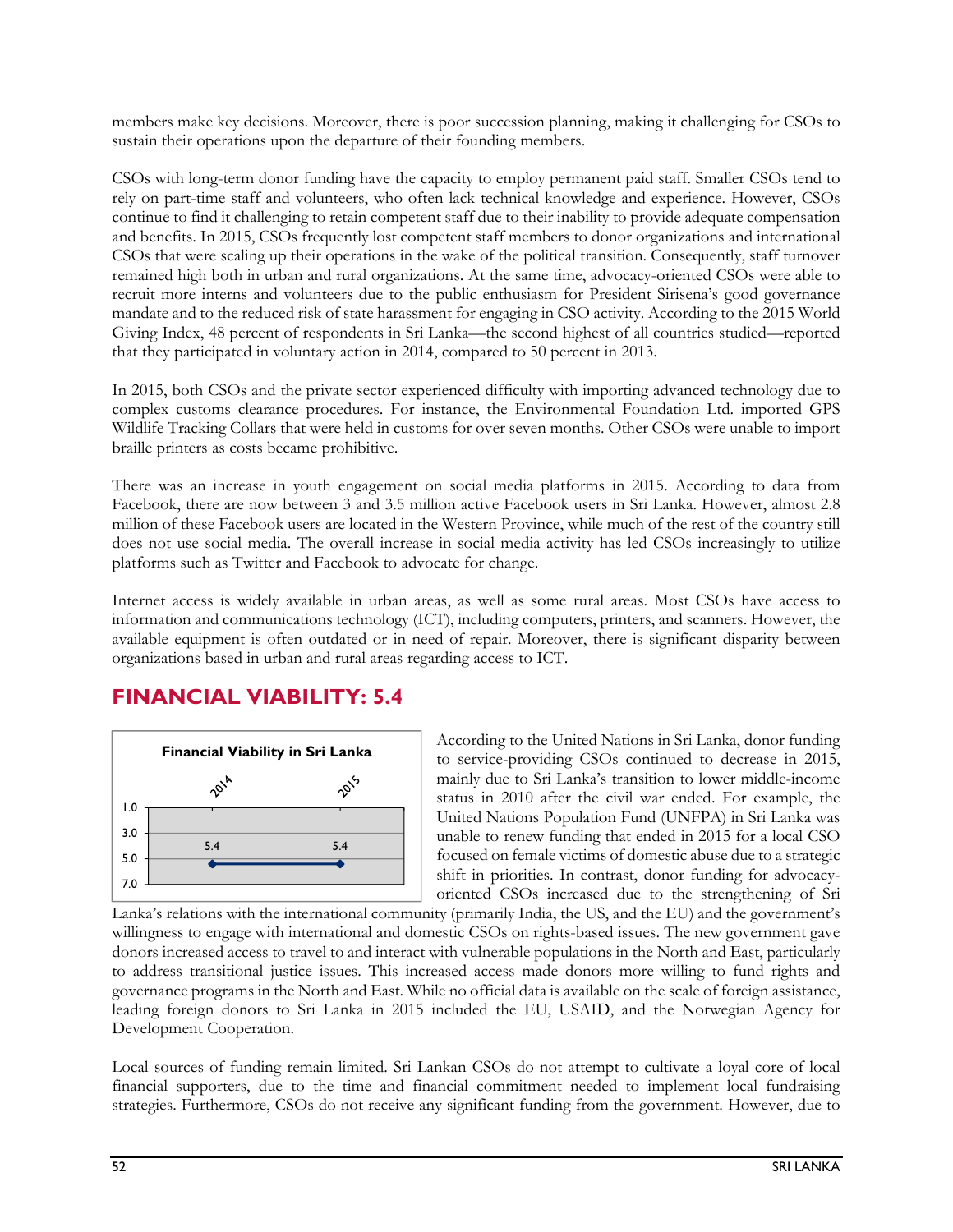President Sirisena's public endorsement of CSOs' role in nation building, the private sector and the public were less apprehensive about funding CSO-driven projects in 2015. Some corporations such as Dialog PLC, MAS Holdings, and John Keells Holdings made grants and donations to CSOs as part of their corporate social responsibility (CSR) programs. According to the 2015 World Giving Index, the percentage of Sri Lankans who made donations to CSOs was 59 percent in 2014, up from 56 percent in 2013.

CSOs typically do not have diverse sources of funding. In previous years, CSOs saw an acute need to diversify funding sources due to government suspicion of CSOs that received international assistance. The new administration's more open attitude towards international assistance led CSOs to view diversification as less critical. CSOs therefore made little effort to diversify their funding in 2015. Furthermore, rural CSOs in particular do not possess the technical knowledge or capacity to effectively diversify funding streams. Thus, most rural-based CSOs did not have adequate resources to remain viable even for the short-term future.

Though many CSOs are membership-based, only a few receive significant contributions from their members. These are mainly faith-based organizations, trade unions, and provincial and district-level clubs and associations.

Although CSOs are legally allowed to earn revenue from providing services and goods, few organizations engage in income-generating activity. Much of the public believes that CSOs have significant financial resources, which makes beneficiaries reluctant to pay for goods and services provided by CSOs.

A large number of CSOs lack transparent and consistent financial management systems, including procedure manuals, accounting systems, and operational plans. Although larger, urban-based CSOs conduct independent financial audits, annual reports with financial statements are rarely published.

## **ADVOCACY: 3.9**

The more favorable operating environment in 2015 significantly improved CSOs' capacity to advocate for change. In 2015, CSOs were able to play a central role on issues such as accountability, transparency, and good governance—a marked contrast with 2014, when statesponsored harassment and reprisal curtailed the capacity of CSOs to advocate on these issues.



CSOs had better cooperation with the government in 2015, including greater access to politicians, local authorities, and

the central government. Access was partly granted through the development of new mechanisms. For example, the new National Executive Council aimed to formalize engagement between civil society and government. However, the Council failed to convene after April 2015, and the initiative was discontinued following the August 2015 general election. Thereafter, CSOs accessed the government and influenced policy-making largely through informal channels.

In 2015, the prime minister and the president formed new parallel mechanisms to address transitional justice. In December, the Prime Ministerial Action Group (PMAG) was established to make high-level decisions on this issue. The PMAG is composed of the Secretariat for Coordinating Reconciliation Mechanisms and a Consultation Task Force on Reconciliation Mechanisms, an independent group of civil society representatives. It was informally constituted in late 2015, with formal appointments scheduled to take place in 2016. The President's Office of National Unity and Reconciliation was also established in 2015 to coordinate and implement reconciliation and social integration programs, such as interfaith dialogues. Despite these new mechanisms, sections of civil society voiced concerns over the meaningfulness of the government's efforts for national reconciliation. In November 2015, a Joint Submission of Tamil Civil Society Organizations on the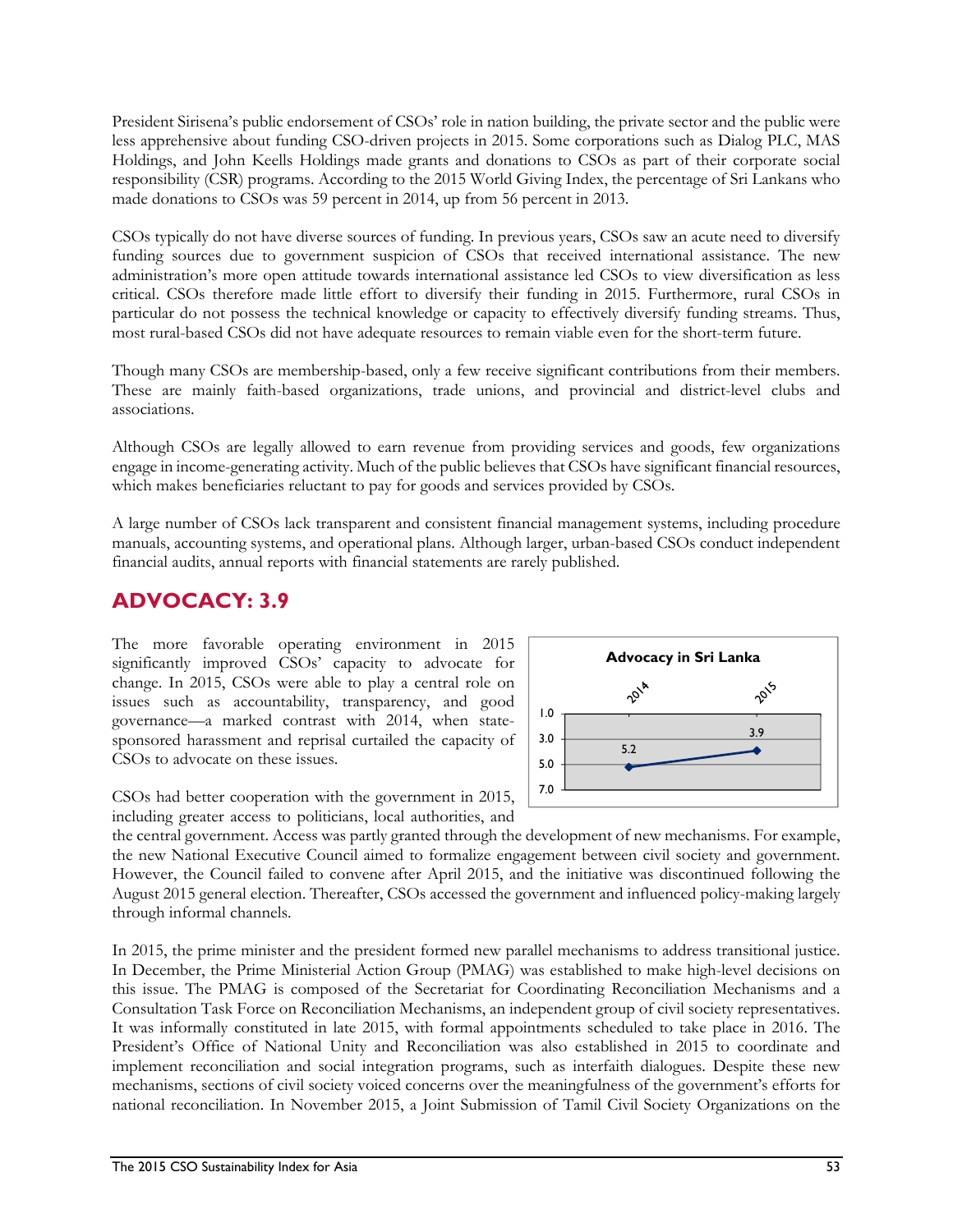Victim Consultation Process to the Government of Sri Lanka noted its apprehension regarding the government's "mixed and confusing signals about its obligations under the UNHRC Resolution [to create transitional justice mechanisms] and how it intends to honour them."

Rural-based CSOs still have limited influence in national policy-making spheres because they have less advocacy capacity than Colombo-based CSOs.

In May 2015, women's groups, such as Women and Media Collective, launched a lobbying campaign that secured cabinet approval of a 25 percent nomination quota for women in local government elections. A number of prominent human rights activists now hold positions in government or independent commissions, which has strengthened linkages between CSOs and government. For example, the former executive director of Transparency International – Sri Lanka, was appointed the Chairperson of the Special Presidential Task Force for the Recovery of Illegally Acquired State Assets.

In January 2015, President Sirisena unveiled his 100-day plan, which aimed to re-institute *yahapalanaya* (good governance). The plan contemplated measures promoted by civil society, such as passing a Right to Information Act, introducing an Ethical Code for Parliamentarians, and reforming the executive presidency. The Right to Information Bill was published in December and is expected to be debated in the parliament in 2016. However, while the government expressed its willingness to consult with CSO stakeholders on good governance issues, CSOs' input was not effectively integrated into policy making due to weak coordination among administrative bodies.

In September 2015, the government co-sponsored a US-initiated Human Rights Council resolution to promote reconciliation and accountability in Sri Lanka. CSOs successfully advocated for transitional justice processes, security sector reform, and victim protection to be included in this resolution. The government's cosponsorship of this resolution marked a significant departure from the previous government's human rights record.

In April 2015, the government passed the nineteenth amendment to the constitution, which attempts to reduce the powers of the presidency and restore the independence of commissions, including the Elections Commission, Public Service Commission, and National Audit Commission. Prominent CSO groups and coalitions such as Purawesi Balaya and constitutional scholars such as Dr. Jayampathy Wickramaratne, who was elected to parliament in August 2015, were involved in the initiation and drafting of this amendment.

Later in the year, CSOs initiated a lobbying effort for broader constitutional reform. In part because of this effort, the prime minister proposed a resolution that would enable the parliament to function as a constitutional assembly in 2016. In conjunction with this resolution, the Cabinet of Ministers appointed the Public Representations Committee on Constitutional Reforms, consisting of representatives from political parties and CSOs. The Committee was tasked with seeking public opinion on constitutional reforms. To this end, a number of CSOs such as Vilithu and the Center for Policy Alternatives facilitated public consultations in local communities and on media platforms.

CSO-led advocacy resulted in some notable successes in 2015. For instance, CSOs launched a campaign that successfully blocked the government's attempts to introduce a new offense on hate speech into the Sri Lankan Penal Code and Criminal Procedure Code. The campaigners argued that the new laws would be used to target critics of government rather than hate speech offenders because it replicated a contentious provision in the Prevention of Terrorism Act on prohibited speech.

CSOs were extensively involved in monitoring the presidential and general elections in 2015. In the run-up to the presidential election in January 2015, the People's Action for Free and Fair Elections (PAFFREL) and the Campaign for Free and Fair Elections (CaFFE) monitored the election process and election-related violence. CaFFE found that the violence was well organized and "almost always directed against the opposition's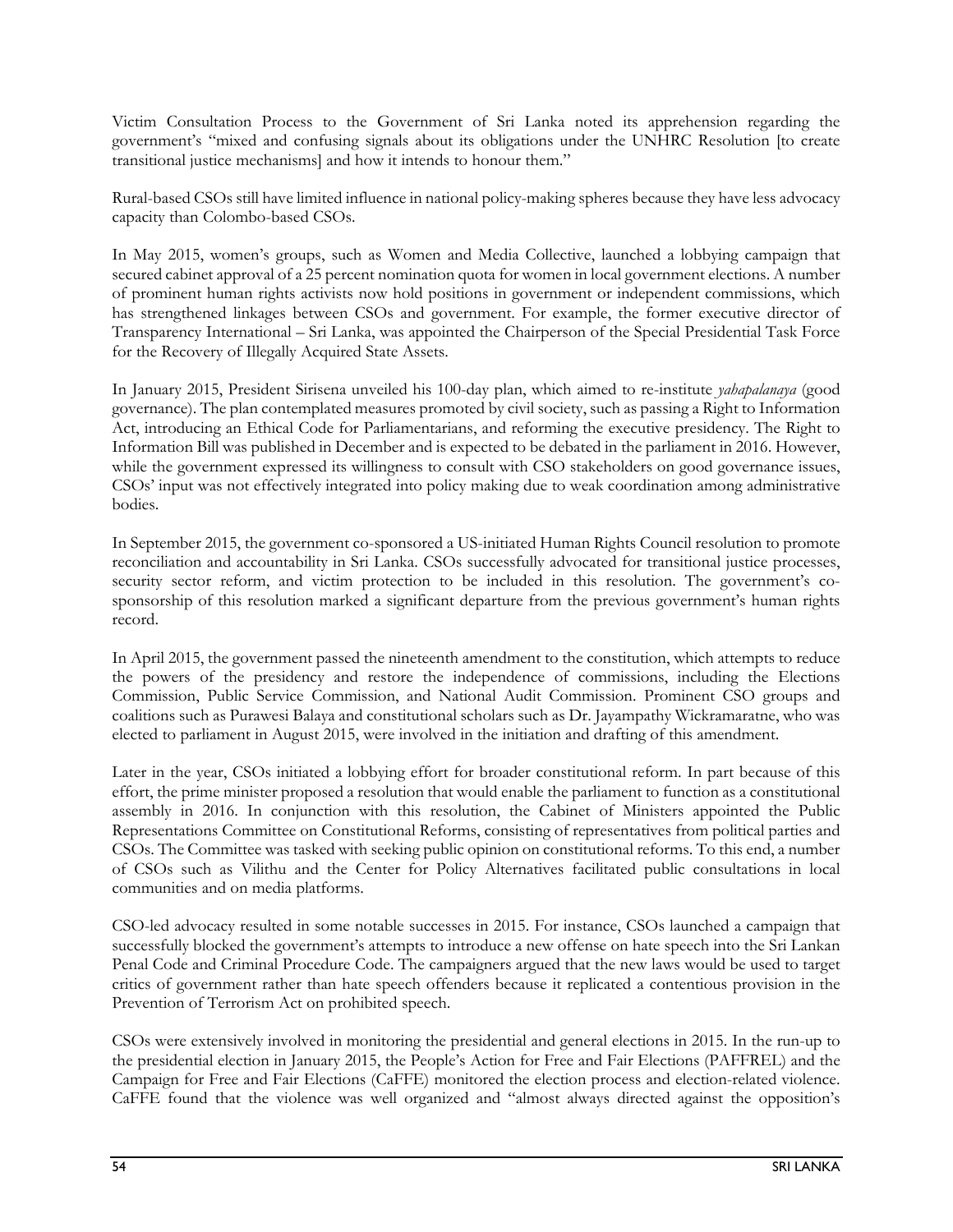(Sirisena's) campaign." For the August 2015 general election, the Center for Monitoring Election Violence mapped pre-election and Election Day violence.

CSOs also actively engaged in advocacy on anti-corruption issues during the year. For instance, a CSO coalition initiated the March 12 Movement, which focused on ensuring that only uncorrupt politicians were nominated in the August 2015 general election. The March 12 Declaration was signed by all political party leaders, including the president. In addition, the CSO coalition Purawesi Balaya launched a campaign against the government's failure to take action against the Minister of Law and Order. The campaigners argued that the minister's involvement as the legal counsel for an allegedly illegal armory made him unfit to hold a ministerial post. The minister resigned shortly after the campaign commenced.

Trade union activism increased in 2015. For example, during the parliamentary debates surrounding the 2016 budget, trade unions for teachers, doctors, and farmers, among others, protested against proposed budget cuts that would adversely affect their interests. For instance, a proposal to convert fertilizer subsidies into a cash allowance prompted island-wide protests by farmers. In response, the government removed this proposal from the budget.

Despite the above successes, CSOs faced several challenges in their advocacy efforts. In particular, CSOs have difficulty building broad-based support for their causes, and mobilization on national issues often does not reach the local level. For example, according to the Center for Policy Alternatives, in 2015 52.8 percent of the population stated that they were not aware of the concept of "right to information."

CSOs did not engage in any initiatives to improve the legal and operating environment for CSOs in 2015 because they did not see such initiatives as necessary for maintaining the new operating space for civil society.

### **SERVICE PROVISION: 4.5**



In 2015, CSOs in Sri Lanka offered a wide range of services, including in the fields of health, environmental protection, education, livelihood development, and food security.

Due to Sri Lanka's lower middle-income status, donor funding decreased for projects focused exclusively on service delivery, such as the UN-Habitat housing program. At the same time, certain service-providing CSOs working in the North and East of the country were able to increase the scope of their operations due to a reduction in state-sponsored

harassment. For example, CSOs were able to provide psycho-social support to civilians in the North without the threat of state reprisals. Nevertheless, some service-providing CSOs operating in these regions reported challenges in implementing their mandates as donor priorities were shifting towards transitional justice.

In 2015, insufficient funding prevented projects from meeting community needs. This failure resulted in a number of one-size-fits-all projects that did not properly prioritize community needs and resulted in significant overlap in CSO activity. For example, CSO programs did not adequately address the immediate needs of women-led households, such as the need for permanent employment and vocational training.

The costs associated with issuing publications, disseminating research, and organizing workshops often prevent CSOs from expanding their reach beyond local constituencies. However, in 2015, CSOs began to use social media to disseminate findings and generate public discussion. For example, the Center for Policy Alternatives conducted a survey across the Western Province on consumption and perceptions of mainstream and social media. This survey resulted in a discussion calling for government ministers to increase their use of social media to engage with the public.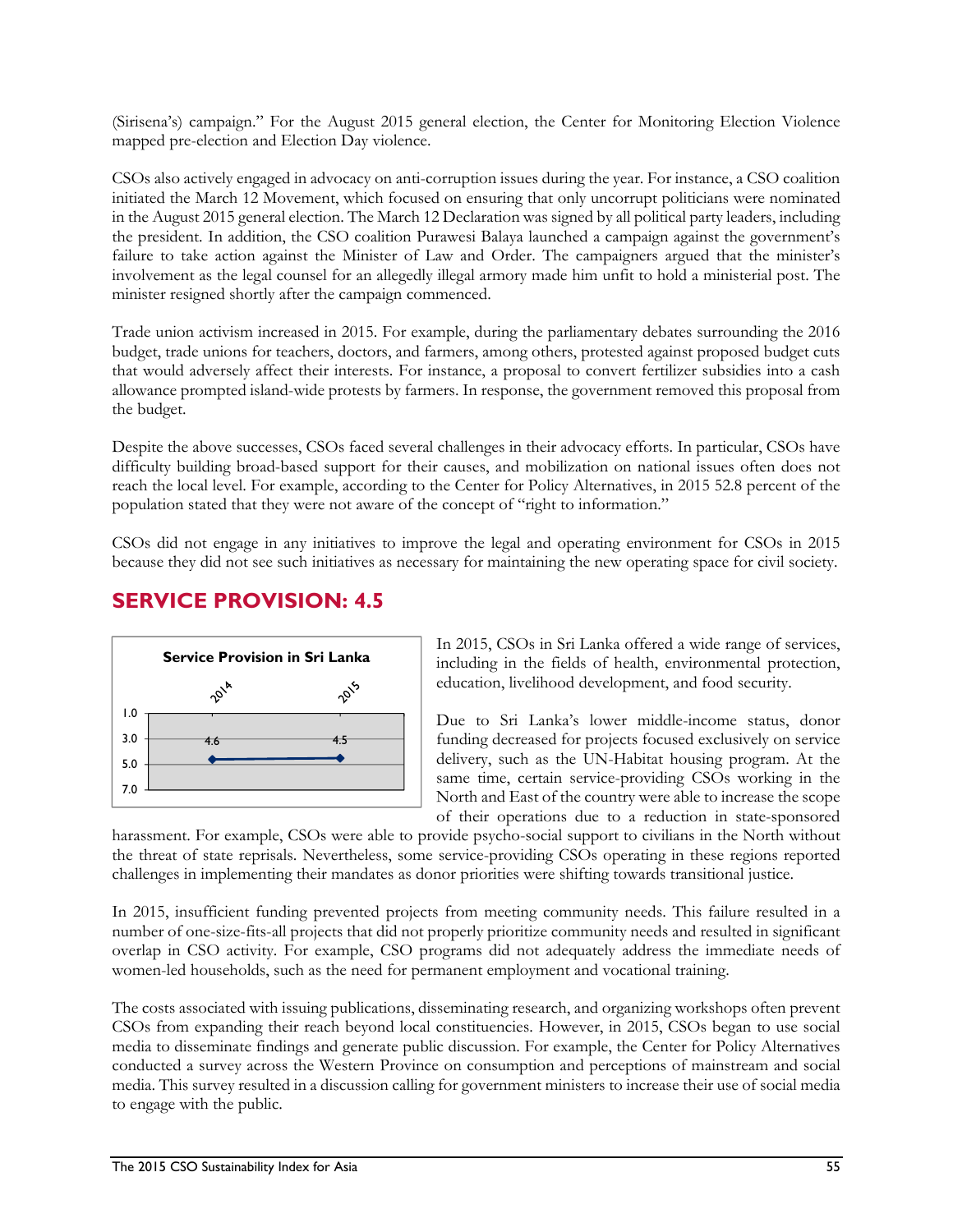CSOs are typically unable to recover the costs of their services by charging fees. Moreover, constituents, particularly in the North, are often reluctant to pay for CSO services such as healthcare and livelihood support due to a perception that CSOs receive a lot of international funding.

The new government displayed increased recognition of CSO service provision compared to the previous administration. However, the government continues to expect service-providing CSOs to deliver assistance without its support. In 2015, the government provided non-financial support to CSOs that championed causes complementing state policy. For example, the government provided security and logistical support to CSOs that monitored elections.

### **INFRASTRUCTURE: 4.8**

The infrastructure supporting the CSO sector saw marginal improvement in 2015 due to increased coalition building and growth in intersectoral partnerships.

There are no permanent resource centers in Sri Lanka that provide access to relevant information, technology, training, and technical assistance, although such services are provided through donor-funded programs delivered by individual CSOs or external contractors. A limited number of local community foundations, such as the Foundation for



Goodness, provide funds to address locally identified needs and projects. Such funds include both locally generated and re-granted foreign funding.

CSOs significantly increased their coalition-building efforts in 2015. In early 2015, an informal CSO-led platform for good governance successfully supported Sirisena's presidential campaign and partially achieved its aim of limiting the powers of the executive presidency through the passage of the nineteenth amendment. Enabled by the newly favorable operating environment, CSOs established informal issue-based coalitions on transitional justice, environmental governance, human rights, and President Sirisena's good governance agenda throughout the rest of 2015. Through such informal coalitions, CSO activists collaborated to devise advocacy and lobbying strategies to advance issues of public interest. For example, CSOs such as Transparency International and PAFFREL formed a coalition to strengthen citizen's access to information under the Right to Information Bill. CSOs even increased their coordination despite divisions along ethnic, linguistic, and regional lines. For example, in September, the International Movement Against All Forms of Discrimination organized an event called "Civil Society Responses to the OHCHR Report on Sri Lanka," which aimed to unite a diverse range of CSOs in their response to the government's reconciliation and transitional justice efforts.

At the same time, there are very few established CSO networks in Sri Lanka. Official networks include the Federation of Environmental Organizations (a nationwide network) and the Women's Action Network (based in the North and the East). At the district level, networks such as the Consortium of Humanitarian Agencies (CHA) provide free legal advice and assistance to clients. For example, CHA provides these services in Urelu, Jaffna. Moreover, the Council of NGOs of Jaffna District engages on issues such as peace education, youth, reconciliation, and women.

CSO management training is inadequate in Sri Lanka. Training, such as advocacy training and capacity development workshops, is provided to CSO staff on a short-term basis. However, such training is often implemented to meet donor requirements rather than to build organizational capacity to fulfill CSOs' missions. Furthermore, few trainers specialize in CSO management issues like strategic and financial management, accounting, fundraising, and volunteer management.

Intersectoral partnerships increased in 2015. For example, the campaign on the Right to Information Bill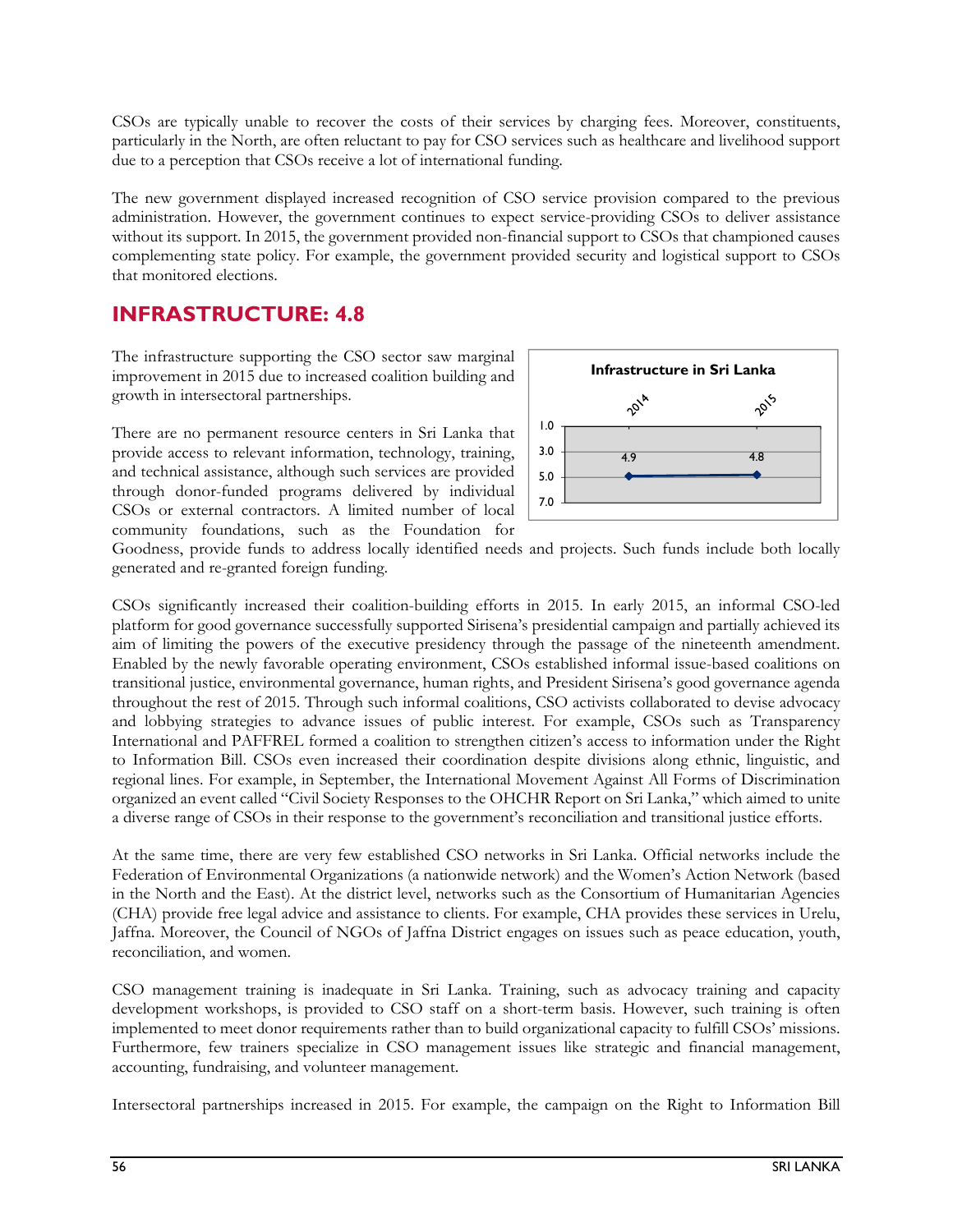involved a collaborative effort between CSOs, government actors, and key media personnel. CSOs and the government also collaborated within the Public Representations Committee on Constitutional Reforms. This committee gathered key CSO activists and political actors to consider public proposals on constitutional reform. Partnerships between CSOs and businesses are infrequent because incentives for businesses to partner with CSOs are minimal.

# **PUBLIC IMAGE: 4.3**



The public image of CSOs improved markedly in 2015 due to the increased media freedom brought by the change in government. In contrast to previous years, the media did not portray CSOs negatively, and the press widely covered CSO initiatives, such as the March 12 Movement. The media promoted various CSO-led campaigns, including the campaigns to prompt an investigation into an alleged illegal armory, compel the withdrawal of new hate speech legislation, and force the discontinuation of military deployment to

exercise police powers. Moreover, the mainstream press gave coverage to certain CSOs that were critical of government policies, particularly with regard to financial reporting and accountability.

As a result, linkages between CSOs and the media improved in 2015. CSOs fostered relationships with journalists and conducted workshops for the press to develop investigative journalism skills and promote media ethics. Additionally, in the wake of the political transition, prominent CSO activists began to take up senior positions in the press. For example, media activist Lakshman Gunesekera was appointed as editor of the stateowned Sunday Observer paper in February.

In 2015, CSOs' use of social media for public outreach increased. For example, a week prior to the January presidential election, the Center for Monitoring Election Violence initiated a trilingual social media campaign, #IVotedSL, to encourage citizens to vote. According to Groundviews, a citizen journalism website, the campaign had extensive reach on Facebook and Twitter. The hashtag #IVotedSL was used in 40,623 tweets in the week before the election. Social media specialist Nalaka Gunawardena called the presidential election "Sri Lanka's first cyber election."

Despite the expanded media coverage and decrease in negative reporting, the public continued to be suspicious of CSOs. This continued suspicion was partly fueled by opposition parliamentarians and nationalist movements frequently condemning CSOs as being corrupt and supporting "separatist agendas." CSOs were viewed more positively by people in the North and East than they were in the South. This perception was due to the number of CSOs championing issues that aligned with minority interests in the North and East, including transitional justice, devolution, and minority rights protection. In contrast, CSOs were still viewed with skepticism in the South, largely due to the prevalent Sinhala nationalist sentiment and the perception that CSOs are foreignbacked.

Service-providing CSOs continue to be viewed positively by the local communities they serve. However, due to decreased donor funding, certain communities began to experience frustration, and even disillusionment, with service-providing CSOs.

The government's perception of CSOs, particularly those that supported government policies, improved in 2015. A number of CSOs engaged in legislative and policy-making processes, and the government even sought research from CSOs to support policy initiatives. For example, in 2015 the government reached out to environmental CSOs to obtain data on hazardous areas for mini-hydropower developments. It also engaged CSO actors in the design of transitional justice mechanisms that would be launched in 2016.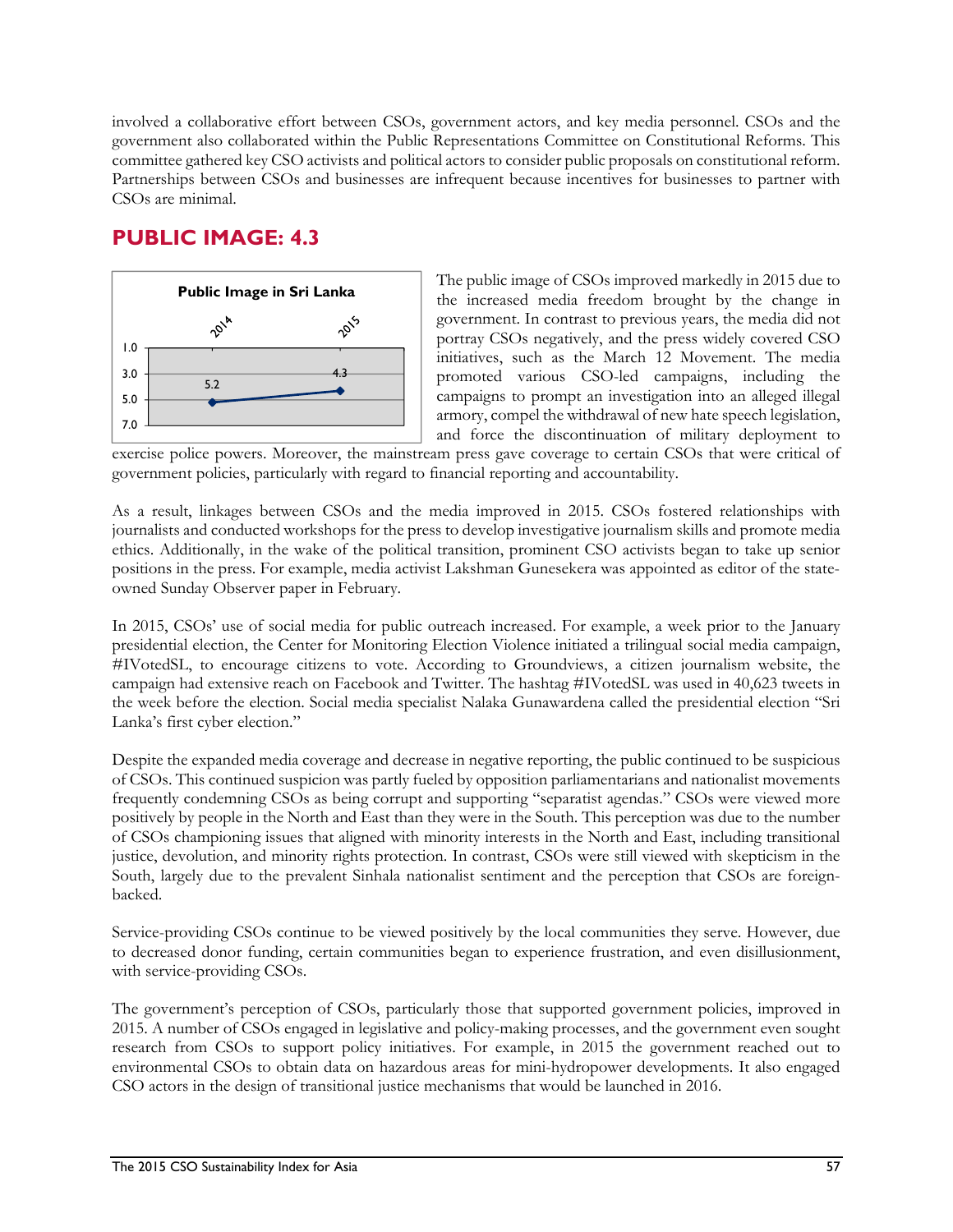Collaboration between the business and civil society sectors is limited. While businesses do not harbor the same suspicions of CSOs as sections of the public and the government, they often perceive CSOs as being managed inefficiently and generally do not see CSO-led advocacy as useful in their lobbying efforts. Businesses also view some CSOs, especially environmental groups, as hindrances to their activity. Nevertheless, in 2015 the Chamber of Commerce demonstrated willingness to partner with CSO activists to champion governance reforms, such as the Right to Information Bill and the nineteenth amendment.

CSOs do not have a formal code of ethics. As such, there are no rules against sexual harassment and bribery within the CSO sector. Only larger and more visible CSOs publish annual reports, which enhance their credibility with the public.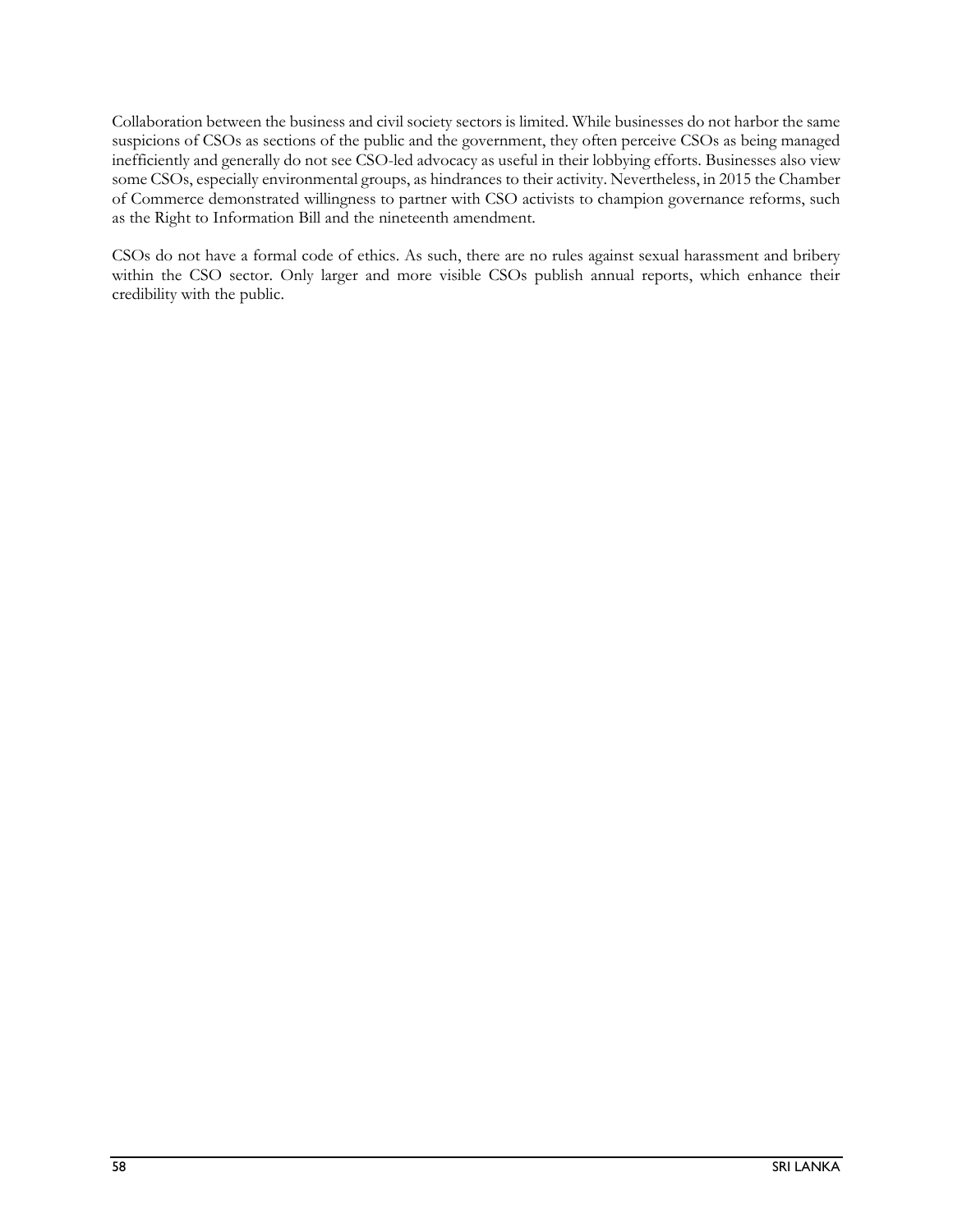# **THAILAND**



## **CSO SUSTAINABILITY: 4.7**

#### **Country Facts**

**Capital:** Bangkok

**Government Type: Constitutional** Monarchy

**Population**: 67,976,405

l

**GDP per capita (PPP)**: \$16,100

**Human Development Index:**  93

Thailand was in a state of political stagnation in 2015. After the coup in May 2014, the military government—the National Council for Peace and Order (NCPO) led by General Prayuth Chanocha—promised to restore democracy. However, many initiatives, such as the development of a new constitution and the holding of a general election, were delayed. Martial law was officially lifted in April 2015.4 In its place, the NCPO invoked Article 44 of the interim constitution, which allows the NCPO to issue executive orders to "disrupt or suppress"



threats to national security and the monarchy, thereby increasing the severity of restrictions on assembly and expression. For example, Article 44 bans public gatherings of more than five people. Violators, except those with permission from

the NCPO, can be imprisoned for up to six months and/or required to pay a fine of up to 10,000 baht (approximately \$290).

A new draft constitution that was developed by the Constitution Drafting Committee (CDC) after the coup in 2014 included measures that would create obstacles to the dominant political parties' return to power. The military-appointed National Reform Council rejected the draft constitution in September 2015. The

<sup>4</sup> While the martial law imposed nationwide in relation to the 2014 military coup has since been lifted, martial law related to the ongoing insurgency in the country's southern border provinces had been in place since before the coup and remained in effect throughout 2015.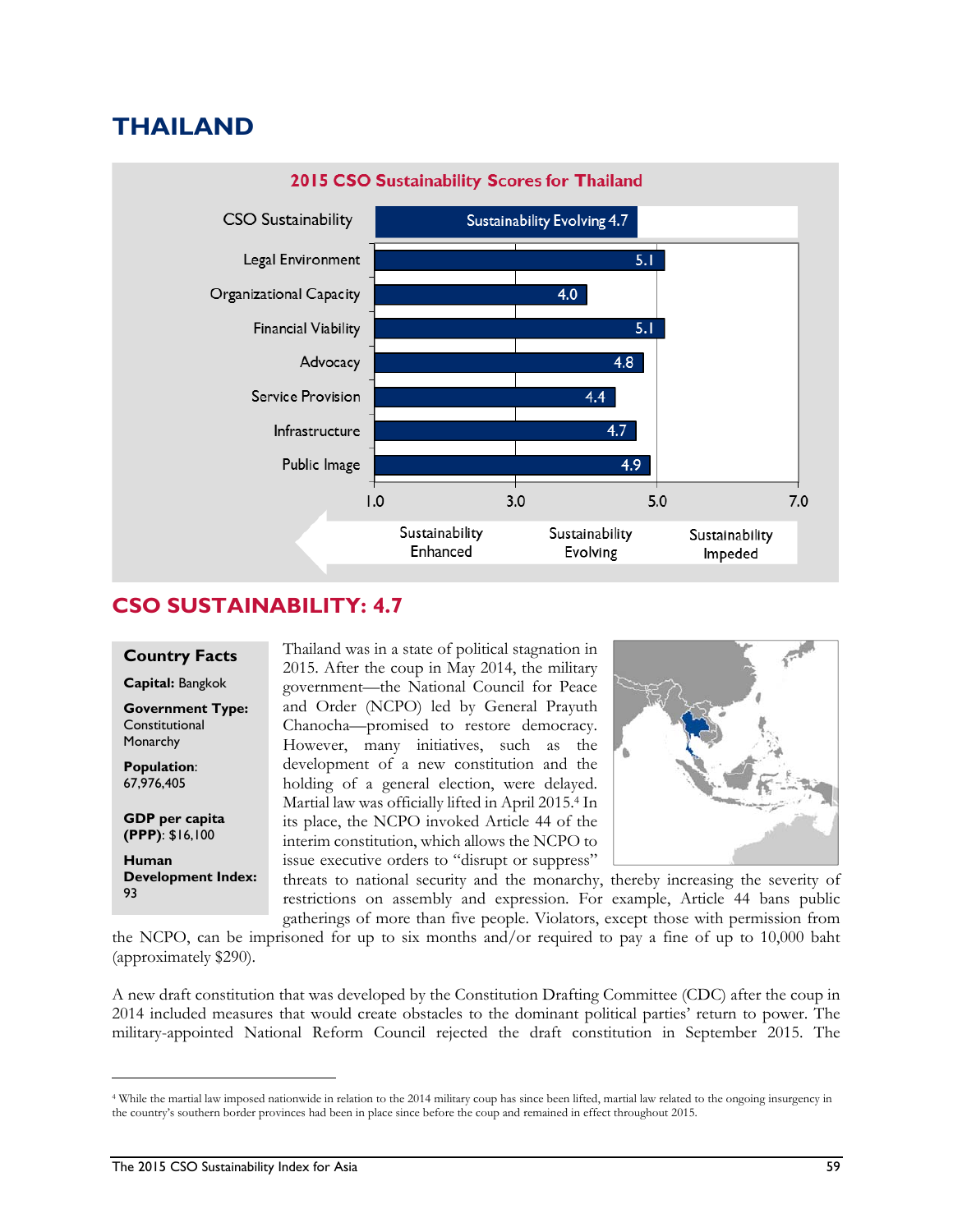government promised to hold a general election within fifteen months of the coup, but the election has since been delayed to 2017 with the rejection of the draft constitution.

Despite such political uncertainty, the overall sustainability of CSOs in Thailand improved slightly. CSOs demonstrated better capacity to engage in advocacy in 2015, achieving notable successes, including the adoption of surrogacy legislation and a government subsidy for newborns. During the government's second year in power, CSOs were better able to navigate its laws and regulations. CSOs also increased their networking and use of social media in 2015, which enhanced their public image. While the number of CSOs working on sensitive issues, such as minorities and violence in



the south of the country, remains limited, they have learned to manage their activities. For example, Deep South Watch (DSW), which aims to create a common space to promote peace in the deep southern provinces of Thailand, maintained its operations by involving military representatives in its events and using an academic approach to address community needs regarding conflict resolution.

Violence in the south declined in 2015. Data from the Deep South Incident Database (DSID) indicates that there were 674 Deep South Insurgency incidents in 2015, a decrease from 806 in 2014 and the lowest number in twelve years. According to DSW, the main factor contributing to this decline was the initiation of peace talks in February 2015, which continued throughout the year.

Corruption remains a significant issue in Thailand. According to Transparency International's 2015 Corruption Perception Index, Thailand is considered corrupt, with an unfavorable score of thirty-eight out of 100, placing it at seventy-sixth out of 168 countries. In 2015, the Office of the Auditor General found that a major Thai foundation misappropriated funds. As a result, the government subjected CSO activities to stricter monitoring and evaluation during the year.

Experts estimated that there were approximately 14,000 registered CSOs in Thailand as of 2014. However, as there is no single agency keeping records of registered CSOs, the number of registered CSOs is difficult to determine.

## **LEGAL ENVIRONMENT: 5.1**



CSOs can register as one of three legal forms in Thailand: foundations, associations, or NGOs. Associations and foundations register at the provincial or central level with the Department of Provincial Administration of the Ministry of Interior. The Office of National Culture Commission must issue a license before an association can be registered. Foundations are the most common forms of CSO in Thailand, and they must renew their registration every two years. All three forms are eligible to receive foreign funding.

The legal environment for CSOs in Thailand experienced both progress and setbacks in 2015. CSOs were more adept at navigating the laws and regulations of the NCPO, which allowed them to have some advocacy successes in 2015. On the other hand, the NCPO's implementation of Article 44 of the interim constitution, which allows it to suppress the exercise of the right to the freedoms of expression, assembly, and association, had a negative effect on the legal environment. Specifically, Article 44 empowers military personnel to search, arrest, detain, summon, and investigate individuals in cases of threats to national security or the monarchy, as well as promulgate any order deemed necessary to maintain public order. The NCPO has used Article 44 against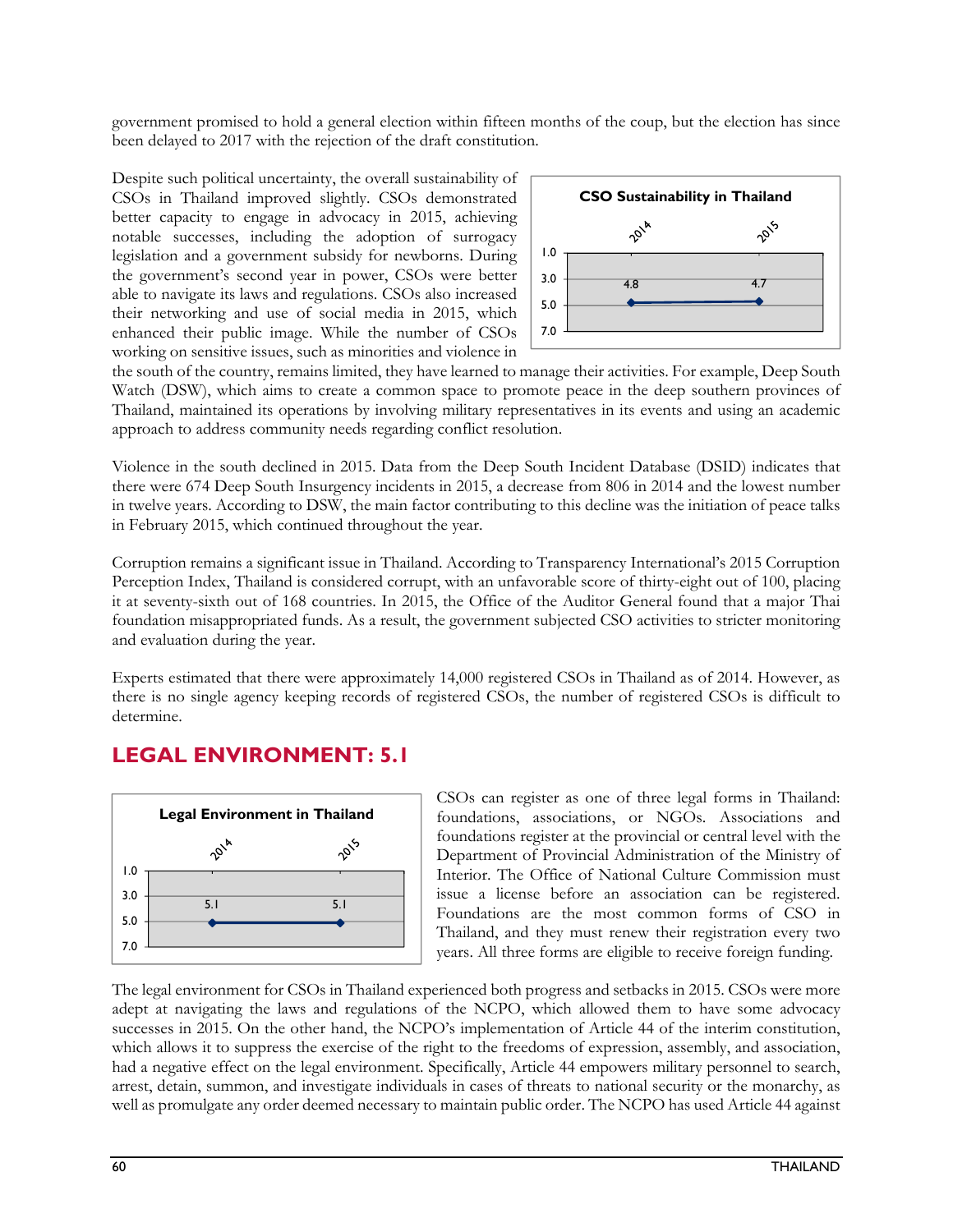activists on several occasions. For example, the NCPO summoned a prominent activist campaigning against a waste-to-energy plant in Chiang Rak Yai, ordering him to soften his protest and delete his Facebook post regarding the summons.

The NCPO continues to enforce legal restrictions on the freedom of expression, such as the lèse majesté, sedition, and defamation laws, as well as the Computer Crimes Act, in order to control dissenting voices. According to CIVICUS, between the coup and May 2015, at least 116 individuals were arrested for violating legal restrictions on the freedom of expression. In particular, the lèse majesté law under Section 112 of the Criminal Code—which provides for three to fifteen years of imprisonment for each count of defamation, insult, or threat to the Thai royal family—was aggressively enforced in 2015. According to CIVICUS, at least fortysix individuals were arrested under this provision.

In August 2015, the NCPO's Office of the Prime Minister introduced new regulations on CSOs to support the work of CSOs and promote fairness and good governance within the CSO sector as outlined in the Eleventh National Economic and Social Development Plan for 2012-2016. The regulations also support governmentorganized non-governmental organizations (GONGOs) in operating in accordance with government policies. In accordance with the new regulations the Board of Civil Society Development was formed in 2015. The Board—composed of high-ranking government officials, the Fund Manager of Thai Health Promotion Foundation, and the Director of the Thai Social Enterprise Office (TSEO)—has the authority and responsibility to promote and develop CSOs in support of government initiatives and policies. The Board is also responsible for creating a plan to promote and develop CSOs, support research and development, and provide training and capacity building. In addition, the Board was tasked with developing an informational database for CSOs and creating a CSO code of ethics. To create this code of ethics, in 2015 the Board employed global credit rating agencies to evaluate CSOs' finances in order to address transparency issues in the CSO sector.

Because the regulations favor CSOs whose operations are aligned with government policies, CSO experts fear that they could ultimately transform independent CSOs into government-aligned CSOs or GONGOs. In practice, the regulations also appear to hinder CSOs that address sensitive issues, such as politics and conflict in the south and in the northern hill areas, as the government views these objectives as being against government policies. While not mandated by the regulations, experts mentioned that the government generally requests CSOs working on such issues to submit additional paperwork in order to register. The registration process takes at least two years to complete.

In 2015, the government also subjected CSO activities to stricter monitoring and evaluation. Prompted by findings by the Office of the Auditor General that a prominent foundation, the Thai Health Promotion Foundation (ThaiHealth), misappropriated funds in 2015, the National Assembly was assigned to investigate the work of all CSOs with registered initial capital of more than one million baht (about \$28,600) to ensure transparency in spending. Many CSOs have since refused to register in order to avoid the National Assembly's review process, which requires extensive, time-consuming paperwork. Some of the CSOs investigated were shut down for conducting activities that were deemed unrelated to the objectives stated in their registration papers.

According to CSO experts, the NCPO usually requires CSOs working to change policies or improve land and forestry management to provide additional information on activities that the NCPO sees as a threat to national security. CSOs in the south, such as DSW, claim that they must engage academics and military representatives in order to avoid government shutdown of their activities. CSOs working on issues related to women and children can operate more freely in eastern Thailand.

CSOs that are deemed charitable organizations by the Minister of Finance are exempt from income tax on membership fees, monetary and in-kind donations, gifts, and income from private schools established by CSOs. In order to be exempt from income tax, CSOs must meet the criteria under Revenue Law Code 47(7) of the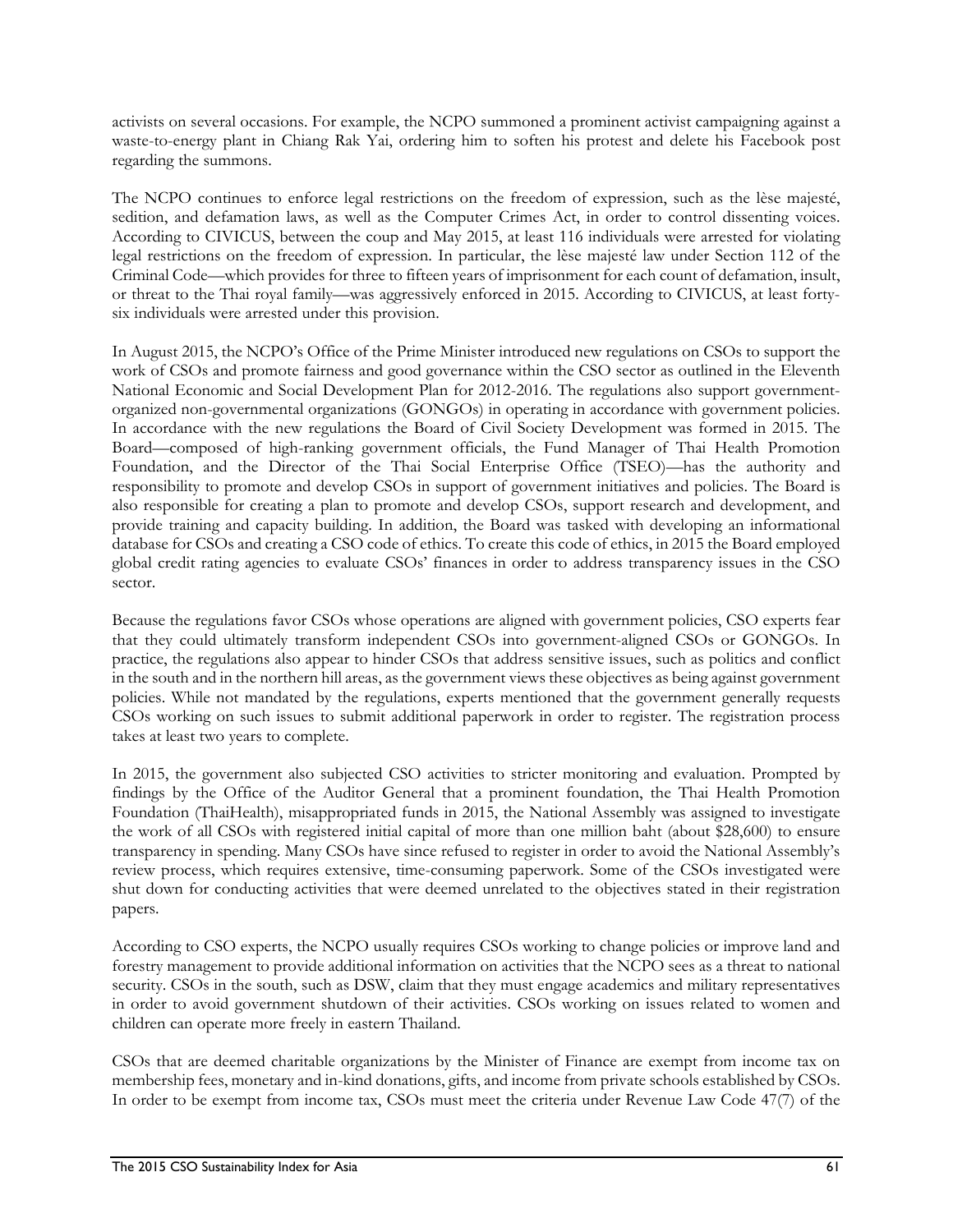Ministry of Finance's Declaration of Charitable Organization. Citizens who donate to registered foundations and associations are granted income tax deductions.

CSOs registered as social enterprises with TSEO or registered as consultants with the Ministry of Finance are allowed to earn income from their goods and services. However, CSOs that engage in economic activity are subject to income tax on their income, including rental fees, income from goods and services, and income from capital, such as interest and dividends. CSOs that are allowed to earn income are also eligible to compete for government contracts. Other CSOs, such as foundations, can sell souvenirs at special events, such as charity concerts.

Thailand still lacks an adequate number of trained CSO lawyers. Most lawyers in both major cities and remote areas are not familiar with the laws governing CSO. CSOs working on certain issues, such as children's and women's protection, are better able to access legal services related to their issues in major cities. DSW received funding from Sasakawa Foundation in 2015 to train the Muslim Attorney Center Foundation's (MAC) staff on CSO laws and regulations.

# **ORGANIZATIONAL CAPACITY: 4.0**

The organizational capacity of CSOs in Thailand generally remained unchanged in 2015.

Over the last few years, CSOs based in Bangkok and other cities—rather than local groups—have carried out many activities in the south. However, more local people and groups are now conducting projects in the south. This might be a result of the ongoing Back for Good project, implemented by the Southern Happiness Action Network, which aims to develop community leaders. Increasingly, this



project has gained acceptance by local communities, resulting in a sustained platform for local people to mobilize peace efforts. At the same time, many CSOs in eastern Thailand are government-sponsored organizations that implement activities that do not reflect the needs of the community. For example, a CSO may actively promote peace, while the target community is more concerned with child protection.

Overall, most large CSOs have clearly defined missions, which they tend to follow strictly. Small- to mediumsized CSOs are more likely to focus on short-term goals and planning. CSOs focused more on strategic planning in 2015, in part due to donor pressures. For instance, ThaiHealth required all projects to focus on long-term results and to be aligned with organization's long term goals and strategies. As a result, many CSOs now have better long-term strategies.

CSOs continued to struggle with internal management structures in 2015. Disputes between boards of directors and staff members are common. Many CSO boards, particularly in small- to medium-sized CSOs, suddenly change programmatic priorities in response to emerging issues in society, which might not be related to the organization's original purpose, thereby leading to dissent from staff. However, the gap between board and staff perspectives appeared to narrow in 2015, reducing internal disputes. In response to the NCPO's stricter monitoring and evaluation process, many CSOs have tried to improve their internal management, especially their financial systems.

Most CSO staff members in Thailand have low job security due to uncertain funding. Most CSOs recruit employees on a project basis. Because donor funding provides limited staff compensation, staff members are often overworked. In order to reduce costs, some CSOs, particularly foundations, recruit volunteers for their activities, though it is difficult to find well-qualified volunteers. According to the 2015 World Giving Index, 14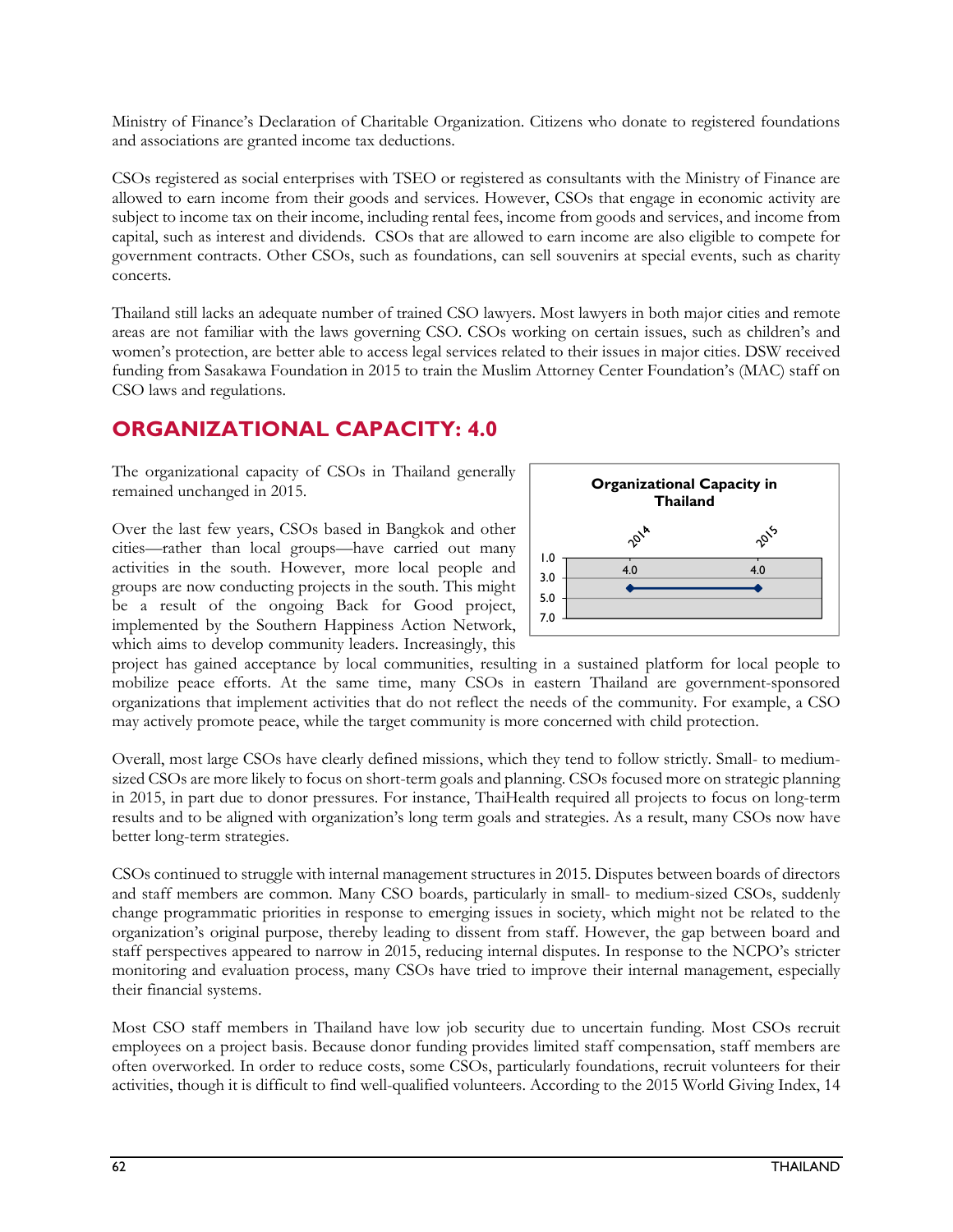percent of respondents in Thailand reported that they participated in voluntary action in 2014, compared to 18 percent in 2013.

The technological capacity of Thai CSOs is generally high. Most CSOs have basic IT equipment. CSOs' use of technology, such as Whatsapp and LINE messaging applications, social media channels such as Facebook, and other websites, improved greatly in 2015. DSW research found that LINE is the most used medium for CSOs nationwide to communicate with their constituents, while CSOs use websites as a home base for information on their activities.

# **FINANCIAL VIABILITY: 5.1**



The financial viability of CSOs in Thailand did not change significantly in 2015. The majority of Thai associations rely on international funding. According to members of the Chonburi NGO network in the east, more than 80 percent of registered CSOs in the east of the country raised their funds from international sources in 2015. While the military coup led to a decline in international funding in 2014, international donors, notably the World Bank and UNDP, returned in 2015. However, they focused their support on peace building projects in the south, while in previous years they funded

projects in an array of fields.

Foundations receive most of their funding from individuals and corporate social responsibility (CSR) programs. As a result of the government's 2015 campaign to raise awareness about the tax benefits of donating to CSOs, individual contributions to CSOs are believed to have increased in 2015. Foundations working on child development, in particular, seemed to benefit from more local support in 2015. For example, Slum Child Care Foundation received substantially more monetary and in-kind support during the year. Moreover, communities showed more interest in its work as evidenced by the increased number of people visiting the Foundation. Foundations working with children often receive in-kind support such as diapers, milk powder, food, and clothing from individuals and corporations. Well-known international CSOs such as World Vision and UNICEF also receive local donations on a monthly or yearly basis from Thai citizens with middle to high incomes. However, many CSOs still do not proactively seek such support or market the value of their work to attract donors.

Most CSOs depend on a single source of funding from international donors, local government, or companies. As a result, when a donor reduces funding, CSOs are forced to scale back activities and sometimes shut down. After years of declining international donor funding and fear of continued funding uncertainty caused by the political unrest, in 2015 CSOs started to pursue other sources of funding and fundraising, such as sponsorship programs and charity events, in order to diversify their funding portfolios and reduce risk should funding suddenly decrease again in the future.

The NCPO is using more public funding to restore peace and order in the country. For example, the NCPO allocated funding for the establishment of the Peace Center in the south, as well as for GONGOs. A levy on tobacco and alcohol (the so-called "sin" tax) provides funding to ThaiHealth. In 2015, in response to ThaiHealth's transparency issues, the NCPO considered amending the new draft constitution to prohibit the government from using the "sin" tax to subsidize CSOs directly. This amendment, however, was opposed strongly nationwide and was never adopted. However, experts believe that the ThaiHealth scandal may have impacted the government's decision to delay the creation of the Lottery Social Fund, which was supposed to begin operating in 2015 as a funding source for CSOs.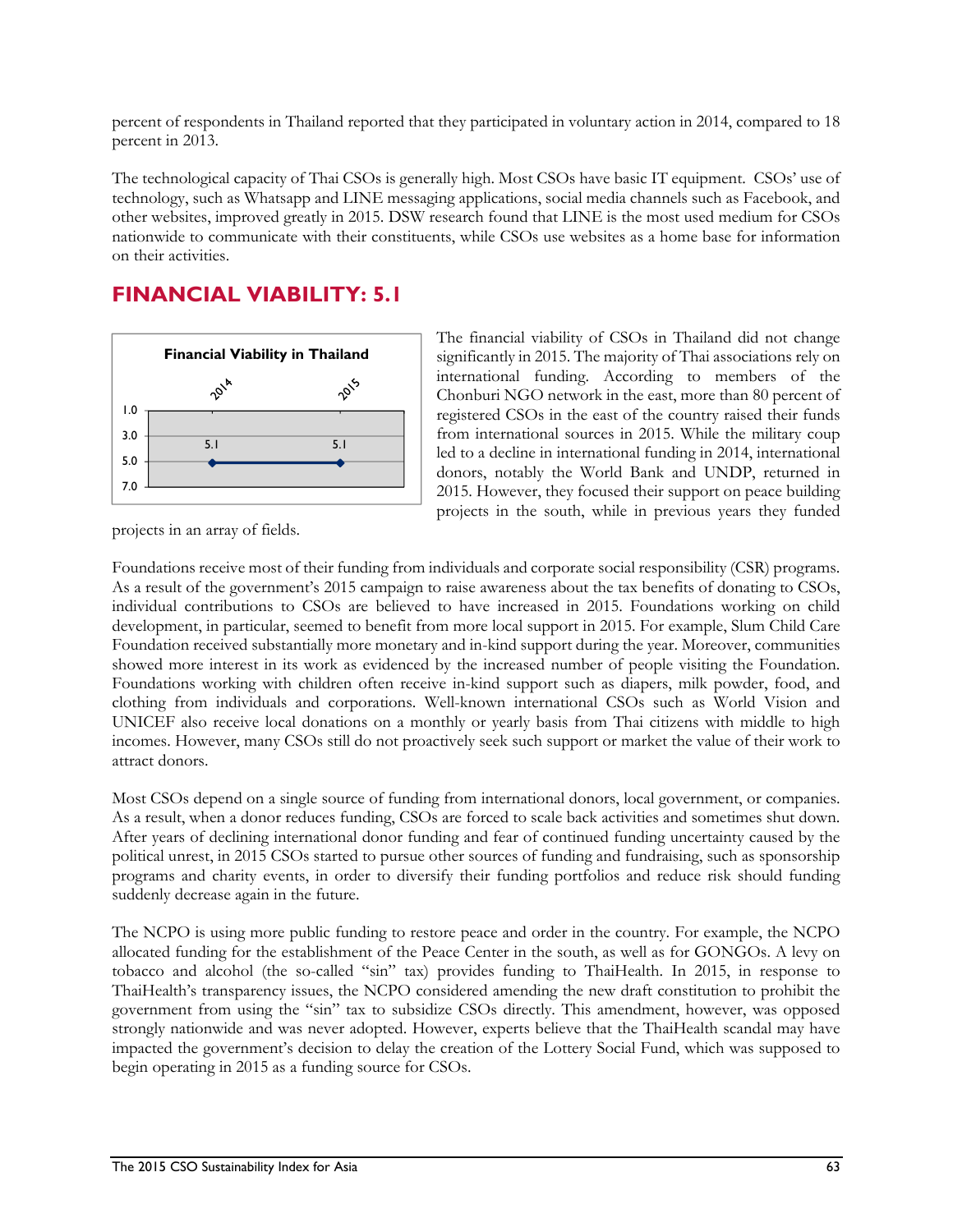CSOs registered with the Ministry of Finance as consultants or with the TSEO as social enterprises are allowed to bid for government projects and obtain business contracts with local companies, mainly through consulting projects. Many eligible CSOs enter into such public and private contracts to provide services, such as consulting or organizing seminars. For example, in 2015, the Thai consular contracted the Child Protection and Anti-Human Trafficking Association of Northern Thailand to organize a public seminar on precautions for traveling abroad. Other CSOs, such as foundations, can sell souvenirs at special events, such as charity concerts, but are otherwise not allowed to earn income.

International donors that provide substantial grants typically require their grantees to operate in a transparent manner, including undergoing independent financial audits and submitting detailed financial reports. On the other hand, small- and medium-sized CSOs with lower levels of funding often lack the capacity to develop sound financial management systems and fail to submit annual reports or financial statements. Small- to medium-sized CSOs are often unfamiliar with the terms of their agreements with donors and struggle to adhere to the agreed-upon budgets. Many CSOs focus on ensuring that their projects help their beneficiaries at the expense of developing sound budget plans and financial strategies.

Nevertheless, many CSOs improved or established financial management systems in 2015 in response to the NCPO's stricter monitoring and evaluation process. In particular, the government partnered with global credit rating agencies to evaluate CSOs' finances. As a result, highly-rated CSOs, such as Human Help Network Foundation (HHN), received more donations from prominent corporations in 2015.

# **ADVOCACY: 4.8**

Advocacy improved in 2015, as CSO-government engagement became more common. Over the past decade, CSOs were generally only able to communicate with the government through protests, but with the new government in place, meetings between CSO leaders and government authorities became more common in 2015. Under the new regulations on CSOs, the government organizes meetings at least once per year with CSO representatives working on a range of issues, such as women and children, culture, and



education, to discuss social development. However, when CSOs organize activities related to contentious issues—such as political issues, the military, or land or community rights—the government often bans or censors the activities.

At the same time, given the lèse majesté law—which criminalizes insults of members of the Thai royal family and the implementation of Article 44 of the constitution in 2015, CSOs continue to exercise caution in their advocacy activities. Military officers regularly visit CSOs in the south and southeast to monitor their activities. As a precaution, CSOs, especially in the south, tend to invite military officers to participate in activities in order to avoid having events canceled by the military.

In the far south, the Civil Society Council of the Southernmost Thailand was formed in 2011 to engage in policy discussions with the government, which focus on advocating for the People's Peace Roadmap. The roadmap, which was proposed by CSOs in the south, seeks to expedite the peace process by involving all relevant parties, including government officials, spokespersons of the National Front Revolution (BRN) movement, citizens, and media representatives. In January 2015, the Council introduced the Decree on Southern Development, which aims to form a strong autonomous governance system to create prosperity for people in the south, but the government had not acted on this proposal by the end of 2015.

CSOs had some advocacy successes in 2015, in particular the adoption of a surrogacy law and a government subsidy for newborns. As a result of CSO campaigns, the country's first surrogacy law was enacted in February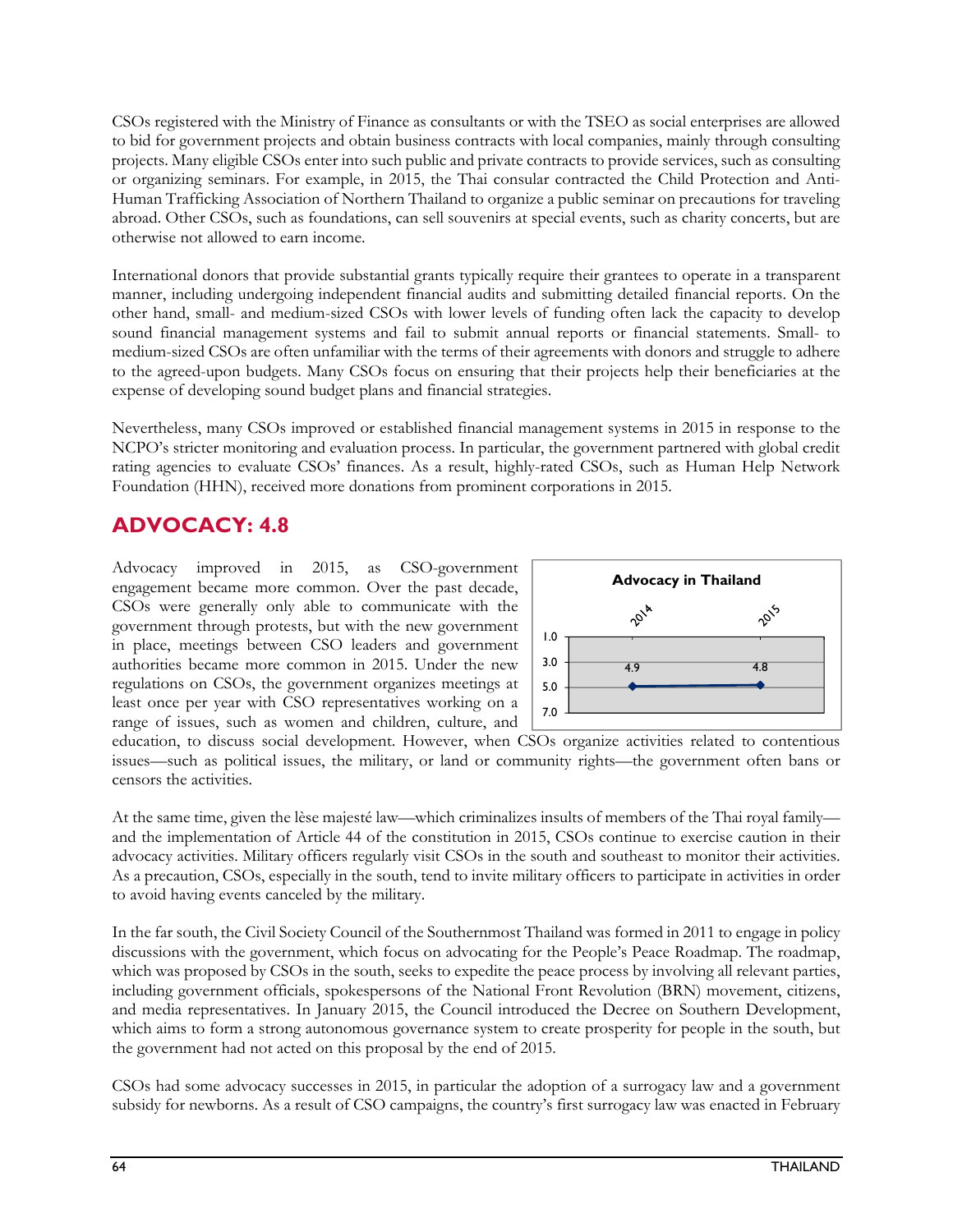2015, and came into force in July. However, the law imposes serious limits to surrogacy – only infertile couples who have been married for at least three years can seek a surrogate, and such surrogacy is limited to a spouse's siblings only. A government subsidy for newborns, which aims to ease costs for new parents and reduce the rate of abandoned children, became effective in March. Children born between October 1, 2015 and September 31, 2016 that live in poverty are eligible to receive 400 baht (about \$11) per month for twelve months and then 600 baht per month (about \$17) for three years. CSOs actively promoted the benefits of the surrogacy law and the subsidy legislation by spreading information through their networks, as well as during consultation sessions with their beneficiaries. These CSOs also helped their beneficiaries fill out registration paperwork for surrogacy.

In 2015, CSOs working on children's issues, including HHN, proposed an amendment to the Adoption Law and submitted it to the Ministry of Social Development and Human Security. The proposed amendment was adopted. The most significant change is that a new Department of Children and Youth will be created under the Ministry of Social Development and Human Security to make policy on these issues.

Large CSOs, such as the Education for Development Foundation (EDF), typically try to include government agencies in their initiatives. For example, in 2015 EDF signed a memorandum of understanding with a local Office of Education to ensure government cooperation on its projects.

CSOs are somewhat aware of the need to advocate for a favorable legal framework for the sector. However, such advocacy is rare; CSOs are more concerned with legal reforms that would impact local communities. In 2015, the Hill Area Development Foundation (HADF) managed to express its disagreement regarding the controversial ban on public gatherings of more than five people as outlined in Article 44 of the interim constitution. Furthermore, since 2012, CSOs have continued to make efforts to advocate for legislation on the Lottery Social Fund.

# **SERVICE PROVISION: 4.4**



ThaiHealth had been a major local funder for Thai CSOs promoting health, but the scandal in 2015 renders the future of ThaiHealth funding uncertain. As a result, to attract new donors, CSOs in every region are providing a more diverse range of services, such as community mobilization, research and education, awareness-raising, and promotion of good governance. Moreover, a wider range of organizations are responding to the needs of communities in hard-to-reach areas of Thailand. For instance, the Karen hill tribe in Morwakhi village of Chiang Mai province opened a learning

center to offer alternative education programs in their native language to cater to their community. Other minority communities provide similar services.

In order to provide services that truly meet the needs of communities, most CSOs conduct need assessments through both primary and secondary research. For well-funded projects, CSOs will send a field coordinator to gather community input prior to project design.

Products from large-scale CSO activities, such as research papers or publications, typically are accessible to the public. Large CSOs sometimes provide these products to university libraries and other CSOs, as well as post them on websites.

Large CSOs that are allowed to earn income typically have better knowledge of market demand and have the financial management and strategic planning skills to recover the costs of their services. The costs of most CSO services are covered by donor funding, though CSOs sometimes charge participation fees to recover costs for expenses not covered by donors.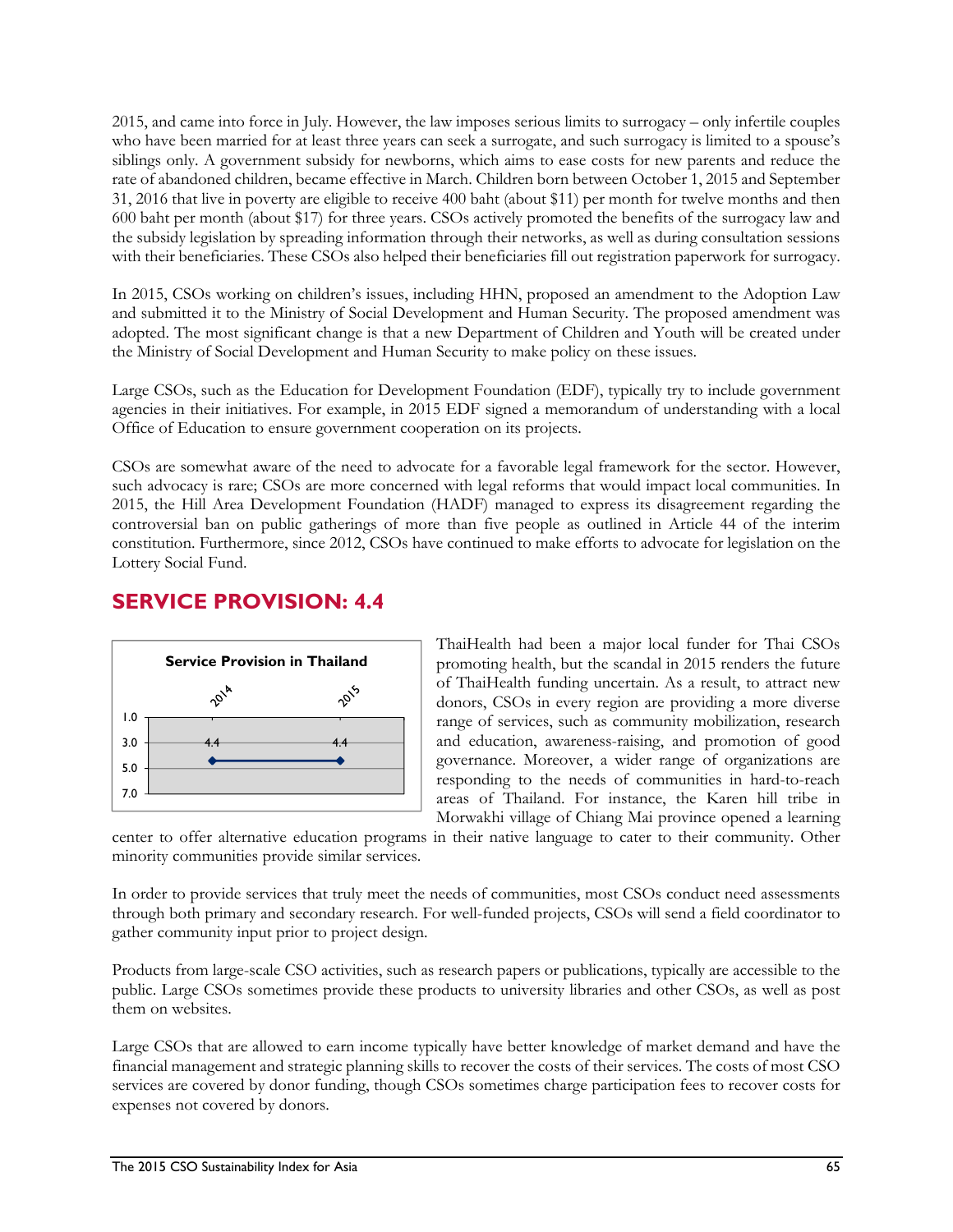The government occasionally recognizes the capacity of CSOs to respond to community needs, consulting CSOs and inviting CSO representatives to participate in meetings regarding social issues. However, the government provides limited financial support for CSO service provision. Only CSOs registered with the Ministry of Finance or TSEO are allowed to compete for government grants and contracts.

## **INFRASTRUCTURE: 4.7**

The infrastructure supporting CSOs in Thailand improved slightly in 2015.

Thaingo.org is the main platform that CSOs use to share information and news regarding job vacancies, policy updates, grant opportunities, and other areas that affect CSOs. However, the website was blocked several times in 2015 because some of the content mentioned political issues, which the government viewed as a threat to national security. DSW sends lists of funding opportunities to members of the



Civil Society Council of the Southernmost Thailand. CSOs can also find information on funding opportunities directly on donor websites.

Despite the transparency scandal, ThaiHealth is still a key intermediary support organization (ISO) in Bangkok, and is the only agency that provides training to its CSO grantees. ThaiHealth works closely with its CSO partners and seeks to identify and remedy weaknesses in their organizational capacities. It provides courses on basic project management, finance, and strategic planning. In 2015, ThaiHealth added a course on media training. ThaiHealth also serves as a major local grant-making organization, re-granting proceeds from "sin" taxes. In 2014, ThaiHealth's budget was 4.064 billion baht (approximately \$116 million).

In the south, the main ISO is the Peace Resource Center (PRC) developed by DSW, which provides consultations and trainings for CSO partners on topics such as project management and proposal writing. The Local Development Institute (LDI) also serves as an ISO in the south. LDI provides capacity building to community leaders, youth, and volunteers, and supervises and coordinates with CSOs to support local activities.

The Center for Civil Society and Nonprofit Management (CSNM) offers in-house training courses on project management for CSO leaders and executives, but they were not open to the public in 2015. CSNM's donors fund the courses and select the participants. CSNM also seeks to incorporate CSO topics into university curricula; however, this will not happen until 2016.

CSOs are forming more local networks, such as the Mae Klong Network and Tha Chin River Network. These networks are primarily focused on developing better living conditions for people in their communities. Most CSO networks meet once a month to discuss their work and emerging issues.

With the increased involvement of international donors in peace-building projects, Thai CSOs were given more opportunities to re-grant foreign funds in 2015. For example, LDI received a grant from the World Bank to implement a project called Peace Building and Facility Partnership, which provides sub-grants to local organizations in southern Thailand that promote peace, women's rights, children's rights, and media freedom.

Opportunities for intersectoral partnerships appear to have increased since the new regulation on CSOs encourages cooperation among CSOs, businesses, and the Thai Chamber of Commerce. In 2015, HADF worked with GE's corporate foundation to provide professional training to young women from hill tribe networks in Chiang Rai. PLAN worked with Microsoft to provide computer training in Chiang Mai. Also in 2015, the government established the Peace Center in the south to help regional peace building efforts. The Peace Center created a public space for all parties, including government, CSOs, and local citizens, to come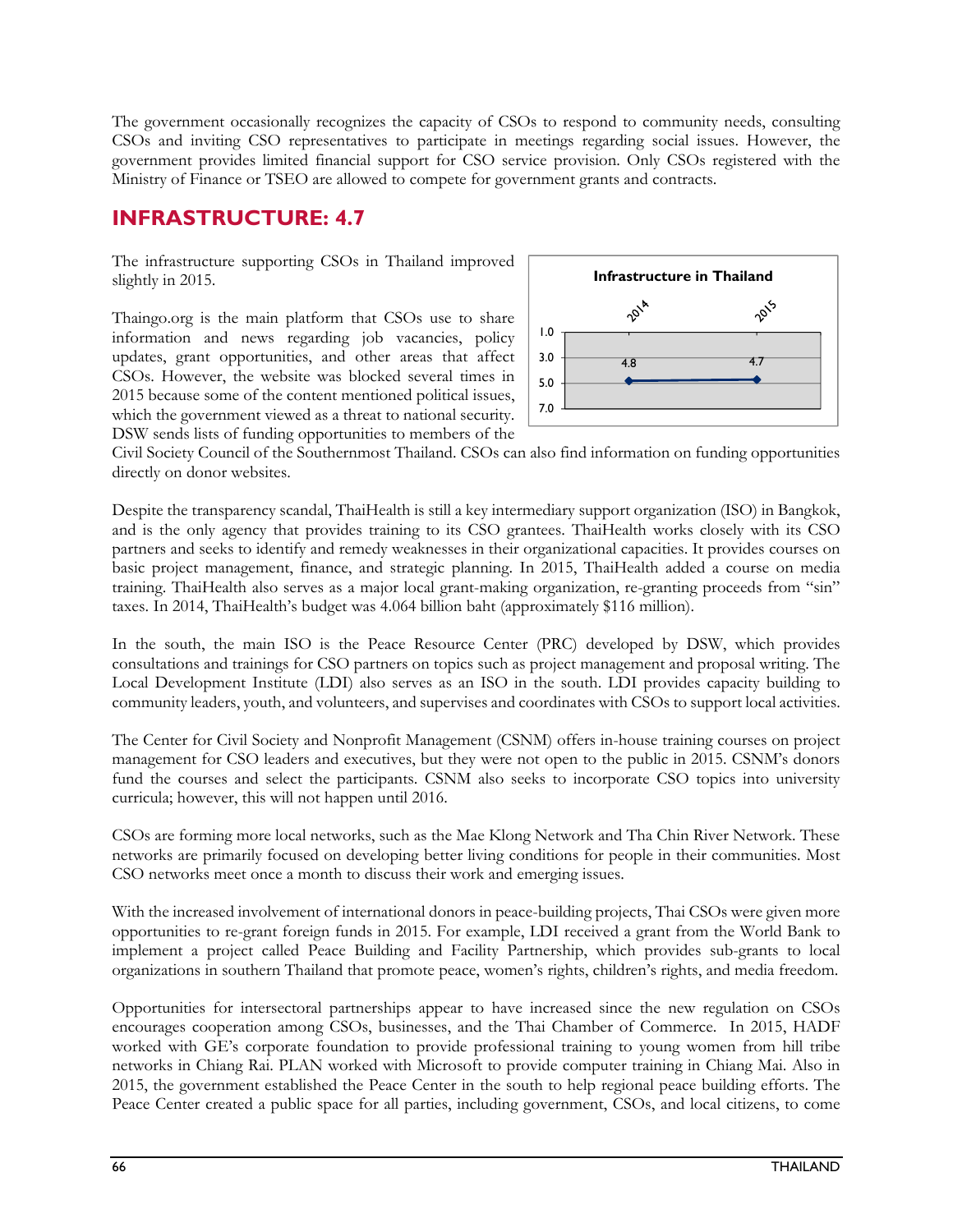together and exchange information and viewpoints. It focuses on building peace awareness among state authorities, CSO networks, and citizens, as well as encouraging local CSOs to play a larger role in peace talks.

# **PUBLIC IMAGE: 4.9**



The public image of CSOs improved in 2015, mainly because CSOs increasingly used social media to promote their activities and share news with the public. According to The Statistics Portal, 73 percent of Internet users in Thailand accessed social media in 2015, an increase from 70 percent in 2014, and 56 percent of the population was active on a social network. The most popular network was Facebook, utilized by 32 percent of the Thai population, followed by LINE (29 percent), and Facebook Messenger (28 percent).

Prior to the emergence of social media in Thailand, traditional media rarely covered CSO activities. Thai PBS, Bangkok Business Newspaper, Voice TV, Prachatai, Nation TV, and other non-mainstream television channels were exceptions; they have long had a positive perception of CSOs, and therefore work closely with CSOs and provide coverage of CSOs' impact on society. In 2015, the government remained in control of the media, claiming it was necessary for national security. Prosecutors used the lèse majesté law and the 2007 Computer Crimes Act—which criminalizes the online publication of forged or false content that endangers individuals, the public, or national security, as well as the use of proxy servers to access restricted material—to impose up to five years of imprisonment. The government continued to prosecute press and media outlets that present information that it considers divisive or misleading. During 2014, at least fourteen cable and satellite channels and over 7,000 community TV outlets were shut down. While most of them were allowed to resume operations in 2015, they had to tone down their political content. Starting at the end of 2014, the government revived its "Cyber Scout" initiative, which aims to create a volunteer network to report online behavior that threatens national security or insults the royal family. Since the initiative began, more than 200 websites have been blocked.

As social media has gained popularity across the nation and among CSOs, mainstream media can no longer avoid topics that interest the public. Over the past two years, the mainstream media has begun approaching CSOs to comment on prominent social issues, and CSOs have more influence over mainstream media due to their ability to quickly spread information online. Despite new media opportunities, CSOs continued to exercise self-censorship on topics involving politics and the monarchy to avoid shutdown of their activities. Even with the increased coverage, mainstream media still tends to provide unfavorable coverage of CSOs. For example, they often cover protests without explaining the context. Without this information, the public could view CSOs as simply creating a nuisance by organizing protests.

In practice, there is a divide between older and younger generations in terms of public perception of CSOs. The older generation is skeptical of CSOs, and views them as anti-government due to the mainstream media's generally negative coverage of the sector. By using social media and other new media platforms, younger generations receive more positive coverage of CSOs and thus have a more favorable view of them.

The government is making more effort to engage CSOs on social issues, as evident in the new regulations on CSOs that went into effect in August 2015. The government believes CSOs are well-equipped to address social issues and is willing to consult CSOs on such issues. At the same time, the government still perceives CSOs as threats to the economic development of the country. For example, CSOs and a network of marginalized rural communities protested against the development of a Special Economic Zone (SEZ) designed to attract domestic and foreign investors and increase prosperity due to concerns that it would harm the environment and the community's quality of life. The business sector has become more open to CSOs. Businesses believe that CSOs' activities are more effective than government policies at serving the needs of communities. The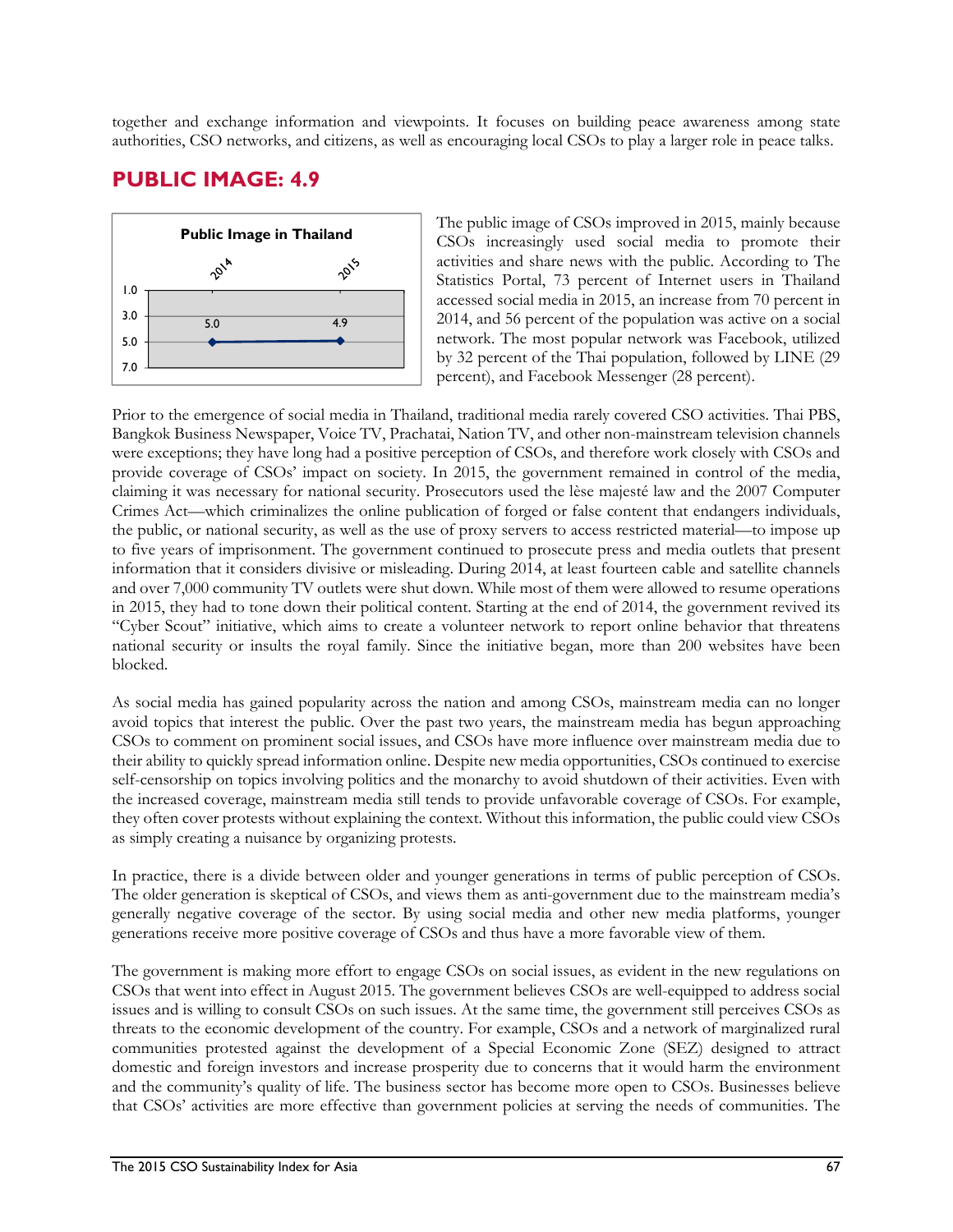business community is interested in education and environmental issues in particular. Most large corporations support the work of CSOs through CSR programs.

Most CSO public outreach efforts are concentrated on a select few media outlets and platforms, such as Thai PBS, Facebook, and, most importantly, LINE. CSOs widely use LINE as a communications tool, and use of this application continues to grow. LINE Thailand data showed that that 83 percent of mobile Internet users used the application in 2015, the second highest percentage after Japan.

Over the past few years, CSOs have begun operating in a more transparent manner at the request of their donors. To receive funding, CSOs must utilize sound financial and accounting systems. In addition, more CSOs are adopting codes of ethics due to the ThaiHealth scandal and the new regulations on CSOs, which aims to promote good governance within CSOs and implement the CSO Code of Ethics. Religious organizations seldom apply codes of ethics in their work or submit the requisite paperwork to the government, however. These groups claim that their work is built on trust, but many have been forced to shut down due to transparency issues.

Only medium- and large-sized CSOs tend to publish their annual and financial reports in order to demonstrate transparency and attract donations. Smaller CSOs rarely have the human resources, knowledge, or funds to produce sound annual and financial reports. In 2015, the National Municipal League of Thailand, a government entity, organized a campaign and workshop in Chiang Rai to encourage registered CSOs to submit annual and financial reports.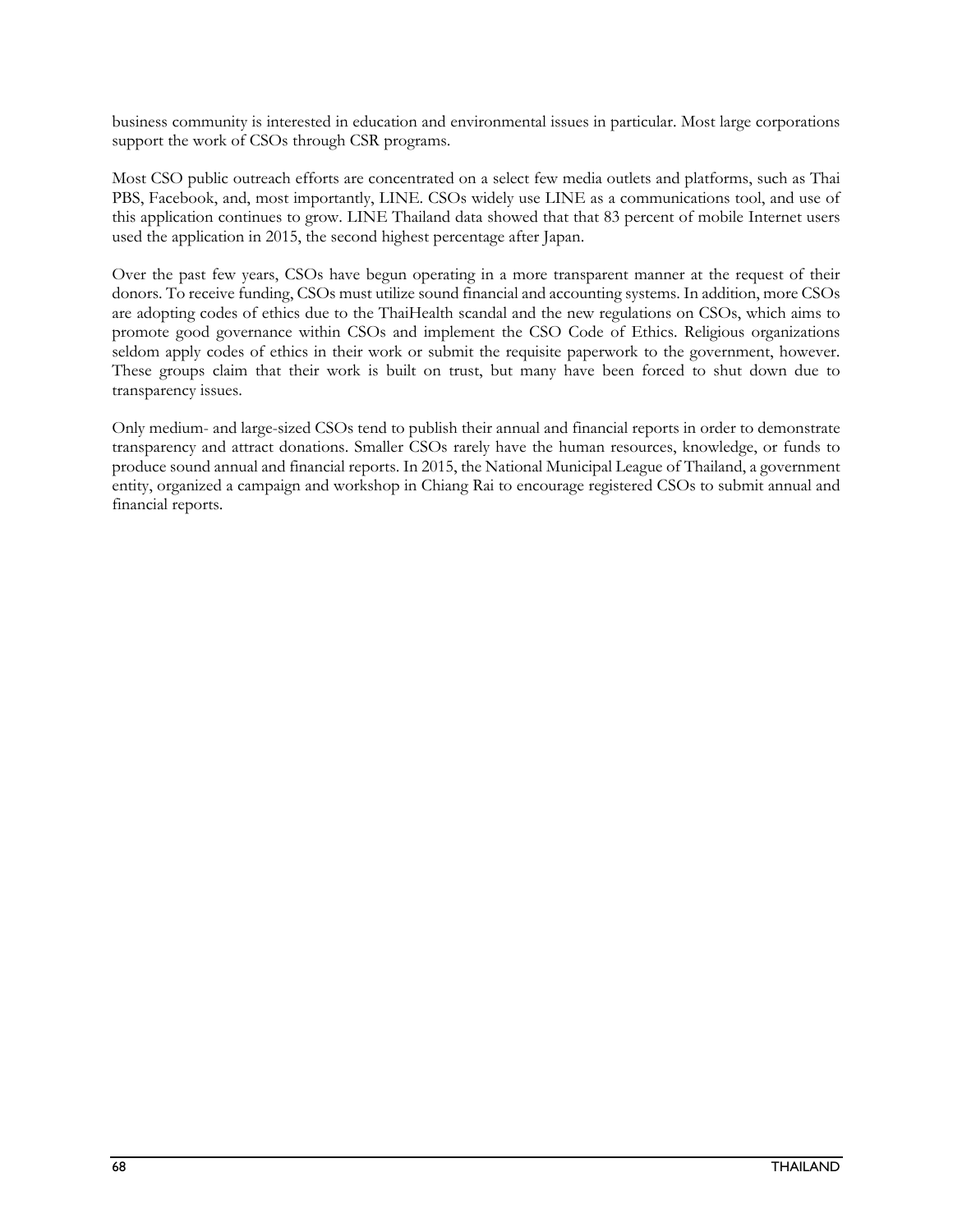# **ANNEX A: CSO SUSTAINABILITY INDEX METHODOLOGY**

# **I. INTRODUCTION**

The CSO Sustainability Index for Asia is a tool created by USAID to study the strength and overall viability of CSO sectors in each country. The Index is a valuable resource for USAID, other international donors, local CSO advocates, development partners, researchers, and academics. By using a standard set of indicators and collecting data each year, the CSO Sustainability Index tracks changes in the strength of the CSO sector over time and allows for cross-country comparison.

While the Index was initially developed as an internal USAID management and monitoring tool, its uses have broadened significantly over the past decade. In particular, we are pleased that local CSO leaders and activists have found the Index process and final product to be a useful opportunity to look at the larger picture and reflect on sectorial advancements and remaining challenges. Other offices and bureaus within USAID also view the CSO Sustainability Index as a unique model when developing their own monitoring tools.

The CSO Sustainability Index for Asia complements the long-standing CSO Sustainability Index for Central and Eastern Europe and Eurasia and sub-Saharan Africa. Given the increasing prominence of civil society and its role in development, the Index expanded into two new regions in 2011. The first editions of the CSO Sustainability Index for the Middle East and North Africa and the CSO Sustainability Indexes for Afghanistan and Pakistan were published in July 2012, the first edition of CSO Sustainability Index for Asia was published in 2015 bringing the total number of countries covered by CSOSI reports to seventy-five.

The 2015 Index will be the second edition of this publication. In order to ensure consistency and simplicity, no major changes in either the methodology or the questions were made this year.

Also, once again this year we emphasize one core step in the process: check your proposed scores with the corresponding description in "Ratings: A Closer Look" in order to ensure that the score accurately reflects the present state of CSO sector development in the country.

As in the past years, the contract for the 2015 Index has been awarded to Management Systems International (MSI) and the International Center for Not-for-Profit Law (ICNL). MSI and ICNL will manage coordination and editing of the Index. A senior staff member from each MSI and ICNL will serve on the Editorial Committee as will one or more senior USAID/Washington officials.

# **II. METHODOLOGY FOR THE IMPLEMENTER**

The following steps should be followed to assemble the Expert Panel that will meet in person to discuss the status of civil society over the reporting year, determine scores, and prepare a country report for the 2015 CSO (Civil Society Organization) Sustainability Index for Asia. The reporting year will cover the period of January 1, 2015, through December 31, 2015.

1. **Carefully select a group of not less than 8-10 representatives of civil society organizations to serve as panel experts.** Implementers are free to select panel members based on the following guidelines. If desired, the panel may include one representative from the USAID Mission, who would observe the process but not cast a vote on the scores. The panel members should include representatives of a diverse range of civil society organizations including the following types:

- local CSO support centers, resource centers or intermediary support organizations (ISOs);
- local CSOs, community-based organizations (CBOs), and faith-based organizations (FBOs) involved in a range of service delivery and/or advocacy activities;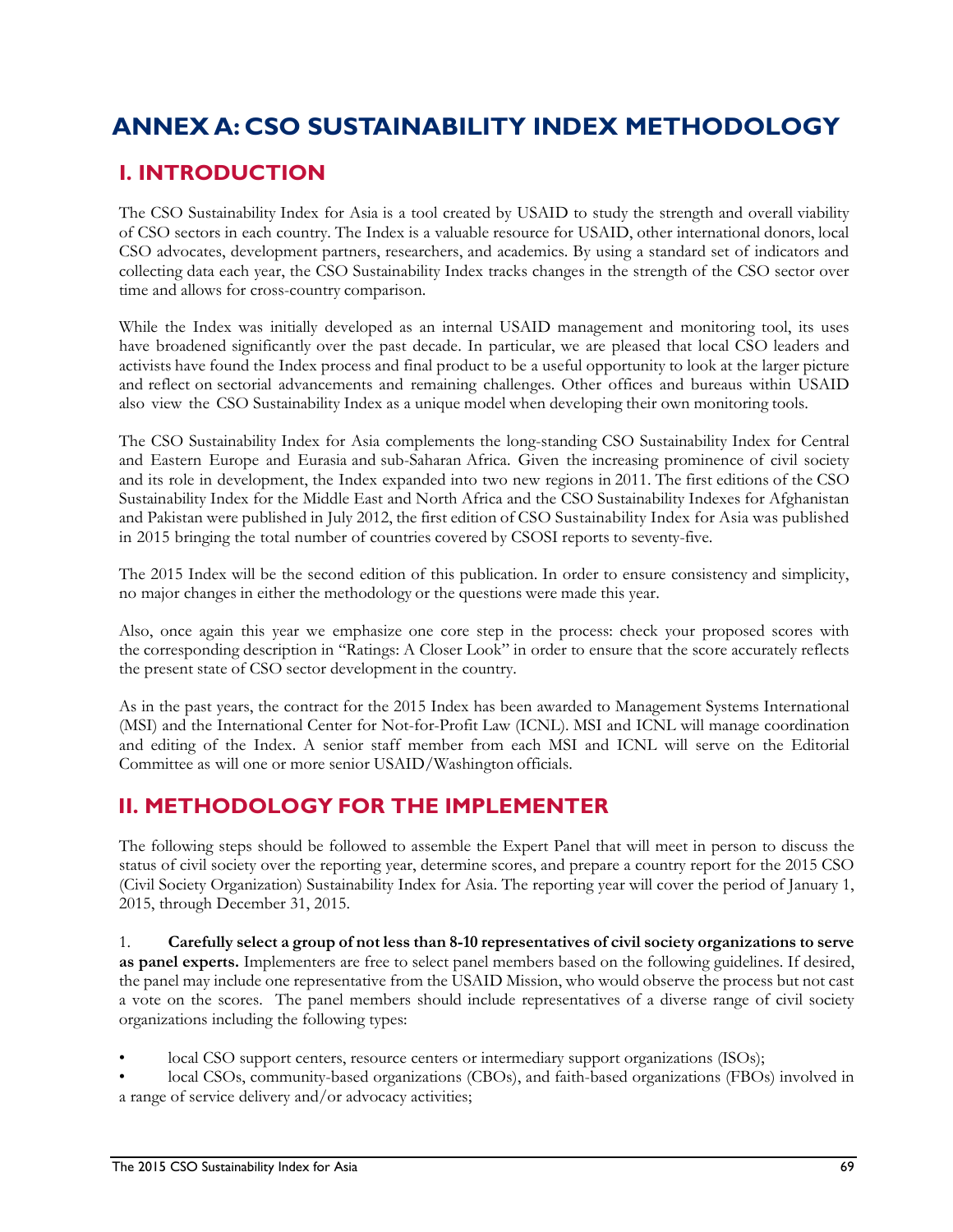- academia with expertise related to civil society and CSO sustainability ;
- CSO partners from government, business or media;
- think tanks working in the area of civil society development;
- member associations such as cooperatives, lawyers' associations and natural resources users groups;
- international donors who support civil society and CSOs; and
- other local partners familiar with civil society.

MSI recommends that the Expert Panel be primarily nationals. CSOs represented on the panel can be those whose work is heavily focused on either advocacy or social service delivery. To the extent possible, panelists should represent both rural and urban parts of the country. They should also represent women's groups, minority populations, and marginalized groups, as well as sub sectors such as women's rights, community-based development, civic education, microfinance, environment, human rights, and youth. The panel should include an equal representation of men and women. If the implementer believes that this will not be possible please explain why in a note submitted to Allison Poyac-Clarkin (apoyacclarkin@msi-inc.com) at MSI for consideration prior to undertaking the panel.

In some instances, it may be appropriate to select a larger group in order to reflect the diversity and breadth of the civil society sector in the country. Please keep in mind, however, that a significantly larger group may make building consensus within the panel more difficult – and more expensive if it entails arranging transportation for panelists who are based far from the capital. Alternatively, if regional differences within a country are significant, implementers may want to consider holding regional panels. Should the implementer wish to pursue this additional task, the methodology should be outlined and submitted to Allison Poyac-Clarkin (apoyacclarkin@msi-inc.com) at MSI for consideration and discussion **prior to undertaking the regional panels.** 

2. **Ensure that panel members understand the objectives of the exercise.** The objective of the panel is to develop a consensus-based rating for each of the seven dimensions of civil society sustainability covered by the Report and to articulate a justification or explanation for each rating consistent with the methodology described below. The overall goal of the Report is to track and compare progress in the sector over time, increasing the ability of local entities to undertake self-assessment and analysis. It also aims to develop an increased understanding of the civil society sector among donors, governments, and CSOs for the purposes of better support and programming.

The instructions and previous years country report should be submitted to the members of the Expert Panel a minimum of three (3) days before convening the panel so that they may develop their initial scores for each indicator before meeting with the other panel members. If possible, it is useful to hold a brief orientation session for the panelists prior to the panel discussion. Some partners choose to hold a formal training session with panel members, reviewing the methodology document and instructions, other partners provide more of a general discussion about the objectives of the exercise and process to the panelists.

3. **Convene a meeting of the Expert Panel.** MSI requests that implementers plan to complete this meeting no later than March 4, 2016, for the 2015 exercise.

4. At the Expert Panel meeting, please **remind panelists that each indicator and dimension of the Asia CSO Sustainability Report should be scored according to relevant examples of recent or historical conditions, policies, and events in the country. They should review the previous year's score prior to reviewing the indicators for the current year.** The rating process should take place alongside or directly following a review of the rating process and categories provided in "Ratings: A Closer Look."

For each indicator of each dimension, allow each panel member to share his or her initial score and justification with the rest of the group. At the end of the discussion of each indicator, allow panel members to adjust their scores, if desired. Then, **eliminate the highest score and the lowest score,** and average the remaining scores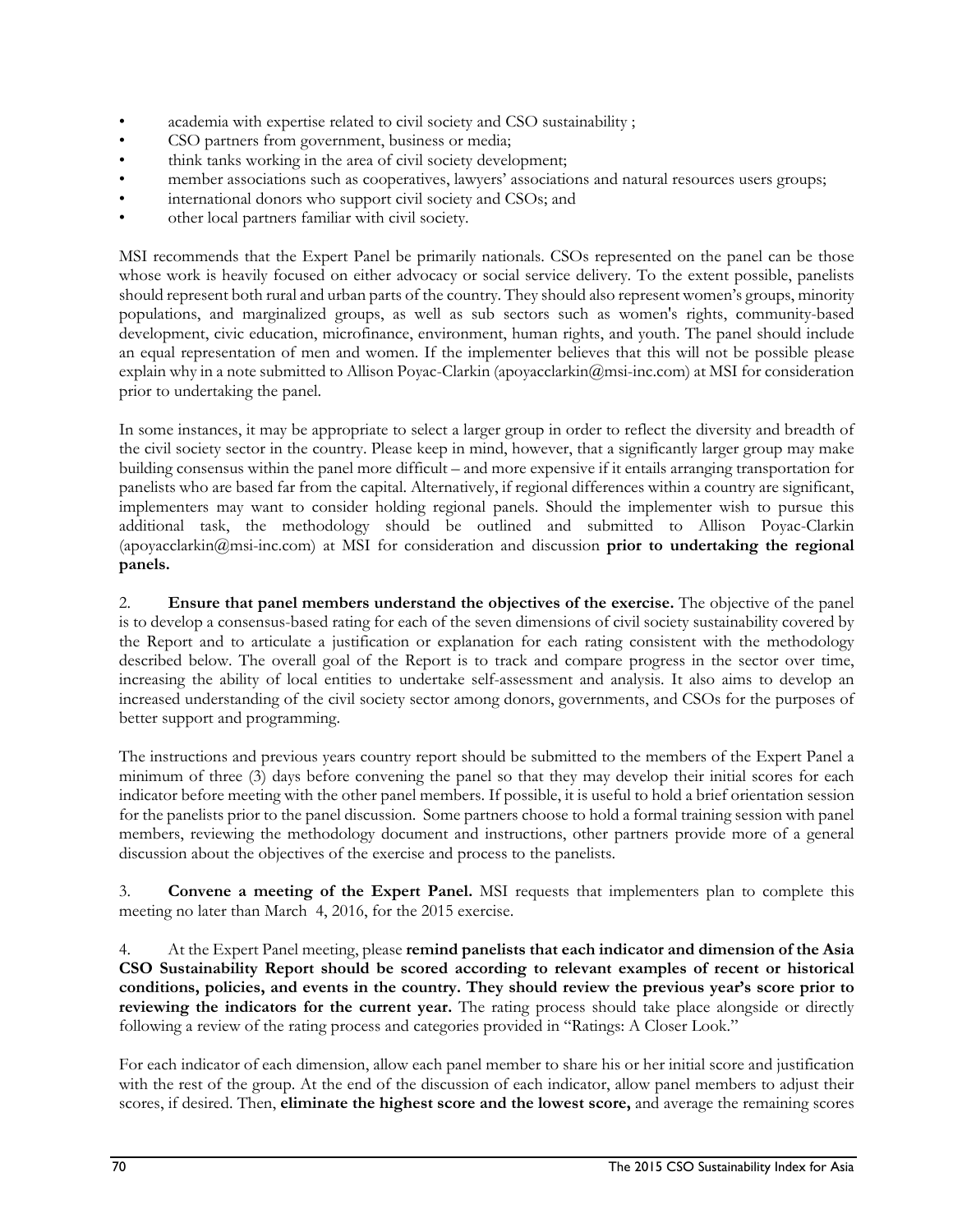together to come up with one score for each indicator. Once a final score has been reached for each indicator within a given dimension, calculate the average or arithmetic mean of these scores for a preliminary score for the dimension. Be sure to take careful notes during the discussion of each indicator, detailing the justifications for all scores, as this should serve as the basis of the written report. Please keep all scores on record, making sure that personal attribution cannot be made to individual panel members (see sample below, Figure 1). Ultimately, every score should be supported by evidence in the country report (see #8 below), and should reflect consensus among group members.

| Panel<br>Member | Legal<br>Environment | Organizational<br>Capacity | Financial<br>Viability | Advocacy | Service<br>Provision | Infrastructure | Public<br>Image |
|-----------------|----------------------|----------------------------|------------------------|----------|----------------------|----------------|-----------------|
|                 |                      |                            |                        |          |                      |                |                 |
|                 |                      |                            |                        |          |                      |                |                 |
|                 |                      |                            |                        |          |                      |                |                 |

Figure 1: Score Sheet for Panel Meeting

5. After the panel has come to a score for each dimension, compare the score for each dimension with last year's score to ensure that the direction of change reflects developments during the year. For example, if an improved score is proposed, this should be based on concrete positive developments during the year. On the other hand, if the situation worsened during the year, this should be reflected in a lower score.

Note that the Sustainability Index methodology recognizes that change tends to be incremental and that most dimensions of the Index will not change radically from year to year. As a result, the Editorial Committee generally only recommends a change of .1 for modest changes in a dimension. A change of .2 is considered very significant and is recommended only for major changes in a dimension. Larger differences are generally only warranted if there are radical changes in a country's political environment that impacted CSOs.

6. Once scores for each dimension are determined, as a final step, **review the description of that dimension in "Ratings: A Closer Look."** Discuss with the group whether the score for a country matches that rating description. For example, a score of 2.3 in organizational capacity would mean that the civil society sector is in the "Sustainability Enhanced" phase. Please read the "Sustainability Enhanced" section for Organizational Capacity in "Ratings: A Closer Look" to ensure that this accurately describes the civil society environment. If not, discuss as a group to determine a more accurate score that fits the description for that dimension.

7. **Discuss each of the seven dimensions of the Index and score them in a similar manner.** Once all seven dimensions have been scored, average the final dimension scores together to get the final country Index score. Be sure to include a synopsis of this discussion in the draft country report.

#### 8. **Please remind the group at this stage that reports will be reviewed by an Editorial Committee (EC) in Washington, D.C. that will provide feedback on recommended scores and possibly request adjustments in scores pending additional justification of scores.**

9. **Prepare a draft country report.** The report should cover the calendar year 2015 (January 1, 2015, through December 31, 2015). The draft report should include an overview statement and a brief discussion of the current state of sustainability of the civil society sector with regard to each dimension. The section on each dimension should include a discussion of both accomplishments and strengths in that dimension, as well as obstacles to sustainability and weaknesses.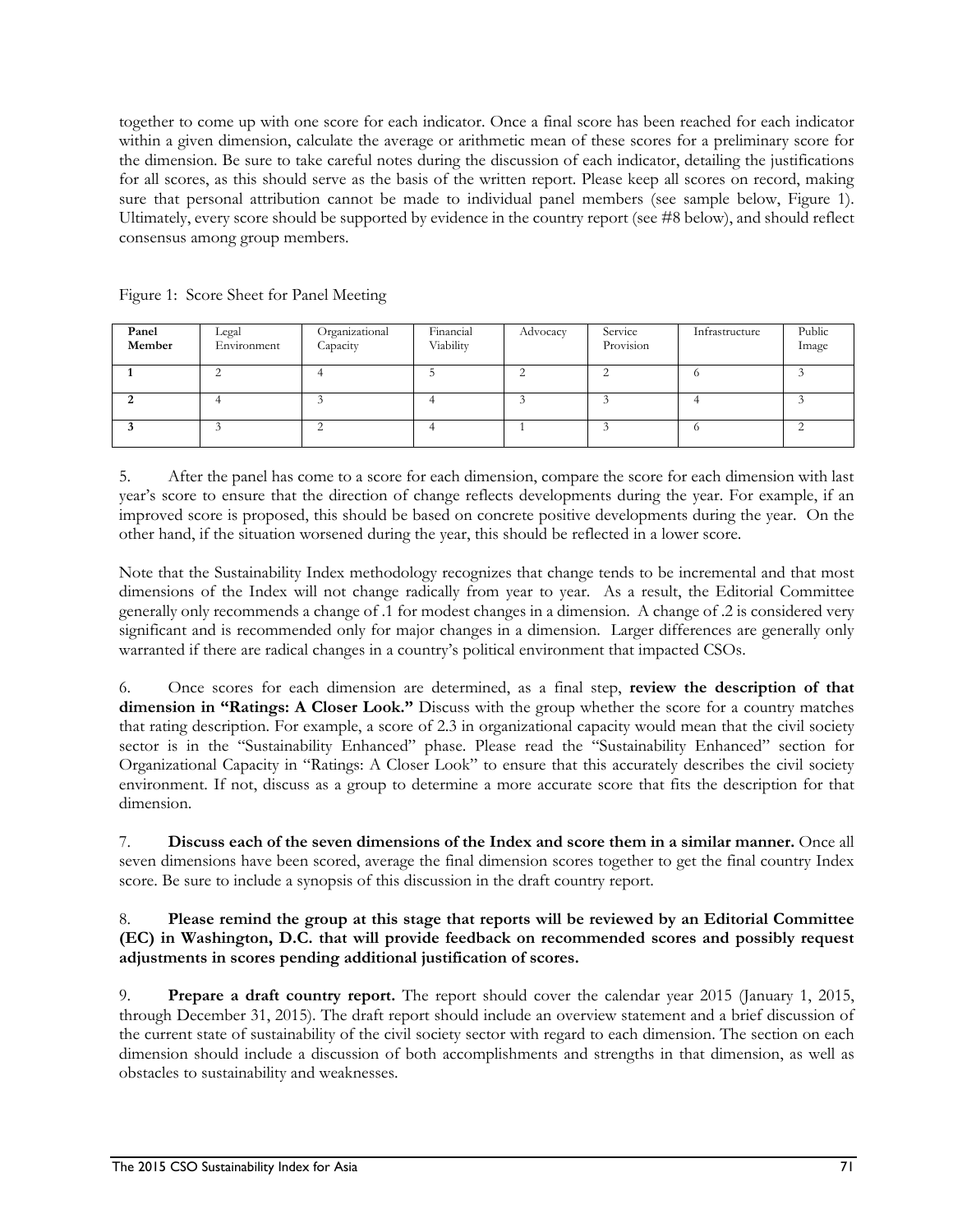In the overview statement, please include an estimated number of registered and active CSOs, as well as an overview of the primary fields and geographic areas in which CSOs operate.

Please limit the submissions to a maximum of five pages in English. Please keep in mind that MSI is relying on implementers to ensure that reports are an appropriate length and are well written, as it does not have the capacity to do extensive editing.

Please include a list of the experts who served on the panel with the report. This will be for MSI's reference only and will not be made public.

Before finalizing your report, please ensure that it meets the following criteria:

(1) The score for each dimension must be within 0.3 of the score on the previous year's report. Please refer to the instructions for an explanation of what each 0.1 score change means.

(2) All indicators for which there were changes from the previous year are addressed in the narrative section for each dimension. (If there was no change in a specific indicator, please state "there was no change in" that indicator.)

(3) The narrative description of each dimension includes sufficient specific examples from the year covered by the report

(4) If there are no changes in a dimension, the report must state "no events or changes in this dimension." Do not simply copy sections from the previous year's report

(5) Reports must include a 1 – 2 paragraph overview of key trends in the country context that affect CSOs and their constituencies.

Deliver the draft country reports with rankings via email to Alex Nejadian (anejadian@msi-inc.com) at MSI **no later than February 19, 2016** unless MSI approved a later delivery date in your work plan.

The project editor will be in contact with you following receipt of the report to discuss any outstanding questions and clarifications regarding the scoring and the report's content.

10. **Revise the report.** Within 2 weeks of receiving your draft report, MSI and its partner, ICNL, will send you an edited version of your report that has been copy edited for grammar, style and content. As necessary, the editors will request that you revise the reports on the 5 criteria laid out in step 9. Please request any clarification needed as soon as possible, then submit your revised report within 2 weeks of receiving feedback from the editors.

11. In Washington, **an Editorial Committee (EC) will review the scores, ratings, and draft country reports**, and it will discuss any issues or concerns with the implementer. The EC consists of representatives from USAID, MSI, ICNL and at least one regional expert well versed in the issues and dynamics affecting civil society in Asia. Further description of the EC is included in the following section, "The Role of the Editorial Committee" (see below). **If the EC determines that the panel's scores or ratings are not adequately supported by the description provided in the country report, particularly in comparison to the scores and reports of other countries in the region, the EC may request that the description be strengthened and the score be adjusted, thereby ensuring cross-country comparability.** The implementer will be responsible for responding to all outstanding comments from the EC, as communicated by the project editor, until the report is approved and accepted by USAID. A USAID representative chairs the EC.

12. Once the 2015 Asia report is approved by USAID for distribution, MSI will send you both electronic and hard copies of the final report so you can conduct outreach activities to promote its distribution in your country. Examples of such outreach activities are: a reception, a presentation of the findings of the report, electronic distribution (e.g., listserves or websites) posting on websites. The final public reports will be made available in English and French. Please note that it is very important that outreach activities and distribution of the final report do not begin before you receive the final report confirmation.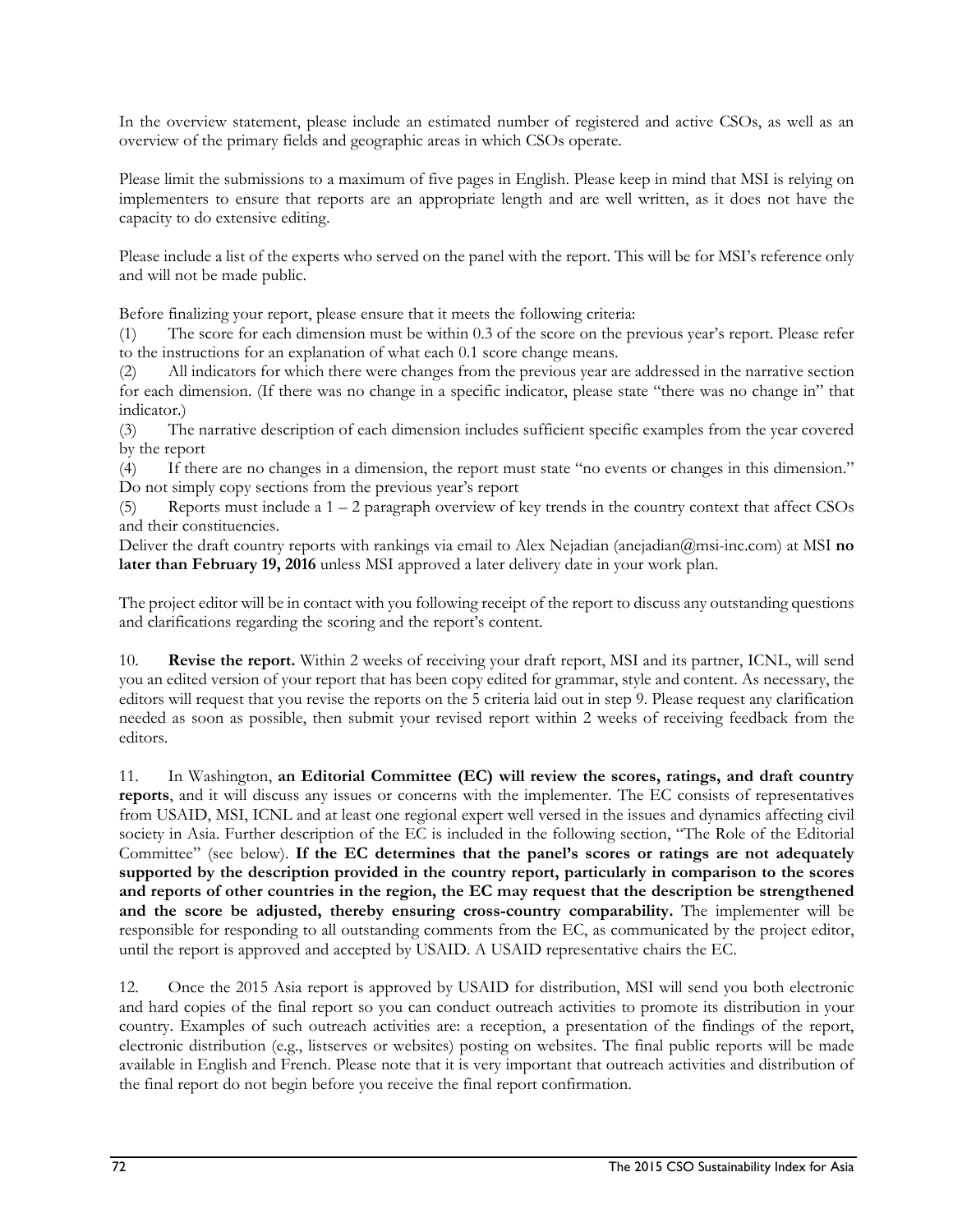13. MSI is very interested in using the preparation of this year's Report to track **lessons learned** for use in improving the monitoring process in upcoming years. MSI would appreciate if implementers would record and submit observations that may increase the usefulness of this important tool to Allison Poyac-Clarkin (apoyacclarkin@msi-inc.com). To the extent feasible, please submit observations that cover your experiences with each step outlined above.

#### **The Role of the Editorial Committee**

All country reports are reviewed and discussed by the Editorial Committee (EC) composed of regional and sector experts in Washington, D.C. This committee is chaired by a USAID representative and it includes additional USAID representatives with regional expertise. The committee also includes civil society experts representing MSI and ICNL.

The Editorial Committee has three main roles. It reviews all reports, scores, and ratings to ensure that country report narratives are well written and compelling, and that they support the scores and ratings. A compelling narrative demonstrates that a score and rating is based on sufficient evidence (i.e., systematic and widespread cases or situations) and is not based on one or two individual or random cases or situations. For example, if a country has a large number of CSOs with strong financial management systems that can raise funds locally from diverse sources, there would be a compelling justification for a favorable financial viability score and rating. On the other hand, if a country has only one or two CSOs with the ability to raise funds from diverse sources, a favorable financial viability score would be less justified. The EC also ensures that the rating for each dimension meets the criteria described in "Ratings: A Closer Look," so that scores and narratives accurately reflect the sustainability of civil society in each country. Finally, and most importantly, the EC considers a country's scores and ratings in relation to the scores for other countries, providing a regional perspective that ensures comparability of scores across Asia and across other regions covered by the CSO Sustainability Index Report, including the Middle East- North Africa, sub-Saharan Africa and Europe and Eurasia.

The USAID Chair of the EC has the final say on all scores and may contact an implementer directly to discuss a panel's scores and to clarify items in the country report prior to finalizing the scores and country reports.

**1.** Implementers are encouraged to remind panels from the outset that the EC may ask for further clarification of scores and ratings, and may modify scores and ratings where appropriate. However, by adding the step for each panel to compare its scores with "Ratings: A Closer Look" (which is essentially what the EC does), there will be less of a need for the EC to adjust scores. Ensuring that the country report narrative for each dimension adequately justifies the corresponding score will also reduce the need for the EC to make adjustments or to request clarification.

# **III. INSTRUCTION FOR EXPERT PANEL MEMBERS**

### **I. DEFINITIONS:**

Throughout the process of developing a country report for the CSO Sustainability Index (CSOSI), please use the following definitions:

*Civil Society Organization (CSO):* Civil society organizations are defined "broadly as any organizations, whether formal or informal, that are not part of the apparatus of government, that do not distribute profits to their directors or operators, that are self-governing, and in which participation is a matter of free choice. Both member-serving and public-serving organizations are included. Embraced within this definition, therefore, are private, not-for-profit health providers, schools, advocacy groups, social service agencies, anti-poverty groups,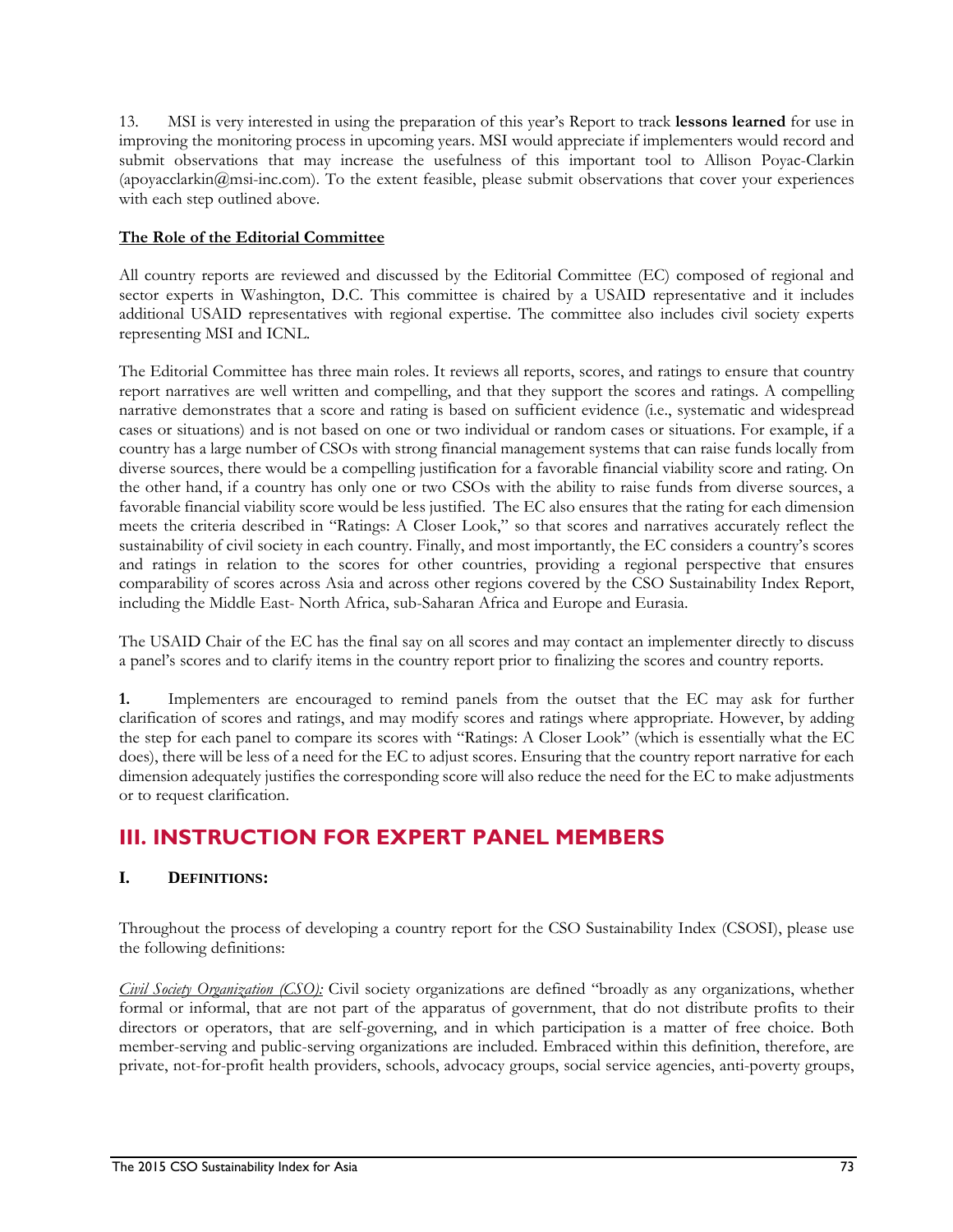development agencies, professional associations, community-based organizations, unions, religious bodies, recreation organizations, cultural institutions, and many more."5

*CSO Independence:* In many countries, government, political parties, and private companies establish and support CSOs. However, the CSOSI includes only organizations and groups that are self-governing, with a distinct legal and/or functional identity. CSOs typically include informal non-registered groups, but to be included in the CSOSI they must possess the structure and continuity to be distinguished from a single gathering of individuals and from personal or family relationships.

#### **II. PROCESS:**

The following steps should be followed to assemble a country report for the CSOSI.



**Step 1:** After the CSOI Implementing Partner (IP) selects panel members, which much be approved by MSI, the IP should meet with selected panelists to explain the process, review the scoring methodology, and provide the previous years' country report. Selected panelists should then use the following steps to guide them through the individual rating process. This should occur in advance of the Expert Panel Meeting. The steps that follow will then be repeated during the CSO Expert Panel meeting, where panel members will discuss their initial scores, and the evidence for these scores, and determine by consensus the final scores for each of the indicators and dimensions.

**Step 2:** Selected panelists review the prior years' country report, taking note of each dimension score and the narrative supporting it. For the current edition of the country report, **every dimension score must be within 0.3 above or below** the dimension scores in the previous year's report, and the narrative must explain how the situation has changed to justify the change in dimension score. For example, if the dimension score was 4.3 the

l

<sup>5</sup> Toward an Enabling Legal Environment for Civil Society, Statement of the 16th Annual Johns Hopkins International Fellows in Philanthropy Conference, Nairobi, Kenya. The International Journal of Not-for-Profit Law, Volume 8, Issue 1, November 2005.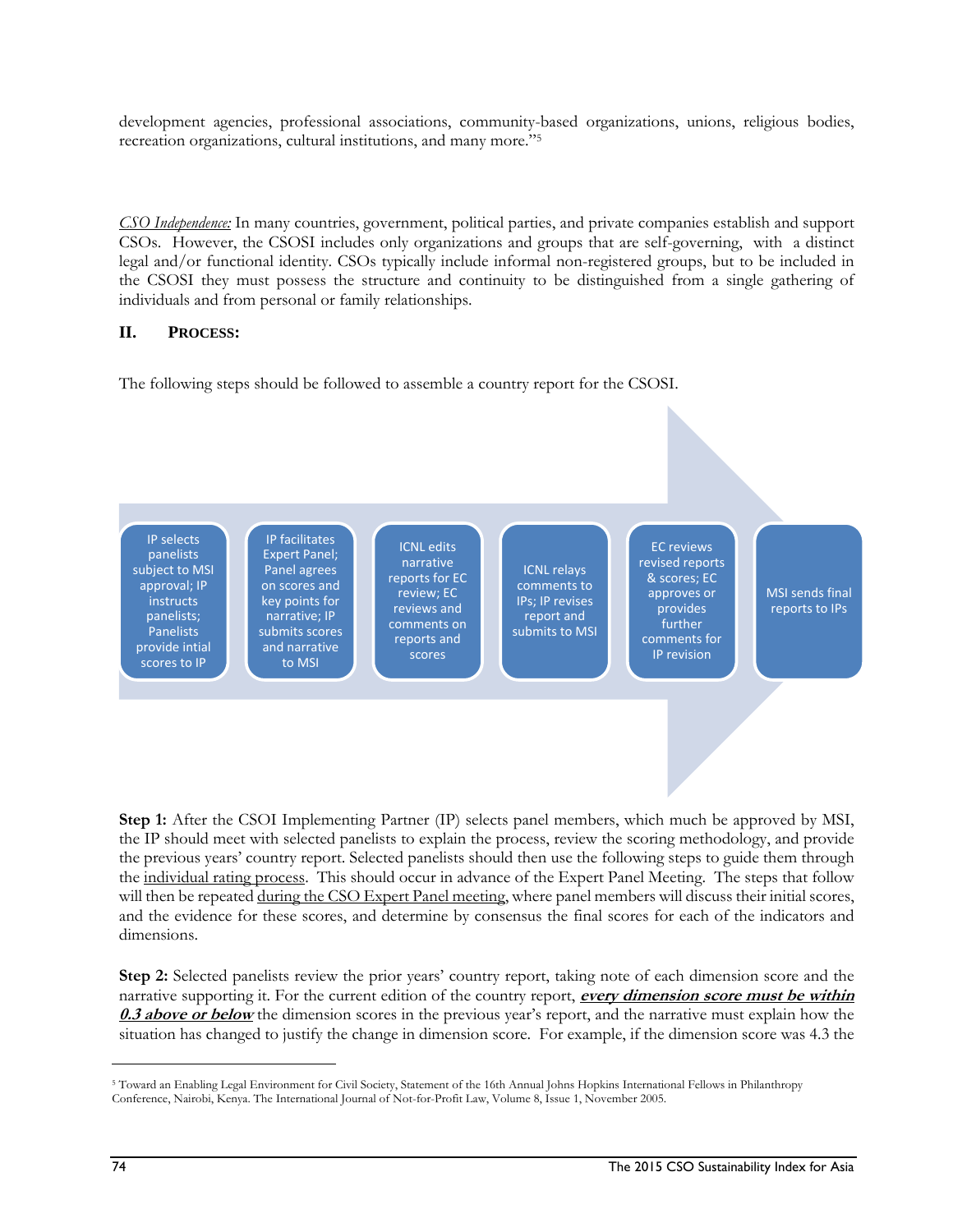previous year, the current dimension score must not be above 4.6, or below 4.0. In all cases the shift in score, regardless of the increment, must be fully supported by the accompanying report narrative.

**Step 3:** Please rate each of the seven dimensions and each of the indicators within each dimension on the following scale from 1 to 7, with a score of 1 indicating a very advanced civil society sector with a high level of sustainability, and a score of 7 indicating a fragile, unsustainable sector with a low level of development (see Annex 1, CSOSI Dimensions and Indicators Score Sheet). Fractional scores to one decimal place are encouraged.

**Step 4:** When rating each indicator, please remember to consider each one carefully and make note of any specific, country-relevant examples of recent or historical conditions, policies, or events that you used as a basis for determining this score. Please remember you are only focusing on the year that is being assessed in the report.

**Step 5:** When you have rated all of the indicators within one of the seven dimensions, calculate the average of these scores to arrive at an overall score for that dimension. Record the indicator scores and overall score in the space provided on the CSOSI Dimensions and Indicators Score Sheet (Annex 1).

Step 6: Review the country report from the previous year and compare the dimension score against the score you derived for the dimension. Make sure that the **change from the previous year is within 0.3** and is justified by changes in the situation of CSOs within that dimension. Review the information in Section III about score changes and adjust dimension scores as necessary.

**Step 7:** Once the overall score for a dimension has been determined, as a final step, review the description of that dimension in "Ratings: A Closer Look" to ensure that this accurately describes the environment (Annex 2). For example, a score of 2.3 in Organizational Capacity would mean that the civil society sector is in the "Sustainability Enhanced" phase. In the Expert Panel Meeting, if after reviewing "Ratings: A Closer Look" it is determined that the score does not accurately depict the description, work together to determine a more accurate score that better fits the description for that dimension. This is a very important step of the process which, if not done correctly, often leads to the adjustment of scores by the Expert Panel as well as the Editorial Committee.

**Step 8:** Once you have scores for each dimension, average these seven scores together to arrive at an overall country rating and document all scores and supporting information.

**Step 9:** Once the panelists have gone through this process individually, the process will be repeated by the entire Expert Panel. The CSOSI IP will convene and facilitate this Expert Panel Meeting. The CSOSI IP will record all scores as well as discussion. NOTE: The IP will eliminate the highest score and the lowest score, and average the remaining scores together to come up with one score for each indicator. Once a final score has been reached for each indicator within a given dimension, the average of these scores will be taken as the score for the dimension.

**It is extremely important that the discussion includes specific examples and information that can be used to justify the Expert Panel scores. Please note that the Editorial Committee will request additional information if the scores are not supported by the report narrative. If adequate information is not provided, the Editorial Committee has the right to adjust the scores accordingly.**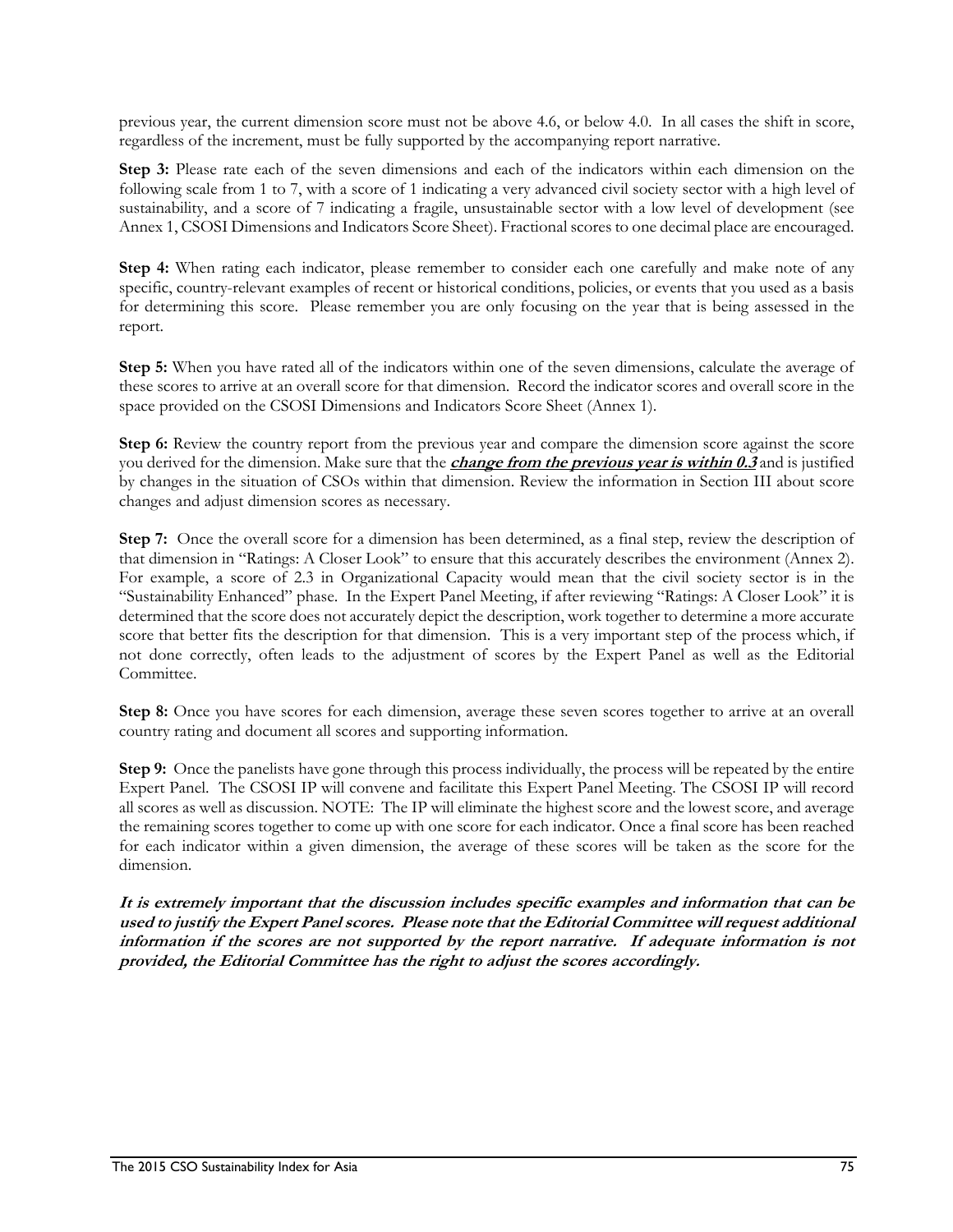#### **III. SCORING**

#### **Scoring Scale**

The CSOSI uses a seven-point scale, with 1 representing the highest and 7 the lowest level of sustainability. These levels are clustered into three general stages: Sustainability Enhanced (1 to 3), Sustainability Evolving (3.1 to 5), and Sustainability Impeded (5.1 to 7). The following broad guidelines can be used in determining scores for individual indicators and dimensions:

1 The civil society sector's sustainability is enhanced significantly by practices/policies in this area. While the reforms or developments that are needed may not yet be achieved, the local CSO community recognizes the need for them and has a plan and the ability to pursue them itself.

2 The civil society sector's sustainability is enhanced by practices/policies in this area. The local CSO community demonstrates a commitment to pursuing reforms and developing its professionalism in this area.

3 The civil society sector's sustainability somewhat enhanced by practices/policies in this area, or its commitment to developing the aspect in question is significant.

4 The civil society sector's sustainability minimally affected by practices/policies in this area. Progress may be hampered by a stagnant economy, a passive government, a disinterested media, or a community of goodwilled but inexperienced activists.

5 The civil society sector's sustainability somewhat impeded by practices/policies in this area. Progress may be hampered by a contracting economy, an authoritarian leader and centralized government, a controlled or reactionary media, or a low level of capacity, will, or interest on the part of the CSO community.

6 The civil society sector's sustainability impeded by practices/policies in this area. A hostile environment and low capacity and public support may prevent the growth of the CSO sector.

7 The civil society sector's sustainability significantly impeded by practices/policies in this area, generally as a result of an authoritarian government that aggressively opposes the development of independent CSOs.

For more specific information about the meaning of ratings for individual dimensions, please refer to "Ratings: A Closer Look" (below).

#### **Score Changes from Previous Year**

Because most change in the CSO sector is incremental, changes in dimension scores from the previous year must be within a range of 0.1 to 0.3 above or below the dimension score in the previous year. Changes in dimension scores from the previous year have the following significance:

- 0.1 Moderate change
- 0.2 Significant change
- 0.3 Cataclysmic and often unexpected change

Please note that all changes in scores must be supported by a country report narrative that includes examples and information that illuminates the trend being observed (increase or decrease).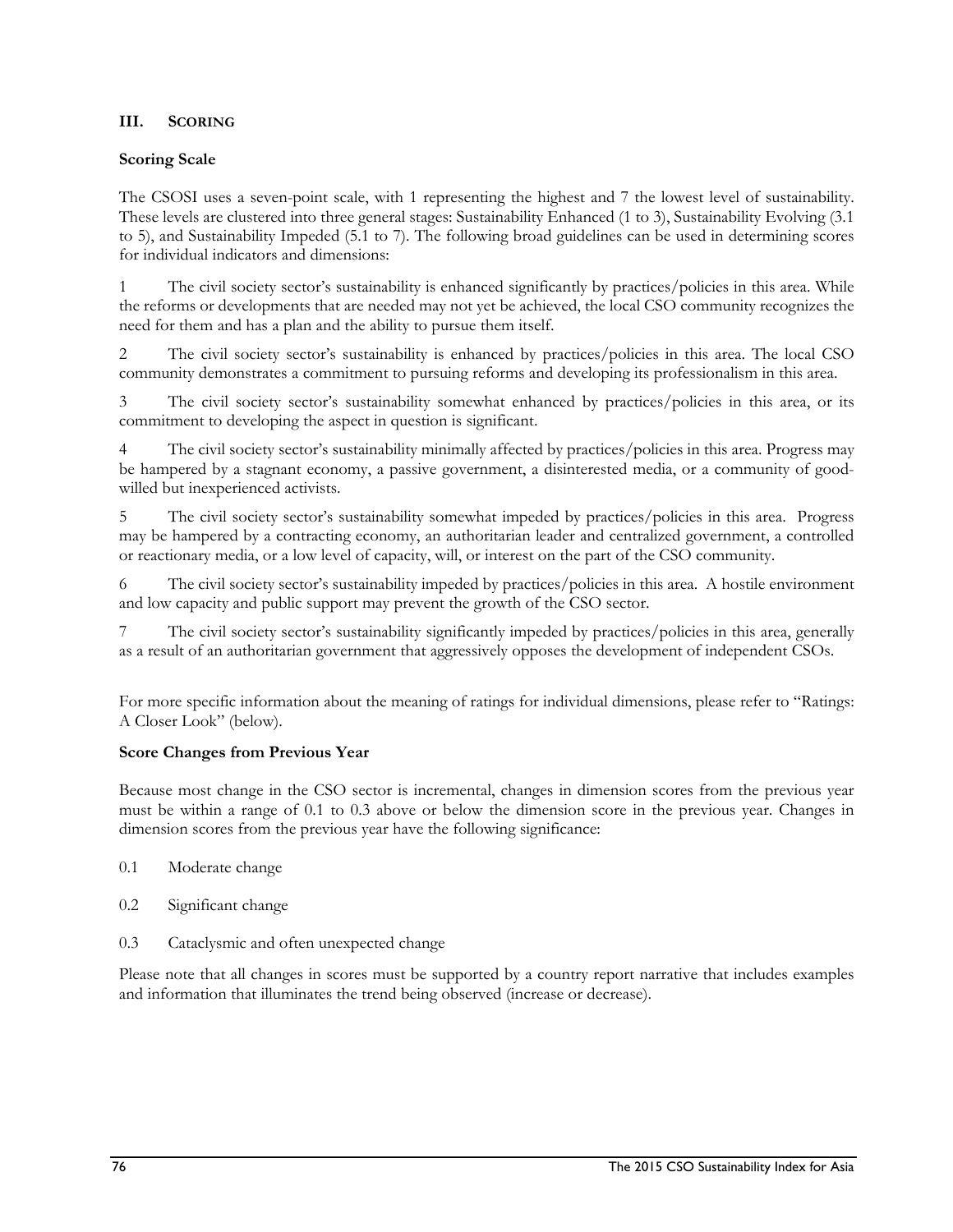# **IV. DIMENSIONS AND INDICATORS**

### **I. LEGAL ENVIRONMENT \_\_\_\_\_**

REGISTRATION. Is there a favorable law on CSO registration? In practice, are CSOs easily able to register and operate?

OPERATION. Is the internal management, scope of permissible activities, financial reporting, and/or dissolution of CSOs well detailed in current legislation? Does clear legal terminology preclude unwanted state control over CSOs? Is the law implemented in accordance with its terms? Are CSOs protected from the possibility of the State dissolving a CSO for political/arbitrary reasons?

\_\_\_ *ADMINISTRATIVE IMPEDIMENTS AND STATE HARASSMENT.* Are CSOs and their representatives allowed to operate freely within the law? Are they free from harassment by the central government, local governments, and tax police? Can they freely address matters of public debate and express criticism?

\_\_\_ *LOCAL LEGAL CAPACITY.* Are there local lawyers who are trained in and familiar with CSO law? Is legal advice available to CSOs in the capital city and in secondary cities?

\_\_\_ *TAXATION.* Do CSOs receive any sort of tax exemption or deduction on income from grants, endowments, fees, or economic activity? Do individual or corporate donors receive tax deductions?

\_\_\_ *EARNED INCOME.* Does legislation exist that allows CSOs to earn income from the provision of goods and services? Are CSOs allowed legally to compete for government contracts/procurements at the local and central levels?

#### **II. ORGANIZATIONAL CAPACITY \_\_\_\_\_**

\_\_\_ *CONSTITUENCY BUILDING<sup>6</sup> .* Do CSOs clearly identify and actively seek to build local constituencies for their initiatives? Are they successful in these endeavors?

\_\_\_ *STRATEGIC PLANNING.* Do CSOs have clearly defined missions to which they adhere? Do CSOs have clearly defined strategic plans and incorporate strategic planning techniques in their decision-making processes?

\_\_\_ *INTERNAL MANAGEMENT STRUCTURE.* Is there a clearly defined management structure within CSOs, including a recognized division of responsibilities between the Board of Directors and staff members? Does the Board actively engage in the governance of the CSO? Do the Boards of Directors operate in an open and transparent manner, allowing contributors and supporters to verify appropriate use of funds?

\_\_\_ *CSO STAFFING.* Are CSOs able to maintain permanent, paid staff in CSOs? Do CSOs have adequate human resources practices for staff, including contracts, job descriptions, payroll and personnel policies? Are potential volunteers sufficiently recruited and engaged? Do CSOs utilize professional services such as accountants, IT managers or lawyers?

TECHNICAL ADVANCEMENT. Do CSOs' resources generally allow for modernized basic office equipment (relatively new computers and software, cell phones, functional fax machines/scanners, Internet access, etc.)?

#### **III. FINANCIAL VIABILITY \_\_\_\_\_**

\_\_\_ *LOCAL SUPPORT*. Do CSOs raise a significant percentage of their funding from local sources? Are CSOs able to draw upon a core of volunteer and non-monetary support from their communities and constituencies? Are there local sources of philanthropy?

l

<sup>6</sup> Constituency building: Attempts by CSOs to get individual citizens or groups of citizens personally involved in their activities, and to ensure that their activities represent the needs and interests of these citizens.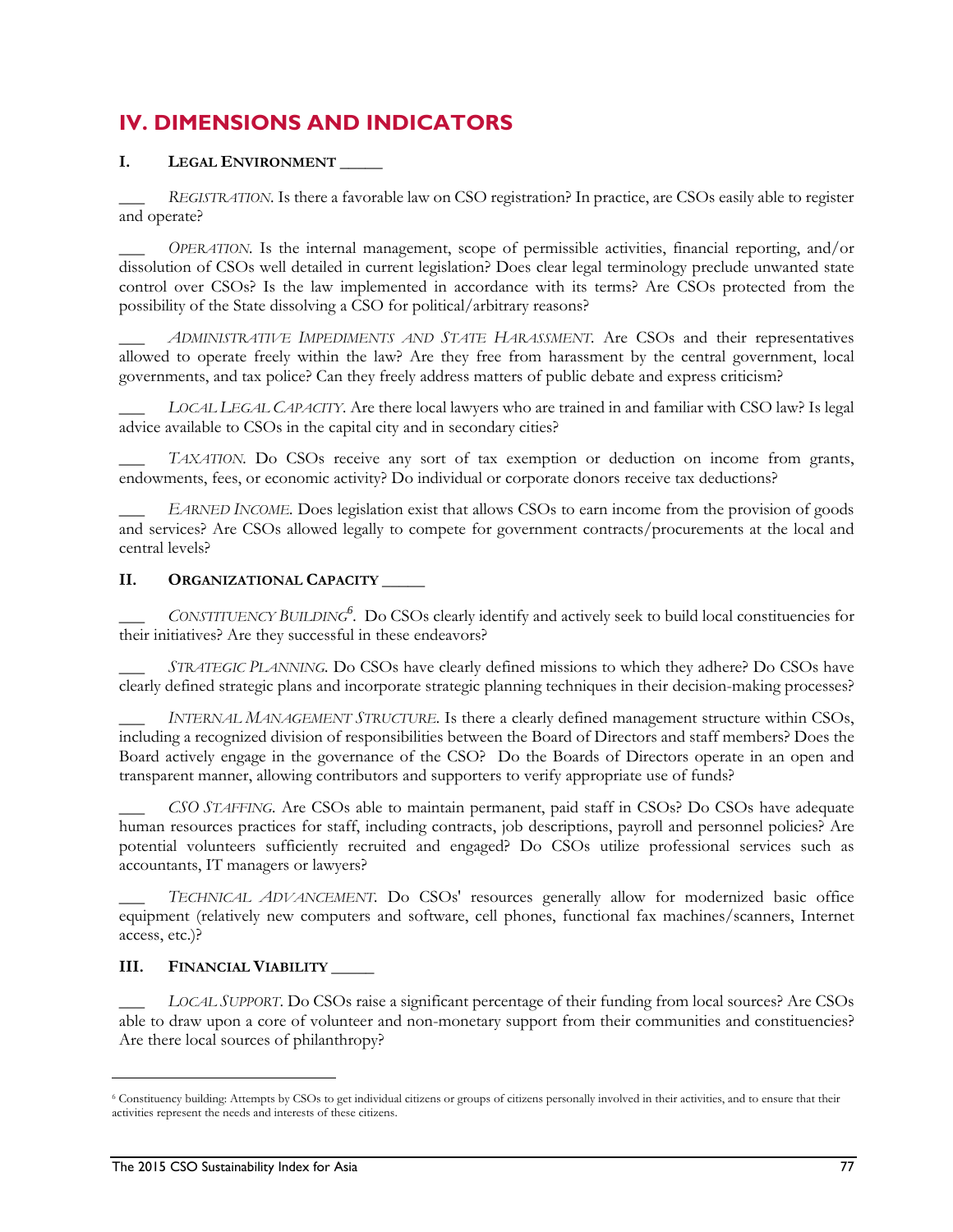\_\_\_ *DIVERSIFICATION.* Do CSOs typically have multiple/diverse sources of funding? Do most CSOs have enough resources to remain viable for the short-term future?

\_\_\_ *FINANCIAL MANAGEMENT SYSTEMS.* Are there sound financial management systems in place? Do CSOs typically operate in a transparent manner, including independent financial audits and the publication of annual reports with financial statements?

\_\_\_ *FUNDRAISING.* Have many CSOs cultivated a loyal core of financial supporters? Do CSOs engage in any sort of membership outreach and philanthropy development programs?

\_\_\_ *EARNED INCOME.* Do revenues from services, products, or rent from assets supplement the income of CSOs? Do government and/or local businesses contract with CSOs for services? Do membership-based organizations collect dues?

#### IV. **ADVOCACY**

\_\_\_ *COOPERATION WITH LOCAL AND FEDERAL GOVERNMENT.* Are there direct lines of communication between CSOs and policy makers? Do CSOs and government representatives work on any projects together?

POLICY ADVOCACY INITIATIVES. Have CSOs formed issue-based coalitions and conducted broadbased advocacy<sup>7</sup> campaigns? Have these campaigns been effective at the local level and/or national level at increasing awareness or support for various causes? *(Please provide examples, if relevant.)*

LOBBYING<sup>8</sup> EFFORTS. Are there mechanisms and relationships for CSOs to participate in the various levels of government decision-making processes? Are CSOs comfortable with the concept of lobbying? Have there been any lobbying successes at the local or national level that led to the enactment or amendment of legislation? *(Please provide examples, if relevant.)*

\_\_\_ *LOCAL ADVOCACY FOR LEGAL REFORM*. Is there awareness in the wider CSO community of how a favorable legal and regulatory framework can enhance CSO effectiveness and sustainability? Is there a local CSO advocacy effort to promote legal reforms that will benefit CSOs, local philanthropy, etc.?

#### **V.** SERVICE PROVISION

\_\_\_ *RANGE OF GOODS AND SERVICES.* Do CSOs provide services in a variety of fields, including basic social services (such as health, education, relief, housing, water or energy) and other areas (such as economic development, environmental protection, or governance and empowerment)? Overall, do the services being provided by the sector represent a high-level of diversification?

\_\_\_ *COMMUNITY RESPONSIVENESS.* Do the goods and services that CSOs provide reflect the needs and priorities of their constituents and communities?

\_\_\_ *CONSTITUENCIES AND CLIENTELE.* Are those goods and services that go beyond basic social needs provided to a constituency broader than CSOs' own memberships? Are some products, such as publications, workshops or expert analysis, marketed to other CSOs, academia, churches or government?

\_\_\_ *COST RECOVERY*. When CSOs provide goods and services, do they recover any of their costs by charging fees, etc.? Do they have knowledge of the market demand -- and the ability of distinct constituencies to pay - for those products?

\_\_\_ *GOVERNMENT RECOGNITION AND SUPPORT.* Does the government, at the national and/or local level, recognize the value that CSOs can add in the provision and monitoring of basic social services? Do they provide grants or contracts to CSOs to enable them to provide such services?

1

<sup>7</sup> Advocacy: Attempts by CSOs to shape the public agenda, public opinion and/or legislation. 8 Lobbying: Attempts by CSOs to directly influence the legislative process.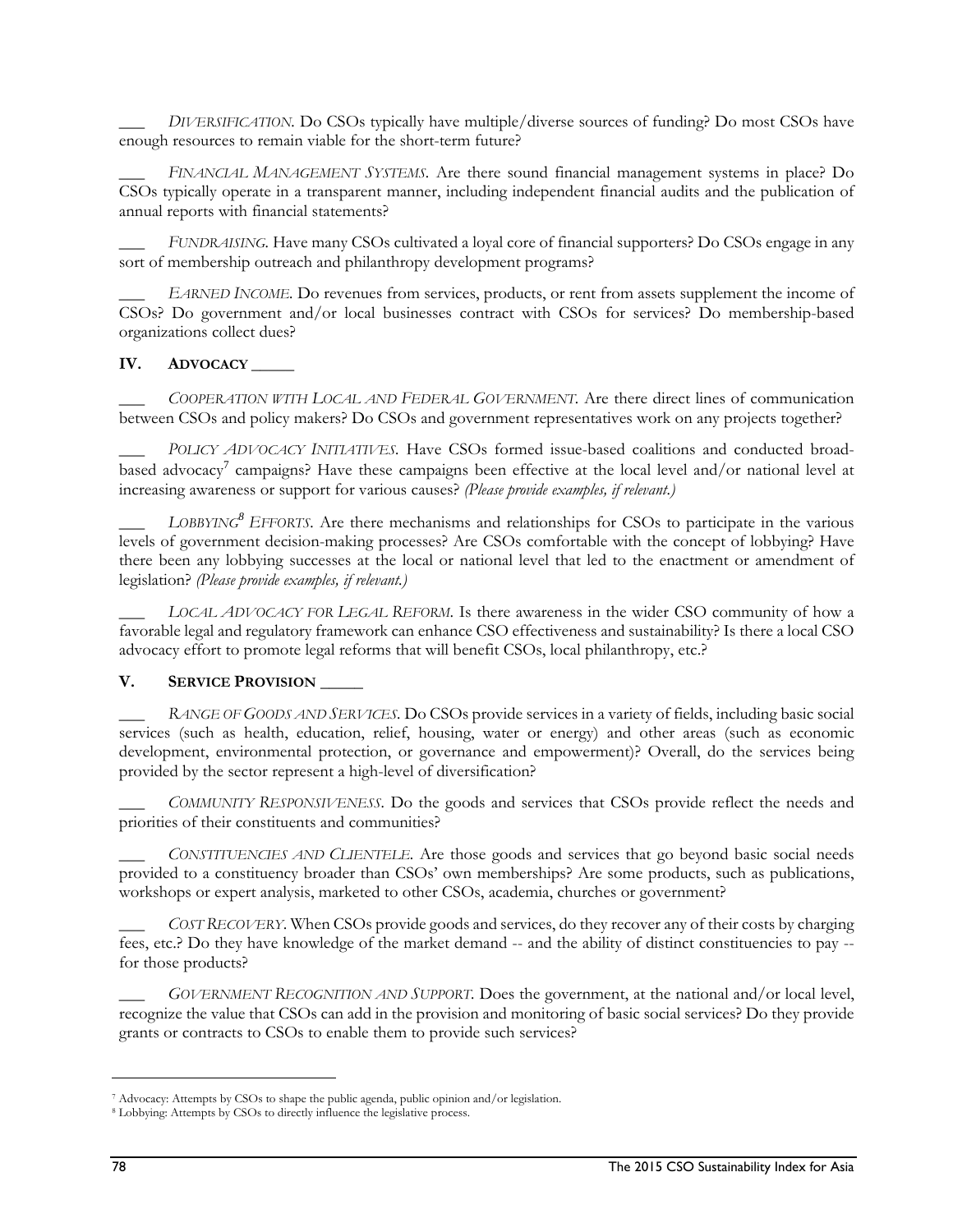#### **VI. INFRASTRUCTURE \_\_\_\_\_**

\_\_\_ *INTERMEDIARY SUPPORT ORGANIZATIONS (ISOS) AND CSO RESOURCE CENTERS<sup>9</sup>* . Are there ISOs, CSO resource centers, or other means for CSOs to access relevant information, technology, training and technical assistance throughout the country? Do ISOs and CSO resource centers meet the needs of local CSOs? Do ISOs and resource centers earn some of their operating revenue from earned income (such as fees for service) and other locally generated sources? *(Please describe the kinds of services provided by these organizations in your country report.)*

\_\_\_ *LOCAL GRANT MAKING ORGANIZATIONS.* Do local community foundations and/or ISOs provide grants, from either locally raised funds or by re-granting international donor funds, to address locally identified needs and projects?

\_\_ *CSO COALITIONS.* Do CSOs share information with each other? Is there a network in place that facilitates such information sharing? Is there an organization or committee through which the sector promotes its interests?

TRAINING. Are there capable local CSO management trainers? Is basic CSO management training available in the capital city and in secondary cities? Is more advanced specialized training available in areas such as strategic management, accounting, financial management, fundraising, volunteer management, and board development? Do trainings meet the needs of local CSOs? Are training materials available in local languages?

INTERSECTORAL PARTNERSHIPS. Are there examples of CSOs working in partnership, either formally or informally, with local business, government, and the media to achieve common objectives? Is there awareness among the various sectors of the possibilities for and advantages of such partnerships?

#### VII. PUBLIC **IMAGE**

\_\_\_ *MEDIA COVERAGE*. Do CSOs enjoy positive media coverage at the local and national levels? Is a distinction made between public service announcements and corporate advertising? Do the media provide positive analysis of the role CSOs play in civil society?

\_\_\_ *PUBLIC PERCEPTION OF CSOS.* Does the general public have a positive perception of CSOs? Does the public understand the concept of a CSO? Is the public supportive of CSO activity overall?

\_\_\_ *GOVERNMENT/BUSINESS PERCEPTION OF CSOS.* Do the business sector and local and central government officials have a positive perception of CSOs? Do they rely on CSOs as a community resource, or as a source of expertise and credible information?

\_\_\_ *PUBLIC RELATIONS.* Do CSOs publicize their activities or promote their public image? Have CSOs developed relationships with journalists to encourage positive coverage?

\_\_\_ *SELF-REGULATION*. Have CSOs adopted a code of ethics or tried to demonstrate transparency in their operations? Do leading CSOs publish annual reports?

# **V. RATINGS: A CLOSER LOOK**

The following sections go into greater depth about the characteristics in each of the seven dimensions of the sector's development. These characteristics and stages are drawn from empirical observations of the sector's development in the region, rather than a causal theory of development. Given the decentralized nature of civil society, many contradictory developments may be taking place simultaneously. Therefore the characteristics of the seven dimensions are not considered as seven distinct steps of development. Instead, these characteristics

1

<sup>9</sup> Intermediary support organization (ISO): A place where CSOs can access training and technical support. ISOs may also provide grants. CSO resource center: A place where CSOs can access information and communications technology.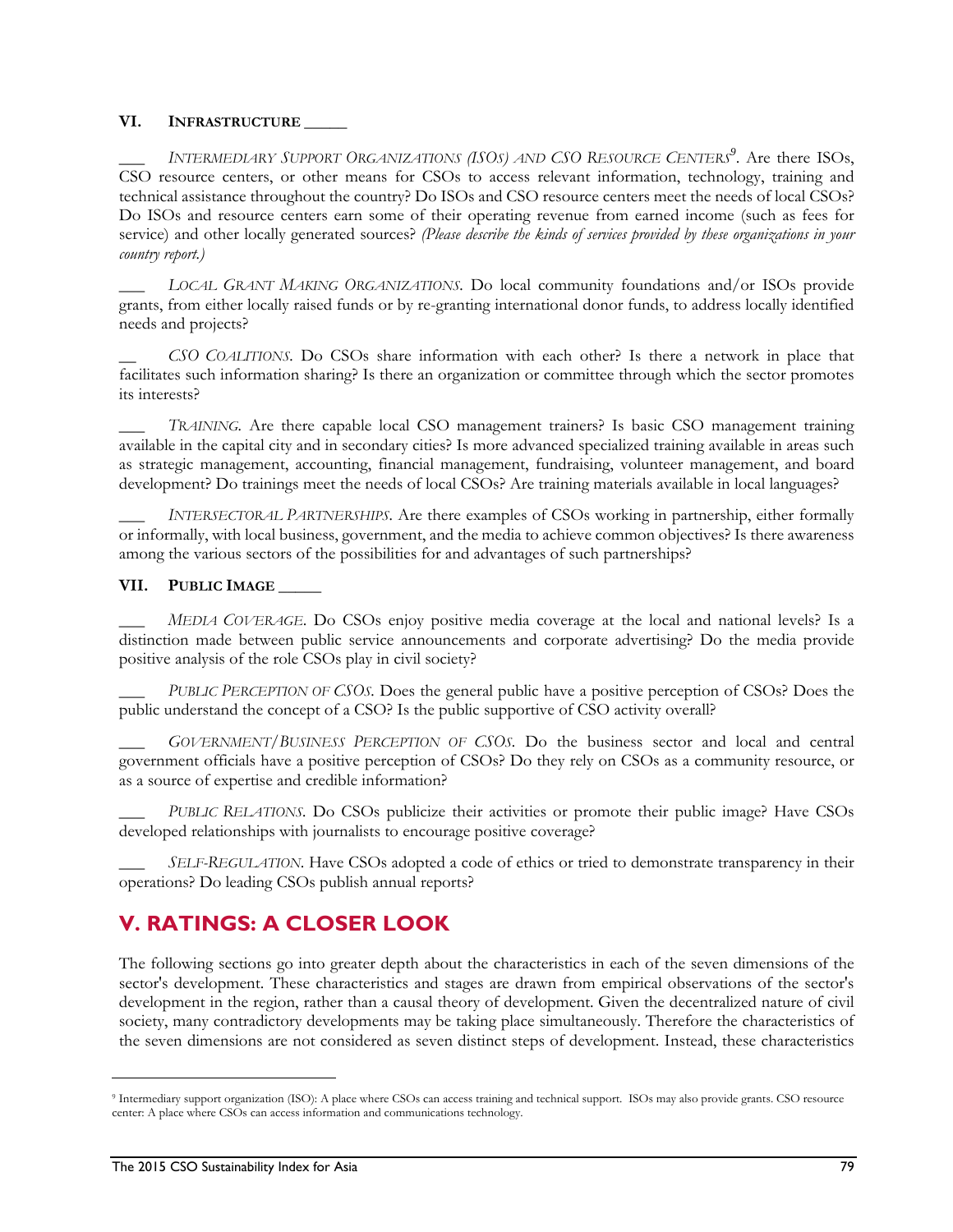are clustered into three basic stages along a seven point scale: Sustainability Enhanced, Sustainability Evolving, and Sustainability Impeded. The Sustainability Enhanced stage, the highest level of sustainability and development, corresponds to a score between 1 and 3 points; the Sustainability Evolving stage corresponds to a score between 3.1 and 5 points; and the lowest level of development, the Sustainability Impeded stage, corresponds to a score of 5.1 to 7 points.

#### **LEGAL ENVIRONMENT**

**Sustainability Enhanced (1-3):** The legislative and regulatory framework makes special provisions for the needs of NGOs or gives not-for-profit organizations special advantages such as: significant tax deductions for business or individual contributions, significant tax exemptions for NGOs, open competition among NGOs to provide government-funded services, etc. Legal reform efforts at this point are primarily a local NGO advocacy effort to reform or fine-tune taxation laws, procurement processes, etc. Local and comparative expertise on the NGO legal framework exists, and legal services and materials are available.

**Sustainability Evolving (3.1-5):** NGOs have little trouble registering and do not suffer from state harassment. They are permitted to engage in a broad range of activities, although taxation provisions, procurement procedures, etc. may inhibit NGO operations and development. Programs seek to reform or clarify existing NGO legislation, to allow NGOs to engage in revenue raising and commercial activities, to allow national or local governments to privatize the provision of selected government services, to address basic tax and fiscal issues for NGOs, etc. The local NGO community understands the need to coalesce and advocate for legal reforms benefiting the NGO sector as a whole. A core of local lawyers begin to specialize in NGO law by providing legal services to local NGOs, advising the NGO community on needed legal reforms, crafting draft legislation, etc.

**Sustainability Impeded (5.1-7):** The legal environment severely restricts the ability of NGOs to register and/or operate, either through the absence of legal provisions, the confusing or restrictive nature of legal provisions (and/or their implementation), or government hostility towards and harassment of NGOs.

### **ORGANIZATIONAL CAPACITY**

**Sustainability Enhanced (1-3):** Several transparently governed and capably managed NGOs exist across a variety of sectors. A majority of organizations have clearly defined mission statements, and many NGOs utilize strategic planning techniques. Boards of directors exist, and there is a clear distinction between the responsibilities of board members and staff. NGOs have permanent well-trained staff, and volunteers are widely utilized. Most NGOs have relatively modern equipment that allows them to do their work efficiently. Leading NGOs have successfully developed strong local constituencies.

**Sustainability Evolving (3.1-5):** Individual NGOs demonstrate enhanced capacity to govern themselves and organize their work. Some individual NGOs maintain full-time staff members and boast an orderly division of labor between board members and staff. NGOs have access to basic office equipment, including computers and fax machines. While these efforts may not have reached fruition yet, leading NGOs understand the need and are making an effort to develop local constituencies.

**Sustainability Impeded (5.1-7):** NGOs are essentially "one-man shows," completely dependent upon the personality of one or two major figures. They often split apart due to personality clashes. NGOs lack a clearly defined sense of mission. At this stage, NGOs reflect little or no understanding of strategic planning or program formulation. Organizations rarely have a board of directors, by-laws, staff, or more than a handful of active members. NGOs have no understanding of the value or need of developing local constituencies for their work.

#### **FINANCIAL VIABILITY**

**Sustainability Enhanced (1-3):** A critical mass of NGOs have sound financial management systems in place, including independent audits and the publication of annual reports with financial statements, to win potential donors' confidence. NGOs raise a significant percentage of their funding from local sources, including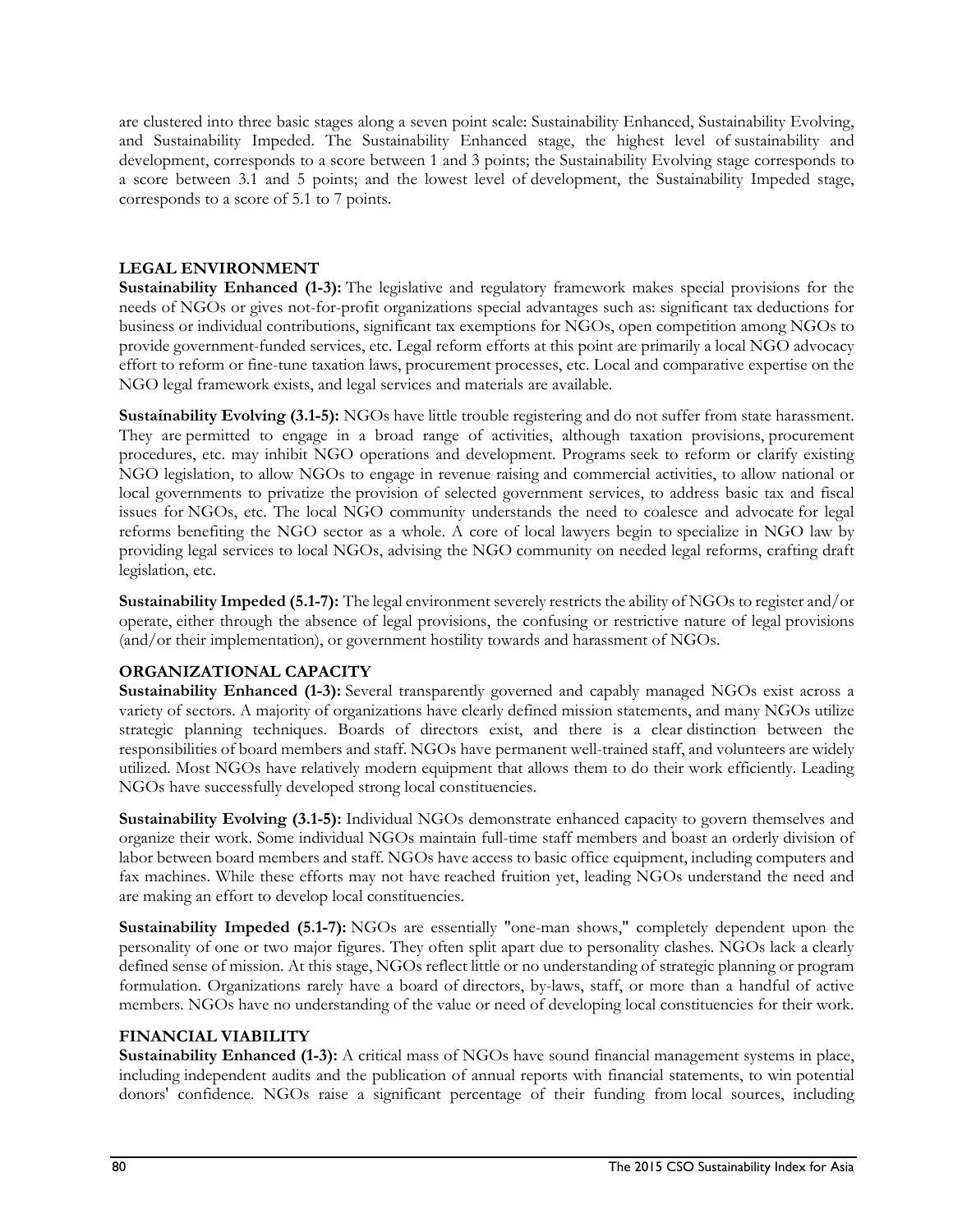government, corporate and individual philanthropy, and earned income. Most NGOs have multiple sources of funding, which allow them to remain viable in the short term. A growing economy makes growth in domestic giving possible.

**Sustainability Evolving (3.1-5):** NGOs pioneer different approaches to financial independence and viability. While still largely dependent on foreign donors, individual NGOs experiment with raising revenues through providing services, winning contracts and grants from municipalities and ministries to provide services, or attempting to attract dues-paying members or domestic donors. However, a depressed local economy may hamper efforts to raise funds from local sources. Training programs address financial management issues and NGOs begin to understand the importance of transparency and accountability from a fundraising perspective, although they may be unable to fully implement transparency measures.

**Sustainability Impeded (5.1-7):** New NGOs survive from grant to grant and/or depend financially on one foreign sponsor. While many NGOs are created in the hopes of receiving funding, most are largely inactive after attempts to win foreign donor funding fail. Local sources of funding are virtually nonexistent, in part due to a depressed local economy. NGOs have no financial management systems and do not understand the need for financial transparency or accountability.

### **ADVOCACY**

**Sustainability Enhanced (1-3):** The NGO sector demonstrates the ability and capacity to respond to changing needs, issues and interests of the community and country. As NGOs secure their institutional and political base, they begin to 1) form coalitions to pursue issues of common interest, including NGO legislation; 2) monitor and lobby political parties; and 3) monitor and lobby legislatures and executive bodies. NGOs demonstrate the ability to mobilize citizens and other organizations to respond to changing needs, issues, and interests. NGOs at this stage of development will review their strategies, and possess an ability to adapt and respond to challenges by sector. A prime motivator for cooperation is self-interest: NGOs may form alliances around shared issues confronting them as non-profit, non-governmental organizations.

**Sustainability Evolving (3.1-5):** Narrowly defined advocacy organizations emerge and become politically active in response to specific issues. Organizations at the evolving level of development may often present their concerns to inappropriate levels of government (local instead of national and vice versa). Weakness of the legislative branch might be revealed or incorrectly assumed, as activists choose to meet with executive branch officials instead ("where the power truly lies"). Beginnings of alternative policy analysis are found at universities and think tanks. Information sharing and networking within the NGO sector to inform and advocate its needs within the government begins to develop.

**Sustainability Impeded (5.1-7):** Broad umbrella movements, composed of activists concerned with a variety of sectors, and united in their opposition to the Government fall apart or disappear. Some countries at this stage have not even experienced any initial burst of activism. Economic concerns are predominant for most citizens. Passivity, cynicism, or fear exist within the general public. NGO activists are afraid to engage in dialogue with the government, feel inadequate to offer their views and/or do not believe the government will listen to their recommendations. NGOs do not understand the role that they can play in public policy or do not understand the concept of public policy.

### **SERVICE PROVISION**

**Sustainability Enhanced (1-3):** Many NGOs provide a wide range of goods and services, which reflect community and/or local donor priorities. Many NGOs deliver products beyond basic social services in such sectors as economic development, environmental protection or democratic governance. NGOs in several sectors have developed a sufficiently strong knowledge of the market demand for their services, the ability of government to contract for the delivery of such services or other sources of funding including private donations, grants and fees, where allowed by law. A number of NGOs find it possible to cross-subsidize those goods and services for which full cost recovery is not viable with income earned from more lucrative goods and services, or with funds raised from other sources. Government bodies, primarily at the local level, recognize the abilities of NGOs and provide grants or contracts to enable them to provide various services.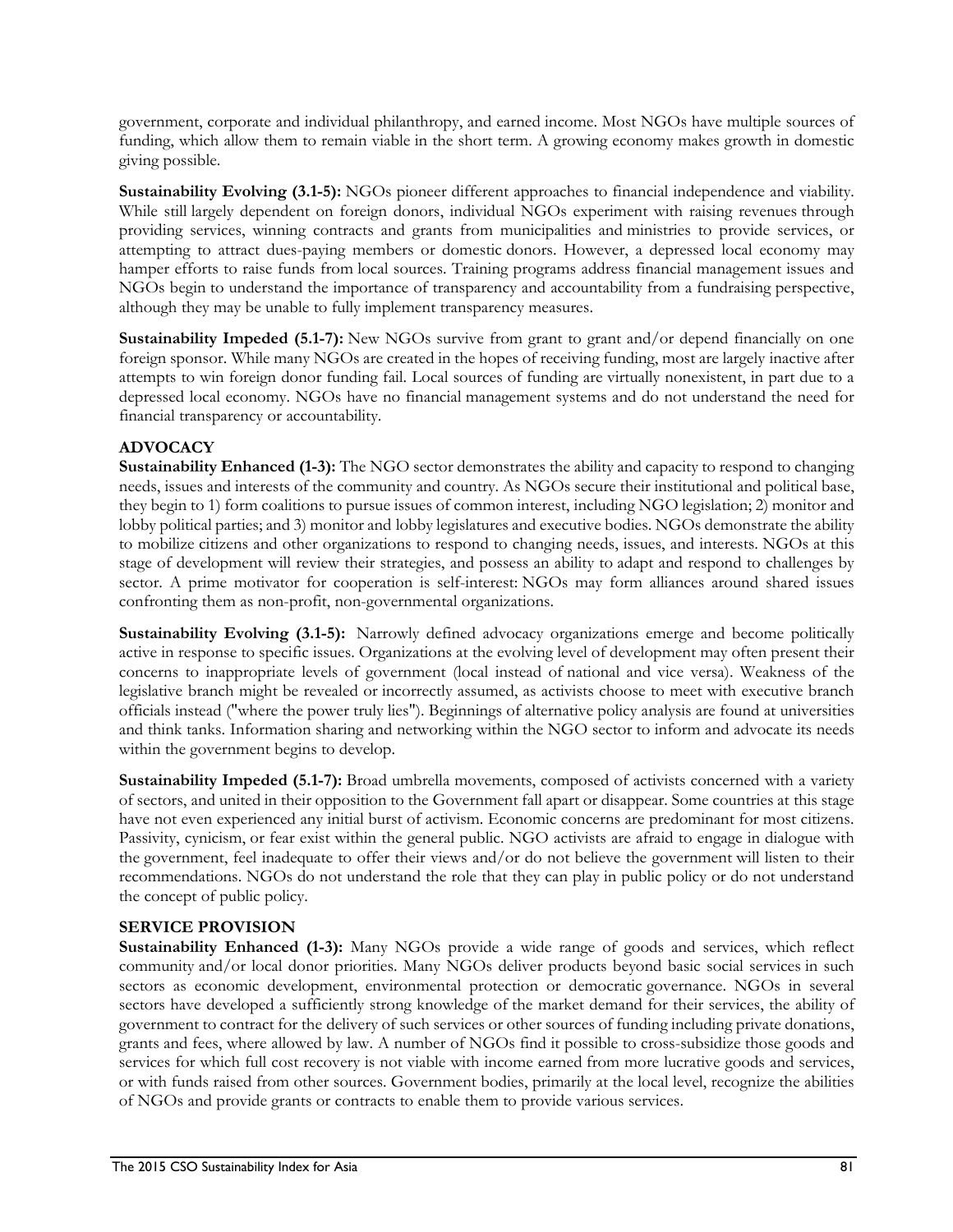**Sustainability Evolving (3.1-5):** The contribution of NGOs to covering the gap in social services is recognized by government, although this is only rarely accompanied by funding in the form of grants or contracts. NGOs recognize the need to charge fees for services and other products—such as publications and workshops—but even where legally allowed, such fees seldom cover their costs. While NGO-provided goods and services respond to community needs, needs are generally identified by foreign donors, or by NGOs in an unsystematic manner. The constituency for NGO expertise, reports and documents begins to expand beyond their own members and the poor to include other NGOs, academia, churches, and government.

**Sustainability Impeded (5.1-7):** A limited number of NGOs are capable of providing basic social services such as health, education, relief, or housing—although at a low level of sophistication. Those that do provide such services receive few if any government subsidies or contracts. NGOs that produce publications, technical services or research do so only for their own members or donors. There are rarely attempts to charge fees for goods and services.

### **INFRASTRUCTURE**

**Sustainability Enhanced (1-3):** NGO intermediary support organizations (ISOs) and/or NGO resource centers are active in all areas of the country and provide advanced training, informational services, legal support and advice, and philanthropic development activities. Efforts are underway to establish and endow community foundations, indigenous grant-making institutions, and/or organizations to coordinate local fundraising. A professional cadre of local experts, consultants and trainers in nonprofit management exists. NGOs recognize the value of training, although the lack of financial resources may remain a constraint to accessing locally provided training. Topics of available training cover: legal and tax issues for NGOs, accounting and bookkeeping, communication skills, volunteer management, media and public relations skills, sponsorship and fundraising. NGOs work together and share information through networks and coalitions. NGOs are beginning to develop intersectoral partnerships with business, government, and the media to achieve common objectives.

**Sustainability Evolving (3.1-5):** ISOs and resource centers are active in major population centers, and provide services such as distributing grants, publishing newsletters, maintaining a membership database, running a library of NGO literature, and providing basic training and consulting services. Other umbrella organizations and networks are beginning to be formed to facilitate networking and coordinate activities of groups of NGOs. Local trainers have the capacity to provide basic organizational training. Donors' fora are formed to coordinate the financial support of international donors, and to develop local corporate philanthropic activities. The value of intersectoral partnerships has not yet been realized.

**Sustainability Impeded (5.1-7):** There are few, if any, active ISOs or resource centers, networks and umbrella organizations. Those that do operate work primarily in the capital city and provide limited services such as access to computer equipment, faxes, e-mail and meeting space. Local training and NGO development capacity is extremely limited and undeveloped. Primarily programs of international donors provide training and technical assistance. There is no coordinated effort to develop philanthropic traditions, improve fundraising or establish community foundations. NGO efforts to work together are limited by a perception of competition for foreign donor support and mistrust of other organizations.

### **PUBLIC IMAGE**

**Sustainability Enhanced (1-3):** This stage is characterized by growing public knowledge of and trust in NGOs, and increased rates of volunteerism. NGOs coalesce to mount campaigns to increase public trust. Widespread examples of good working relationships between NGOs and national and local governments exist, and can result in public-private initiatives or NGO advisory committees for city councils and ministries. Media covers the work of NGOs, and NGOs approach media and public relations in a professional manner. Increased accountability, transparency, and self-regulation exist within the NGO sector, including existence of a generally accepted code of ethics or a code of conduct.

**Sustainability Evolving (3.1-5):** The media does not tend to cover NGOs because it considers them weak and ineffective, or irrelevant. Individual NGOs realize the need to educate the public, to become more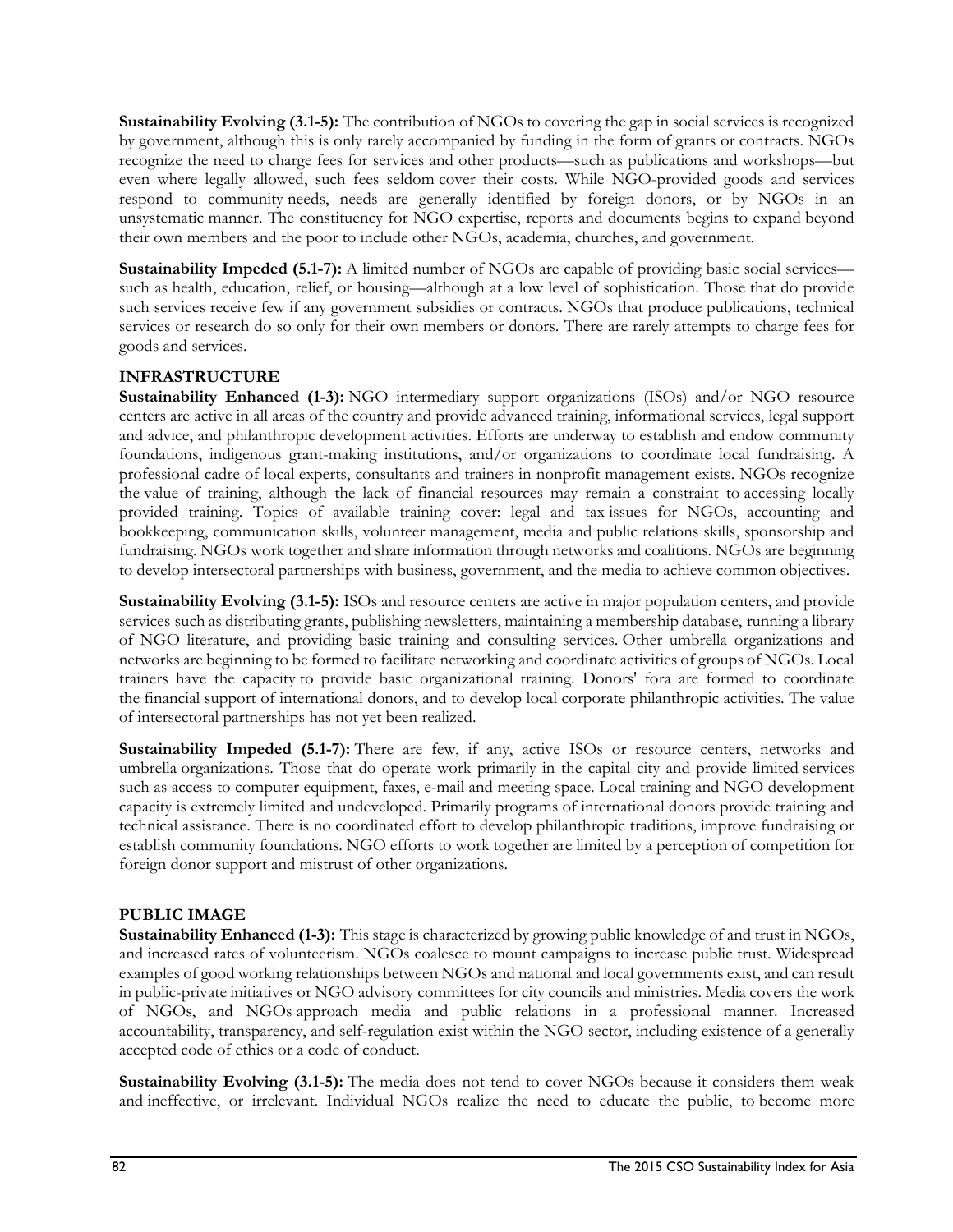transparent, and to seek out opportunities for media coverage, but do not have the skills to do so. As a result, the general population has little understanding of the role of NGOs in society. Individual local governments demonstrate strong working relationships with their local NGOs, as evidenced by their participation in advisory committees, consultations, public-private initiatives, and the funding of an occasional grant, but this is not yet widespread.

**Sustainability Impeded (5.1-7):** The public and/or government are uninformed or suspicious of NGOs as institutions. Most of the population does not understand the concept of "non-governmental" or "non-profit," including government officials, business leaders and journalists. Media coverage may be hostile, due to suspicion of a free but uninformed media, or due to the hostility of an authoritarian government-controlled media. Charges of treason may be issued against NGOs. Due to a hostile atmosphere caused by an authoritarian government, if individuals or businesses donate to NGOs at all, they do so anonymously.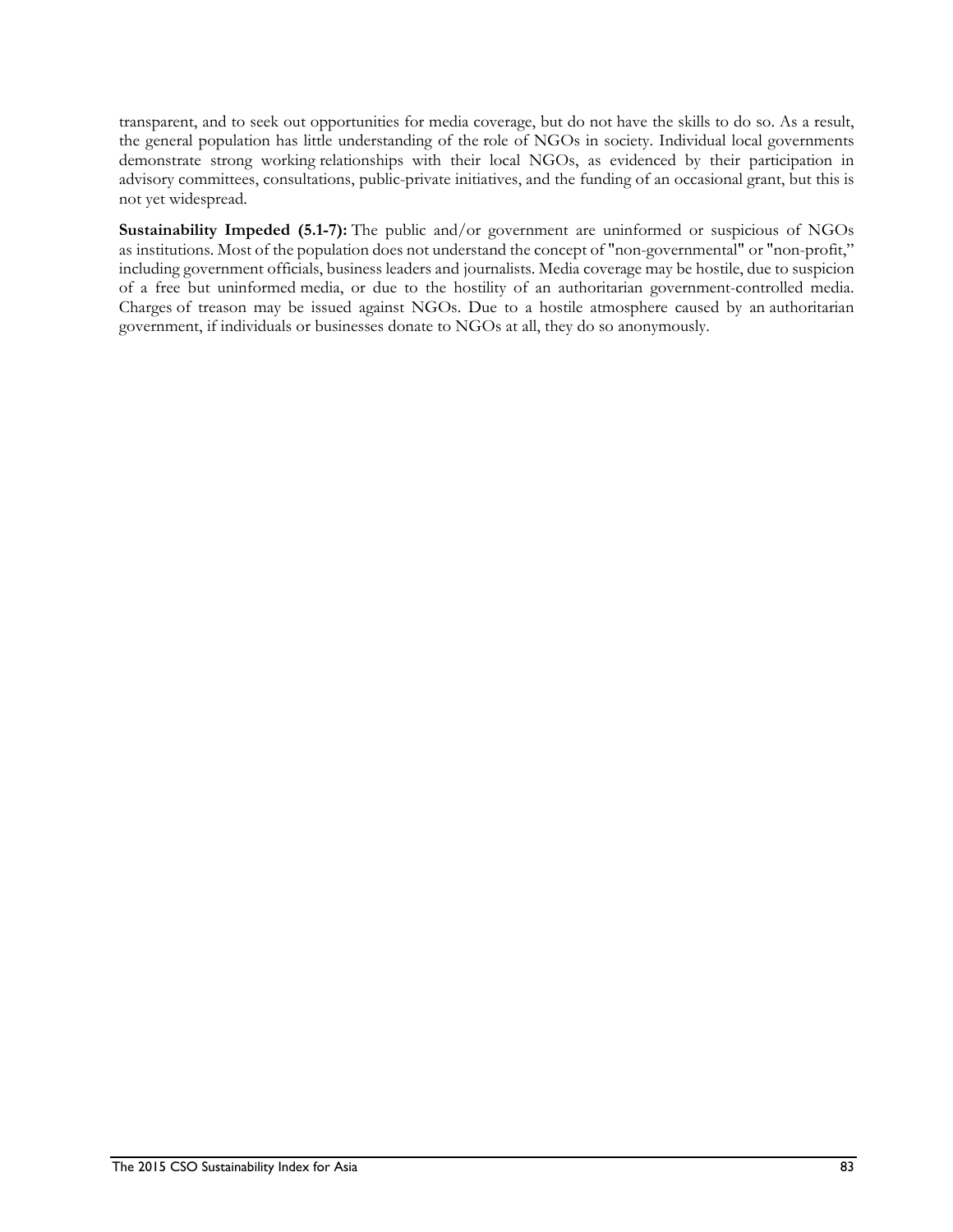# **ANNEX B: CSOSI 2015 STATISTICAL DATA FOR ASIA**

| <b>COUNTRY</b> | Sustainability<br><b>OSO</b> | Environment<br>Legal | Organizational<br>Capacity | Financial<br>Viability | Advocacy | Provision<br>Service | Infrastructure | lmage<br>Public |
|----------------|------------------------------|----------------------|----------------------------|------------------------|----------|----------------------|----------------|-----------------|
|                |                              |                      |                            |                        |          |                      |                |                 |
|                |                              |                      |                            |                        |          |                      |                |                 |
| Bangladesh     | 3.5                          | 4.0                  | 3.2                        | 4.1                    | 3.1      | 3.1                  | 3.5            | 3.4             |
| Cambodia       | 4.3                          | 4.3                  | 3.8                        | 5.0                    | 4.4      | 4.1                  | 4.2            | 4.1             |
| Indonesia      | 4.1                          | 4.3                  | 3.8                        | 4.5                    | 3.6      | 3.9                  | 4.3            | 4.3             |
| Nepal          | 4.4                          | 4.1                  | 4.5                        | 4.7                    | 4.0      | 4.2                  | 4.6            | 4.6             |
| Philippines    | 3.3                          | 3.3                  | 3.4                        | 4.1                    | 3.0      | 3.0                  | 2.9            | 3.2             |
| Sri Lanka      | 4.5                          | 4.0                  | 4.6                        | 5.4                    | 3.9      | 4.5                  | 4.8            | 4.3             |
| Thailand       | 4.7                          | 5.1                  | 4.0                        | 5.1                    | 4.8      | 4.4                  | 4.7            | 4.9             |
| Average        | 4.1                          | 4.2                  | 3.9                        | 4.7                    | 3.8      | 3.9                  | 4.1            | 4.1             |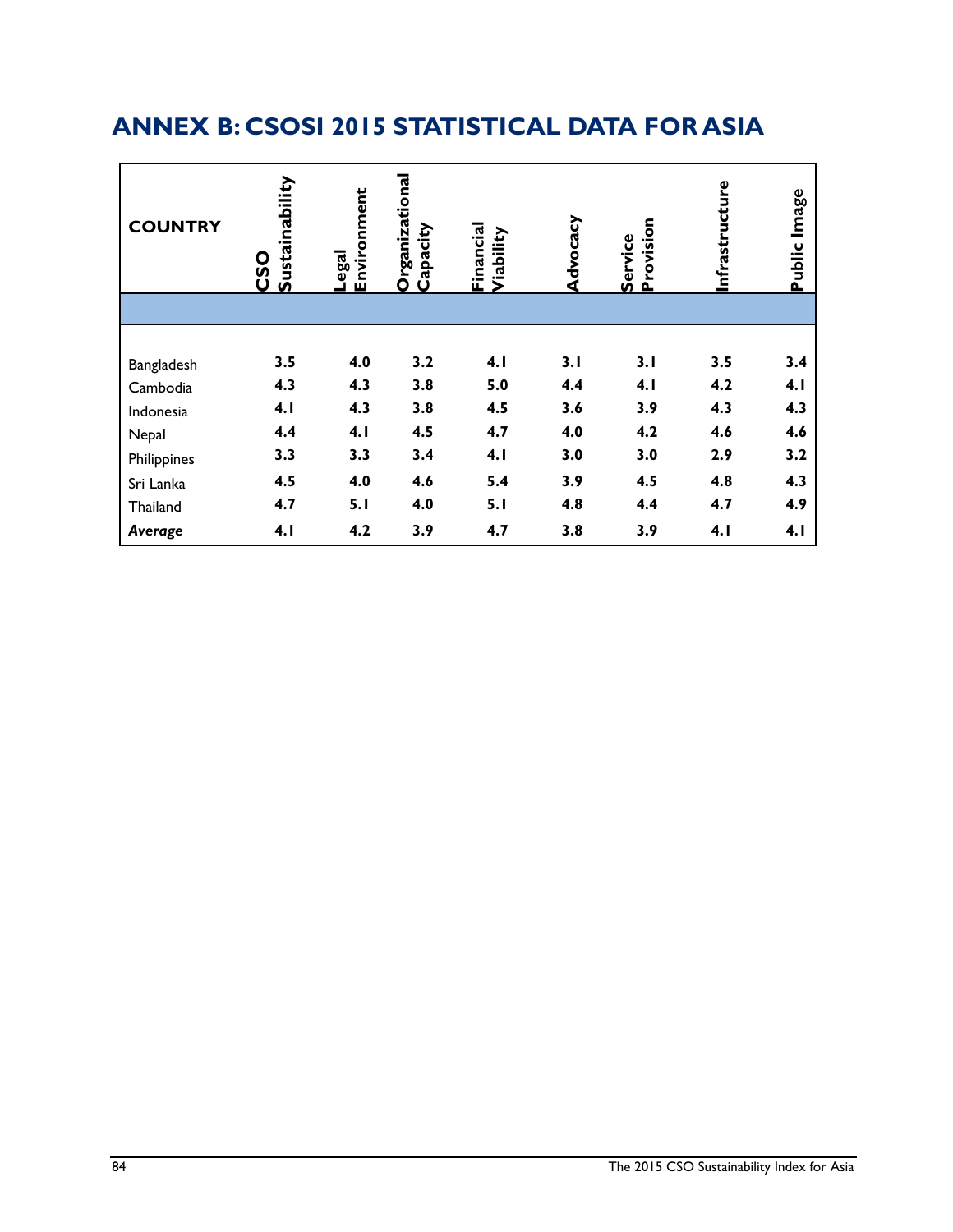## **COUNTRIES RANKED BY 2015 SCORES**

### **CSO SUSTAINABILITY LEGAL ENVIRONMENT ORGANIZATIONAL CAPACITY**

| <b>SUSTAINABILITY ENHANCED</b> |                                |              |             |                               | <b>SUSTAINABILITY ENHANCED</b> |          |             | <b>SUSTAINABILITY ENHANCE</b> |
|--------------------------------|--------------------------------|--------------|-------------|-------------------------------|--------------------------------|----------|-------------|-------------------------------|
|                                |                                |              |             |                               |                                |          |             |                               |
|                                | <b>SUSTAINABILITY EVOLVING</b> |              |             |                               | <b>SUSTAINABILITY EVOLVING</b> |          |             | <b>SUSTAINABILITY EVOLVIN</b> |
|                                | <u>Rank</u>                    | <b>Score</b> |             |                               |                                |          |             |                               |
| Philippines                    |                                | 3.3          | Philippines |                               | 3.3                            |          | Bangladesh  | 3.2                           |
| Bangladesh                     | $\overline{2}$                 | 3.5          | Bangladesh  |                               | 4.0                            |          | Philippines | 3.4                           |
| Indonesia                      | 3                              | 4.1          | Sri Lanka   |                               | 4.0                            |          | Cambodia    | 3.8                           |
| Cambodia                       | 4                              | 4.3          | Nepal       |                               | 4.1                            |          | Indonesia   | 3.8                           |
| Nepal                          | 5                              | 4.4          | Cambodia    |                               | 4.3                            | Thailand |             | 4.0                           |
| Sri Lanka                      | 6                              | 4.5          | Indonesia   |                               | 4.3                            | Nepal    |             | 4.5                           |
| Thailand                       | 7                              | 4.7          |             | <b>SUSTAINABILITY IMPEDED</b> |                                |          | Sri Lanka   | 4.6                           |
| <b>SUSTAINABILITY IMPEDED</b>  |                                |              | Thailand    |                               | 5.1                            |          |             | <b>SUSTAINABILITY IMPEDED</b> |
|                                |                                |              |             |                               |                                |          |             |                               |

| <b>SUSTAINABILITY EVOLVING</b><br><b>SUSTAINABILITY EVOLVING</b><br>Rank<br>Score<br>3.3<br>3.3<br>lippines<br>Philippines<br>$\overline{2}$<br>3.5<br>4.0<br><b>ngladesh</b><br>Bangladesh<br>3<br>Sri Lanka<br>4.0<br>4.1<br>lonesia<br>4.3<br>4<br>4.1<br>mbodia<br>Nepal<br>5<br>4.4<br>Cambodia<br>4.3<br>pal<br>4.5<br>4.3<br>Lanka<br>6<br>Indonesia<br><b>SUSTAINABILITY IMPEDED</b><br>4.7<br>7<br>ailand<br><b>STAINABILITY IMPEDED</b><br>5.1<br>Thailand |
|----------------------------------------------------------------------------------------------------------------------------------------------------------------------------------------------------------------------------------------------------------------------------------------------------------------------------------------------------------------------------------------------------------------------------------------------------------------------|
|                                                                                                                                                                                                                                                                                                                                                                                                                                                                      |
|                                                                                                                                                                                                                                                                                                                                                                                                                                                                      |
|                                                                                                                                                                                                                                                                                                                                                                                                                                                                      |
|                                                                                                                                                                                                                                                                                                                                                                                                                                                                      |
|                                                                                                                                                                                                                                                                                                                                                                                                                                                                      |
|                                                                                                                                                                                                                                                                                                                                                                                                                                                                      |
|                                                                                                                                                                                                                                                                                                                                                                                                                                                                      |
|                                                                                                                                                                                                                                                                                                                                                                                                                                                                      |
|                                                                                                                                                                                                                                                                                                                                                                                                                                                                      |
|                                                                                                                                                                                                                                                                                                                                                                                                                                                                      |
|                                                                                                                                                                                                                                                                                                                                                                                                                                                                      |
|                                                                                                                                                                                                                                                                                                                                                                                                                                                                      |

| <b>SUSTAINABILITY ENHANCED</b> |     |  |  |  |
|--------------------------------|-----|--|--|--|
|                                |     |  |  |  |
| <b>SUSTAINABILITY EVOLVING</b> |     |  |  |  |
|                                |     |  |  |  |
| Bangladesh                     | 3.2 |  |  |  |
| Philippines                    | 3.4 |  |  |  |
| Cambodia                       | 3.8 |  |  |  |
| Indonesia                      | 3.8 |  |  |  |
| Thailand                       | 4.0 |  |  |  |
| Nepal                          | 4.5 |  |  |  |
| Sri Lanka                      | 4.6 |  |  |  |
| SUSTAINABILITY IMPEDED         |     |  |  |  |
|                                |     |  |  |  |

### **FINANCIAL VIABILITY ADVOCACY SERVICE PROVISION**

| SUSTAINABILITY ENHANCED        |     |  |  |  |
|--------------------------------|-----|--|--|--|
|                                |     |  |  |  |
| <b>SUSTAINABILITY EVOLVING</b> |     |  |  |  |
| Bangladesh                     | 4.1 |  |  |  |
| Philippines                    | 4 I |  |  |  |
| Indonesia                      | 4.5 |  |  |  |
| Nepal                          | 4.7 |  |  |  |
| Cambodia                       | 5.0 |  |  |  |
| <b>SUSTAINABILITY IMPEDED</b>  |     |  |  |  |
| <b>Thailand</b>                | 5.1 |  |  |  |
| Sri Lanka                      | 5.4 |  |  |  |

| <b>SUSTAINABILITY ENHANCED</b> |                               |             | <b>SUSTAINABILITY ENHANCED</b> |  | <b>SUSTAINABILITY ENHANCED</b> |     |
|--------------------------------|-------------------------------|-------------|--------------------------------|--|--------------------------------|-----|
|                                |                               | Philippines | 3.0                            |  | Philippines                    | 3.0 |
| <b>SUSTAINABILITY EVOLVING</b> |                               |             | <b>SUSTAINABILITY EVOLVING</b> |  | <b>SUSTAINABILITY EVOLVING</b> |     |
| Bangladesh                     | 4.1                           | Bangladesh  | 3.1                            |  | Bangladesh                     | 3.1 |
| Philippines                    | 4.1                           | Indonesia   | 3.6                            |  | Indonesia                      | 3.9 |
| Indonesia                      | 4.5                           | Sri Lanka   | 3.9                            |  | Cambodia                       | 4.1 |
| Nepal                          | 4.7                           | Nepal       | 4.0                            |  | Nepal                          | 4.2 |
| Cambodia                       | 5.0                           | Cambodia    | 4.4                            |  | Thailand                       | 4.4 |
|                                | <b>SUSTAINABILITY IMPEDED</b> | Thailand    | 4.8                            |  | Sri Lanka                      | 4.5 |
| Thailand                       | 5.1                           |             | <b>SUSTAINABILITY IMPEDED</b>  |  | <b>SUSTAINABILITY IMPEDED</b>  |     |
| Sri Lanka                      | 5.4                           |             |                                |  |                                |     |

| SUSTAINABILITY ENHANCED       |      |  |
|-------------------------------|------|--|
| Philippines                   | 3.0  |  |
| SUSTAINABILITY EVOLVING       |      |  |
| Bangladesh                    | 3. I |  |
| Indonesia                     | 3.9  |  |
| Cambodia                      | 4.1  |  |
| Nepal                         | 4.2  |  |
| <b>Thailand</b>               | 4.4  |  |
| Sri Lanka                     | 4.5  |  |
| <b>SUSTAINABILITY IMPEDED</b> |      |  |
|                               |      |  |